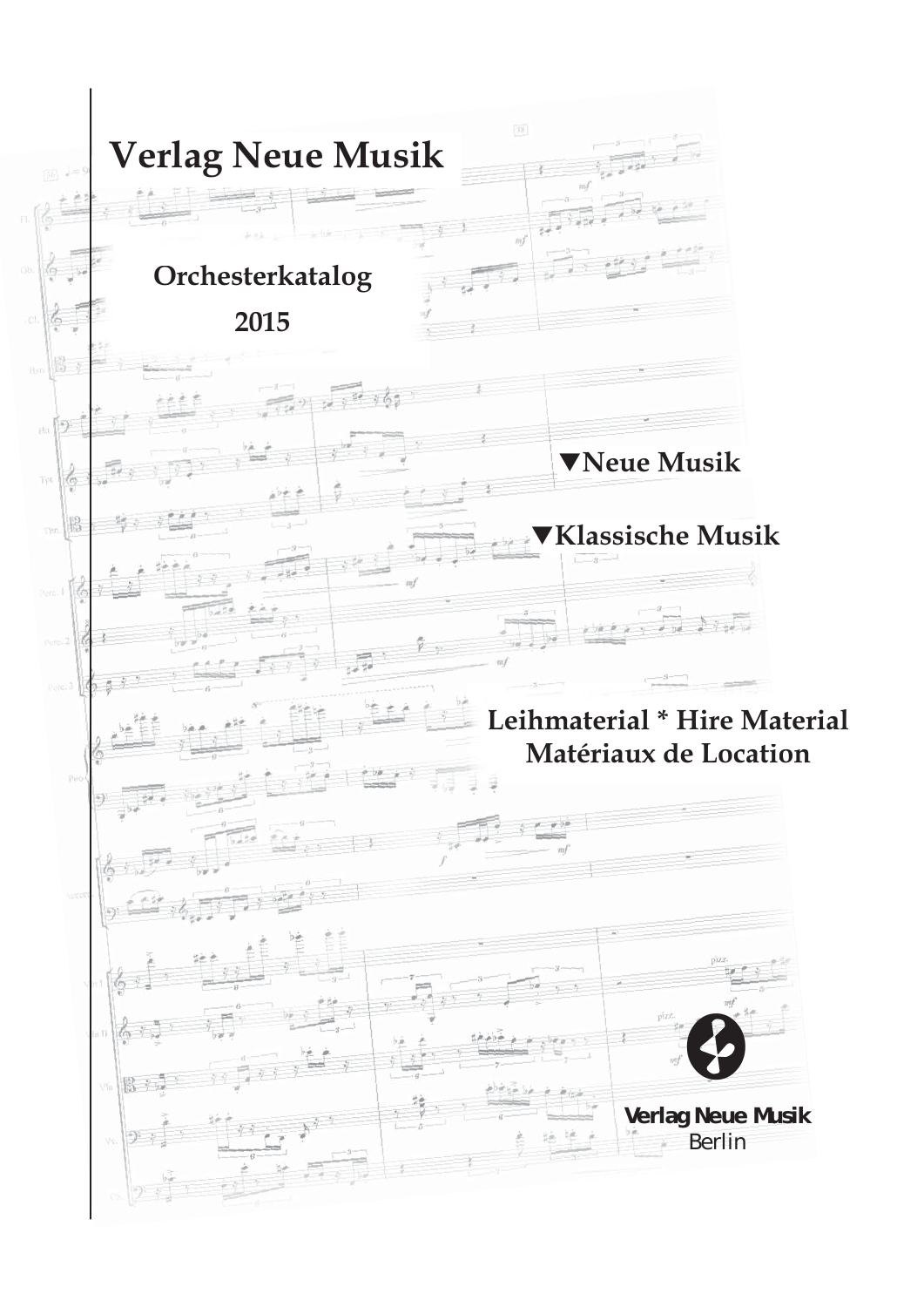## **Verlag Neue Musik**

## **Leihmaterial**

- T **Klassische Musik**
- $\blacktriangledown$  Neue Musik  **(Orchester)**
- T **Neue Musik (Kammermusik)**



### **Verlag Neue Musik GmbH**

Grabbeallee 15 13156 Berlin Tel.: 00 49 (0) 30 / 61 69 81 0 Fax: 00 49 (0) 30 / 61 69 81 21

http://www.verlag-neue-musik.de E-Mail: vnm@verlag-neue-musik.de

Stand: März 2015

Preisänderungen und Irrtümer vorbehalten. Prices are subject to change without notice and errors are excepted.

Die mit \* gekennzeichneten Werke sind nur für folgende Territorien lieferbar: Works marked with an \* are only available for the following territories: Les ouvrages marqués d'un \* sont seulement disponibles pour les pays suivants: Austria, Belgium, Bulgaria, Cyprus, Czech Republic, Denmark, Estonia, Finland, France, Germany, Greece, Hungary, Ireland, Latvia, Lithuania, Luxembourg, Malta, Th e Netherlands, Norway, Poland, Portugal, Romania, Slovak Republic, Slovenia, Spain, Sweden, Turkey, United Kingdom.

Studienpartituren zu den gelisteten Werken auf Anfrage.

Study scores of the listed works on request.

| ▼Inhalt * Contents * Table des Matières                                                                                                                 | Seite/Page |
|---------------------------------------------------------------------------------------------------------------------------------------------------------|------------|
| Abkürzungsverzeichnis * Abbreviations * Abréviations<br>Legende * Legend * Légende                                                                      | 2<br>2     |
| Neuerscheinungen 2015                                                                                                                                   | I bis XII  |
| Werke nach Komponisten<br>Werke nach Komponisten * Works listed<br>by composer * OEuvres selon les compositeurs                                         | 3          |
| <b>Werke nach Besetzungen</b> * Works according to<br>instrumentation * OEuvres selon les instruments                                                   | 46         |
| <b>Orchester</b> * Orchestra * Orchestre                                                                                                                | 46         |
| Kammerorchester * Chamber orchestra * Orchestre de chambre                                                                                              | 51         |
| Streichorchester * String orchestra * Orchestre à cordes                                                                                                | 52         |
| Gitarrenorchester * Guitar orchestra * Orchestre de guitares                                                                                            | 53         |
| Zupforchester * Plugged string orchestra * Orchestre à cordes pincées                                                                                   | 53.        |
| <b>Blasorchester</b> * Wind orchestra * Orchestre à vent                                                                                                | 53.        |
| <b>Klavier und Orchester</b> * Piano and orchestra * Piano et orchestre                                                                                 | 53         |
| Cembalo und Orchester * Harpsichord and orchestra * Clavecin et orchestre                                                                               | 54         |
| Orgel und Orchester * Organ and orchestra * Orgue et orchestre                                                                                          | 54         |
| Violine und Orchester * Violin and orchestra * Violon et orchestre                                                                                      | 54         |
| Viola und Orchester * Viola and orchestra * Alto et orchestre                                                                                           | 55         |
| Violoncello und Orchester * Violoncello and orchestra * Violoncelle et orchestre<br>55                                                                  |            |
| <b>Kontrabass und Orchester</b> * Double bass and orchestra * Contrebasse et orchestre 55                                                               |            |
| Flöte und Orchester * Flute and orchestra * Flûte et orchestre                                                                                          | 55         |
| <b>Oboe und Orchester</b> * Oboe and orchestra * Hautbois et orchestre                                                                                  | 55         |
| Klarinette und Orchester * Clarinet and orchestra * Clarinette et orchestre                                                                             | 55         |
| Saxophon-Ensemble / Saxophon und Orchester * Saxophone Ensemble /<br>Saxophone and orchestra * Ensemble de saxophones / Saxophone et orchestre          | 56         |
| Fagott und Orchester * Bassoon and orchestra * Basson et orchestre                                                                                      | 56         |
| Horn und Orchester * Horn and orchestra * Cor et orchestre                                                                                              | 56         |
| Trompete und Orchester * Trumpet and orchestra * Trompette et orchestre                                                                                 | 56         |
| Posaune und Orchester * Trombone and orchestra * Trombone et orchestre                                                                                  | 56         |
| Tuba und Orchester * Tuba and orchestra * Tuba et orchestre                                                                                             | 56         |
| Schlaginstrumente und Orchester * Percussion and orchestra *<br>Percussion et orchestre                                                                 | 56         |
| Akkordeon / Bandoneón und Orchester * Accordion / Bandoneon and                                                                                         |            |
| orchestra * Accordéon / Bandonéon et orchestre                                                                                                          | 57         |
| Harfe und Orchester * Harp and orchestra * Harpe et orchestre                                                                                           | 57         |
| Balalaika und Orchester * Balalaika and orchestra * Balalaika et orchestre                                                                              | 57         |
| Gitarre und Orchester * Guitar and orchestra * Guitare et orchestre                                                                                     | 57         |
| <b>Mehrere Gitarren und Orchester</b> * Several guitars and orchestra * Plusieurs<br>guitares et orchestre                                              | 57         |
| Mehrere Soloinstrumente und Orchester*<br>Several solo instruments and orchestra * Plusieurs instruments solo et orchestre                              | 57         |
| Kammerensemble * Chamber ensemble * Ensemble de chambre                                                                                                 | 58.        |
|                                                                                                                                                         |            |
| Sologesang und Orchester * Solo voice and orchestra * Voix solo et orchestre<br>Mehrere Solostimmen und Orchester * Several solo voices and orchestra * | 59         |
| Plusieurs voix solo et orchestre                                                                                                                        | 62         |
| Sprecher und Orchester * Narrator and orchestra * Récitant et orchestre                                                                                 | 62         |
| Chor und Orchester * Choir and orchestra * Choeur et orchestre                                                                                          | 62         |
| <b>Solostimme(n), Chor, Sprecher und Orchester</b> * Solo voice(s), choir, narrator                                                                     |            |
| and orchestra * Voix solo, choeur, récitant et orchestre                                                                                                | 63         |

**Szenische Kantaten** *\** Scenic cantatas *\** Cantates de scène 63 **Ballette** \* Ballets \* Ballets 63 **Unterhaltende Musik** \* Light music \* Musique légère 64 **Musik für Kinder** \* Music for children \* Musique pour enfants 64 **Musik für Liebhaberorchester** \* Music for amateur orchestra \* Musique pour orchestre d´amateurs 64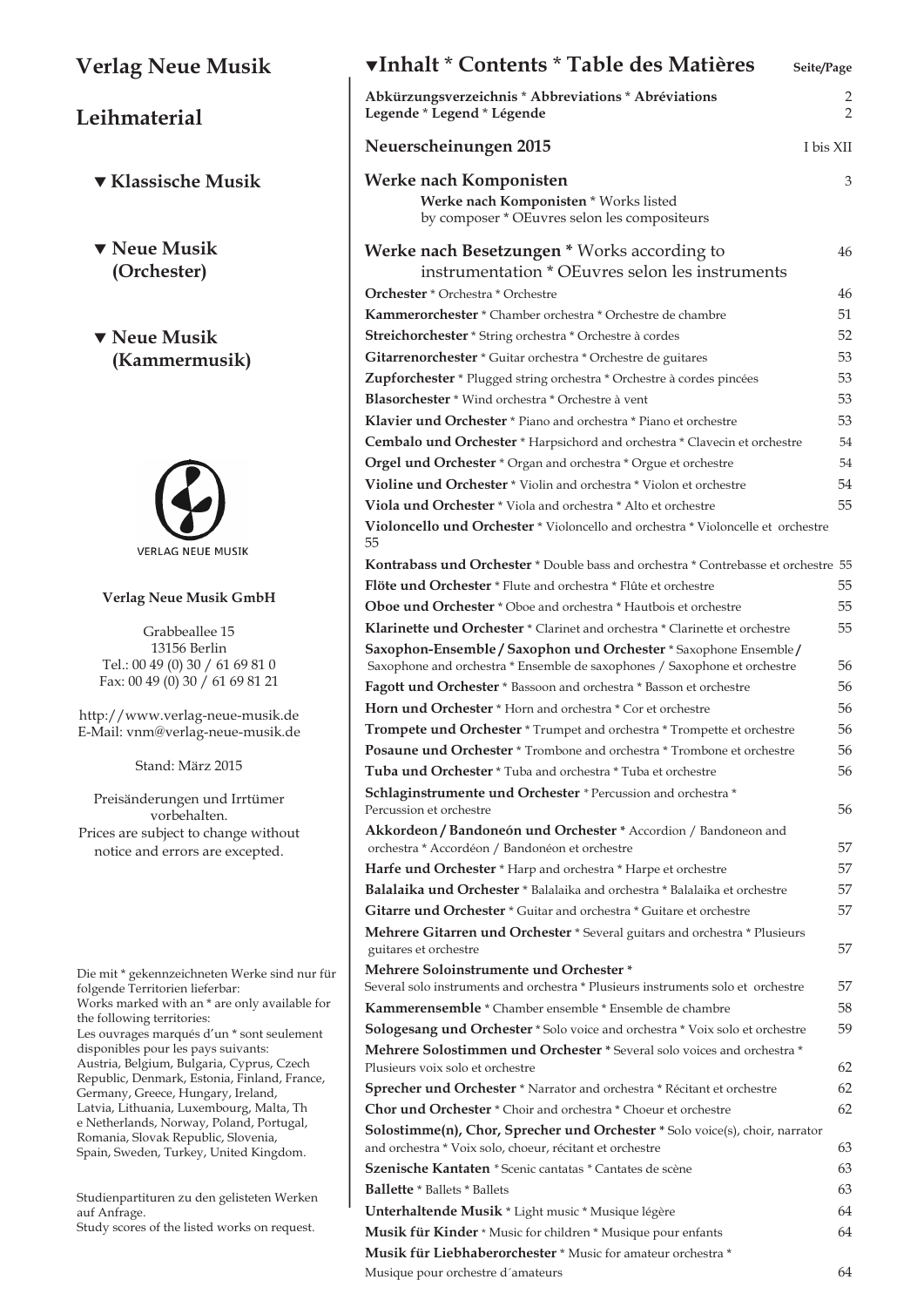## T**Abkürzungsverzeichnis** \* **Abbreviations** \* **Abréviations**

| Afl                | Altflöte                             | Alto flute                  | Flûte alto                |
|--------------------|--------------------------------------|-----------------------------|---------------------------|
| Akk                | Akkordeon                            | Accordion                   | Accordéon                 |
| Alt                | Alt solo                             | Alto solo (Solo             | Alto solo (Voix           |
|                    | (Solostimme)                         | voice)                      | solo)                     |
| Asax               | Alt-Saxophon                         | Alto saxophone<br>Bandoneon | Saxophone alto            |
| Band<br>Bar        | Bandoneon<br>Bariton                 | Baritone                    | Bandonéon<br>Baryton      |
|                    | Bariton solo                         | Baritone solo (Solo         | Baryton solo (Voix        |
| Bariton            | (Solostimme)                         | voice)                      | solo)                     |
| Bass               | Bass solo<br>(Solostimme)            | Bass solo (Solo<br>voice)   | Basse solo (Voix<br>solo) |
| <b>Basskl</b>      | Bassklarinette                       | <b>Bass</b> clarinet        | Clarinette basse          |
| Bass-sax           | Bass-Saxophon                        | Bass saxophone              | Saxophone basse           |
| Bkl                | <b>B-Klarinette</b>                  | Clarinet in Bb              | Clarinette en Bb          |
| Blfl               | Blockflöte                           | Recorder                    | Flûte à bec               |
| Bsax               | Bariton-Saxophon                     | Baritone                    | Saxophone                 |
| Cel                | Celesta                              | saxophone<br>Celesta        | baryton<br>Célesta        |
| Cemb               | Cembalo                              | Harpsichord                 | Clavecin                  |
| E-Bass             | E-Bass                               | Electric bass               | Basse électrique          |
| E-Git              | E-Gitarre                            | Electric guitar             | Guitare électrique        |
| Ebkl               | Es-Klarinette                        | Clarinet in Eb              | Clarinette en Eb          |
| Eh                 | Englischhorn                         | English horn                | Cor anglais               |
| E-Org              | Elektronische Orgel Electronic organ |                             | Orgue                     |
| Euphonium          | Baritonhorn                          | Euphonium                   | électronique<br>Euphonium |
| Fg                 | Fagott                               | Bassoon                     | Basson                    |
| Fl                 | Flöte                                | Flute                       | Flûte                     |
| FlgHn              | Flügelhorn                           | Flugelhorn                  | Bugle à pistons           |
| Flügel             | Flügel                               | Grand piano                 | Piano à queue             |
| FrCh               | Frauenchor                           | Women's choir               | Choeur de                 |
| Ch                 | Gemischter Chor                      | Mixed choir                 | femmes<br>Choeur mixte    |
| Git                | Gitarre                              | Guitar                      | Guitare                   |
| Glsp               | Glockenspiel                         | Glockenspiel                | Glockenspiel              |
| <b>Gr.</b> Trommel | Große Trommel                        | Bass drum                   | Grosse caisse             |
| Harmonium          | Harmonium                            | Harmonium                   | Harmonium                 |
| Hf                 | Harfe                                | Harp                        | Harpe                     |
| Hn                 | Horn                                 | Horn                        | Cor                       |
| Kb<br>Keyb         | Kontrabass<br>Keyboard               | Contrabass<br>Keyboard      | Contrebasse<br>Clavier    |
| Kfg                | Kontrafagott                         | Contrabassoon               | Contrebasson              |
|                    |                                      | Children's                  | Choeur des                |
| KinCh              | Kinderchor                           | choir                       | enfants                   |
| kl. Tr             | Kleine Trommel                       | Side drum                   | Caisse claire             |
| Klar / Kl          | Klarinette<br>Klavier                | Clarinet                    | Clarinette                |
| Klv<br>Klv(4ms)    | Klavier 4-händig                     | Piano<br>Piano (4 hands)    | Piano<br>Piano (4 mains)  |
|                    |                                      |                             | Réduction pour            |
| КA                 | Klavierauszug                        | Piano score                 | piano                     |
| Knaben-            | Knabensopran                         | Boy's voice                 | Voix de garçon            |
| sopran<br>Mar      | Marimbaphon                          | Marimba                     | Marimba                   |
| Mand               | Mandoline                            | Mandolin                    | Mandoline                 |
| Mezzo-             | Mezzosopran                          | Mezzo Soprano               | Mezzo-soprano             |
| sopran             | (Solostimme)                         | (Solo voice)                | (Voix solo)               |
| miSti              | mittlere Stimme                      | middle voice                | Voix                      |
| Ob                 | Oboe                                 | Oboe                        | intermédiaire<br>Hautbois |
| Git-Okt            | Oktavgitarre                         | Octave Guitar               | Guitare-octave            |
| <b>Org</b>         | Orgel                                | Organ                       | Orgue                     |
| P                  | Pauke                                | Timpani                     | Timbale                   |
| Picc               | Piccolo                              | Piccolo                     | Piccolo                   |
| Pist               | Piston                               | Cornet                      | Cornet à piston           |
| Pos                | Posaune                              | Trombone                    | Trombone                  |
| S                  | Schlagzeug                           | Drums                       | Batterie                  |
| Sax<br>Singstimme  | Saxophon<br>Singstimme (Solo)        | Saxophone<br>Solo voice     | Saxophone<br>Voix solo    |
|                    |                                      |                             |                           |

| Sopran          | Sopran solo<br>(Solostimme) | Soprano solo (Solo<br>voice) | Soprano solo<br>(Voix solo) |
|-----------------|-----------------------------|------------------------------|-----------------------------|
| Spr             | Sprecher                    | Narrator                     | Récitant                    |
| Ssax            | Sopran-Saxophon             | Soprano<br>saxophone         | Saxophone<br>soprano        |
| Str             | Streicher                   | <b>Strings</b>               | Cordes                      |
| <b>StrOrch</b>  | Streichorchester            | String orchestra             | Orchestre à cordes          |
| <b>StrOuar</b>  | Streichquartett             | <b>String Quartet</b>        | Ouatuor à<br>cordes         |
| StrQuin         | Streichquintett             | String quintet               | Quintette à cordes          |
| <b>StP</b>      | Studienpartitur             | Score                        | Partition d'étude           |
| Synth           | Synthesizer                 | Synthesizer                  | Synthétiseur                |
| Tänzerin        | Tänzerin                    | Ballerina                    | Danseuse de<br>ballet       |
| Tb              | Tuba                        | Tuba                         | Tuba                        |
| THn             | Tenorhorn                   | Tenor horn                   | Bugle ténor                 |
| Tonband         | Tonband                     | Magnetic tape                | Bande<br>magnétique         |
| Trp             | Trompete                    | Trumpet                      | Trompette                   |
| <b>Tsax</b>     | Tenor-Saxophon              | Tenor saxophone              | Saxophone ténor             |
| <b>TubBells</b> | Röhrenglocken               | Tubular bells                | Cloches tubulaires          |
| Va              | Viola                       | Viola                        | Alto                        |
| Vc              | Violoncello                 | Violoncello                  | Violoncelle                 |
| Vibr            | Vibraphon                   | Vibraphone                   | Vibraphone                  |
| Vl              | Violine                     | Violin                       | Violon                      |
| Vogelpfeife     | Vogelpfeife                 | Bird pipe                    | Appeau                      |
| Xyl             | Xylophon                    | Xylophone                    | Xylophone                   |
| <b>Zither</b>   | Zither                      | Zither                       | Cithare                     |

### T**Legende \* Legend \* Légende**

TDie Besetzungen werden nach folgendem Schlüssel angegeben:

Flöte.Oboe.Klarinette.Fagott. – Saxophone,Flügelhorn, Tenorhorn,Bariton – Horn.Trompete.Posaune.Tuba. – Pauke – Schlagzeug – Tasteninstrumente – Zupfinstrumente – Streicher – Chor – Solisten

Zusätzliche Instrumente sind in Klammern angegeben, z.B. 1(Picc). Fehlt die Klammer, wird ein zusätzlicher Spieler benötigt, z. B. Picc.1.

In der Partitur nicht besetzte Instrumente werden nicht aufgeführt.

Die Anzahl der Spieler (Schlagzeug) bzw. der unterschiedlich geführten Stimmen (Chor) sind in Klammern vermerkt.

TThe instrumentations are listed according to the following table:

flute.oboe.clarinet.bassoon. – saxophones,flugelhorn,tenor horn,baritone horn – horn.trumpet.trombone.tuba. – timpani – percussion – keyboard instruments – plucked instruments – strings – choir – soloists

Extra instruments are indicated in parentheses e. g. 1(Picc). If the parentheses are absent, an additional performer is required, e. g. Picc.1.

Instruments not required in the score are not listed. The number of performers required (percussion) or of the individual voices (choir) are indicated in parentheses.

TLes distributions sont indiquées selon le schéma suivant:

flûte.hautbois.clarinette.basson. – saxophones,bugle à pistons, bugle ténor,baryton – cor.trompette.trombone.tuba. – timbale – instruments à percussion – instruments à clavier – instruments à cordes pincées – cordes – choeur – solistes

Les instruments supplémentaires sont indiqués entre parenthèses, p. ex. 1(Picc). L'absence de parenthèses signale qu'un instrumentiste supplémentaire est nécessaire, p. ex. Picc.1. Les instruments qui ne sont pas prévus dans la partition ne sont pas nommés. Le nombre des instrumentistes (percussion) ou des voix indépendantes (choeur) est indiqué entre parenthèses.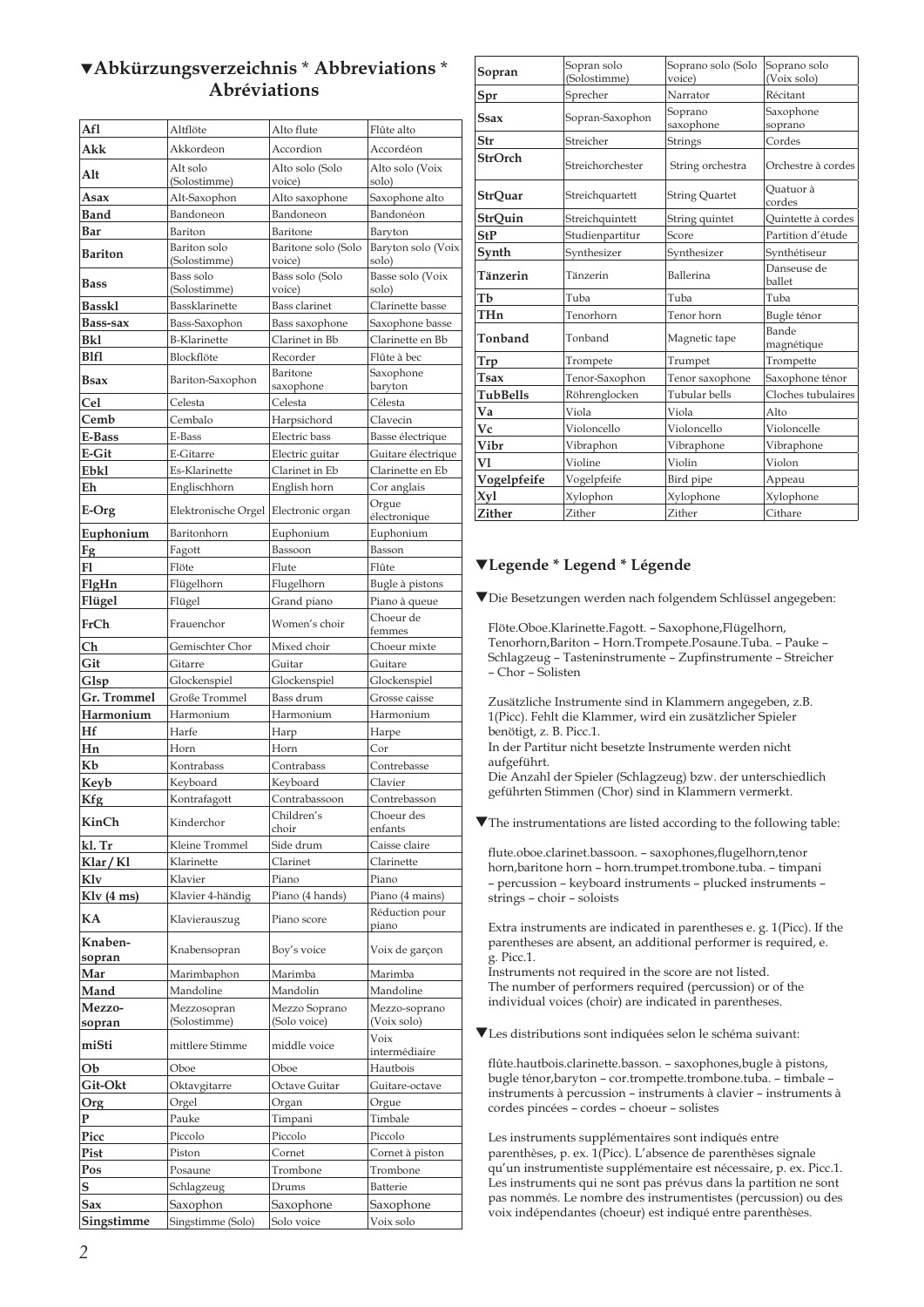# **Verlag Neue Musik**

**Berlin**

## **Neuerscheinungen und Ergänzungen 2015 New Publications and Supplementation 2015**

## **ORCHESTERKATALOG**

**Leihmaterial – Material for Hire – Matériaux de Location**



### **Verlag Neue Musik GmbH**

Grabbeallee 15 13156 Berlin Tel.: +49 (0) 30 / 61 69 81 0 Fax:  $+49(0)30/61698121$ 

http://www.verlag-neue-musik.de E-Mail: vnm@verlag-neue-musik.de

Stand: März 2015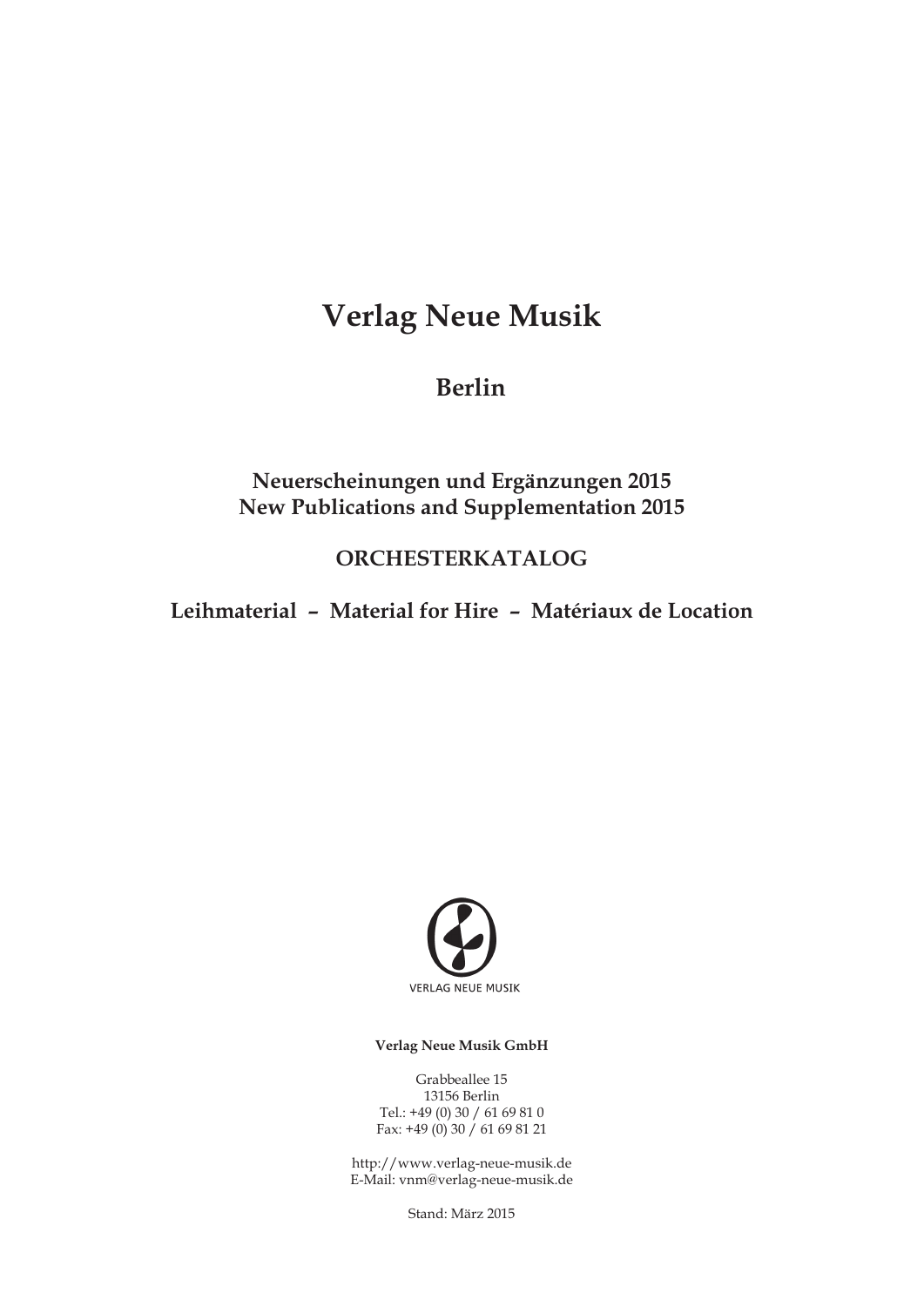## T**Neuerscheinungen - New Publications 2015**

**Werke nach Komponisten** 

### **Works listed by composer - Œuvres selon les compositeurs**

### T**Allers, Hans-Günther (\*1935)**

| Concertino                                                              | 11'                                  |
|-------------------------------------------------------------------------|--------------------------------------|
| für Klarinette und Orchester<br>$2.2.2.2 - 4.3.0.0 - P - Str - Solo-K1$ | NM 11459                             |
| Drei Novelletten<br>für 2 Klarinetten, 2 Fagotte, 2 Hörner              | $13^{\circ}$<br>NM 11577             |
| Trio, op. 96 (Ruppiner Trio)                                            | 18 <sup>′</sup>                      |
| für Violine, Horn und Klavier                                           | NM 1218                              |
|                                                                         | Studienpartitur, NM 1218 $\in$ 25,00 |

### T**Bach, Jahann Sebastian (1685-1750)**

| Drei Stücke aus dem Weihnachtsoratorium           | $12^{\circ}$ |
|---------------------------------------------------|--------------|
| (Nr. 8, 29, 39) bearbeitet von Walter Thomas Heyn |              |
| $1.1.1.1 - Str - Solo-Sop, Solo-Bar$              | NM 11428     |
| Weihnachtssuite                                   |              |
| (enthält: Ich steh an deiner Krippen hier /       |              |
| Ihr Gestirn, ihr hohen Lüfte / O Jesulein süss)   |              |
| bearbeitet von Walter Thomas Heyn                 |              |
| für Gesang und Streichorchester                   | NM 11347     |

### T**Balakauskas, Osvaldas (\*1937)**

| Adagio cantabile<br>für Streichorchester                                                                               | 7'<br>NM 11542                                             |
|------------------------------------------------------------------------------------------------------------------------|------------------------------------------------------------|
| Concerto<br>für Oboe, Cembalo und Streichorchester                                                                     | $17^{\circ}$<br>NM 11292                                   |
| <b>Concerto Claro</b><br>für Klarinette und Kammerorchester<br>Fassung für Klarinette und Klavier, NM 1584 $\in$ 29,95 | 14 <sup>′</sup><br>NM 11392                                |
| Ciurlionio Metai (The Year of Ciurlionis)<br>für Klavier und Streichorchester                                          | 13 <sup>′</sup><br>NM 11336                                |
| Odyssey 1<br>für Gitarre, Flöte und Streichorchester<br>Streichquartett, NM 1376 € 38,00                               | $12^{\circ}$<br>NM 11295<br>Fassung für Gitarre, Flöte und |
| Odyssey 2<br>für Streichorchester                                                                                      | 14 <sup>′</sup><br>NM 11297                                |
| Prayer to Maidan – Malda Maidanu<br>für Streichorchester                                                               | 8'<br>NM 11541                                             |
| The Psalms of Spring - Pavasario Psalmes<br>für Orchester<br>Asax, Trp, S(1), Klv, Str                                 | $20^{\circ}$<br>NM 11458                                   |
| ▼Bardanashvili, Josef (*1948)                                                                                          |                                                            |
| <b>Five Short Letters</b><br>für Flöte, Klarinette,<br>Gitarre und Streichquartett                                     | $22^{\circ}$<br>NM 11514                                   |
| Moonlight Illusions<br>für Ensemble                                                                                    | 14 <sup>′</sup>                                            |
| Fl, Kl, Git, E-Git, Va, Vc, Klv, Synth                                                                                 | NM 11515                                                   |
| Baumgartl, Michael (*1950)                                                                                             |                                                            |
| Vater unser im Himmelreich<br>Variationen eines Choralsatzes von Samuel Scheidt<br>für Blechbläserensemble             | 14 <sup>′</sup>                                            |

4 Trompeten in B (1. und 3. auch in hoch B),

2 Hörner, 2 Posaunen, Tuba NM 11279

### T**Beethoven, Ludwig van (1770-1827)**

| <b>Für Elise</b>                                                                        |          |
|-----------------------------------------------------------------------------------------|----------|
| bearbeitet von Walter Thomas Heyn                                                       |          |
| Fassung für Klavier und kleines Orchester                                               |          |
| $1.0.1.0 - 0.1.1.0 - Str - Solo-Klv$                                                    | NM 11223 |
| Fassung für 2 Gitarren und kleines Orchester<br>$1.0.1.0 - 0.1.1.0 - Str - Solo-Git(2)$ | NM 11334 |
|                                                                                         |          |

### T**Bizet, Georges (1838-1875)**

| Carmen                                         |          |
|------------------------------------------------|----------|
| Reduktion für 14 Instrumente                   |          |
| von François Sarhan                            |          |
| Fl/Picc, Ob/Eh, Kl in B/in A, Fg, Hn,          |          |
| Tr/Kornett in A, Pos, Klv, S, 2 VI, Va, Vc, Kb | NM 11576 |
| "Nadir sprich"                                 | q,       |
| Duett aus der Oper "Die Perlenfischer"         |          |
| bearbeitet von Walter Thomas Heyn              |          |
| $2.2.2.0 - 3.3.0.0 - P - Str -$                |          |
| Solo-Tenor, Solo-Bariton                       | NM 11500 |
|                                                |          |

#### T**Boccherini, Luigi (1743-1805)**

| Cellokonzert Nr.3, G-Dur            | 14 <sup>6</sup> |
|-------------------------------------|-----------------|
| für Solo-Cello und Streichorchester | NM 11358        |

### T**Bruch, Max (1831-1920)**

| <b>Schottische Fantasie</b>   |          |
|-------------------------------|----------|
| für Orchester                 |          |
| $2.2.2.2 - 4.2.3.0 - P - Str$ | NM 11359 |

### $\blacktriangledown$  Buchholz, Thomas (\*1961)

| Anakreon                                                                                                                                                                                                                                                                                                                              | $13^{\circ}$    |
|---------------------------------------------------------------------------------------------------------------------------------------------------------------------------------------------------------------------------------------------------------------------------------------------------------------------------------------|-----------------|
| für Sopran, 13 Instrumente und                                                                                                                                                                                                                                                                                                        |                 |
| elektroakustisches Zuspiel                                                                                                                                                                                                                                                                                                            |                 |
| (Fl, Eh, Basskl, Kfg, Trp, Pos, Röhrengl,<br>Vibr, Marimba, Hf, Vl, Va, Kb)                                                                                                                                                                                                                                                           | NM 11122        |
| <b>Feste Burg</b>                                                                                                                                                                                                                                                                                                                     | $33^{\circ}$    |
| Kantate für Alt solo, Sprecher, Blockflötenquartett,<br>Posaunenchor, Kinderchor, Frauenchor, gemischten<br>Chor, Orgel und elektroakustisches Zuspiel<br>(Alt, Spr, 4 Blockfl (4 Fl), Pos-Chor<br>[Trp 1 in B, Trp 2 in B (oder Flügelhorn<br>in B), Pos 1, Pos 2 (oder Ta)], KinChor(2),<br>FrChor(3), gemChor(6), Org, el Zuspiel) | NM 11328        |
| Fraktale                                                                                                                                                                                                                                                                                                                              | gʻ              |
| für Orchester<br>Picc.2(Afl).2(Eh).2(Basskl).2(Kfg). $-$<br>4(WagnerTb).2(Flghn/Sopran-Kornett).<br>Basstrp.3(Basspos/Kbasspos).1. - P -<br>$S(3) - Hf - Str$                                                                                                                                                                         | NM 11335        |
| Händels Alptraum                                                                                                                                                                                                                                                                                                                      | 5'              |
| für Streichorchester                                                                                                                                                                                                                                                                                                                  | NM 11333        |
| Klingelfranz<br>für Orchester und elektroakustisches Zuspiel                                                                                                                                                                                                                                                                          | $10^{\circ}$    |
| $1.2.1.1 - 2.1.1.0 - S - S$ tr                                                                                                                                                                                                                                                                                                        | NM 11332        |
| Scharakan                                                                                                                                                                                                                                                                                                                             | 14 <sup>′</sup> |
| für Solosopran und Kammerensemble                                                                                                                                                                                                                                                                                                     |                 |
| (VI(2), Vc, Hf, Basskl, Pos, Ta)                                                                                                                                                                                                                                                                                                      | NM 10079        |
| Texte: altarmenische Liturgie                                                                                                                                                                                                                                                                                                         |                 |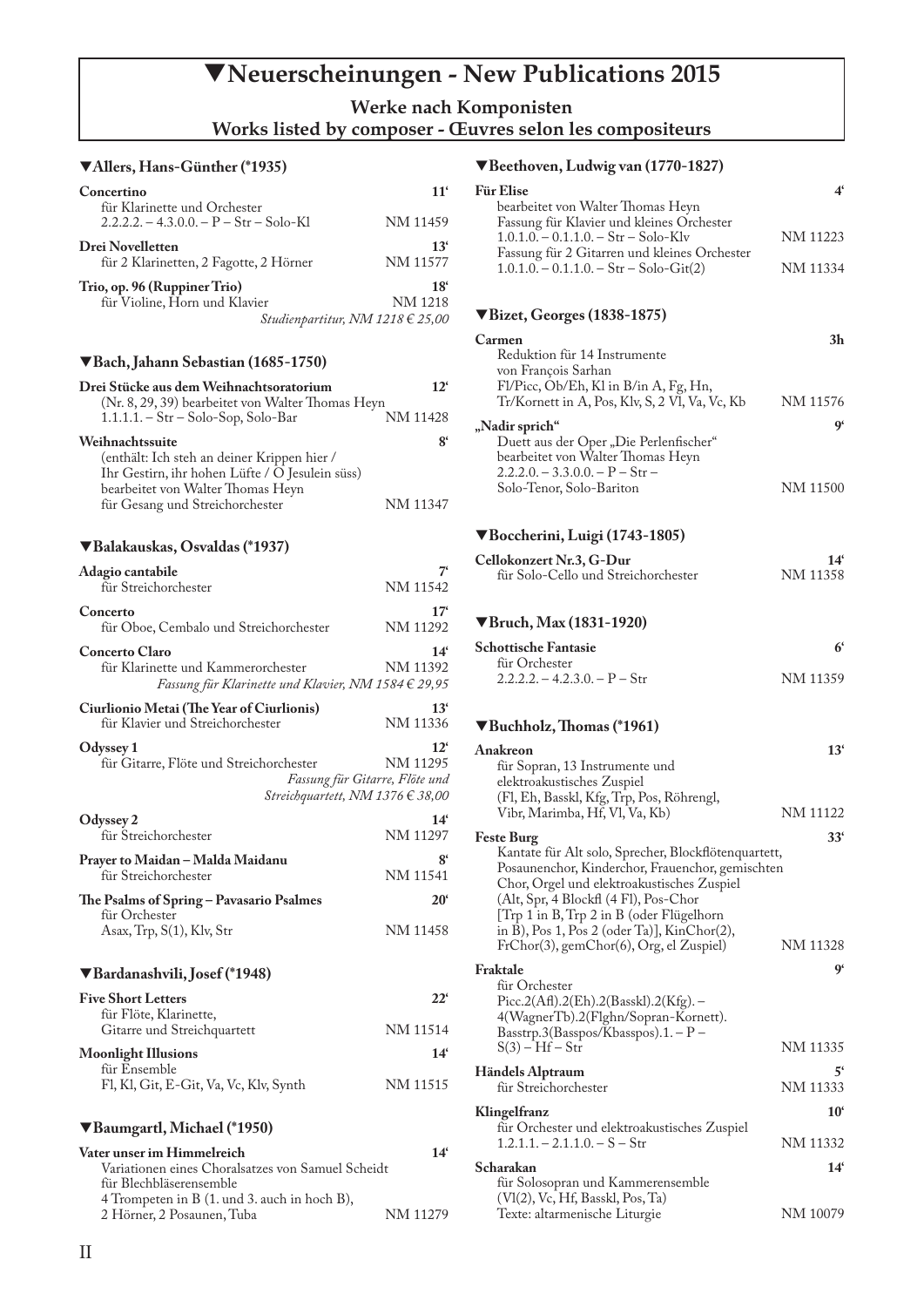| <b>Tetraktys</b>                                                                                                       | $11^{\circ}$               |
|------------------------------------------------------------------------------------------------------------------------|----------------------------|
| für Flöteninstrumente und Schlaginstrumente<br>$F1/P_{\text{icc}}/Afl, S(4)$                                           | NM 11112                   |
| Widmungen<br>für Streichorchester                                                                                      | $12^{\circ}$<br>NM 11384   |
| <b>Wintermusik I</b>                                                                                                   | 18 <sup>6</sup>            |
| für großes Orchester<br>Picc.2.2.Eh.2.Basskl.2.Kfg. - 4.3.2.1. -                                                       |                            |
| $P-S-Hf-Str$                                                                                                           | NM 10733                   |
| ▼Carnevale, Roberto (*1966)                                                                                            |                            |
| CANONEQUARTO                                                                                                           | 3'                         |
| für Streichorchester                                                                                                   | NM 11526                   |
| ▼Cavallari, Andrea (*1964)                                                                                             |                            |
| Ordine e disordine                                                                                                     | 6 <sup>′</sup>             |
| (after a work by Alighiero e Boetti)<br>für Ensemble (Fl, Ob, Kl, Vl, Va, Vc, Klv)<br>Studienpartitur, NM 1390 € 28,80 | NM 11288                   |
| The Adventures of Prince Achmed                                                                                        | $15^{\circ}$               |
| (after the movie by L. Reiniger)                                                                                       |                            |
| für Ensemble (Fl, Kl, Git, Akk, Vc, Klv)                                                                               | NM 11371                   |
| Three Flags II<br>(after a work by Jasper Johns)                                                                       | $20^{\circ}$               |
| für Ensemble, Live-Elektronik und Video                                                                                |                            |
| Fl, Kl, Vl, Vc, Klv                                                                                                    | NM 11563                   |
| <b>Whim of Silence</b><br>für Ensemble (Afl, Basskl, Vl, Vc, Klv)                                                      | 6 <sup>′</sup><br>NM 11493 |
| <b>Whim of Silence II</b>                                                                                              | gʻ                         |
| Text: Andrea Cavallari und<br>William Shakespeare                                                                      |                            |
| für Sopran und Ensemble                                                                                                |                            |
| (Afl, Basskl, Vl, Vc, Klv)                                                                                             | NM 2260                    |
| ▼Cendo, Raphaël (*1975)                                                                                                |                            |
| <b>Action Painting</b><br>für 15 Musiker                                                                               | 17'                        |
| Fl, Ob, Kl(Kbasskl), Fg(Kfg), Hn, Trp,                                                                                 |                            |
| Pos, Ta, S, Klv, Vl(2), Va, Vc, Kb                                                                                     | NM 11425                   |
| Graphein                                                                                                               | 21'                        |
| für Ensemble<br>Bassfl/Picc, Kl/Basskl, Sax(Sop/Ten),                                                                  |                            |
| Hn, Hf, S(1), Klv, Vl, Vc, Kb                                                                                          | NM 11507                   |
| Registre des lumières                                                                                                  | 46 <sup>′</sup>            |
| für 16 Instrumentalisten,<br>30 Sänger und Live-Elektronik                                                             |                            |
| Kb-Fl, Ob, Basskl, Fg, Hn, Trp, Pos, Ta,                                                                               |                            |
| S, Klv, Git, Vl(2), Va, Vc, Kb, Ch, El                                                                                 | NM 11449                   |
| Rokh<br>für Flöte, Klavier, Violine und Violoncello                                                                    | 33'<br>NM 11426            |
| ▼Chausson, Ernest (1855-1899)                                                                                          |                            |
| Poème                                                                                                                  | $12^{\circ}$               |
| für Violine und Orchester<br>$2.2.2.2 - 4.2.3.1 - P - Hf - Str - Solo-Vl$                                              | NM 11402                   |
| ▼Cornelius, Peter (1824-1874)                                                                                          |                            |
| Die Könige                                                                                                             | 4'                         |
| bearbeitet von Walter Thomas Heyn<br>Fassung für Sopran und Streichorchester                                           | NM 11429                   |
| Fassung für Sopran und Zupforchester                                                                                   | NM 11430                   |

| ▼Debussy, Claude (1862-1918)                                                                                         |                        |
|----------------------------------------------------------------------------------------------------------------------|------------------------|
| La cathédrale engloutie (Prélude No. 10)<br>bearbeitet von Walter Thomas Heyn                                        | 4 <sup>°</sup>         |
| für Chor und Orchester<br>$2.2.2.1 - 2.1.0.0 - P - S - Str - Ch(4)$                                                  | NM 11431               |
| $\nabla$ Delibes, Léo (1836-1891)                                                                                    |                        |
| Prendre le dessin                                                                                                    | 4 <sup>6</sup>         |
| (Arie des Gérald aus der Oper "Lakmé")<br>$2.2.2.2 - 2.0.0.0 - Hf - Str - Solo-Tenor$                                | NM 11432               |
| ▼Dessau, Paul (1894-1979)                                                                                            |                        |
| Sinfonie Nr. 2<br>$2.2.2.2 - 3.3.3.1 - P - S - Hf - Str$                                                             | 18'<br>NM 10190        |
| ▼Diemer, Christian (*1986)                                                                                           |                        |
| Concertino                                                                                                           | 12'                    |
| für Orchester<br>$3.2.0.0 - Klv - S(2) - Str (2.1.1.1.0.)$                                                           | NM 11499               |
| (Nocturne) 1813<br>für Ensemble                                                                                      | $11^{\circ}$           |
| Pos, P, V1, Va, Vc                                                                                                   | NM 11474               |
| Ricercare fratto                                                                                                     | $11^{\circ}$           |
| für Ensemble<br>Ob, Fg, Vl, Va, Vc                                                                                   | NM 11473               |
| Rouen 1894                                                                                                           | $21^{\circ}$           |
| für großes Orchester<br>2(Picc).2(Basskl).0.2(Kfag). - ad lib2Ssax(Tsax)<br>– 2.2.2.1. – S(3) – Cel – Klv – Hf – Str | NM 11424               |
| Scale, Fade                                                                                                          | 7'                     |
| für großes Ensemble<br>(3Fl(1Picc), 2Kl(1Basskl), TenSax,<br>Trp, Klv, Akk, 2S, 2Vl, Va, 2Vc, Kb)                    | NM 11578               |
| ▼Dufek, Hannes (*1984)                                                                                               |                        |
| große musik                                                                                                          | 15 <sup>°</sup>        |
| für Flöte, Klarinette, Violine,<br>Violoncello und Tuba                                                              | NM 11382               |
| landschaft, interpretation; wiederkehr,<br>neuanfang, spiegelung; verdopplung. bild.                                 | $22^{\circ}$           |
| (die strahlkraft des augenblicks)<br>(übungen in vergänglichkeit Ia)                                                 |                        |
| für zehn Instrumente in zwei Gruppen<br>(I: Fl/Picc, Kl/Basskl, Va, Vc, Pos, Klv, S                                  |                        |
| II: VI, Git, AH)                                                                                                     | NM 11380               |
| Unstern<br>für Sopran, Violine, Altflöte,                                                                            | 13'                    |
| Klarinette und Klavier<br>Text: Hannes Dufek                                                                         |                        |
|                                                                                                                      | NM 11381               |
| ▼Dvorák, Antonín (1841-1904)                                                                                         |                        |
| Cellokonzert Nr. 2 op 104<br>$2.2.2.2. - 3.2.3.1. - P - Str - Solo-Vc$                                               | $25^\circ$<br>NM 11409 |
| ▼Eespere, René (*1953)                                                                                               |                        |
| Epigramm I<br>für Tenor (oder Sopran) und Kammerorchester                                                            | 8 <sup>6</sup>         |
| Text (lateinisch): Seneca<br>$1.1(Eh) \cdot 0.1 - 2 \cdot 0 \cdot 0 \cdot 0 - S(1) - Hf - Str$                       |                        |
| - Solo-Sop (oder Solo-Ten)                                                                                           | NM 11451               |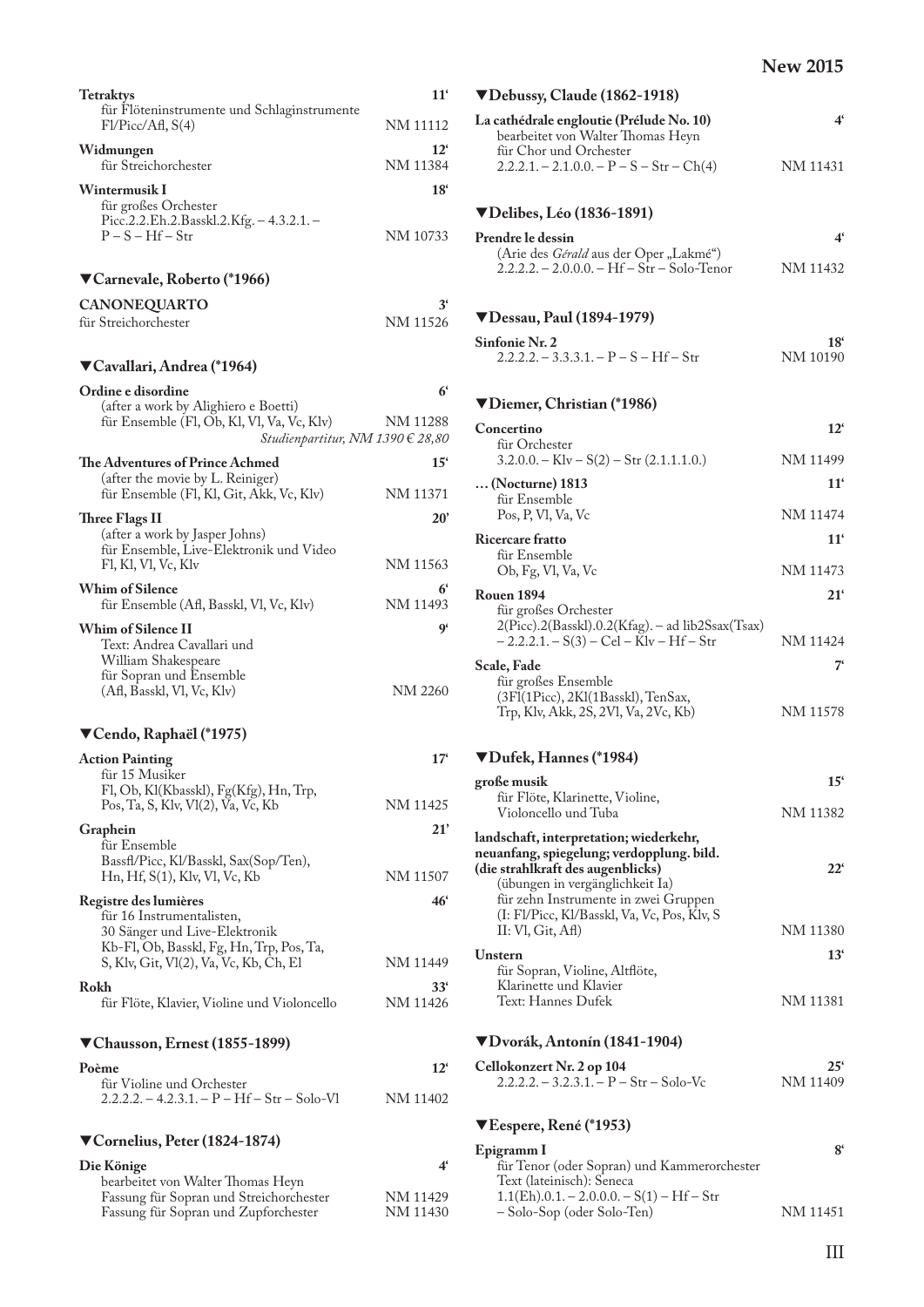| Eespere, René                                                                                                                                                                         |                            |
|---------------------------------------------------------------------------------------------------------------------------------------------------------------------------------------|----------------------------|
| Epigramm II<br>für Tenor und Kammerorchester<br>Text (lateinisch): Codex Vossianus                                                                                                    | 7'                         |
| $1.1.0.1 - 2.0.0.0 - S(1) - Hf - Str - Solo-Ten$                                                                                                                                      | NM 11452                   |
| Epigramm III<br>für Bariton und Kammerorchester<br>Text (lateinisch): Codex Vossianus<br>$1.1.0.1 - 2.0.0.0 - S(1) - Hf - Str - Solo-Bar$                                             | 8 <sup>′</sup><br>NM 11453 |
| Epigramm IV<br>für Sopran (oder Tenor) und Kammerorchester<br>Text (lateinisch): Codex Salmasianus<br>$Pic.1.1.0.1. - 2.0.0.0. - S(1) - Hf - Cel$<br>- Str - Solo-Sop (oder Solo-Ten) | 7'<br>NM 11454             |
| Epigramm V<br>für Sopran und Kammerorchester<br>Text (lateinisch): Codex Bernensis<br>$1.1.0.1 - 2.0.0.0 - S(1) - Hf - Str - Solo-Sop$                                                | 6 <sup>′</sup><br>NM 11455 |
| Epigramm <sub>VI</sub><br>für Sopran und Kammerorchester<br>Text (lateinisch): Ovid<br>$1.1.0.1 - 2.0.0.0 - S(1) - Hf - Str - Solo-Sop$                                               | 5 <sup>′</sup><br>NM 11456 |
| Epigramm VII<br>für Bariton und Kammerorchester<br>Text (lateinisch): Martialis?<br>$1.1.0.1 - 2.0.0.0 - S(1) - Hf - Str - Solo-Bar$                                                  | 4'<br>NM 11457             |
| Februarium                                                                                                                                                                            | $12^{\circ}$               |
| für 2 Celli und Kammerorchester<br>$1.1.0.0 - 0.0.0.0 - S(2) - Hf - Str$<br>Fassung für 2 Celli und Klavier, NM 1611 $\in$ 24,80                                                      | NM 11399                   |
| <b>Mater rosae</b>                                                                                                                                                                    | 7 <sup>′</sup>             |
| für gemischten Chor und Kammerorchester<br>$2.1.0.2 - 0.0.0.0 - S(2) - Ch(4) - Str$<br>Fassung für gemischten Chor und Orgel,<br>NM 1614, in Chorstärke $\in$ 9,80                    | NM 11400                   |
| <b>▼Erkel, Ferenc (1810-1893)</b>                                                                                                                                                     |                            |
| Hunyadi László<br>für Orchester                                                                                                                                                       | ۹ŕ                         |
| $2.2.2.2 - 4.2.3.0 - P - Str$                                                                                                                                                         | NM 11433                   |
| ▼Fauré, Gabriel (1845-1924)                                                                                                                                                           |                            |
| Pavane                                                                                                                                                                                | 6 <sup>′</sup>             |
| bearbeitet von Walter Thomas Heyn<br>Fassung für Streichorchester mit Gitarre<br>Fassung für Zupforchester                                                                            | NM 11337<br>NM 11338       |
| ▼Filanovsky, Boris (*1968)                                                                                                                                                            |                            |
| 0,10<br>Suprematism für Ensemble                                                                                                                                                      | $25^{\circ}$               |
| (Fl, Ob, Kl, Fg, Hn, Tr,<br>Pos, S(2), Vl(2), Va, Vc, Kb)                                                                                                                             | NM 11275                   |
| Collectivision<br>für 7 Mundharmonikas und Akkordeon                                                                                                                                  | 24'<br>NM 11573            |
| play.list                                                                                                                                                                             | $40^\circ$                 |

| für Sopran, Bariton und Ensemble<br>$(1.1.1.Basskl.1. - 1.1.1.0. - Klv - Akk - Str)$ | NM 11572        |
|--------------------------------------------------------------------------------------|-----------------|
| Scompositio                                                                          | 38 <sup>°</sup> |
| für Frauenstimme (mit Klavier,                                                       |                 |
| chromatischer Mundharmonika),                                                        |                 |
| geteiltes Ensemble und Klangprojektion                                               |                 |
| Picc, Ob, Kl, Sax, Hn,                                                               |                 |

Tr, Pos, S, Akk, Vl, Va, Vc, Kb NM 11571

### T**Froleyks, Stephan (\*1962)**

| Klangsport-Perkussion<br>für 10 bis 20 Körpertrommler                                                | 16 <sup>′</sup><br>NM 11142 |
|------------------------------------------------------------------------------------------------------|-----------------------------|
| not yet near day<br>für sieben Schlagzeuger                                                          | $33^{\circ}$                |
| mit Tontöpfen und Vogelstimmen                                                                       | NM 11121                    |
| Vier Sätze mit Heine und Schumann<br>für Ensemble und DJ<br>$1.1.1(Basskl)$ .1. $- 1.1.1.0 - S(2)$ – | 21 <sup>1</sup>             |
| $Akk - Sopran - DJ - Str (solistisch)$                                                               | NM 20366                    |

### T**Fürstenau, Anton Bernhard (1792-1852)**

| Fantasie                               |          |
|----------------------------------------|----------|
| für 2 Flöten und Streichorchester      | NM 11360 |
| Fassung für 2 Flöten und Zupforchester |          |
| (bearbeitet von Walter Thomas Heyn)    | NM 11434 |

### T**Fucik, Julius (1872-1916)**

| Unter der Admiralsflagge           |          |
|------------------------------------|----------|
| bearbeitet von Walter Thomas Heyn  |          |
| für Orchester                      |          |
| $2.2.2.2 - 4.2.3.0 - P - S - S$ tr | NM 11429 |

# T**Gelmini, Caspar de (\*1980)**

| Alpha Centauri                                                                                                        | $20^{\circ}$                |
|-----------------------------------------------------------------------------------------------------------------------|-----------------------------|
| für großes Orchester<br>$3.3.\overline{3}.3. - 3.4.3.1. - S(2) - Hf - Str(12.10.8.6.4)$ NM 11466                      |                             |
| Hachiko<br>für großes Ensemble und 6 Sprecher (Fl, Kl/Basskl,<br>Hn, Pos, S, Akk, 2 Vln, Va, Vc, Kb, Keyb)            | 40 <sup>6</sup>             |
| Text: Jan Decker                                                                                                      | NM 11348                    |
| Holz<br>für Ensemble (Kl, Hn, S, Klv, Hf, Vl, Va, Vc, Kb)                                                             | 18'<br>NM 11305             |
| Japanische Miniaturen<br>für Flöte, Viola, Schlagwerk (3) und Solo-Alt<br>Text: Jan Decker                            | $20^{\circ}$<br>NM 11369    |
| <b>Kaktus</b><br>für Gitarre, Akkordeon und Violoncello                                                               | $8^{\circ}$<br>NM 979       |
| Leipzig Noir 1914<br>für Oboe, Klarinette, Trompete,<br>Percussion, Klavier, Viola, 2 Sprecher<br>und Live-Elektronik | $21^{\circ}$<br>NM 11545    |
| Limes<br>für Streicher-Ensemble (5.4.3.2.1.)                                                                          | 19'<br>NM 11286             |
| Migration des oiseaux<br>für Ensemble<br>Fl, Kl, Vl, Vc, Klv                                                          | $11^{\circ}$<br>NM 11472    |
| <b>Miroir</b><br>für Orchester mit Elektronik<br>$2.2.2.2 - 2.2.1.0 - S(1) - Str(10.8.6.4.2)$                         | $15^{\circ}$<br>NM 11357    |
| <b>Mosaik</b><br>Music about Pictures by Gerhard Richter<br>für Violine, Schlagwerk und Klavier                       | $12^{\circ}$<br>NM 1185     |
| <b>Player's Paradise</b><br>für Bläser und 2 Schlagzeuger<br>$2.2.2.2. - 2.1.1.1 - S(2)$                              | 7 <sup>′</sup><br>NM 11461  |
| "Une trace dans le ciel "<br>für Ensemble<br>(Fl, Ob, Kl, Hn, Trp, Pos, Vl, Va, Vc, Kb)                               | 11 <sup>′</sup><br>NM 11356 |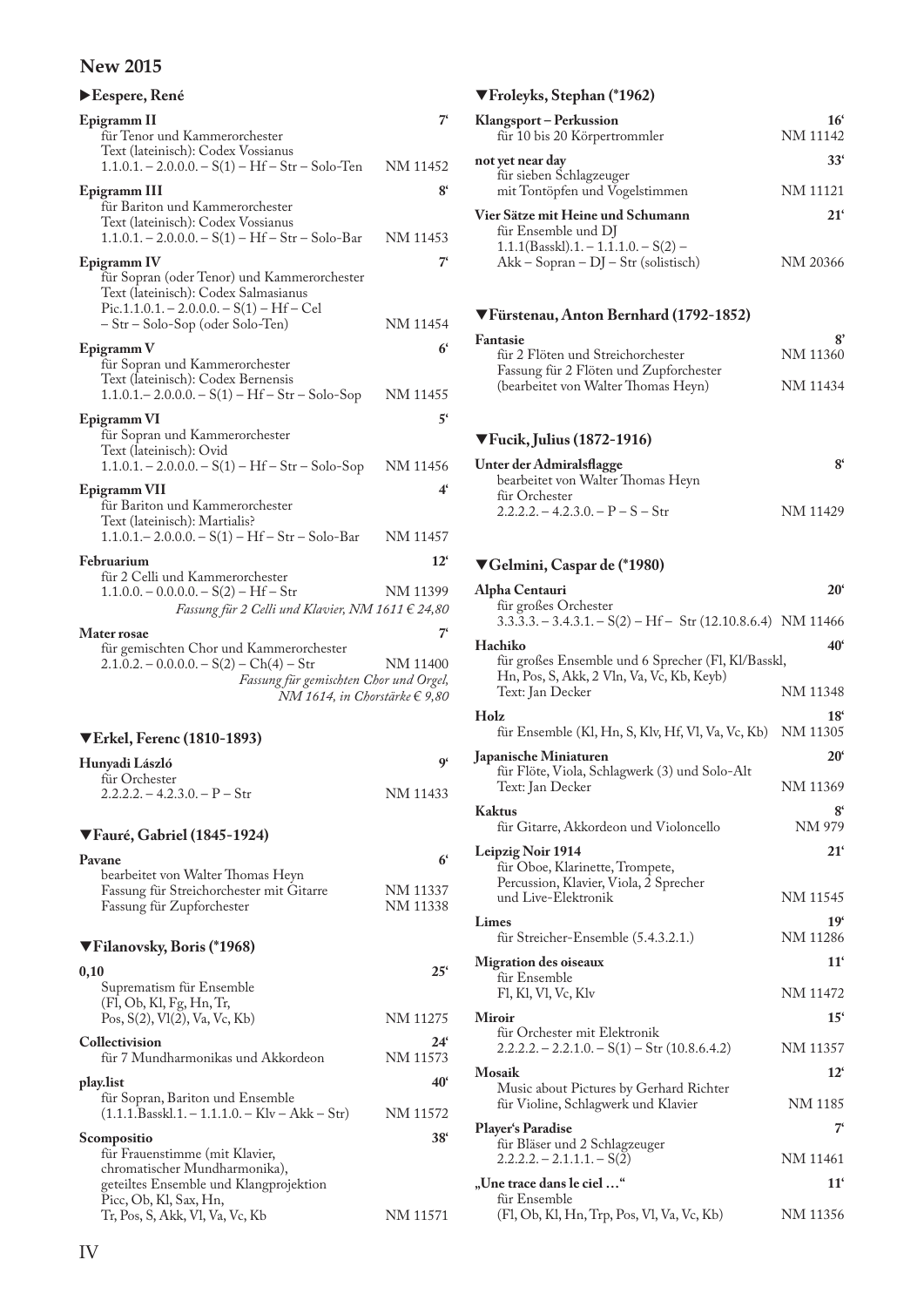| Varèse                                                                                  | $16^{\circ}$ |
|-----------------------------------------------------------------------------------------|--------------|
| Fassung für 2 Akkordeons und Ensemble<br>$2.1.2.0 - 2.1.1.0 - Str$ (solistisch) – 2 Akk | NM 11397     |
| Ys                                                                                      | $11^{\circ}$ |
| für Ensemble<br>(Fl, Ob, Kl, Hn, Trp, Pos, S, Vl, Vla, Vc, Kb)                          | NM 11379     |

### T**Giesen, Malte (\*1988)**

| 7th litany for Heliogabalus                                   | Q'           |
|---------------------------------------------------------------|--------------|
| für Ensemble                                                  |              |
| F1(Picc), K1(Basskl), BarSax, Fg, S, Klv, Vl, Vc, Kb NM 11353 |              |
| flatrate                                                      | $27^{\circ}$ |
| für 5 Sprecher, großes Ensemble und Live-Elektronik           |              |
| Fl(Picc), Ob, Basskl, Fg, Hn, Trp, Ta, S,                     |              |
| Klv, Hf, E-Git, Keyb, Vl, Va, Vc, Kb                          |              |
| 5 Sprecher, 8 ad-hoc-Spieler                                  | NM 11354     |
|                                                               |              |

### T**Glasunow, Alexander (1865-1936)**

| Sinfonie Nr. 2                                    | 434             |
|---------------------------------------------------|-----------------|
| $3.3.3.3 - 4.2.3.1 - P - S(2) - S$ tr             | NM 11501        |
| Sinfonie Nr. 3<br>$3.2.2.2 - 4.1.3.1 - P - S - S$ | 5Λ'<br>NM 11502 |
|                                                   |                 |

### T**Guicheff Bogacz, Vladimir (\*1986)**

| Carne                                                          |          |
|----------------------------------------------------------------|----------|
| für Orchester<br>$5.0.3.2 - 2.2.2.0 - S(6) - Str (5.4.2.6.4.)$ | NM 11395 |
| Un cortado<br>für Streichorchester                             | NM 11396 |

### T**Händel, Georg Friedrich (1685-1759)**

| Feuerwerksmusik                                        | 6'       |
|--------------------------------------------------------|----------|
| (Ouvertüre / Menuett I / La Rejouissance / Menuett II) |          |
| bearbeitet von Walter Thomas Heyn                      |          |
| vereinfachte Fassung für Schulorchester                |          |
| $2.2.2.0 - 3.3.0.0 - P - S - S$                        | NM 11503 |
|                                                        |          |

### T**Hayden, Sam (\*1968)**

| Emergence                                         | $22^{\circ}$ |
|---------------------------------------------------|--------------|
| für Solo-Akkordeon, Ensemble                      |              |
| und Live-Elektronik                               |              |
| Fl, Ob, Kl, Asax, Fg, Hn, Trp, Pos, Ta, S(2), Hf, |              |
| Git, Str (solistisch: 1.1.1.1.1.), Solo-Akk, El   | NM 11518     |
| <b>Relative Autonomy</b>                          | 15'          |
| für 16 Instrumente                                |              |
| Fl/Pic/Afl, Ob/Eh, Kl in Eb/Bb,                   |              |
| Basskl/Kbasskl, Fg/Kfg, Hn, Trp, Pos,             |              |
| Ta, S(1), Klv, Str (solistisch: 1.1.1.1.1.)       | NM 11519     |
| Substratum                                        | $25^{\circ}$ |
| für Orchester                                     |              |
| $3.3.4.3 - 4.4.3.1 - S(4) -$                      |              |
| $Kly - Str(16.14.12.10.8.)$                       | NM 11520     |
|                                                   |              |

## T**Haydn, Joseph (1732-1809)**

**Sinfonie Nr. 88 18'**<br>2.2.2.2. – 2.0.0.0. – Str NM 11403  $2.2.2.2. - 2.0.0.0. - Str$ 

| ▼Hennig, Thomas (*1964)                                                                                                                                                 |                            |
|-------------------------------------------------------------------------------------------------------------------------------------------------------------------------|----------------------------|
| Exil                                                                                                                                                                    | 31 <sup>′</sup>            |
| für Sprecher, Tenor, Frauenchor und Orchester<br>Text: Heinrich Heine, Hilde Domin<br>$2.2.2.2 - 4.0.2.1 - P - S - Str - Spr -$<br>$Tenor - FrCh(4)$                    | NM 11289                   |
| ▼Heyn, Walter Thomas (*1953)                                                                                                                                            |                            |
| Silicernium (I)<br>für Streichorchester                                                                                                                                 | $12^{\circ}$<br>NM 11435   |
| Weihnachtsliedersuite Nr. 1<br>(enthält: Kling Glöckchen klingelingeling /<br>O Tannenbaum / O du Fröhliche)<br>für Streichorchester (Schulorchester)                   | 4 <sup>6</sup><br>NM 20341 |
| Weihnachtsliedersuite Nr. 2<br>(enthält: Kling Glöckchen klingelingeling /<br>Nun freuet euch, ihr Christen)<br>für Streichorchester (Schulorchester)                   | 4'<br>NM 11505             |
| Weihnachtsliedersuite Nr. 3<br>(enthält: Still, still, still / Süsser die Glocken /<br>Susanni / Tausend Sterne)<br>für Streichorchester (Schulorchester)               | 6 <sup>′</sup><br>NM 11506 |
| Weihnachtssuite Nr. 1<br>(enthält: Fröhliche Weihnacht überall /<br>Macht hoch das Tor / Nun singet und seid froh)<br>$1.1.2.1 - 0.1.1.0 - K/v - Str$                   | 5 <sup>6</sup><br>NM 11343 |
| Weihnachtssuite Nr. 3<br>(enthält: Fröhliche Weihnacht überall /<br>Macht hoch das Tor / Nun singet und seid froh)<br>$2.2.0.0 - Str$                                   | 8 <sup>′</sup><br>NM 11344 |
| Weihnachtssuite Nr. 5<br>$2.2.2.1 - 2.3.3.0 - P - Str$                                                                                                                  | $10^{\circ}$<br>NM 11345   |
| Weihnachtssuite Nr. 6<br>(enthält: Alle Jahre wieder /<br>Der Christbaum ist der schönste Baum /<br>Vom Himmel hoch / Leise rieselt der Schnee)<br>für Streichorchester | 4 <sup>6</sup><br>NM 11504 |

### T**Hummel, Johann Nepomuk (1778-1873)**

| Trompetenkonzert                         | $20^{\circ}$ |
|------------------------------------------|--------------|
| $1.2.2.1 - 2.1.0.0 - P - Str - Solo-Trp$ |              |
| Fassung in E-Dur (original)              | NM 10913     |
| Fassung in Es-Dur                        | NM 11508     |

### T**Iranyi, Gabriel (\*1946)**

| Chronoi. Metatropes                              | $13^{\circ}$ |
|--------------------------------------------------|--------------|
| für 2 Klaviere und 2 Schlagzeuger                | NM 11319     |
| <b>Noema</b>                                     | $14^{\circ}$ |
| für Klavier und Kammerorchester                  |              |
| $1.1.1.1 - 1.1.1.0 - S(2) - Hf - Str - Solo-Klv$ | NM 11547     |

### T**Jägermeier, Otto (1870-1933)**

| Meeresstürme und unglückliche Fahrt<br>für Orchester                             | $12^t$       |
|----------------------------------------------------------------------------------|--------------|
| $2.2.2.2 - 4.2.3.0 - P - S - S$ tr                                               | NM 11361     |
| Tod eines Schweins<br>für Orchester                                              | $12^{\circ}$ |
| $2.2.2.2 - 4.2.3.0 - P - S - S$ tr                                               | NM 11362     |
| <b>Vorwärts mit Liszt</b>                                                        | $10^{\circ}$ |
| für Klavier und großes Orchester<br>$2.2.2.2 - 4.2.3.0 - P - S - Str - Solo-Kly$ | NM 11363     |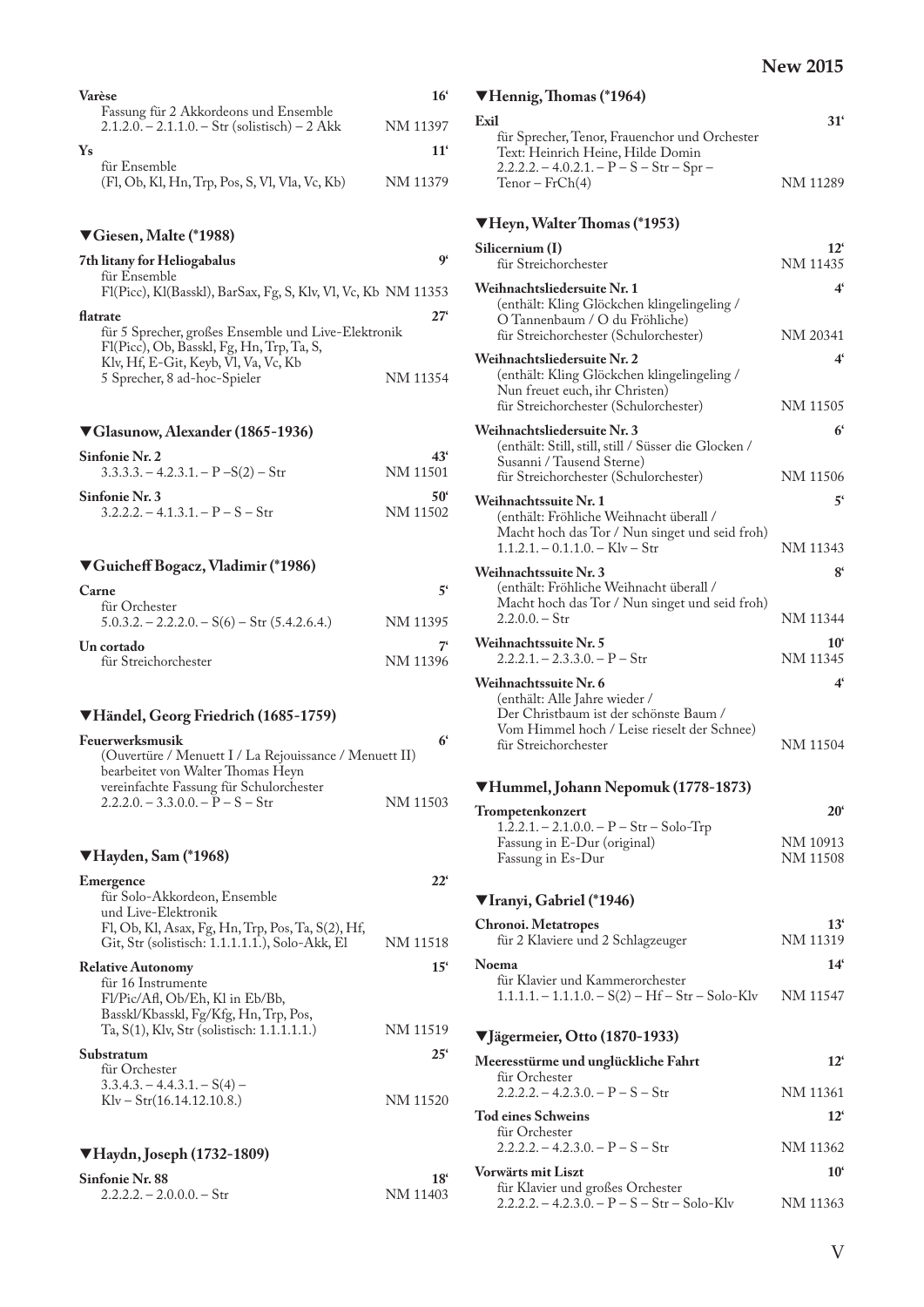| ▼Khachatryan, Narine (*1979)                                                                                                                         |                          |
|------------------------------------------------------------------------------------------------------------------------------------------------------|--------------------------|
| Exurge Domine, quare obdormis                                                                                                                        | 7'                       |
| für Oboe, Klarinette, Schlagzeug,<br>Viola und Kontrabass                                                                                            | NM 11311                 |
| Lacrima<br>für Streichorchester                                                                                                                      | g,<br>NM 11310           |
| ▼Kocor, Korla Awgust (1822-1904)                                                                                                                     |                          |
| "Na sersku Luzicu" (Sorbische Nationalhymne)<br>bearbeitet von Walter Thomas Heyn<br>für Streichorchester                                            | $3^{\circ}$<br>NM 11509  |
|                                                                                                                                                      |                          |
| ▼Koval, Maria                                                                                                                                        |                          |
| De la profondeur op. 104<br>für Streichorchester                                                                                                     | 13'<br>NM 11387          |
| En prévision  op. 92<br>für Orchester<br>$2.2.2.2 - 2.2.2.0 - S(2) - Klv - Hf - Str$                                                                 | 5'<br>NM 11385           |
| Klavierkonzert op. 29<br>Picc.2.2.2.2.Kfg. - $4.3.3.1.$ -                                                                                            | 18                       |
| $S(4) - Hf - Str - Solo-Klv$<br>Les jours intenses op. 101<br>für Solo-Sopran, Solo-Mezzosopran,<br>gemischten Chor, Sprecher,                       | NM 11386<br>$17^{\circ}$ |
| 2 Schlagzeuger und Streichorchester<br>Text: Philippe de Croix                                                                                       | NM 11389                 |
| Par conséquent op. 103<br>für Flöte, Klarinette, Violine,<br>Violoncello und Klavier                                                                 | $10^{\circ}$<br>NM 11388 |
| ▼Krüger, Thomas Nathan (*1986)                                                                                                                       |                          |
| H.Ä.L.M. – Quint?(Klang!)Essenz                                                                                                                      | $11^{\circ}$             |
| für Ensemble<br>(Afl/Picc, Kl/Basskl, Klv, Git, Vl, Vc)                                                                                              | NM 11321                 |
| Kind und Kagel<br>Spiel in Bildern<br>für Ensemble und Projektionsflächen<br>(Klarinette/Bassklarinette, Horn, Harfe,                                | 42                       |
| Gitarre, Violoncello und Sopran)<br>[on]                                                                                                             | NM 11280<br>7            |
| für großes Orchester<br>2(Picc).2.1(Es-Kl).Basskl.1.Kfg. - 2.1.2.0. -<br>$S(2) - Pk - Hf - Str(8.6.5.4.3)$                                           | NM 11355                 |
| ▼Kubo, Mayako (*1947)                                                                                                                                |                          |
| Ampelspiel                                                                                                                                           | $15^{\circ}$             |
| für Streicherensemble<br>(Violine [4], Violoncello [2])                                                                                              | NM 11278                 |
| Passage mit J. B.<br>Musik für Violine und Kammerorchester<br>$1(Picc/Aff).1(Lotusfl).1.1(Lotusfl). –$<br>$1.1$ (Lotusfl). $1.0 - S(2) - Akk - Hf -$ | $20^{\circ}$             |
| $Str - Solo-Vl$                                                                                                                                      | NM 11498<br>$15^\circ$   |
| Sanriku-Lieder<br>nach Gedichten von Meiko Matsudaira<br>für Sopran und Streichorchester<br>Fassung für Sopran und Streichquintett                   | NM 11304<br>NM 11401     |
| ▼Künzel, Erhard (*1944)                                                                                                                              |                          |
| Revo <sub>07</sub>                                                                                                                                   | 8'                       |
| für Altsaxophon und Streichorchester                                                                                                                 | NM 11374                 |

### T**Kutterer, Siegfried (\*1954)**

| Indigo                            | 19 <sup>6</sup>                      |
|-----------------------------------|--------------------------------------|
| für 9 Percussionisten und Klavier | NM 11240                             |
|                                   | Studienpartitur, NM 1317 $\in$ 29,80 |

### T**Lienenkämper, Stefan (\*1963) Concertino für Bassflöte und Orchester 8'**  $2.2.2.2 - 2.2.2.0 - P - S(2) Hf - Str - Solo-Bassf1$  NM 11372 **frame/24 12'** Holophonie für Alt-Stimme und 12 Instrumente (Fl, Ob, Kl/Basskl, Hn, S(3), Hf, Klv, Vl, Va, Kb) nach einem Text von William Shakespeare NM 11317 **Of thee I sing 12'** für großes Orchester, Viola d'amore und Live-Elektronik  $4.4.4.4 - 6.4.3.1 - S(5) - Hf(2) -$ Akk – Str (16.14.12.10.8) NM 11318 **Viola d'amore Concerto 33'** Konzert für verstärkte Viola d´amore, Orchester und Live-Elektronik 3(Picc.Afl ).2(Ob d'am).Eh.3(Basskl).  $3(Kfg) - 4.3.3.1 - S(3) - Klv(Cel)$  – Akk – Hf – Str (mind. 10.8.5.4.3)  $-$  Solo-Va d'am  $\overline{\text{NM}}$  11546

### T**Lanner, Joseph (1801-1843)**

| Hofballtänze                      | 54       |
|-----------------------------------|----------|
| bearbeitet von Walter Thomas Heyn |          |
| $1.1.2.0 - Str$                   | NM 11490 |

### T**Loiellet, Jean-Baptiste (1688-1720)**

| <b>Triosonate D-Dur</b>                   | $12^{\circ}$ |
|-------------------------------------------|--------------|
| bearbeitet von Walter Thomas Heyn         |              |
| Fassung für 2 Flöten und Streichorchester | NM 11436     |
| Fassung für 2 Flöten und Zupforchester    | NM 11437     |

#### T**Mack, Dieter (\*1954)**

| Kammermusik III                                   | $20^{\circ}$                     |
|---------------------------------------------------|----------------------------------|
| für Ensemble                                      |                                  |
| F1(Picc), Ob(Eh), K1(Basskl),                     |                                  |
| Sax(Sop/A), S(2), Klv, Vl, Va, Vc, Kb             | NM 11535                         |
|                                                   | Partitur, NM 2229 € 32,80        |
| Kammermusik IV                                    | 18'                              |
| für Ensemble                                      |                                  |
| 2(2Pic/Afl/Bassfl).2(2Eh).2Basskl                 |                                  |
| (2Kl in A/1 Kl in Eb).1. – 1.0.0.0. –             |                                  |
| $S - Hf - Klv - Sop - Str(solistisch: 1.0.1.2.1)$ | NM 11516                         |
|                                                   | <i>Partitur, NM 2230</i> € 24,80 |
| Kammermusik V                                     | $25^{\circ}$                     |
| für Ensemble                                      |                                  |
| $2(Picc).2(Eh).2(Basskl, Eb-Kl,$                  |                                  |
| K-Basskl).1(Kfg). - Asax/TenSax,                  |                                  |
| $BarSax/SopSax - 2.2.2Basspos.0.$                 |                                  |
| $-S(2) - Hf - Kly - Str(3.0.2.2.1)$               | NM 11536                         |
| Luft                                              | $18^{\circ}$                     |
| für Ensemble                                      |                                  |
| $1(Bassf/Pic).1.1(Bassk1).1. - 1.1.1.0.$          |                                  |
| $-S(1) - Hf - Klv - Str(1.1.1.1.1)$               | NM 11537                         |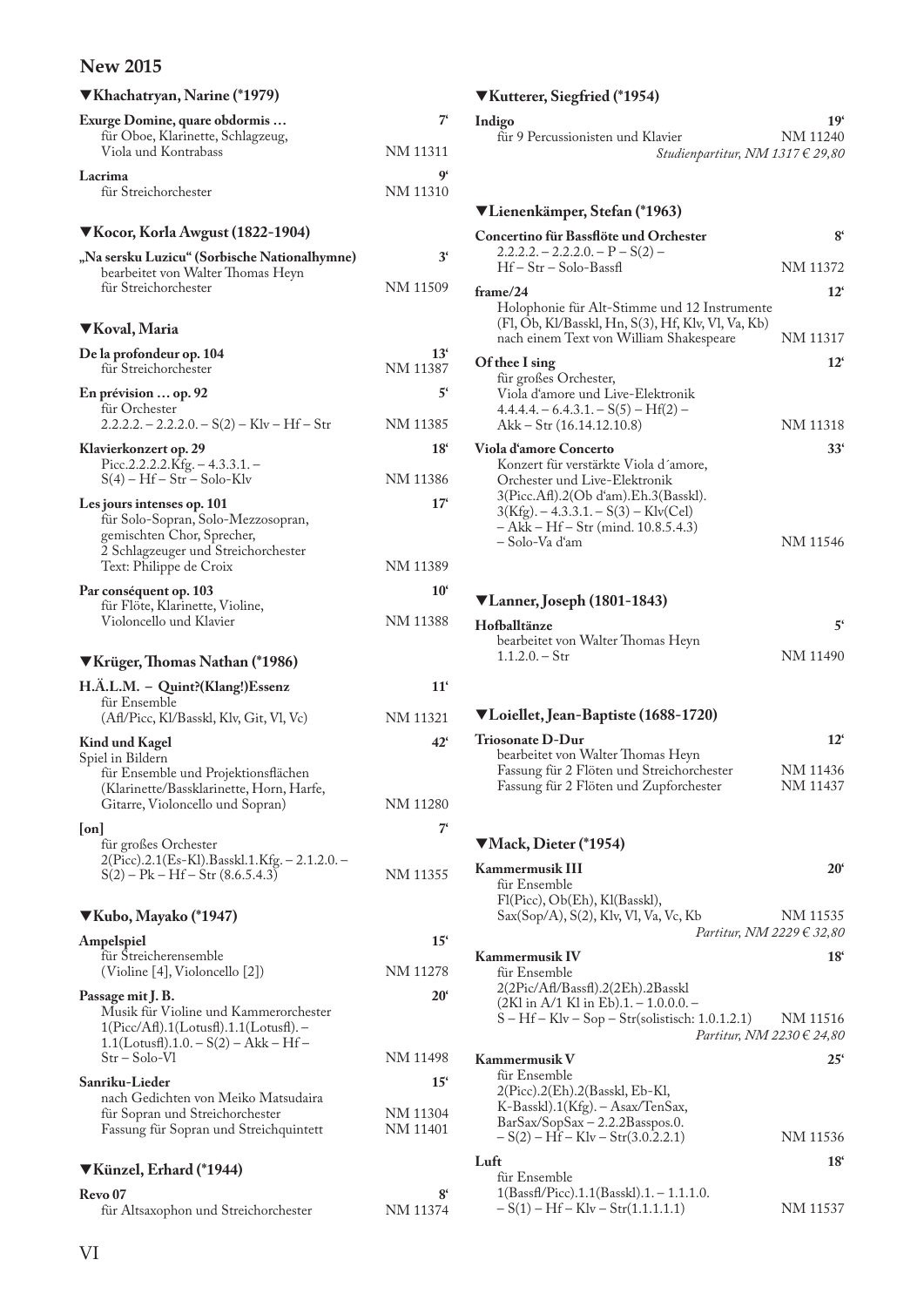| Terasi                                                                                         | $18^{\circ}$             |
|------------------------------------------------------------------------------------------------|--------------------------|
| für Orchester<br>Picc.3(Picc/Bassfl).3(2Eh).2(A/Eb/Basskl).                                    |                          |
| Basskl.Asax/TenSax.TenSax.3(Kfg).                                                              |                          |
| $-4.3.2.Passpos.1. - Pk - S(3) - Klv -$<br>Str(12.12.10.9.6)                                   | NM 11538                 |
| What About ?                                                                                   |                          |
| für Ensemble                                                                                   | $13^{\circ}$             |
| Sop, F1 (Pic), Ob (Eh),                                                                        |                          |
| Kl in Bb (Basskl), Fg, S, Klv<br>Partitur, NM 2231 € 22,80                                     | NM 11517                 |
|                                                                                                |                          |
| Wooden<br>Konzert für Schlagzeug und Orchester                                                 | $25^{\circ}$             |
| 3(2Picc,1Bassfl).3(2Eh).3(2Basskl).                                                            |                          |
| ASax/BarSax/SopSax.BarSax/Asax.2.Kfg.<br>– 4.3.2.Basspos.1. – Pk –                             |                          |
| $S(3) - Klv - Hf - Str - Solo-S$                                                               | NM 11564                 |
|                                                                                                |                          |
|                                                                                                |                          |
| ▼Martini, Giovanni Battista (1706-1784)                                                        |                          |
| Plaisier d'amour<br>für Solo-Sopran, Flöte,                                                    | 5 <sup>′</sup>           |
| Klarinette und Streichorchester                                                                | NM 11364                 |
|                                                                                                |                          |
|                                                                                                |                          |
| ▼Mendelssohn-Bartholdy, Felix (1809-1847)                                                      |                          |
| Streichersinfonie Nr. 9<br>(verkürzt und ohne 2. Satz)                                         | 18'                      |
| Fassung für Streichsextett oder Streichorchester                                               |                          |
| $(1.1.2.1.1.$ oder $1.2.1.1.1)$                                                                | NM 11438<br>NM 11439     |
| Fassung für Zupforchester                                                                      |                          |
|                                                                                                |                          |
| ▼Millöcker, Carl (1842-1899)                                                                   |                          |
| <b>Als flotter Geist</b>                                                                       | 3 <sup>′</sup>           |
| aus der Operette "Der Bettelstudent"<br>bearbeitet von Walter Thomas Heyn                      |                          |
| $2.2.2.0. - 3.3.0.0. - P - Str - Solo-Tenor$                                                   | NM 11510                 |
| Rosen aus dem Süden                                                                            | 5'                       |
| bearbeitet von Walter Thomas Heyn                                                              |                          |
| $2.2.2.0 - 3.3.0.0 - P - Str$                                                                  | NM 11511                 |
|                                                                                                |                          |
| ▼Mozart, Wolfgang Amadeus (1756-1791)                                                          |                          |
| Hornkonzert Nr. 2 Es-Dur (KV 417)                                                              | $12^{\circ}$             |
| $2.2.2.2 - Str - Solo-Hn$                                                                      | NM 11365                 |
| O Isis und Osiris                                                                              | 3 <sup>′</sup>           |
| (Arie des Sarastro aus der<br>Oper "Die Zauberflöte")                                          |                          |
| $2.\overline{2}.\overline{2}.\overline{2}.\overline{-3.0.0.0} - \text{Str} - \text{Solo-Bass}$ | NM 11440                 |
| Reich mir die Hand, mein Leben                                                                 | 6'                       |
| (Duett aus der Oper "Don Giovanni")                                                            |                          |
| bearbeitet für Sopran, Bariton, 2 Flöten,<br>2 Klarinetten und Streichorchester                |                          |
|                                                                                                |                          |
| von Walter Thomas Heyn                                                                         | NM 11339                 |
|                                                                                                |                          |
|                                                                                                |                          |
| ▼Müller, Thomas (*1939)                                                                        |                          |
| <b>Entasis</b> I                                                                               | $10^{\circ}$<br>NM 20169 |
| für drei Schlagzeuger<br>Kristalle                                                             | $22^{\circ}$             |
| für Orchester                                                                                  |                          |
| 2(Picc, Afl).2(Eh).2.2. - 4.3.3.0.<br>$-$ Pk $S(4) - Klv(Cel) - Str$                           | NM 11377                 |

| <b>New 2015</b> |  |
|-----------------|--|
|-----------------|--|

| <b>Shakespeare-Sonette</b>                  | $12^{\circ}$ |
|---------------------------------------------|--------------|
| für Stimme und Instrumente                  |              |
| (Sopran, F1 (Picc/Afl/Bassfl), K1, Git, Va) | NM 841       |

### T**Mussorgski, Modest (1839-1881)**

| 20       |
|----------|
|          |
|          |
| NM 20340 |
| NM 11441 |
|          |

## T**Nevolovitsch, Arnold (\*1953)**

| Liebeserklärung                               |          |
|-----------------------------------------------|----------|
| Fassung für Solo-Violine und Streichorchester | NM 20337 |
| Studienpartitur, NM 1498 € 18,80              |          |
| Fassung für Cello-Ensemble                    | NM 804   |

## T**Nieder, Fabio (\*1957)**

| 12<br>NM 11543                                                                                                                                                                                                                                |  |
|-----------------------------------------------------------------------------------------------------------------------------------------------------------------------------------------------------------------------------------------------|--|
|                                                                                                                                                                                                                                               |  |
| 4 Slovenian Folk Tunes from the Territory of Trst (Trieste)<br>$12^{\circ}$<br>for ensemble of non-western and western instruments<br>2. Fassung für ausschließlich europäische Instrumente<br>Akk, Harm oder el Org oder Keyb, Cymbalom oder |  |
| Hackbrett, Hf, Git, Vl(2), (Va)2, Vc, Kb, Perc(2) NM 11390                                                                                                                                                                                    |  |
| Vom Himmel hoch, da kommt ein Engel her zu Dir                                                                                                                                                                                                |  |
| $20^{\circ}$<br>2. Fassung für ausschließlich europäische Instrumente                                                                                                                                                                         |  |
| NM 11294                                                                                                                                                                                                                                      |  |
|                                                                                                                                                                                                                                               |  |
| 11'<br>- V. ( les collines d'Anacapri, nach Claude Debussy)<br>NM 11373                                                                                                                                                                       |  |
|                                                                                                                                                                                                                                               |  |

### T**Nowicka, Ewelina (\*1982)**

| Xiwangmu             | O <sub>6</sub> |
|----------------------|----------------|
| für Streichorchester | NM 11460       |

## T**Obst, Michael (\*1955)**

| Die Befristeten                                              |          |
|--------------------------------------------------------------|----------|
| Konzert-Hörspiel nach dem gleichnamigen                      |          |
| Theaterstück von Elias Canetti                               |          |
| Fl, Kl, Fg, Hn, Trp, 2 Pos, S(2), Klv, 2 Vl, Va, Vc NM 11467 |          |
| Variazioni                                                   | 25'      |
| für 2 Trompeten und 2 Ensembles                              |          |
| Ensemble I: Fl, Ob, Fg/Kfg,                                  |          |
| Hn, Pos, Klv, Vl, Va, Vc.                                    |          |
| Ensemble II: Fl, Kl, Basskl/K-Basskl,                        |          |
| Hn, Pos, S, Vl, Va, Vc                                       | NM 11523 |
|                                                              |          |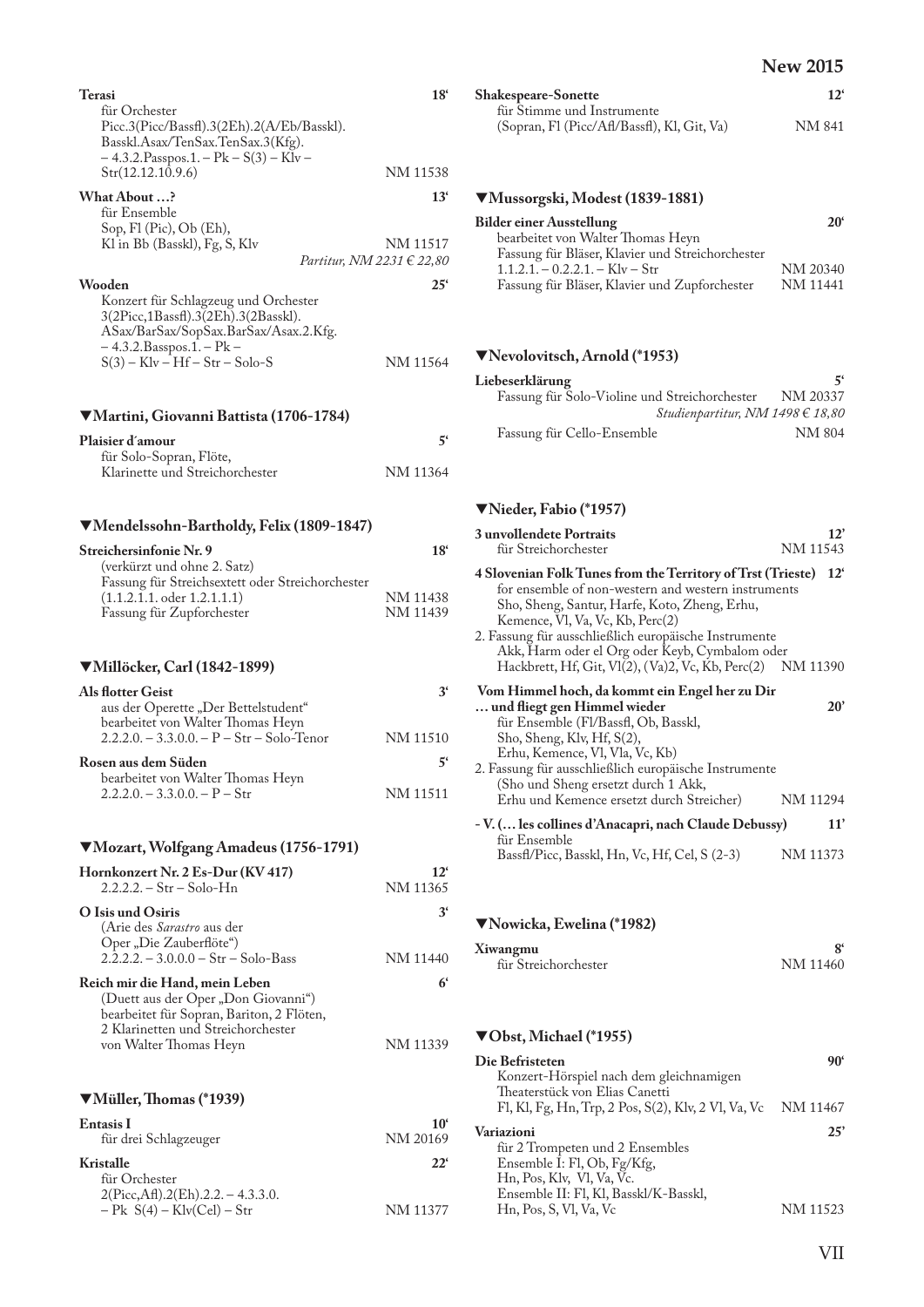## T**Ospald, Klaus (\*1956)**

| "Così, dell'uomo ignara "<br>für Kammerensemble und Live-Elektronik                                                                                                                                                                                                                   | $27^{\circ}$                |
|---------------------------------------------------------------------------------------------------------------------------------------------------------------------------------------------------------------------------------------------------------------------------------------|-----------------------------|
| 0.0.2/Basskl/Kbasskl/Hackbrett).0. -<br>$2.0.1.1 - Klv - Hf - Str(1.0.1.2.0)$                                                                                                                                                                                                         | NM 11273                    |
| " in questa rimota parte "<br>für Kammerensemble und Frauenstimme (Alt)<br>(Kl/Kbasskl, Hn, Klv/Cel, Hf(2), Hackbrett(auch<br>Basshackbrett; alternativ: Cimbalon), Vl(2), Va(2), Vc(2))<br>Text: Giacomo Leopardi                                                                    | 31'<br>NM 11408             |
| Konzert für Ensemble und Violine<br>3(Picc/Bassfl).0.2(Basskl/Kbasskl).2(Kfg). - 2.1.2.1.                                                                                                                                                                                             | 36 <sup>°</sup>             |
| $-S(2) - Klv - Str (0.0.2.2.1) - Solo-Vl$                                                                                                                                                                                                                                             | NM 11272                    |
| La ginestra o il fiore del deserto<br>für großes Orchester, Sopran und Alt<br>(3Picc)3.3(Eh).3(2Basskl, Kbasskl)3(Kfg). -<br>$4.3.3.2 - S(6) - Klv - Hf - Str$                                                                                                                        | 40 <sup>°</sup><br>NM 11271 |
| "Ma quell'anno la primavera stentava a farsi avanti"                                                                                                                                                                                                                                  | $13^{\circ}$                |
| für Ensemble<br>(Fl/Afl/Picc, 2 Kl/Basskl, SSax/ASax,<br>Va, Vc, Klc, S(2)                                                                                                                                                                                                            | NM 11411                    |
| per sei<br>für 6 Klarinetten                                                                                                                                                                                                                                                          | <b>16°</b>                  |
| 1. Kl in B, 2. Kl in B/Basskl,<br>3. Kl in A/Basskl, 4. Kl in A/K-Basskl,<br>5. Kl in A/Basskl, 6. Kl in B                                                                                                                                                                            | NM 11532                    |
| Quintett von den entlegenen Feldern<br>für Ensemble und Live-Elektronik                                                                                                                                                                                                               | 25'                         |
| Kl(Basskl), Klv(2), Vl, Va, Vc, El                                                                                                                                                                                                                                                    | NM 11487                    |
| Sinfonia<br>für großes Orchester<br>5(1-3Picc.4-5Afl).3(3.Eh).3(3.Basskl).<br>Basskl.Kbasskl.Bsax.3(3.Kfg).Kfg.-<br>$6.4.3.1 - Klv(2) - Hf - Git - S(4-6) -$<br>Solo-S-A-T $-$ Str(12.12.12.10.6)<br>Text: Friedrich Hölderlin                                                        | <b>33°</b><br>NM 11274      |
| "Sopra un basso rilievo antico sepolcrale "<br>für gemischten Chor, Basstuba,<br>4 Schlagzeuger und Live-Elektronik                                                                                                                                                                   | $23^{\circ}$                |
| Text: Giacomo Leopardi                                                                                                                                                                                                                                                                | NM 11274                    |
| "Sovente in queste rive "<br>für großes Orchester<br>4(2Picc,2Afl,2Bass).3(2Eh).4(2Basskl,1Kbasskl).<br>$3(Kfg) - 4.4.4.1 - S(5) - Klv - Cel - Hf(2) -$<br>$Cimbalon - Vc(10) - Kb(6, V-Saiter)$                                                                                      | $30^{\circ}$<br>NM 11293    |
| "still thinking  still singing"                                                                                                                                                                                                                                                       | 18'                         |
| aus dem Zyklus "schöne welt schöne welt"<br>für Kammerensemble und Frauenstimmen<br>2 F1 (1. F1, Bassfl / 2. Afl, Picc), Va, S(1),<br>2 Hf(1), Klv(upright), Solo-Sop, Solo-Alt)                                                                                                      | NM 11450                    |
| Tschappina-Variationen                                                                                                                                                                                                                                                                | 22'                         |
| für Ensemble<br>(3 Kl (1. in B und Basskl, 2. in A und Basskl,<br>3. in B und Basskl), Hn, Trp/Picc-Trp, Pos, S(2),<br>Klv, Str $(2.0.2.1.1)$                                                                                                                                         | NM 11327                    |
| "Ungefroren ist die Erde,"                                                                                                                                                                                                                                                            | $28^{\circ}$                |
| für Orchester und Frauenstimme (Sopran)<br>3F1 (1./2. auch Picc; 2./3. auch Lotusfl). 3 Ob (3. auch Eh).<br>2 Kl (1. in B; 2. in a (auch Basskl). Basskl. TSax. BarSax.<br>2 Fg (2. auch Kfg). Kfg. - 3.2.4.0. - Flügel, 2 Spieler;<br>zusätzl. 1 Klavier (upright) - S(4) - Hf - Str |                             |

Text: Friedrich Rückert NM 11410

| Wolkenwald, "lokale Unebenheiten", Büchners Schatten<br>Epilog aus dem Zyklus "schöne welt schöne welt"<br>nach einem Gedicht von Konrad Bayer und          | $28^{\circ}$ |
|-------------------------------------------------------------------------------------------------------------------------------------------------------------|--------------|
| Gedichtzeilen von Arno Schmidt<br>für Streichquartett und Frauenstimme<br>Studienpartitur, NM 1404 € 32,00                                                  | NM 11312     |
| Zweite Kammersinfonie – il fiore del deserto<br>für Sopran und Kammerensemble<br>2(2Picc/2Afl/2Bassfl).0.2(2Basskl<br>/1Kontrabasskl).2(2Kfg). - 2.1.1.1. - | $25^{\circ}$ |
| $S(2) - Klv - Hf - Str(solistisch) - Solo-Sopran$                                                                                                           | NM 11270     |

### T**Paradiso, Francesco Maria**

| Meridiano Zero                    | 15'             |
|-----------------------------------|-----------------|
| für Violine und fünf Schlagzeuger | NM 11555        |
| <b>Objets sonores</b>             | 11 <sup>′</sup> |
| für 23 Flöten                     | NM 11558        |
| Tarantam                          | $20^{\circ}$    |
| Fassung für 12 Schlagwerker       |                 |
| und elektronisches Zuspiel        | NM 11556        |
| Fassung für 6 Schlagwerker        |                 |
| und elektronisches Zuspiel        | NM 11557        |
|                                   |                 |

## T**Philippi, Raimund (\*1963)**

| <b>CDGAE</b>                                                                                                        | 7                          |
|---------------------------------------------------------------------------------------------------------------------|----------------------------|
| für Streichorchester                                                                                                | NM 11307                   |
| <b>Chrom</b><br>für variabel besetztes Ensemble<br>(3-5 Holzbläser, 3-5 Streichinstrumente,<br>Klavier, Schlagwerk) | $10^{\circ}$<br>NM 11134   |
| Folia                                                                                                               | $14^{\circ}$               |
| für Ensemble<br>(F1, K1, V1, Vc, K1v)                                                                               | NM 11149                   |
| Introduktion, Chaconne und Toccata<br>für acht Violinen                                                             | $12^{\circ}$<br>NM 11136   |
| <b>Machine Dance</b><br>für 12 Celli                                                                                | 5 <sup>′</sup><br>NM 11308 |
| Mirror                                                                                                              | 6 <sup>′</sup>             |
| für Ensemble<br>(F1, Ob, K1, Trp, V1, Va, Vc, Kb)                                                                   | NM 11135                   |
| <b>Speed</b>                                                                                                        | variabel                   |
| für ein oder mehrere Instrument(e) und<br>elektronisches Zuspiel ad lib.                                            | NM 1335                    |

### T**Pritchard, Alwynne (\*1968)**

| Decoy                                                                     | 17'             |
|---------------------------------------------------------------------------|-----------------|
| für Ensemble und Live-Elektronik<br>(Fl, Ob, Es-Kl/Basskl, S, Vl, Va, Vc) | NM 11322        |
| Erika Married the Eiffel Tower                                            | 18 <sup>′</sup> |
| für Ensemble<br>Fl, Ob, Kl, Klv(2), S(1), Vl, Va, Vc                      | NM 11463        |
| <b>Hospice Lazy</b>                                                       | 63°             |
| für Violine, Violoncello, Klavier,<br>Schauspieler, Video und Zuspiel     | NM 11534        |
| In Nomine                                                                 | 4'              |
| für Ensemble<br>(Fl, Ob, Basskl, Klv, Vl, Va, Vc)                         | NM 11326        |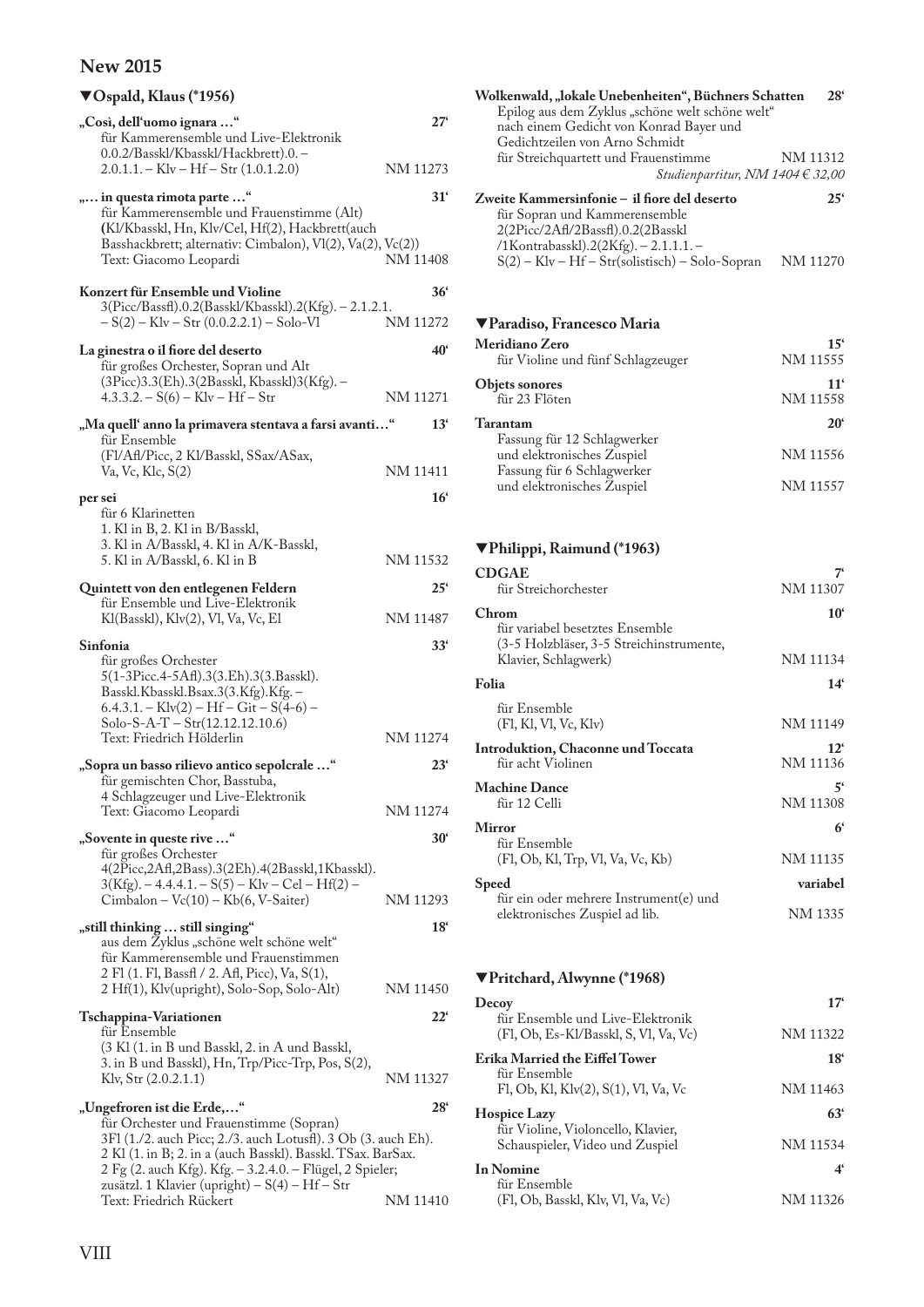| March, March, March<br>for military band                                                                    | 6 <sup>′</sup>              |
|-------------------------------------------------------------------------------------------------------------|-----------------------------|
| Picc.1.2.1.6(1Eb-Kl, 1Basskl).1. - 3Sax(A,T,Bar).<br>$-3.3.2(Basspos).3(Euph) - S(3)$                       | NM 11464                    |
| <b>Objects of Desire</b><br>für Ensemble<br>(Kl, Vl, Va, Vc, Klv, 3 ad-hoc-Spieler)                         | $15^{\circ}$<br>NM 11325    |
| Oh no love, you're not alone<br>für Violine, Cello, Klavier, Sprecher/<br>Schauspieler, Fernseher und Video | $20^{\circ}$<br>NM 11421    |
| <b>Source of Energy, Routes of Power</b>                                                                    | $15^{\circ}$                |
| für Oboe, Klavier, Viola und 2 Sprecher                                                                     | NM 11324                    |
| What's that?<br>für Flöte, 2 Schlagzeuger, Chor und Sprecher                                                | 4'<br>NM 11530              |
| ▼Pritchard, Gwyn (*1948)                                                                                    |                             |
| <b>Colouring In</b><br>für Ensemble (Panfl, Blfl, Va, S, Akk)                                               | NM 11567                    |
| <b>Harmoniemusik</b><br>2(Picc).0.1(Basskl).0. - SSax(BarSax).                                              | $12^{\circ}$                |
| $ASax(SSax).$ FlgHn(Trp) – 1.0.2.1. –<br>S – Klv – E-Git, E-Bass                                            | NM 11282                    |
| Kommos<br>für Ensemble                                                                                      | $11^{\circ}$                |
| (Ob, Vl(2), Va, Vc, Kb, Klv)                                                                                | NM 11302                    |
| Madrigal<br>für Ensemble                                                                                    | $12^{\circ}$                |
| (Fl/Afi/Picc, Ob/Eh, Kl/Basskl, Hf, S)                                                                      | NM 11283                    |
| <b>Music for Prince Achmed in China</b><br>für Ensemble<br>(Fl, Kl, Git, Akk, Vc, Klv)                      | 14 <sup>′</sup><br>NM 11370 |
| <b>Nebulae and Episodes</b>                                                                                 | 14 <sup>′</sup>             |
| für Altsaxophon, Violine, Violoncello,<br>Klavier und Schlagwerk                                            | NM 11284                    |
| Nightfall<br>für Flöte/Altflöte, Klarinette/Bassklarinette,                                                 | $13^{\circ}$                |
| Violine und Violoncello                                                                                     | NM 11320                    |
| Wayang<br>für Ensemble                                                                                      | $13^{\circ}$                |
| (Fl/Afl/Picc, Kl/Basskl, Klv, S, Vc)                                                                        | NM 1637                     |
| ▼Przybylski, Dariusz (*1984)                                                                                |                             |
| Abrenuntio op. 59<br>für Tuba, Flöte, Klarinette,                                                           | ۹ŕ                          |
| Schlagzeug und Klavier                                                                                      | NM 11238                    |
| <b>Brise Marine</b><br>für 12-stimmiges Vokalensemble<br>oder gemischten Chor                               | 10 <sup>°</sup>             |
| Text: Stéphane Mallarme                                                                                     | NM 11550                    |
| De Profundis<br>für 12-stimmiges Vokalensemble                                                              | 7'                          |
| oder gemischten Chor<br>denn ich steure mit meinen                                                          | NM 2238                     |
| Genossen über das dunkle Meer<br>zu unverständlichen Völkern<br>Konzert für Akkordeon und Orchester         | 12'                         |
| $2(Picc).2.2(Basskl).2. - 4.3.3.1.$                                                                         |                             |
| – S(4) – Cel – Hf – Str – Solo-Akk<br>Studienpartitur, NM 1392 € 30,00                                      | NM 11268                    |

|                                                                                                                                                          | New 2015                             |
|----------------------------------------------------------------------------------------------------------------------------------------------------------|--------------------------------------|
| <b>Four Darks in Red</b><br>für Violoncello und Orchester<br>$2.2.2.2 - 2.2.2.0 - S(2)$                                                                  | $15^{\circ}$                         |
| - Str (6.6.4.4.2.) - Solo-Vc                                                                                                                             | NM 11562                             |
| Katabasis op. 64<br>für Orchester und 20 junge Musiker<br>2(Picc).2(Eh).2(Basskl).2(Kfg).-                                                               | $13^{\circ}$                         |
| $4.3.3.1 - S(4-5) - Cel - Hf - Str$                                                                                                                      | NM 11237                             |
| Passio et Mors Domini Nostri<br>Iesu Christi Secundum Ioannem<br>für 12-stimmiges Vokalensemble                                                          | 60°                                  |
| oder gemischten Chor                                                                                                                                     | NM 11548                             |
| Red, Yellow, Red<br>Hommage à Mark Rothko<br>Fassung für 8 Streicher (4.0.2.2.0)<br>Fassung für 22 Streicher (12.0.4.4.2.)<br>Fassung für Glasharmonika, | $12^{\circ}$<br>NM 11561<br>NM 11560 |
| Verrophon und Streichorchester (12.0.4.4.2)                                                                                                              | NM 11549                             |
| Stabat Mater                                                                                                                                             | $11^{\circ}$                         |
| für 12-stimmiges Vokalensemble<br>oder gemischten Chor                                                                                                   | NM 2239                              |
| $\Psi$ Purcell, Henry (1659-1695)                                                                                                                        |                                      |
| Abdelazer-Suite<br>bearbeitet von Walter Thomas Heyn<br>Fassung für 2 Flöten, 2 Klarinetten                                                              | 6 <sup>′</sup>                       |
| und Streichorchester                                                                                                                                     | NM 11341                             |
| Fassung für 2 Flöten, 2 Klarinetten<br>und Zupforchester                                                                                                 | NM 11442                             |
| ▼Rannev, Vladimir (*1970)                                                                                                                                |                                      |
| Drei Zeilen<br>für Stimme und 15 Instrumente<br>Fl, Ob, Basskl, Fg, Hn, Trp, Pos,<br>Perc, Klv, Hf, 2 Vl, Va, Vc, Kb                                     | 11 <sup>′</sup>                      |
| Text: Anton Tschechow                                                                                                                                    | NM 11553                             |
| Error. Try again<br>revidierte Fassung für fünf Instrumente                                                                                              | $11^{\circ}$                         |
| Sax, Akk, Klv, Vl, Vc                                                                                                                                    | NM 11306                             |
| So ist die Liebe<br>(So is Love)<br>für Frauenstimme, Akkordeon,<br>4 Stimmgabeln und Live-Elektronik<br>Text: mündliche Überlieferung                   | $18^{\circ}$                         |
| aus dem Russischen                                                                                                                                       | NM 2267                              |
| Two Acts (Zwei Akte)<br>Oper für Sopran, Tenor, Bariton und Ensemble<br>(Fl, Ob, Basskl, BarSax, Klv/Cemb, S, Vl, Va, Vc)                                | 60'                                  |
| Libretto: Dmitry Prigov (englisch und deutsch)                                                                                                           | NM 11559                             |
| <b>▼Ravel, Maurice (1875-1937)</b>                                                                                                                       |                                      |
| Ma mère l'oye<br>für Orchester                                                                                                                           | $15^{\circ}$                         |
| 2(Picc).2(Eh).2.2(Kfg). – 2.0.0.0. –<br>$Cel-S(5) - Hf - Str$                                                                                            | NM 11407                             |
| ▼Rayeva, Olga (*1971)                                                                                                                                    |                                      |
|                                                                                                                                                          |                                      |

#### **Autumn-street's-relief 6'** für Flöte, Bassklarinette, Violine, Violoncello und Klavier NM 11164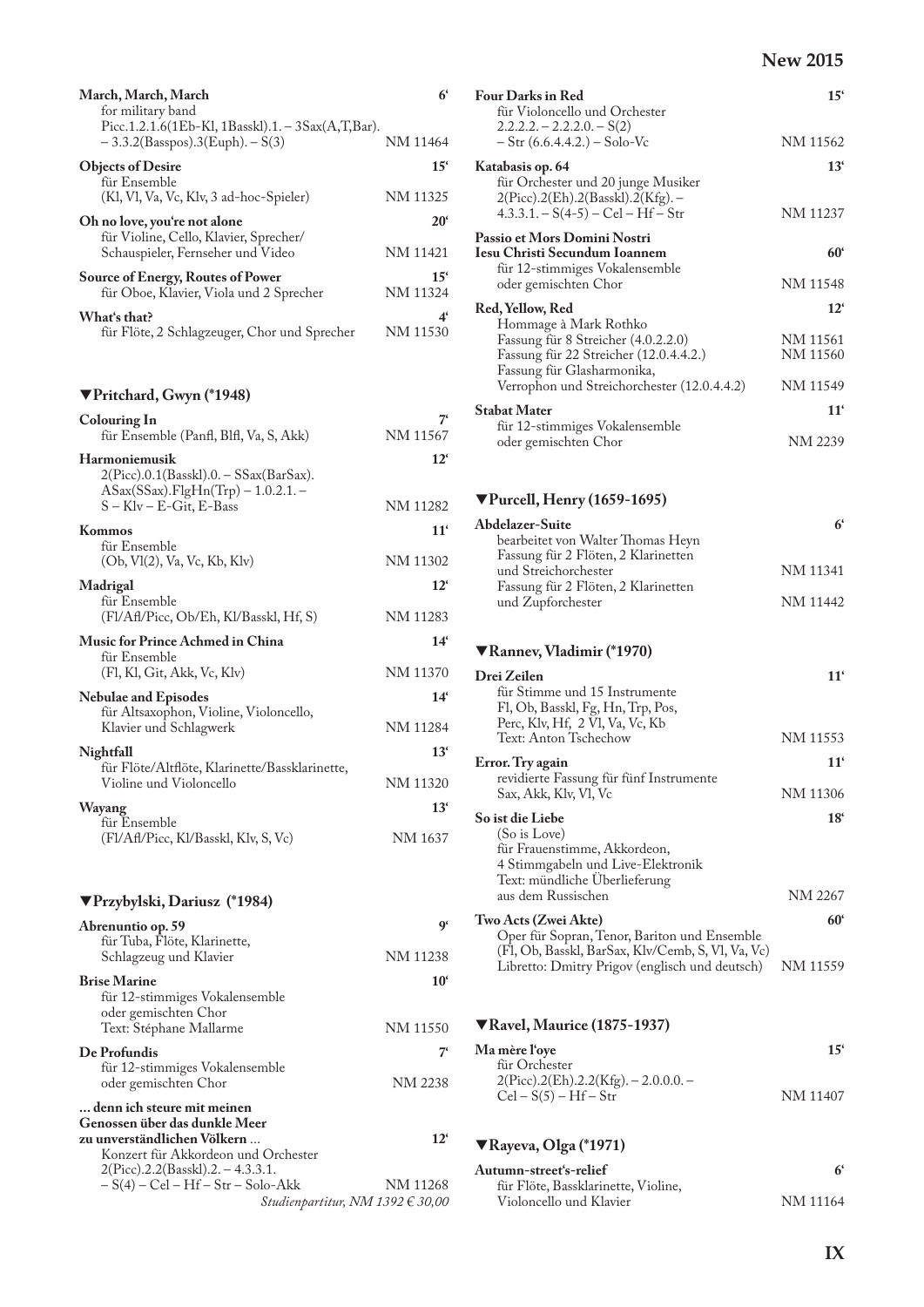### X**Rayeva, Olga**

| Dostoevsky-Trip (Verbrechen & Strafe)<br>für 13 Musiker (Bassfl, Ob, Basskl, | 11 <sup>′</sup> |
|------------------------------------------------------------------------------|-----------------|
| Fg, Hn, Tr, Pos, Klv, Vl(2), Va, Vc, Kb)                                     | NM 11570        |
| Episode 1<br>aus dem Opernprojekt "Minotaurus' Träume"<br>für Orchester      | $10^{\circ}$    |
| $2(Af1, Bassf1).1.2(Basskl).1. - 1.1.1.0. -$<br>$S(3) - Klv - Bajan - Str$   | NM 11236        |

### T **Rusconi, Roberto David (\*1976)**

| Anankè<br>für Ensemble                                                                                                                    | $20^{\circ}$                |
|-------------------------------------------------------------------------------------------------------------------------------------------|-----------------------------|
| Fl(Afl, Bassfl), Kl(Basskl), Vl, Vc, S(1), Klv                                                                                            | NM 11480                    |
| De Imago (Materia) Sonora – String Quartet No. 4<br>für Streichquartett und Live-Elektronik                                               | $34^{\circ}$<br>NM 11482    |
| De Materia Solida et Corporea<br>für Ensemble                                                                                             | 19 <sup>6</sup>             |
| Fl, Ob, Kl, Fg, Vl(2), Va, Vc, Kb                                                                                                         | NM 11483                    |
| De Materia Subtilis et Complexa<br>für Bläserquintett und Klavier                                                                         | 18 <sup>′</sup><br>NM 11522 |
| <b>Mens Agitat Molem</b><br>für Orchester                                                                                                 | $10^{\circ}$                |
| $1.1.2.1 - 2.1.1.1 - S(2) - Cel - Str$                                                                                                    | NM 11484                    |
| Orphic Hymn No. 60<br>für Ensemble (Fl, Kl, Klv, S, Vl, Vc, Kb)                                                                           | $14^{\circ}$<br>NM 11566    |
| <b>Veni Creator Spiritus</b><br>für Solisten, gemischten Chor,<br>Kinderchor und Orchester<br>3(Pic).3(Eh).3(Basskl).3(Kfg). - 4.3.3.1. - | $40^{\circ}$                |
| S(3) – Hf – Ch.KiCh – Str – Solo-S-A-T-B                                                                                                  | NM 11497                    |

#### T**Rojko, Uroš (\*1954)**

| 90                                               |
|--------------------------------------------------|
| Libretto: Marc Günther, nach dem Alten Testament |
|                                                  |
| NM 11349                                         |
| 21'                                              |
|                                                  |
|                                                  |
|                                                  |
| NM 11413                                         |
| 14 <sup>°</sup>                                  |
|                                                  |
|                                                  |
| NM 11565                                         |
|                                                  |
|                                                  |

### T**Saint-Saens, Camille (1835-1921)**

| Arie des Samson aus der Oper "Samson und Dalila" |          |
|--------------------------------------------------|----------|
| für Bariton, Flöte, Klarinette                   |          |
| und Streichorchester                             | NM 11366 |

### T**Schedl, Klaus (\*1966)**

| Les Fleurs du Mal                                                        | 50'      |
|--------------------------------------------------------------------------|----------|
| Fassung für 3 Spieler, Stimme und Elektronik<br>Text: Charles Baudelaire | NM 11420 |
| Selbsthenker II – durch die Wand ins Gehirn                              | 14'      |
| für Elektronik und Ensemble<br>Vl, Vc, Keyb, S, E-Git, $El(2)$           | NM 11418 |

### **Sepulture 11'** für Solo-Stimme (Mezzosopran), großen Chor, Ensemble und Live-Elektronik Text: Charles Baudelaire Kl, Trp, S, Keyb, E-Git, E-Bass, Vc, Ch, Solo-Mezzosop NM 11419 Tilt 15 Musiktheater für Elektronik, 6 Musiker und 3 Sänger Keyb, Vc, E-Git, E-Bass, S, El NM 11417 T**Schubert, Franz (1797-1828) Ständchen 3'** bearbeitet von Walter Thomas Heyn für Bariton und kleines Orchester 1.1.2.0. – 2.0.0.0. – Str – Solo-Bariton NM 10814 T**Schumann, Robert (1810-1956) 5 Stücke aus den "Kinderszenen" 14'** bearbeitet für Schülerkonzerte von Walter Thomas Heyn  $1.1.1.1 - 2.1.1.0 - Str$  NM 11447 **5 Stücke aus "Kinderszenen" 14'** (Nachklänge aus dem Theater / Wintersezeit / Jagdlied / Nordisches Lied / Lieder der italienischen Marianni)<br>2.2.2.2. – 2.2.1.0. – S – Str  $2.2.2.2. - 2.2.1.0. - S - S$ tr

#### T**Seel, Daniel N. (\*1970)**

| anti                                                                                        | $30^{\circ}$      |
|---------------------------------------------------------------------------------------------|-------------------|
| für Sopran, 3 Sprecher, kleine Flöte,<br>kleine Klarinette in Es, Sopranino-Saxophon in Es, |                   |
| Trompete, Tuba, E-Bass, Schlagwerk (3 Spieler)                                              |                   |
| Texte von Heraklit und aus "Anaxagoras oder der                                             |                   |
| Nord-Süd-Konflikt" von Walter Schenker<br>Studienpartitur, NM 1387 € 24,80                  | NM 11303          |
| Bläserquintett "Vom Äußersten"                                                              | $26^{\circ}$      |
| (Flöte/Picc, Oboe, Klarinette, Horn, Fagott)                                                | NM 1163           |
| canon                                                                                       | 3 <sup>6</sup>    |
| für Streichorchester                                                                        | NM 11521          |
| civitatem sed futuram inquirimus<br>für Orchester                                           | 15 <sup>6</sup>   |
| 1.1.1.Basskl.1. - 2.1.1.1. - Mand.Git.Hf. -                                                 |                   |
| $Cel - S(3) - Str$ (solistisch: 1.1.2.2.1)                                                  | NM 11427          |
| curves and circles                                                                          | $60^{\circ}$      |
| für Akkordeon, Posaune und Violoncello                                                      | NM 1337           |
| <b>I MUGI</b>                                                                               | variabel          |
| für wandelnde Holzbläser und Schlagzeuger                                                   |                   |
| (genaue Besetzung ad lib.)                                                                  | NM 1325           |
| Idyll                                                                                       | 15 <sup>6</sup>   |
| für Orchester<br>Picc.1.1.2(Basskl).2(Kfg). - 2.1.0.0. - Str                                | NM 11315          |
| Studienpartitur, NM 1528 € 28,80                                                            |                   |
| Kakosymphonie                                                                               | $15 - 20^{\circ}$ |
| für Orchester (genaue Besetzung ad lib.)                                                    | <b>NM 1440</b>    |
| Konzert                                                                                     | 15 <sup>6</sup>   |
| für Klavier und Kammerorchester                                                             |                   |
| (Fl, Ob, Eh, 2 Kl (Es und B), Basskl, Fg,                                                   |                   |
| Kfg, 2 Hn, 2 Vl, Va, Vc, Kb, Solo-Klv)                                                      | NM 11155          |
| Studienpartitur, NM 1251 $\in$ 34,80                                                        |                   |
| Skordaturen IV                                                                              | $20^{\circ}$      |
| für 12 Kontrabässe und Solo-Kontrabass                                                      | NM 11281          |
| Studienpartitur, NM 1636 € 24,80                                                            |                   |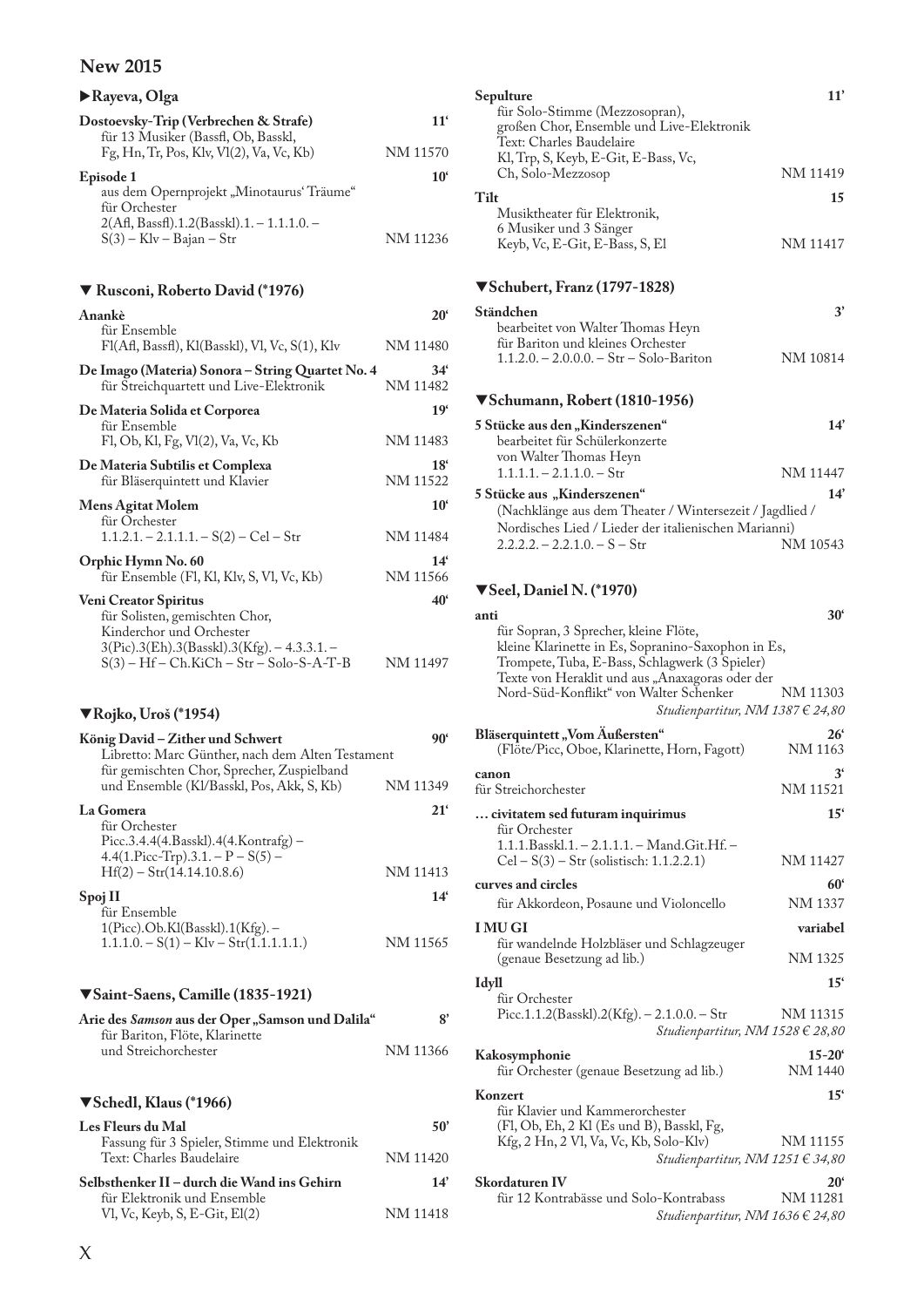| ▼Slonimsky, Sergei (*1932)                                                                                                                            |                          |
|-------------------------------------------------------------------------------------------------------------------------------------------------------|--------------------------|
| Konzert für Oboe und Kammerensemble                                                                                                                   | $10^{\circ}$             |
| Hn, Picc-Trp in D, Pos, P, S,                                                                                                                         |                          |
| Cemb, Str (solistisch), Solo-Ob                                                                                                                       | NM 11330                 |
| Symphonie Nr. 20<br>für Orchester<br>$2(Pice)$ .2.2.2. – 4.2.3.1. – P – S(4) – Hf – Str                                                               | $15^{\circ}$<br>NM 11285 |
| Symphonie Nr. 24                                                                                                                                      | $12^{\circ}$             |
| für Orchester<br>$2(Picc).2.2.2(Kfg). - 4.2.3.1. - P -$<br>$S(4) - Git - E-Bass - Str - Solo-Git$                                                     | NM 11329                 |
| Symphonie Nr. 32                                                                                                                                      | 18 <sup>′</sup>          |
| für Orchester<br>Picc.2.2.2.2. - 4.3.3.1. - P - $S(4)$ - Klv - Str                                                                                    | NM 11331                 |
| ▼Smetana, Bedrich (1824-1884)                                                                                                                         |                          |
| Wer in Lieb' entbrannt<br>Arie des Kezal aus der Oper "Die verkaufte Braut"<br>$1.1.2.0. - 0.1.1.0. - Str - Solo-Bass$<br>Fassung in D-Dur (original) | 4 <sup>′</sup>           |
| Fassung in C-Dur                                                                                                                                      | NM 10679                 |
| ▼Stahmer, Klaus Hinrich (*1941)                                                                                                                       |                          |
| Wintermärchen                                                                                                                                         | $20^{\circ}$             |
| für drei Sprecher (oder Tonband),<br>Klarinette und Streichquartett                                                                                   | NM 11242                 |
|                                                                                                                                                       |                          |
| ▼Stendel, Wolfgang (*1943)                                                                                                                            |                          |
| <b>3 Situationen</b>                                                                                                                                  | $10^{\circ}$             |
| für Kammerensemble<br>$1.1.1.1 - 1.1.1.0 - S(2) -$<br>$Klv - Hf - Str$ (solistisch)                                                                   | NM 11391                 |
| Studienpartitur, NM 1587 € 18,80                                                                                                                      |                          |
| Ausstellungsmusik I<br>für Kammerensemble<br>Fl, Basskl, Trp(2), Pos, S(2), Vl(2), Va, Vc, Kb                                                         | 21'<br>NM 11290          |
| Studienpartitur, NM 1388 € 19,80<br><b>Fantasia concertante</b>                                                                                       | 18 <sup>′</sup>          |
| für Violine, Violoncello<br>und Orchester                                                                                                             |                          |
| 2Picc.2.2.2.1Basskl.2. - 4.2.3.1. -<br>$S(4) - Hf - Str - Solo-Vl, Solo-Vc$                                                                           | NM 11533                 |
| <i>Studienpartitur, NM 2220 € 24,80</i><br><b>Scivias</b>                                                                                             | $32^{\circ}$             |
| (Klang der Worte – Gesänge der Seele)<br>für Sopran, Sprecher, Synthesizer                                                                            |                          |
| und Live-Elektronik<br>Texte (u.a.): Johannes vom Kreuz,                                                                                              |                          |
| Hildegard von Bingen<br><i>Studienpartitur, NM 1389</i> € 29,80                                                                                       | NM 11291                 |
| $\blacktriangledown$ Strauß, Eduard (1835-1916)                                                                                                       |                          |
| Mit Dampf! – Polka-schnell (op. 70)                                                                                                                   | 6'                       |
| für Orchester<br>$2.2.2.2 - 3.1.1.0 - S - S$ tr                                                                                                       | NM 11443                 |
| ▼Tchesnokov, Dimitri (*1982)                                                                                                                          |                          |

| NM 11568 |
|----------|
|          |

| Nalou<br>Poem für Blasorchester                                                                                | $\boldsymbol{4}^{\prime}$ |
|----------------------------------------------------------------------------------------------------------------|---------------------------|
| F1(2), Ob(2), Klar(14), Fg(2),<br>SaxAlt(2), SaxT(2), Horn(4), Tr(3),<br>Pos(3), Bar(4), Tuba(2), Pk, S, Kb(3) | NM 11569                  |
| ▼Tschaikowski, Peter (1840-1893)                                                                               |                           |
| <b>Blumenwalzer</b><br>(aus der "Nußknacker-Suite")<br>für Orchester                                           | $6^{\circ}$               |
| $3.2.2.2 - 4.2.3.1 - P - S - Hf - Str$                                                                         | NM 11444                  |
| Walzer<br>(aus dem Ballett "Dornröschen")<br>für Orchester                                                     | 6'                        |
| $3.2.2.2 - 4.2.3.1 - P - S - Hf - Str$                                                                         | NM 11445                  |
| Walzer                                                                                                         | 5'                        |
| (aus der "Serenade für Streicher")<br>für Streichorchester                                                     | NM 11446                  |
| ▼Vivaldi, Antonio (1678-1741)                                                                                  |                           |
| Concerto h-Moll (RV 580)<br>für 4 Violinen und Streichorchester                                                | 15<br>NM 11367            |
| Concerto C-Dur (RV 111a)<br>für Streichorchester                                                               | 10<br>NM 11368            |
| $\nabla$ Wagner, Richard (1813-1883)                                                                           |                           |
| Siegfried-Idyll<br>$1.1.2.1 - 1.1.0.0 - Str$                                                                   | 19<br>NM 11512            |

### T**Wertmüller, Michael (\*1966)**

| antagonisme contrôlé                                                                                                                           | 40 <sup>c</sup> |
|------------------------------------------------------------------------------------------------------------------------------------------------|-----------------|
| für Saxophon, Schlagzeug, E-Bass und Ensemble<br>Fl(Picc), Ob, Kl, Sax(Tarogato), Fg, Hn, Trp,<br>Pos, Ta, S(2), E-Bass, Klv, Str (solistisch) | NM 11494        |
| <b>Bandmusic</b>                                                                                                                               | 19 <sup>6</sup> |
| für Ensemble                                                                                                                                   |                 |
| (Fl/Picc, Kl, E-Git, Klv, S, Vl, Va, Vc, Kb)                                                                                                   | NM 11414        |
| in time. next step!                                                                                                                            | $30^{\circ}$    |
| für Ensemble                                                                                                                                   |                 |
| (Ob, Pos, S(2), Klv, Hammond-Org,                                                                                                              |                 |
| $V1(2)$ , Vc, Kb, E-Bass)                                                                                                                      | NM 11415        |
| Licht-Zeiten                                                                                                                                   | 40 <sup>°</sup> |
| für Ensemble                                                                                                                                   |                 |
| $(Ob, Pos, S(2), Klv(2), Vl(2), Vc, Kb, E-Bass)$                                                                                               | NM 11423        |
| lustjagd                                                                                                                                       | 14 <sup>′</sup> |
| für Sopran, Chor und Ensemble                                                                                                                  |                 |
| (Basskl, Kly, P, S(2), Str)                                                                                                                    |                 |
| Text: Heinrich von Kleist                                                                                                                      | NM 11416        |
| zeitkugel                                                                                                                                      | 40 <sup>°</sup> |
| Konzert für Klavier/Orgel und großes Orchester                                                                                                 |                 |
| Picc.2.1.Eh.2.Basskl.2.Kfg. - 6.3.3.2.                                                                                                         |                 |
| $-$ P.S(2). $-$ Str $-$ Solo-Klv/Org(1)                                                                                                        | NM 11479        |

## T**Wiesenfeld, Ruth (\*1972)**

| denn es wankt               |         |
|-----------------------------|---------|
| für gemischten Chor, Orgel, |         |
| große Trommel und Triangel  |         |
| Text: Psalm 60, 3 und 4     | NM 1816 |
|                             |         |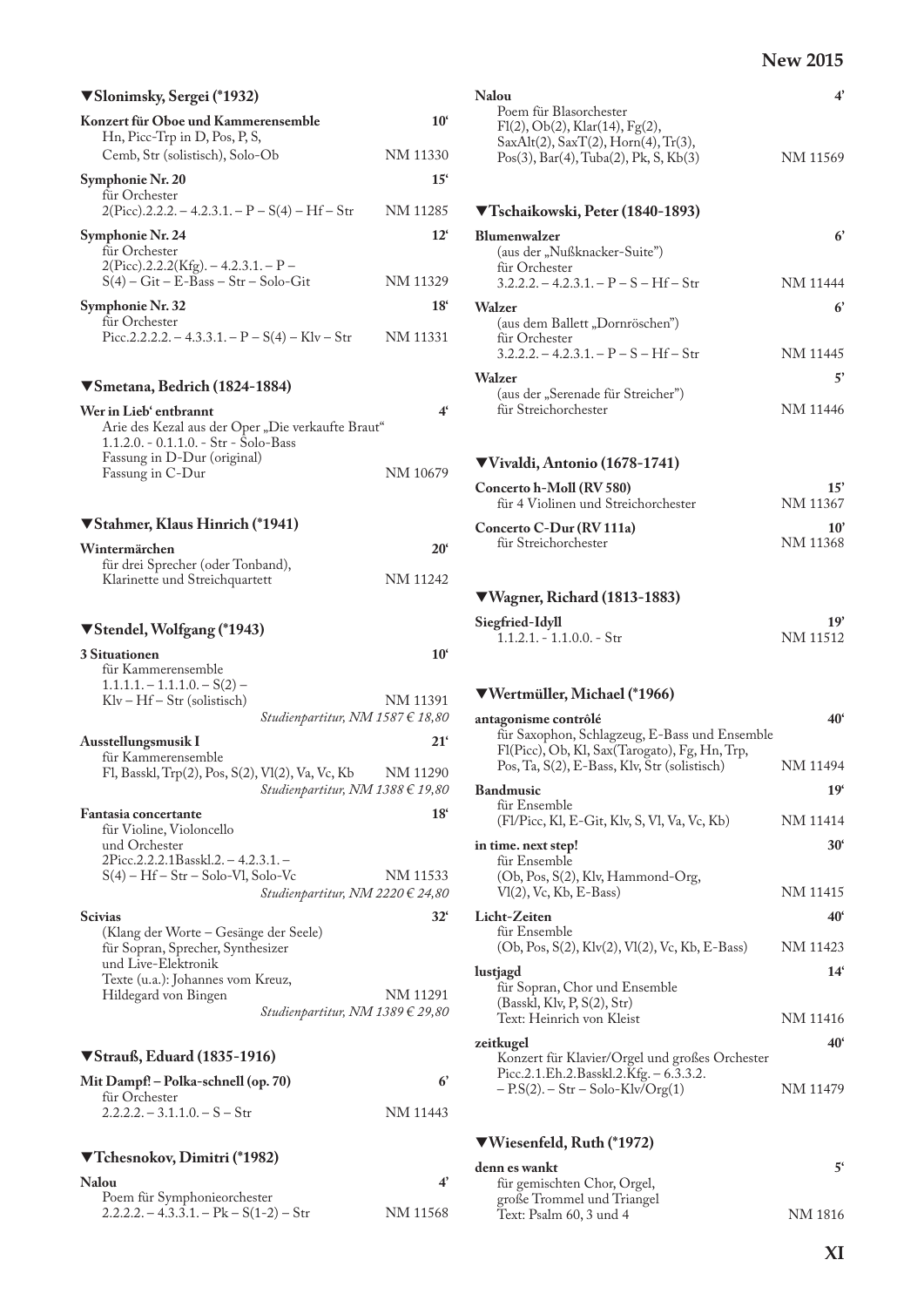| $\blacktriangleright$ Wiesenfeld, Ruth                                                                               |                             |
|----------------------------------------------------------------------------------------------------------------------|-----------------------------|
| Hautfelder<br>für Streichquartett                                                                                    | 18'<br>NM 1744              |
| imanijala<br>für 12 Solostimmen (je 3 SATB)                                                                          | 19 <sup>6</sup>             |
| Text: hebräische Originalversion des 130. Psalms NM 11478                                                            |                             |
| <b>Schatten</b><br>für 16 Solostimmen                                                                                | 11 <sup>′</sup>             |
| Text: Vocalise                                                                                                       | NM 11496                    |
| Skizzen zum Atlas eines ängstlichen Mannes<br>für Ensemble (Sax, Fg, S(1), Vl, Va, Kb)                               | 16 <sup>′</sup><br>NM 11554 |
| spun yarn                                                                                                            | $20^{\circ}$                |
| for orchestra and bowed piano<br>$2.2.3$ (Basskl).0. - 0.1.0.0. - P(2) -<br>$S(1) - Klv(2Spieler) - Str(div. \na 7)$ | NM 11477                    |

### T**Zapf, Helmut (\*1956)**

| Das Glück                               | $45^{\circ}$ |
|-----------------------------------------|--------------|
| Chorfantasie Alt solo, gemischten Chor, |              |
| Saxophon, Klavier und Streichquartett   |              |
| Text: Friedrich Schiller                | NM 11495     |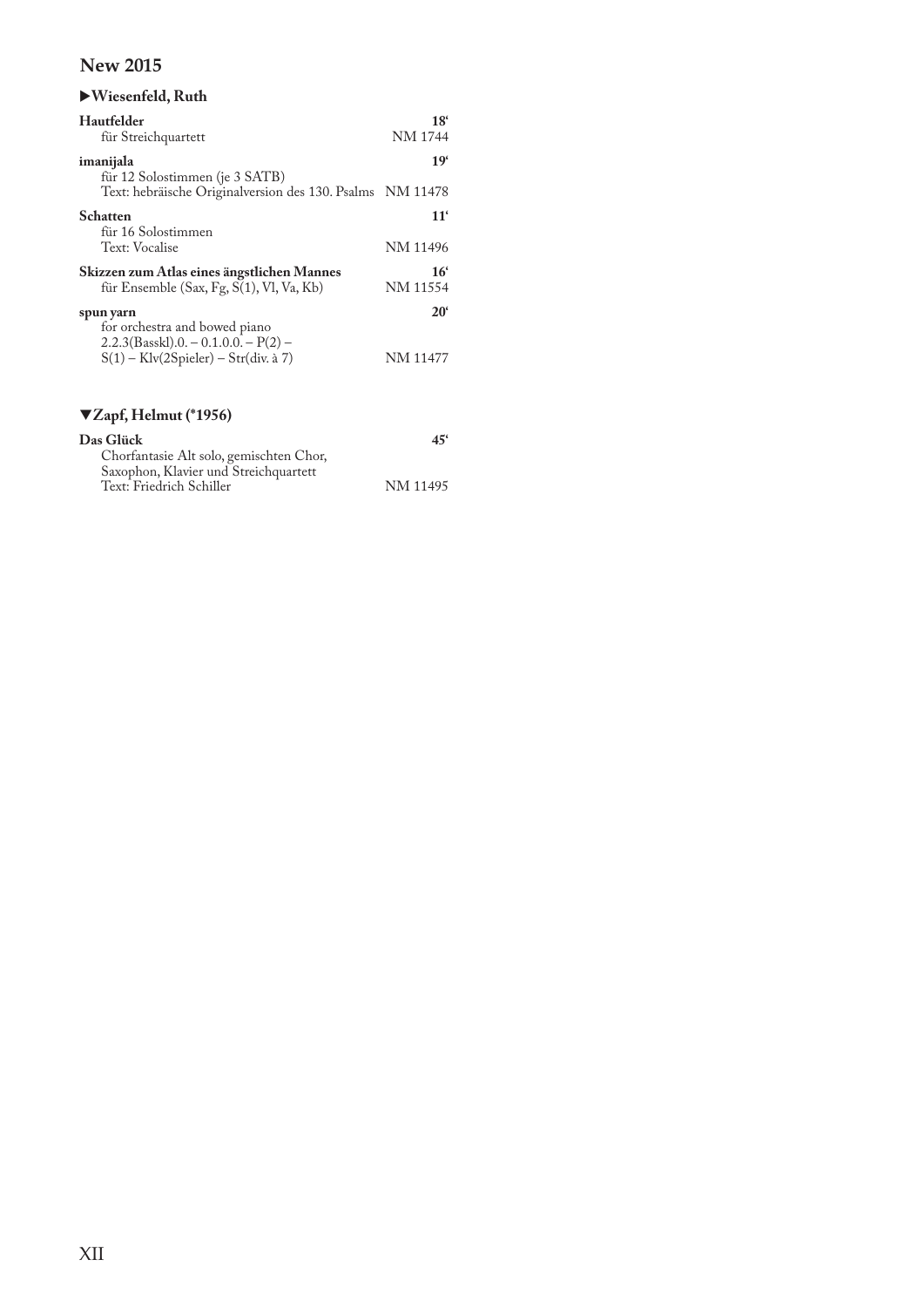## ▼**Klassische Musik**

**Werke nach Komponisten** 

### **Works listed by composer – Œuvres selon les compositeurs**

### ▼**Accolaÿ, Jean Baptiste (1845–1910) Concerto No. 1 a-Moll 9'** für Violine und Streichorchester *Klavierauszug*  ▼**Adam, Adolphe (1803–1856) O Holy Night (englischer Text) 6'**  für hohe Stimme und Orchester (Es-Dur) 2.2.2.2. – 4.3.3.0. – P – S – Hf – Str – Solostimme NM 20257 **O Holy Night (englischer Text) 6'**  für hohe Stimme und Kammerorchester (Es-Dur) 2.2.2.2. – 1.1.0.0. – Hf – Str – Solostimme NM 20257a *Studienpartitur, NM 1256 € 9,80*  **O Holy Night (englischer Text) 6'**  für mittlere Stimme und Kammerorchester (C-Dur) 2.2.2.2. – 1.1.0.0. – Hf – Str – Solostimme NM 20257b *Studienpartitur, NM 1257 € 9,80*  ▼**Anonymus "Es geht ein' dunkle Wolk'" 3'**  Text: anonym/16. Jahrhundert Bearbeitung: Wolfgang Hohensee Picc.0.1.Eh.0.1. – 0.0.3.0. – Va, Vc, Kb – Solo-Bariton NM 20020 **"Es ging ein Landsknecht über Feld" 4'**  Text: anonym/16. Jahrhundert Bearbeitung: Wolfgang Hohensee  $0.2.0.1. - 0.2.3.0. - Vc$ , Kb – Solo-Bariton NM 20021 **"Ich bin ein freier Bauernknecht" 4'**  Text: anonym/16. Jahrhundert Bearbeitung: Wolfgang Hohensee 2.0.0.1. – 2.0.1.0. – Hf – Kb – Solo-Bariton NM 20022 **"Ich hab's gewagt mit Sinnen" 4'**  Text: Ulrich von Hutten Bearbeitung: Wolfgang Hohensee 2.0.Heckelphon.0.0.Kfg. – 2.0.2.0. –  $Kb(2) - Solo-Bariton$  NM 20140 Psalite unigenito 5<sup>'</sup> Melodie Paris 1530 / Text Thomas Popel 1560 Bearbeitung: Walter Thomas Heyn für Chor und Streichorchester NM .11181 *Partitur* NM 1252 *€ 12,80* ▼**Bach, Johann Sebastian (1685–1750) Fantasia 6'**  Bearbeitung: Walter Thomas Heyn für Streichorchester (oder Streichquintett) NM 11182 **In Dulci Jubilo 4'**

| für Bläserensemble              |          |
|---------------------------------|----------|
|                                 |          |
| Bearbeitung: Walter Thomas Heyn |          |
| $3.1.2.1 - 1.1.1.0.$            | NM 11183 |

| Nun freut Euch, ihr Christen<br>für Bläserensemble                                                                               | 4'           |
|----------------------------------------------------------------------------------------------------------------------------------|--------------|
| Bearbeitung: Walter Thomas Heyn<br>$3.1.2.1 - 1.1.1.0.$                                                                          | NM 11184     |
| Meinem Jesum laß ich nicht                                                                                                       | $6^{\prime}$ |
| Bearbeitung: Walter Thomas Heyn<br>$1.0.1.0. - 0.1.0.0. - Str$                                                                   | NM 10085     |
| Orchestersuite Nr. 3 D-Dur (BWV 1068)<br>(Gavotte, Air, Bourée, Gigue)<br>Bearbeitung: Walter Thomas Heyn                        | 12'          |
| $2(Pice).2.0.0. - 0.3.3.0. - Str$                                                                                                | NM 20258     |
| Vier Präludien und Fugen*<br>(B-Dur, b-Moll, D-Dur, cis-Moll)<br>Bearbeitung von Boris Arapov                                    | 12'          |
| 1.1(Eh).2(Basskl).1. - 1.1.1.1. - P - S - Cembalo - Str                                                                          | NM 11185     |
| Zwei weltliche Arien<br>("Meiner allerliebsten Schönen",                                                                         | $8^{\prime}$ |
| "Wenn nach der Stürme Toben")<br>2Ob - Str - Cembalo                                                                             | NM 10815     |
| ▼Balakirew, Milij (1837-1910)                                                                                                    |              |
| Klavierkonzert Nr. 1                                                                                                             | 16'          |
| 3(Picc).1.EHn.2.2. – 4.2.3.1. – P – S – Str –<br>Klavier-Solo                                                                    | NM 10095     |
| ▼Balfe, Michael William (1808–1870)                                                                                              |              |
| "I dreamt that I dwelt"                                                                                                          | 10'          |
| Arie der Arline aus "The Bohemian Girl"<br>$1.1.2.1. - 2.2.1.0. - P - Str - Sopran-Solo$                                         | NM 10816     |
| ▼Beethoven, Ludwig van (1770–1827)                                                                                               |              |
| An die Hoffnung (op. 94)                                                                                                         | 7′           |
| aus Tiedges "Urania"<br>$2.2.2.2. - 3.0.0.0. - P - Hf - Str$                                                                     | NM 10817     |
| Coriolan-Ouvertüre c-Moll (op. 62)<br>$2.2.2.2. - 2.2.0.0. - P - Str$                                                            | NM 10097     |
| Die Geschöpfe des Prometheus<br>Ballettmusik (op. 43)                                                                            | 60'          |
| 2.2.2.2. - Bassetthorn (Nr. 4) - 2.2.0.0. -<br>$P - Hf$ (Nr. 5) – Str                                                            | NM 20292     |
| <b>Für Elise</b><br>Version für Klavier und<br>kleines (Musikschul-) Orchester                                                   | 4′           |
| Bearbeitung: Walter Thomas Heyn<br>1.0.1.0. - 0.1.1.0. - Str - Solo-Klavier<br>Partitur mit Solostimme und CD, NM 807 $\in$ 9,80 | NM 11223     |
| Ouvertüre<br>zur Ballettmusik "Die Geschöpfe des Prometheus"                                                                     | 8'           |

**zur Ballettmusik "Die Geschöpfe des Prometheus"**  2.2.2.2.– 2.2.0.0. – P – Str NM 20278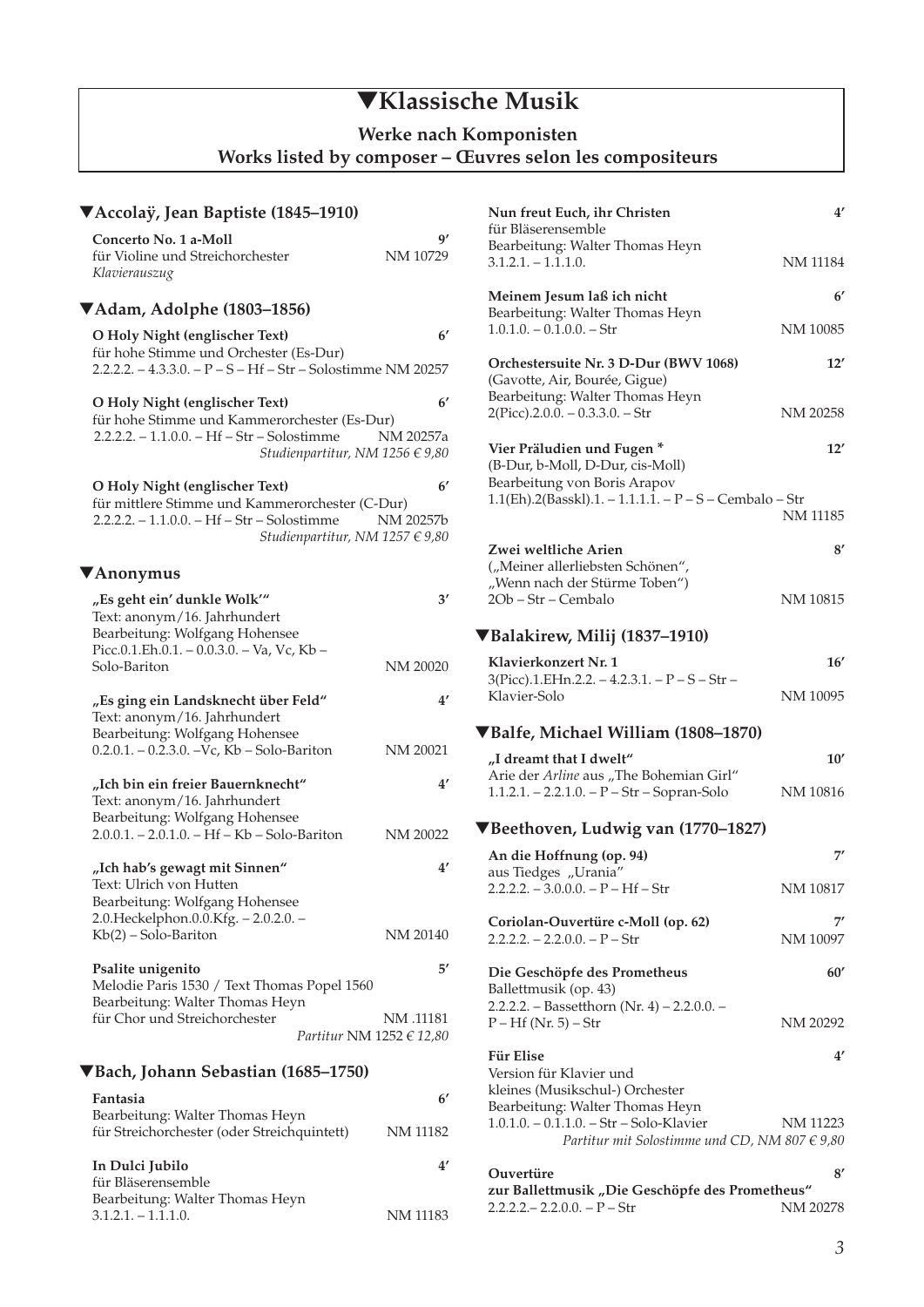### *Klassische Musik*

### X**Beethoven, Ludwig van**

| Ouvertüre zu Goethes Trauerspiel "Egmont" (op. 84)<br>$2.2.2.2. - 4.2.0.0. - P - Str$                                                                                | 9′<br>NM 10819  |
|----------------------------------------------------------------------------------------------------------------------------------------------------------------------|-----------------|
| Ouvertüre zur Oper "Leonore" (op. 72)<br>$2.2.2.2. - 4.2.2.0. - P - Str$                                                                                             | 9′<br>NM 10820  |
| Ouvertüre Nr. 3 zur Oper "Leonore" (op. 72a)<br>$2.2.2.2. - 4.2.3.0. - P - Str$                                                                                      | 12'<br>NM 10821 |
| Rondo<br>für Klarinette und Zupforchester (Bearb.)                                                                                                                   | 3'<br>NM 11249  |
| Sinfonie Nr. 1 (op. 21)<br>$2.2.2.2. - 2.2.0.0. - P - Str$                                                                                                           | 23′<br>NM 10096 |
| Sinfonie Nr. 5 (op. 67)<br>Picc.2.2.2.2.Kfg. $- 2.2.3.0 - P - Str$                                                                                                   | 23'<br>NM 11186 |
| Sonatine F-Dur (WoO 50)<br>Version für Klavier und                                                                                                                   | $4^{\prime}$    |
| kleines (Musikschul-) Orchester<br>Bearbeitung: Walter Thomas Heyn<br>1.0.1.0. - 0.1.1.0. - Str - Klavier-Solo<br>Partitur mit Solostimme und CD, NM 759 $\in$ 12,95 | NM 10098        |
| Zwölf deutsche Tänze<br>$2.2.2.2. - 2.2.0.0. - P - S(2) - Str$                                                                                                       | 23'<br>NM 10822 |
| Zwölf Menuette<br>1. Vl, 2. Vl, Bass                                                                                                                                 | 22'<br>NM 10823 |
| ▼Bellini, Vincenzo (1801–1835)                                                                                                                                       |                 |
| "Come per me sereno"                                                                                                                                                 | $6^{\prime}$    |
| Cavatine der Amina aus der Oper "La Sonnambula"                                                                                                                      |                 |
| $2.2.2.2. - 4.2.3.0. - P - S - Str -$<br>Solo-Koloratur-Sopran                                                                                                       | NM 10824        |
| Konzert für Oboe und Orchester<br>eingerichtet für Klarinette und Orchester                                                                                          | 15'             |
| von Walter Thomas Heyn<br>2.2.2.2. - 2.2.0.0. - P - Str - Solo-Klarinette                                                                                            | NM 11187        |
| Ouvertüre zur Oper "Norma"<br>$2(Pice)$ .2.2.2. - 4.2.3.1. - P - S - Hf - Str                                                                                        | 5′<br>NM 10825  |
| Rezitativ und Arie "Questa è la valle"<br>2.2.2.2. - 4.0.0.0. - Str - Solo-Sopran                                                                                    | 7'<br>NM 10826  |
| ▼Berlioz, Hector (1803–1869)                                                                                                                                         |                 |
| <b>Heroische Szene</b><br>$2.2.2.2. - 4.2.3.1. - P - S - Hf(2) - Str$                                                                                                | 5′<br>NM 10107  |
| Lied zur Eröffnung der Eisenbahn<br>deutscher Text                                                                                                                   | 3'              |
| $2.2.2.2. - 4.2.3.0. - P - S - Str -$<br>gem. Chor - Solo-Tenor                                                                                                      | NM 10108        |
| Marseillaise<br>Melodie: Rouget de Lisle                                                                                                                             | 3'              |
| deutscher Text<br>$0.0.2.2. - 4.6.3.2. - P(3) - S - Str - Ch(4)$                                                                                                     | NM 10109        |
| Ouvertüre zu "Benvenuto Cellini"<br>2.2.2.4. - 4.4.3.0. - 2 Cornet à pistons -                                                                                       | 10'             |

| Ouvertüre zur Oper "Die Trojaner in Carthago"<br>$2.2.1$ .Basskl. $2. -$ Pist $(2) - 4.2.3.0$ . - P - Str         | 7′<br>NM 10112       |
|-------------------------------------------------------------------------------------------------------------------|----------------------|
| Ouvertüre zu "König Lear"<br>$2.2.2.2. - 4.2.3.1. - P - Str$                                                      | 14′<br>NM 10828      |
| Römischer Karneval                                                                                                | 10'                  |
| 2(Picc).2(Eh).2.2. - 4.2.3.0. -<br>$Pist(2) - P - S(3) - Str$                                                     | NM 10829             |
| Symphonie fantastique                                                                                             | 40'                  |
| $2(Picc).2(Eh).2.2. - 4.2.3.2. - Pist(2) -$<br>$P(2) S(3) - Hf(2) - Str$                                          | NM 10830             |
| Trauer- und Triumphsymphonie op. 15<br>für großes Militärorchester<br>mit Streichinstrumenten und Chor ad libitum | 28'                  |
| Picc.1.1.3.Basskl.2.Kfg. - 6.4.Pist(2).4.2. -<br>$P-S - Str - Ch - Soli: Posaune(2)$                              | NM 10110             |
| Trojanischer Marsch                                                                                               | 6'                   |
| aus der Oper "Die Einnahme von Troja"<br>$2.2.2.2 - 4.2.Pist(2).3.1 - P - S - Hf(2) - Str$                        | NM 10111             |
| Ungarischer Marsch aus "Fausts Verdammung"                                                                        | 4′                   |
| $2.2.2.4. - 4.4.3.0. - Pist(2) -$<br>$P(3) - S(3) - Str$                                                          | NM 10831             |
| ▼Berwald, Franz (1796–1868)                                                                                       |                      |
| Tragische Ouvertüre (zur Oper "Estrella de Soria")<br>$2.2.2.4. - 4.2.3.0. - P - Str$                             | 15'<br>NM 10832      |
| VBizet, Georges (1838-1875)                                                                                       |                      |
| Carmen-Suite Nr. 1<br>$2.2.2.2. - 4.2.3.1. - 2$ Pistons $-P - S(2) - Str$                                         | 11′<br>NM 10833      |
| "Euren Toast kann ich wohl erwidern"                                                                              |                      |
|                                                                                                                   | 6'                   |
| Arie des Escamillo aus der Oper "Carmen"<br>2.2.2.2. - 4.2.3.0. - P - S - Str - Solo-Bariton                      | NM 10834             |
| Version mit reduziertem Bläsersatz<br>2.0.2.0. - 0.0.0.0. - Str - Solo-Bariton                                    | NM 10834a            |
| Farandole aus der L'Arlésienne Suite Nr. 2                                                                        | 6'                   |
| Version mit reduziertem Bläsersatz                                                                                |                      |
| $2.0.2.0. - 0.0.0.0. - S - Str$<br>Version für Zupforchester                                                      | NM 11188<br>NM 11189 |
| Habanera aus der Oper "Carmen"                                                                                    | 5′                   |
| Version mit reduziertem Bläsersatz<br>$1.0.1.0. - 0.1.0.0. - Str - Solo-Bariton$                                  | NM 11190             |
| Intermezzo aus der Oper "Carmen"                                                                                  | 5′                   |
| Version für Streichorchester<br>Version für Zupforchester                                                         | NM 11191<br>NM 11192 |
| "Je Fremis, Je Chancelle"                                                                                         | 5'                   |
| aus der Oper "Die Perlenfischer"<br>$2.2.2.2. - 4.2.3.1. - P - Str$                                               | NM 10835             |

2.2(Eh).2.2. – Asax – 4.4.3.0. – P – S – Hf oder Klv – Str NM 10760

**L'Arlésienne Suite Nr. 2 18'**  2(Picc).2.Eh.2.2. – Asax – 4.4.3.0. – P – S – Hf oder Klv – Str NM 10761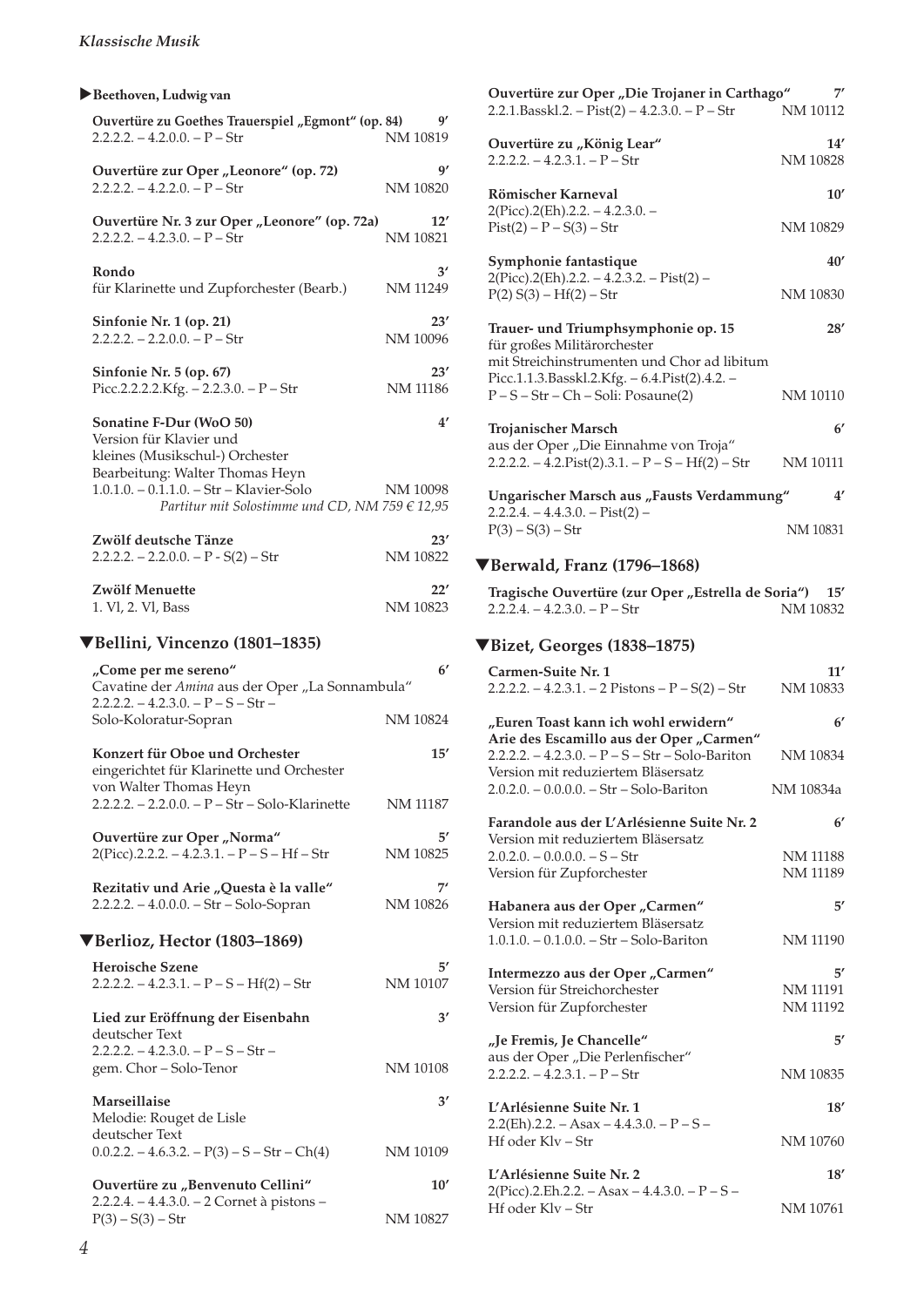| "Melons, Coupons" (Kartenspielszene)<br>Terzett der Frasquita / Mercedes / Carmen<br>aus der Oper "Carmen"      | $5^{\prime}$                        |
|-----------------------------------------------------------------------------------------------------------------|-------------------------------------|
| $2.2.2.2. - 4.2.3.0. - P - Str -$<br>Soli: Sopran(2), Mezzosopran                                               | NM 10836                            |
| Ouvertüre zur Oper "Carmen"<br>$2.2.2.2. - 4.2.3.1. -$ Pist(2) – P – S(2) – Str                                 | 8′<br>NM 10837                      |
| Roma<br>$2.2.2.2 - 4.2.3.0 - P - S - Hf - Str$                                                                  | 34′<br>NM 10838                     |
| Seguidilla und Duett der Carmen und des José<br>aus der Oper "Carmen"                                           | $4^{\prime}$                        |
| $2.2.2.2. - 4.2.3.0. - P - Hf - Str -$<br>Soli: Mezzosporan, Tenor                                              | NM 10839                            |
| Sinfonie Nr. 1<br>$2.2.2.2. - 4.2.0.0. - P - Str$                                                               | 33'<br>NM 20259                     |
| Szene und Habanera<br>der Carmen aus der Oper "Carmen"<br>$2.2.2.2. - 4.2.3.0. - P - S(2) - Str -$              | 5'                                  |
| Solo-Mezzosopran                                                                                                | NM 10840                            |
| ▼Boccherini, Luigi (1743–1805)                                                                                  |                                     |
| Concerto D-Dur, G 486<br>für Solo-Violine und Streichorchester<br>eingerichtet von Ewelina Nowicka              | 22′<br>NM 11178                     |
| Zwei Menuette<br>für Streichorchester                                                                           | 8′<br>NM 10841                      |
| ▼Boieldieu, François Adrien (1775–1834)                                                                         |                                     |
| "Komm, o holde Dame"<br>Cavatine aus der Oper "Die weiße Dame"<br>$2.2.2.2. - 2.0.0.0. - Hf - Str - Solo-Tenor$ | $5^{\prime}$<br>NM 10842            |
|                                                                                                                 |                                     |
| ▼Borodin, Alexander (1833–1887)                                                                                 |                                     |
| Cavatina der Kontschakowa aus der Oper "Fürst Igor" 5'<br>$2.2.2.2. - 1.0.0.0. - Hf -$                          |                                     |
| Str - Solo-Mezzosopran                                                                                          | NM 10843                            |
| Eine Steppenskizze aus Mittelasien<br>Musikalisches Gemälde                                                     | 71                                  |
| $2.1.Eh.2.2. - 4.2.3.0. - P - Str$<br>Khan Kontschaks Aria aus der Oper "Fürst Igor"                            | NM 10123                            |
| $2.2.2.2. - 4.2.3.0. - P - S(3) - Str - Solo-Bass$<br><b>Kleine Suite</b>                                       | NM 10845<br>17'                     |
| $3(Pice).2.2.2. - 4.2.3.0. - P - S - Str$                                                                       | NM 10124                            |
| Polowetzer Tänze aus der Oper "Fürst Igor"<br>Picc.2.2(Eh).2.2. $-4.2.3.1.$ –<br>$P-S-Hf-Str-Ch$                | $12^{\prime}$<br>NM 10125           |
| Polowetzer Tänze<br>Picc.2.2.Eh.2.2. - 4.2.3.1. - P - $S(4)$ - Hf - Str                                         | $10^{\prime}$<br><b>NM</b><br>10846 |
| Sinfonie Nr. 1 Es-Dur<br>$2.2(Eh)$ .2.2. - 4.2.3.0. - P - Str                                                   | 33′<br>NM 10126                     |

### *Klassische Musik*

## ▼**Brahms, Johannes (1833–1897)**

| "Auf dem Kirchhofe" (op. 105, Nr. 4)                                                                    | 4′                        |
|---------------------------------------------------------------------------------------------------------|---------------------------|
| <b>Instrumentation von Max Reger</b><br>2.2.2.2. - 3.0.0.0. - P - Str - Solo: miSti                     | NM 10847                  |
| "Immer leiser wird mein Schlummer" (op. 105, 2)                                                         | $4^{\prime}$              |
| <b>Instrumentation von Max Reger</b><br>1.1.1.1. - 2.0.0.0. - P - Str - Solo: miSti                     | NM 10848                  |
| "In Waldeseinsamkeit" (op. 85, Nr. 6)<br><b>Instrumentation von Max Reger</b>                           | 4′                        |
| $1.1.2.1. - 3.0.0.0. - P - Str - Solo: misti$                                                           | NM 10849                  |
| Sapphische Ode (op. 94, Nr. 4)<br>Instrumentation von Max Reger                                         | 4'                        |
| 0.1.2.1. - 1.0.0.0. - P - Str - Solo: tiefe Stimme                                                      | NM 10850                  |
| "Wir wandelten, wir zwei" (op. 94, Nr. 2)<br>Instrumentation von Max Reger                              | 4′                        |
| 1.1.2.1. - 2.0.0.0. - P - Str - Solo: hohe Stimme NM 10851                                              |                           |
| ▼Bruch, Max (1838–1920)                                                                                 |                           |
| Kol Nidrei                                                                                              |                           |
| Adagio für Violoncello und Orchester<br>2.2.2.2. - 4.2.3.0. - P - Str - Solo-Cello                      | 12'<br>NM 11250           |
| Violinkonzert<br>$2.2.2.2. - 4.3.3.0. - P - Str - Solo-Violine$                                         | 25'<br>NM 11251           |
| ▼Bruckner, Anton (1824–1896)                                                                            |                           |
| 3. Sinfonie in d-Moll<br>$2.2.2.2. - 4.3.3.0. - P$                                                      | 60′<br>NM 10852           |
|                                                                                                         |                           |
|                                                                                                         |                           |
| ▼Chabrier, Emmanuel (1841-1894)                                                                         |                           |
| España<br>$2Picc.2.2.4. - 4.2.3.1. - Pist(2) -$<br>$P - S(3) - Hf(2) - Str$                             | 10'<br>NM 10853           |
|                                                                                                         |                           |
| ▼Cherubini, Luigi (1760–1842)<br>Ouvertüre zur Oper "Der Wasserträger"<br>2.2.2.2. – 3.2.1.0. – P – Str | $10^{\prime}$<br>NM 10854 |
|                                                                                                         |                           |
| ▼Chopin, Frédéric (1810–1849)                                                                           |                           |
| Klavierkonzert Nr. 2 f-Moll<br>$2.2.2.2. - 2.2.1.0. - P - Str - Solo-Klavier$                           | 34'<br>NM 10759           |
| Polonaise für Klavier und Orchester (op. 22)<br>$2.2.2.2. - 2.0.1.0. - P - Str - Solo-Klavier$          | 6′<br>NM 10855            |
| ▼Cimarosa, Domenico (1749-1801)                                                                         |                           |
| Il Giorno Felice (Ouvertüre)<br>$2.2.2.1. - 2.2.0.0. - P - Str$                                         | 5′<br>NM 10856            |
| ▼Cornelius, Peter (1824–1874)                                                                           |                           |
| Ouvertüre zur Oper "Der Barbier von Bagdad"<br>Picc.2.2.2.2. $- 4.2.3.0. - P - S(2) - Str$              | 8′<br>NM 10858            |
| ▼Corelli, Arcangelo (1653–1713)                                                                         |                           |
| Concerto IV (op. 6, Nr. 6)                                                                              | 12'                       |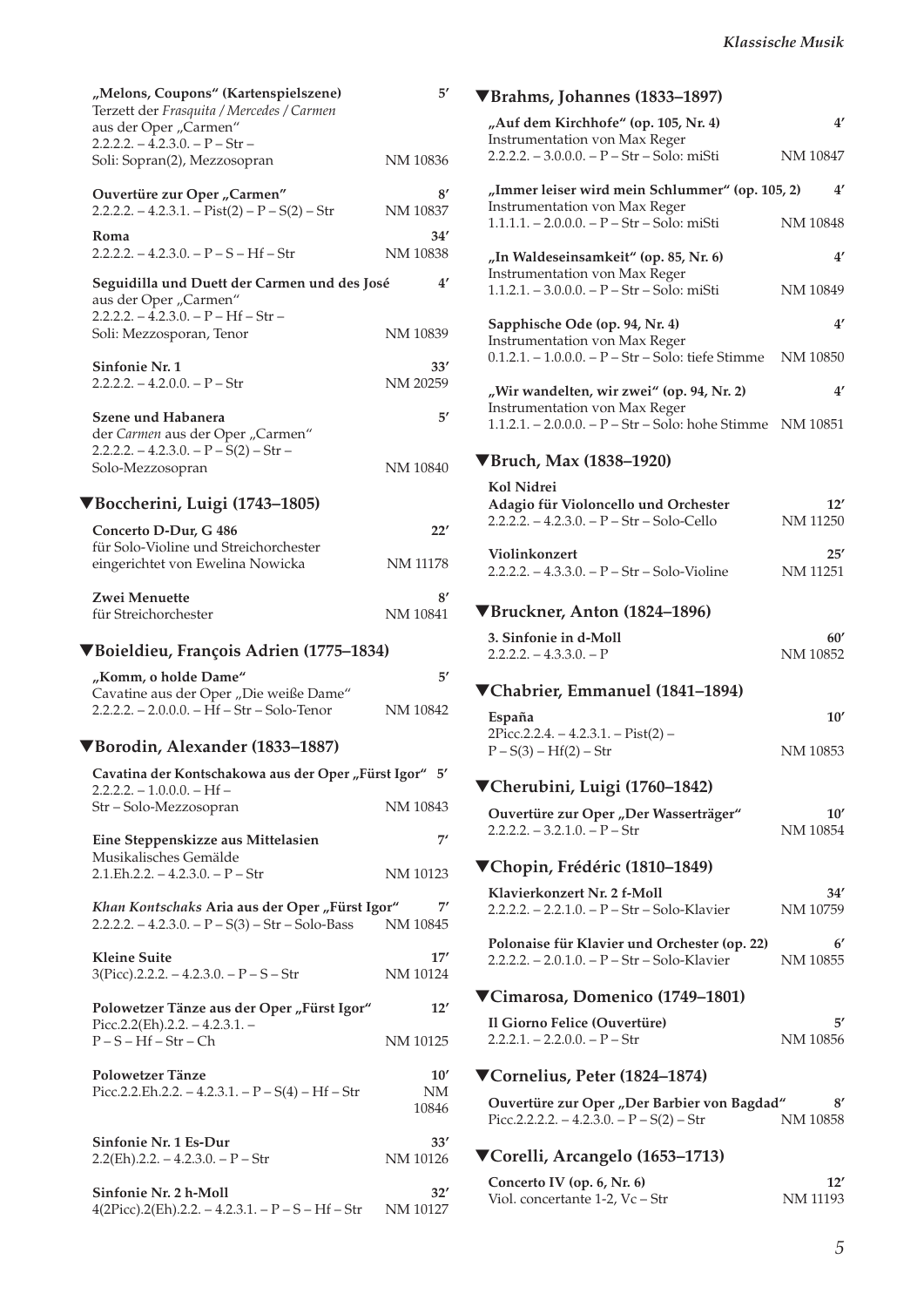## ▼**Cui, César (1835–1918) Konzertsuite für Violine und Orchester (op. 25) 12'**   $3(Pice).2.2.2. - 4.0.0.0. - P - S -$ Hf – Str – Solo-Violine NM 10734 ▼**Czerny, Carl (1791–1857) Grand Sinfonie in c-Moll 30'** Picc.2.2.2.2. – 4.2.3.1. –  $P - Str$  NM 10857 ▼**Dargomyshski, Alexander (1813–1869) Kasatschok (Kosakentanz) 6'**  Orchesterfantasie  $2.2.2.2 - 2.2.2.1 - P - S - Str$  NM 10180 **Wanjka-Tanjka 2'**  1(Picc).1.2.2. – 0.0.0.0. – S – Hf – Str – Ch – Solo-Alt, Solo-Tenor NM 20289 ▼**Debussy, Claude (1862–1918) Danses pour Harpe chromatique 10'** Streichorchester – Solo-Harfe NM 10859 **Deux Arabesques 12'**  Version für Harfe und Kammerorchester Bearbeitung: Walter Thomas Heyn 1.1.2.0. – 0.1.1.0. – Str – Solo-Harfe NM 10182 *CD-Veröffentlichung (Arabesque No. 1): kr 10071*  **Das Martyrium des heiligen Sebastian 12'** Sinfonisches Fragment Picc.2.2.Eh.2.Bkl.2. –  $6.4.3.1. - P - S(2)$  – Hf(3) – Cel – Str NM 10860 **L´Enfant Prodigue (Der verlorene Sohn) 45'** Lyrische Szene nach einem Text von E. Guinand Picc.2.Eh.2.2. – 4.0.0.0. – Hf – Str – Solo-Sopran NM 10861 **Trois Nocturnes 24'** Picc.2.2.Eh.2.3. – 4.3.3.1. –  $P - S(2) - Hf(2) - Str$ NM 10862 ▼**Delibes, Leo (1836–1891) Airs de danse et chanson 6'** 2.2.2.2. – 2.2.0.0. – Mand – Str NM 10863 **"Sous le dome épais" (Blumenduett) 6'** Duett der *Lakmé* und der *Mallika* aus der Oper "Lakmé"  $2.2.2.2. - 3.0.0.0. - Str -$ Soli: Sopran, Mezzosopran NM 10864 **Sylvia 10'**  $2.2.2.2 - 4.2.3.1 - \text{Dist}(2) - P - S(2) - \text{Str}$  NM 10865 ▼**Delius, Frederick (1862–1934) In a Summer Garden 16'**  $3.2.Eh.2.3. - 4.2.3.0. - P - S(2) - Hf - Str$  NM 11197 **On Hearing the First Cuckoo in Spring 12'** Beim ersten Kuckucksruf im Frühling 2.1.2.2. – 2.0.0.0. – Str NM 10868

| <b>Two Pieces for Small Orchestra</b><br>On Hearing the First Cuckoo in Spring                                                               | 20'                       |
|----------------------------------------------------------------------------------------------------------------------------------------------|---------------------------|
| Summer Night on the River<br>$2.1.2.2. - 2.0.0.0. - Str$                                                                                     | NM 11198                  |
| ▼Donizetti, Gaetano (1797–1848)                                                                                                              |                           |
| Konzert für Violine, Violoncello und Orchester<br>2.0.0.0. - 2.0.0.0. - Str - Soli: Violine, Cello                                           | $15^{\prime}$<br>NM 10867 |
| "Mes amis"<br>Arie des Tonio aus der Oper "La fille du régiment"<br>$2.2.2.3. - 4.2.3.0. - P - Str - Solo-Tenor$                             | $6^{\prime}$<br>NM 10868  |
| "O luce di quest' anima"<br>Arie der Linda aus der Oper "Linda di Chamounix"<br>2.2.2.3. – 4.2.3.0. – P – Str – Solo-Sopran                  | 4'<br>NM 10869            |
| "O mio Fernando"<br>Arie der Léonore de Guzman aus<br>der Oper "Die Favoritin"<br>$2.2.2.3. - 4.2.3.0. - P - Hf - Str -$<br>Solo-Mezzosopran | 7'<br>NM 10870            |
| Rezitativ und Duett Norina und Don Pasquale                                                                                                  | $6^{\prime}$              |
| aus der Oper "Don Pasquale"<br>2.2.2.2. – 2.2.3.0. – P – Str – Soli: Sopran, Bass                                                            | NM 10871                  |
| Szene und Arie aus der Oper<br>"Lucia di Lammermoor"<br>2.2.2.3. - 4.2.3.0. - P - Str - Solo-Sopran                                          | 8'<br>NM 10872            |
| ▼Dukas, Paul (1865–1935)                                                                                                                     |                           |
| Der Zauberlehrling<br>Picc.2.2.Eh.2.Bkl.3.Kfg. - 4.2.3.0. -<br>$P - S(3) - Str$                                                              | 12'<br>NM 10873           |
| ▼Dvořák, Antonín (1841–1904)                                                                                                                 |                           |
| <b>Andante Moderato</b><br>für Zupforchester (Bearb.)                                                                                        | 4'<br>NM 11252            |
| <b>Biblische Lieder</b><br>Bearbeitung für hohe Stimme und Kammerorchester                                                                   | 15'                       |
| von Walter Thomas Heyn, Text: Martin Verges<br>$2.0.2.0. - 0.1.0.0. - Str - Solo-Sopran$                                                     | NM 10212                  |
| Carneval<br>$2.2.2.2 - 4.2.3.0 - P - S(3) - Str$                                                                                             | 13'<br>NM 10874           |
| Das goldene Spinnrad<br>2.2.Eh.2.2.Kfg. - 4.2.3.0. - P - S(3) - Hf - Str                                                                     | 20'<br>NM 10875           |
| Drei Sätze aus den "Legenden" (op. 59)<br>Version für Laienorchester, Bearb.: Walter Thomas Heyn<br>$2.0.2.0 - 0.1.1.0 - Klv - Hf - Str$     | 12'<br>NM 10211           |
| Konzert für Violoncello und<br>Orchester h-Moll (op. 104)<br>$2.2.2.2. - 3.2.3.1. - P - Triangel - Str -$                                    | 42'                       |
| Solo-Cello                                                                                                                                   | NM 10758                  |
| Lied an den Mond<br>Arie der Rusalka aus der Oper "Rusalka"                                                                                  | 4′                        |
| 2.2.Eh.2.Basskl.2. - 4.1.0.0. - Hf -<br>Str – Solo-Sopran                                                                                    | NM 10735                  |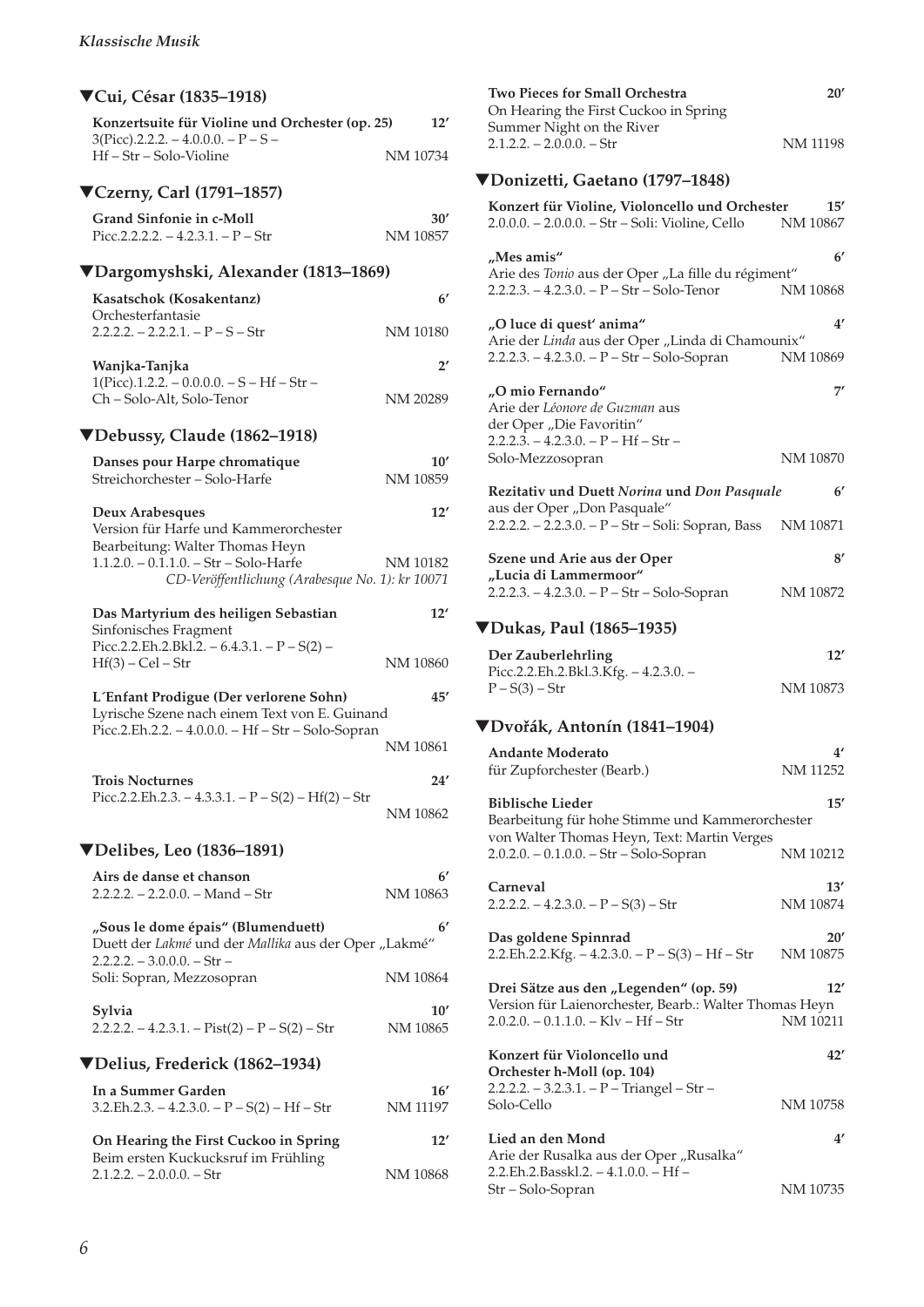| Othello<br>2.2.Eh.2.2. – 4.2.3.1. – P – S – Hf – Str                                                                   | 16'<br>NM 10876          |
|------------------------------------------------------------------------------------------------------------------------|--------------------------|
| Rhapsodie<br>Picc.2.2.Eh.2.2. - 4.2.3.1. - P - S(2) - Hf - Str                                                         | 19'<br>NM 10877          |
| Slawische Tänze (op. 72)<br>$2(Picc).2.2.2. - 4.2.3.0. - P-S(2) - Str$                                                 | 40'<br>NM 10736          |
| $\blacktriangledown$ Eccard, Johannes (1553–1611)                                                                      |                          |
| Übers Gebirg Maria ging<br>für Chor und Streichorchester                                                               | 6'<br>NM 11199           |
| ▼Eilenberg, Richard (1848–1927)                                                                                        |                          |
| Schlittenfahrt-Galopp<br>für Kammerorchester bearbeitet<br>von Walter Thomas Heyn<br>$2.0.2.0. - 0.1.1.0. - S - Str$   | $6^{\prime}$<br>NM 11200 |
| $\blacktriangledown$ Elgar, Edward (1857–1934)                                                                         |                          |
| <b>Pomp and Circumstance</b>                                                                                           | 8'                       |
| gekürzte Fassung mit reduzierter Bläserbesetzung<br>$1.1.1.0 - 2.1.0.0 -$ Klv - Str                                    | NM 11201                 |
| <b>▼Fauré, Gabriel (1845–1924)</b>                                                                                     |                          |
| Dolly (Drei Sätze aus der Suite op. 56)<br>(Berceuse, Messieu Aoul, Le pas Espagnol)<br>für Kammerorchester            | 12'                      |
| bearbeitet von Walter Thomas Heyn<br>2.1.2.0. - 0.1.1.0. - Hf oder Klv - Str                                           | NM 10766                 |
| Masques et Bergamasques (op. 112)<br>$2.2.2.2. - 2.2.0.0. - P - Hf - Str$                                              | 14'<br>NM 10879          |
| Pavane (op. 50)<br>$2.2.2.2. - 2.0.0.0. - Str$                                                                         | 7′<br>NM 10880           |
| Version für Viola, Gitarre und Streichorchester<br>bearbeitet von Walter Thomas Heyn<br>Str – Solo-Viola, Solo-Gitarre | NM 10880a                |
| ▼Fibich, Zdeněk (1850–1900)                                                                                            |                          |
| Am Abend (op. 39)                                                                                                      | 8′                       |
| Orchesteridylle<br>3.2.Eh.2.Basskl.2. - 4.0.0.0. - P - S - Hf - Str                                                    | NM 10226                 |
| Eine Nacht auf Karlstein                                                                                               | 10'                      |
| Ouvertüre op. 26<br>$2.2.2.2. - 4.2.3.0. - P - S - Str$                                                                | NM 10881                 |
| ▼Flotow, Friedrich von (1812–1883)                                                                                     |                          |
| "Ach so fromm, ach so traut"<br>Arie des Lionel aus der Oper "Martha"<br>$2(Picc).2.2.2. - 4.2.3.1. - P - S(2) -$      | 3'                       |
| Str – Solo-Tenor                                                                                                       | NM 10882                 |
| "Letzte Rose"                                                                                                          | $3^{\prime}$             |
| Arie der Lady Harriet aus der Oper "Martha"<br>2.1.2.2. - 2.0.0.0. - P - Hf - Str - Solo-Sopran                        | NM 10883                 |
| Ouvertüre zu der Oper "Alessandro Stradella"<br>$2.2(Eh)$ .2.2. – 4.2.3.0. – P – S – Str                               | $8^{\prime}$<br>NM 10884 |
| Ouvertüre zu der Oper "Martha"<br>$2.1.2.2. - 4.2.3.1. - P - S - Str$                                                  | g,<br>NM 10885           |

| <b>▼Franck, César (1822–1890)</b>                                                   |                        |
|-------------------------------------------------------------------------------------|------------------------|
| Le Chasseur Maudit                                                                  | 13'                    |
| Sinfonisches Poem<br>2. Picc. 2.2.4. $-4.2.3.0.$ $-$ Pist(2) $-$ P $-$ S(2) $-$ Str | NM 10886               |
| Les Éolides<br>2.2.2.2.Kfg. - 4.2.3.0. - Str                                        | g,<br>NM 10887         |
| $\Pi$ Fucik, Julius (1872–1916)                                                     |                        |
| Der alte Brummbär                                                                   | 5'                     |
| Version für Fagott und Kammerorchester<br>$2.0.2.0. - 0.0.0.0. - Str - Solo-Fagott$ | <b>NM 11195</b>        |
| <b>Florentiner Marsch</b><br>Picc.1.2.2.2. $- 4.2.3.0. - S(2) - Str$                | 6'<br>NM 10888         |
| Version mit reduzierter Bläserbesetzung                                             |                        |
| $2.1.2.0 - 0.1.1.0 - Str$                                                           | NM 10888a              |
| ▼Gade, Niels Wilhelm (1817–1890)                                                    |                        |
| Frühlingsbotschaft (op. 35)                                                         | 15'                    |
| $2.2.2.2 - 4.0.3.0 - Str$                                                           | NM 10889               |
| Nachklänge von Ossian (op. 1)<br>$2.2.2.2. - 4.2.1.0. - P - Hf - Str$               | 14'<br>NM 10890        |
| ▼Gerswhin, Georges (1898–1937)                                                      |                        |
| <b>Banjo-Song</b>                                                                   | 4'                     |
| aus der Oper "Porgy and Bess"<br>für 2 Banjos und Streichorchester                  | NM 11194               |
| <b>Rhapsody in Blue</b><br>$2.2.2.2. - 4.3.3.1. - P - S - Str$                      | 15'<br><b>NM 11196</b> |
| ▼Giordano, Giuseppe (1751-1798)                                                     |                        |
| Caro mio ben                                                                        | 4′                     |
| für hohe Stimme und Streichorchester (F-Dur) NM 11224<br>für mittlere Stimme und    |                        |
| Streichorchester (C-Dur)                                                            | NM 11225               |
| ▼Glasunow, Alexander (1865–1936)                                                    |                        |
| Die Jahreszeiten<br>Ballettsuite op. 67                                             | $40' - 45'$            |
| $2.2.2.2. - 2.2.2.0. - P - S - Str$                                                 | NM 10259               |
| Konzertwalzer (op. 47)                                                              | g'                     |
| für symphonisches Orchester<br>$3(Picc).1.Eh.3.2. - 4.2.3.0. - P - S - Hf - Str$    | NM 10260               |
| Mazurka-Oberek<br>für Violine und Orchester                                         | $8^{\prime}$           |
| Picc.2.2.2.2. - 4.2.3.0. - P - Triangel -<br>Hf – Str – Solo-Violine                |                        |
|                                                                                     | NM 10261               |
| Orchester-Serenade op. 7<br>2.1.Eh.2.2. $-$ 4.2.Pist.0.0. $-$ P $-$ S $-$ Str       | 8′<br>NM 10262         |
| Sinfonie Nr. 7 F-Dur op. 77                                                         | 20'                    |
| $3(Picc).2.2.2. - 4.2.3.1. - P - S - Hf - Str$                                      | NM 10263               |
| Stenka Rasin (op. 13)                                                               | 13'                    |
| Sinfonische Dichtung<br>$2(Picc).2.2.2. - 4.2.3.1. - P(4) - S - Hf - Str$           | NM 10264               |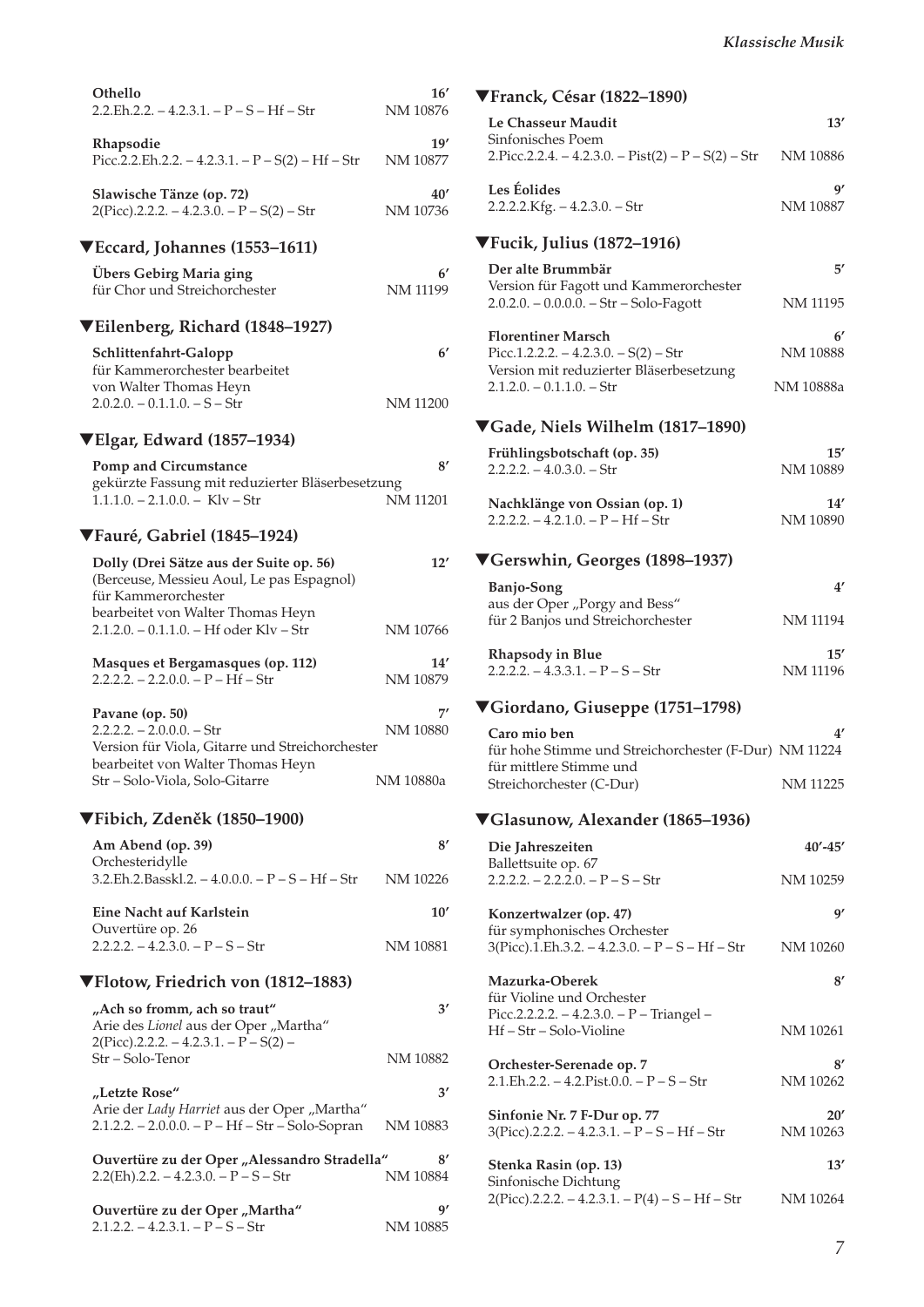| ▼Glière, Reinhold (1875–1956)                                                                         |                 |
|-------------------------------------------------------------------------------------------------------|-----------------|
| Freundschaft der Völker op. 79<br>Ouvertüre                                                           | 8′              |
| $3(Picc).2.Eh.3.3. - 4.3.3.1. - P - S - Hf - Str$                                                     | NM 10739        |
| ▼Glinka, Michael (1804–1857)                                                                          |                 |
| <b>Arie Nr. 8</b>                                                                                     | 6 <sup>′</sup>  |
| aus der Oper "Ruslan und Ludmilla"<br>$2.2.2.2. - 4.2.3.0. - P - S - Str - Solo-Gesang$               | NM 10891        |
| Caprice brilliant<br>$2.2.2.2. - 4.2.3.0. - P - S(3) - Hf - Str$                                      | gʻ<br>NM 10892  |
| Erinnerung an eine Sommernacht in Madrid                                                              | 10'             |
| Fantasie auf spanische Themen<br>$2.2.2.2. - 4.2.1.0. - P - S(3) - Str$                               | NM 10267        |
| Jota aragonesa                                                                                        | 7′              |
| $2.2.2.2. - 4.2.3.1. - P - S - Hf - Str$                                                              | NM 10268        |
| Jota aragonesa                                                                                        | 7′              |
| für Blasorchester instrumentiert von I. Lyssenko<br>2.2.3. Ebkl.2. - Pist(2), FlgHn(2), THn(3), Bar - |                 |
| $2.2.3.2. - P - S$                                                                                    | NM 10268        |
| Kamarinskaja                                                                                          | 7′              |
| Fantasie für Orchester                                                                                |                 |
| $2.2.2.2. - 2.2.1.0. - P - Str$                                                                       | NM 10269        |
| Krakowiak aus der Oper "Iwan Sussanin"<br>$2.2.2.2 - 4.2.3.0 - P - Str$                               | 5′<br>NM 10270  |
|                                                                                                       |                 |
| Orientalische Tänze aus der Oper                                                                      |                 |
| "Ruslan und Ludmilla"                                                                                 | $10^{\prime}$   |
| (Türkisch - Arabisch - Lesinka)<br>Picc.2.2.2.2. $- 4.2.3.0. - P - S - Str$                           | NM 10742        |
|                                                                                                       | 6'              |
| Ouvertüre aus der Oper "Fürst Cholmski"<br>$2.2.2.2. - 2.2.1.0. - P - Str$                            | NM 10271        |
| Ouvertüre aus der Oper "Iwan Sussanin"                                                                | $10'$           |
| $2.2.2.2. - 4.2.3.0. - P - Str$                                                                       | NM 10272        |
| Ouvertüre aus der Oper "Ruslan und Ludmilla"<br>$2.2.2.2.Kfg. -4.2.3.0. - P-S-Str$                    | 5′<br>NM 10273  |
| Romanze der Antonida                                                                                  | 3'              |
| aus der Oper "Iwan Sussanin"                                                                          |                 |
| 2.2.2.2. - 4.3.0.0. - Str - Solo-Sopran                                                               | NM 10274        |
| Sinfonie über zwei russische Themen<br>$2.2.2.2. - 4.0.3.0. - P - Str$                                | 11'<br>NM 10741 |
| Tänze aus der Oper "Ruslan und Ludmilla"<br>Picc.2.2.2.2. $- 4.2.3.0. - P - S - S$ tr                 | 16'<br>NM 10742 |
| "Vergebens suchst du mich zu rühren"                                                                  | 4'              |
| Romanze                                                                                               |                 |
| 2(Picc).2.2.2. – 3.0.0.0. – P – Hf –<br>Str - Mezzosopran, Tenor                                      | NM 10275        |
|                                                                                                       | 8′              |
| <b>Walzer-Fantasie</b><br>$2.2.2.2. - 2.2.1.0. - P - S - Str$                                         | NM 10276        |

| "Ihr Götter ewiger Nacht"                 | 3'       |
|-------------------------------------------|----------|
| Arie der Alceste aus der Oper "Alceste"   |          |
| $0.1.1.1. - 2.2.3.0. - Str - Solo-Sopran$ | NM 10897 |

## ▼**Goldmark, Carl (1830–1915)**

| Ländliche Hochzeit (Sinfonie)<br>Hochzeitsmarsch, Brautlied,                                                                                                  | 45'                       |
|---------------------------------------------------------------------------------------------------------------------------------------------------------------|---------------------------|
| Serenade, Im Garten, Tanz<br>$2.2.Eh.2.2. - 4.2.3.0. - Str$                                                                                                   | NM 10893                  |
| ▼Gounod, Charles (1818–1893)                                                                                                                                  |                           |
| "Ah! Levetoi, Soleil"                                                                                                                                         | $6^{\prime}$              |
| Arie des Romeo (aus "Romeo und Julia")<br>$2.2.2.2. - 4.0.0.0. - Hf - Str - Solo-Tenor$                                                                       | NM 10894                  |
| "Ainsi que la brise légère"                                                                                                                                   | 8'                        |
| (So wie der leichte Wind)<br>Walzer und Chor aus der Oper "Faust"<br>$2.2.2.2. - 4.2.3.0. - P - S(2) - Str$                                                   | NM 10895                  |
| "Je veux vivre" ("Ich möchte leben")                                                                                                                          | 5'                        |
| Arie der Juliet aus "Romeo und Julia"<br>$2.2.2.2 - 4.2.3.0 - P - S(2) - Str - Solo-Sopran$                                                                   | NM 10896                  |
| ▼Grétry, André-Ernest-Modeste (1741–1813)                                                                                                                     |                           |
| Le Jugement de Midas                                                                                                                                          | g'                        |
| Ouvertüre<br>$2.2.2.2 - 2.0.0.0 - Str$                                                                                                                        | NM 10898                  |
| Ouvertüre zur Oper "Kassander"<br>$1.1.1.1 - 0.1.1.0 - P - Str$                                                                                               | $10^{\prime}$<br>NM 11202 |
| ▼Grieg, Edvard (1842–1907)                                                                                                                                    |                           |
| Drei Orchesterstücke<br>(In der Königshalle, Borghilds Traum,<br>Huldigungsmarsch)                                                                            | 30'                       |
| aus der Musik zu "Sigurd Jorsalfar"<br>$2.2.2.2. - 4.2.3.1. - P - S(2) - Hf - Str$                                                                            | NM 10900                  |
| Hochzeitstag auf Troldhaugen<br>Version für (Musikschul-)Orchester<br>Bearbeitung: Walter Thomas Heyn<br>2.0.2.0. - 0.1.1.0. - Klv(ad lib) - Hf(ad lib) - Str | 8′                        |
|                                                                                                                                                               | NM 10278                  |
| CD-Veröffentlichung: kr 10071<br>Version für kleines Orchester                                                                                                |                           |
| Bearbeitung: Walter Thomas Heyn<br>$2.2.2.2. - 1.2.1.0. - Hf(ad lib) - Str$                                                                                   | NM 10278a                 |
| Im Herbst (op. 11)<br>Picc.2.2.2.2. $-4.2.3.1. - P - S(2) - Str$                                                                                              | $10^{\prime}$<br>NM 10901 |
| Lyrische Stücke<br>Hirtenknabe, Norwegischer Bauernmarsch,                                                                                                    | 9′                        |
| Notturno, Zug der Zwerge<br>Picc.2.2.2.2. $- 4.2.3.1. - P - S(2) - Str$                                                                                       | NM 10902                  |
| Peer Gynt Suite Nr. 1 (op. 46)<br>Picc.2.2.2.2. $- 4.2.3.1. - P - S(2) - Str$<br>Klavierauszug                                                                | $15^{\prime}$<br>NM 10279 |
| Peer Gynt Suite Nr. 2 (op. 55)<br>Picc.2.2.2.2. $- 4.2.3.1. - P - S(3) - Hf - Str$                                                                            | 20'<br>NM 10757           |
| Symphonische Tänze (op. 64)<br>Picc.2.2.2.2. $- 4.2.3.1. - P - S - Hf - Str$                                                                                  | 35'<br>NM 10903           |
| Vier Romanzen *                                                                                                                                               | 18′                       |
| bearbeitet für Streichorchester<br>von Boris Tishchenko (op. 111)                                                                                             | C 173                     |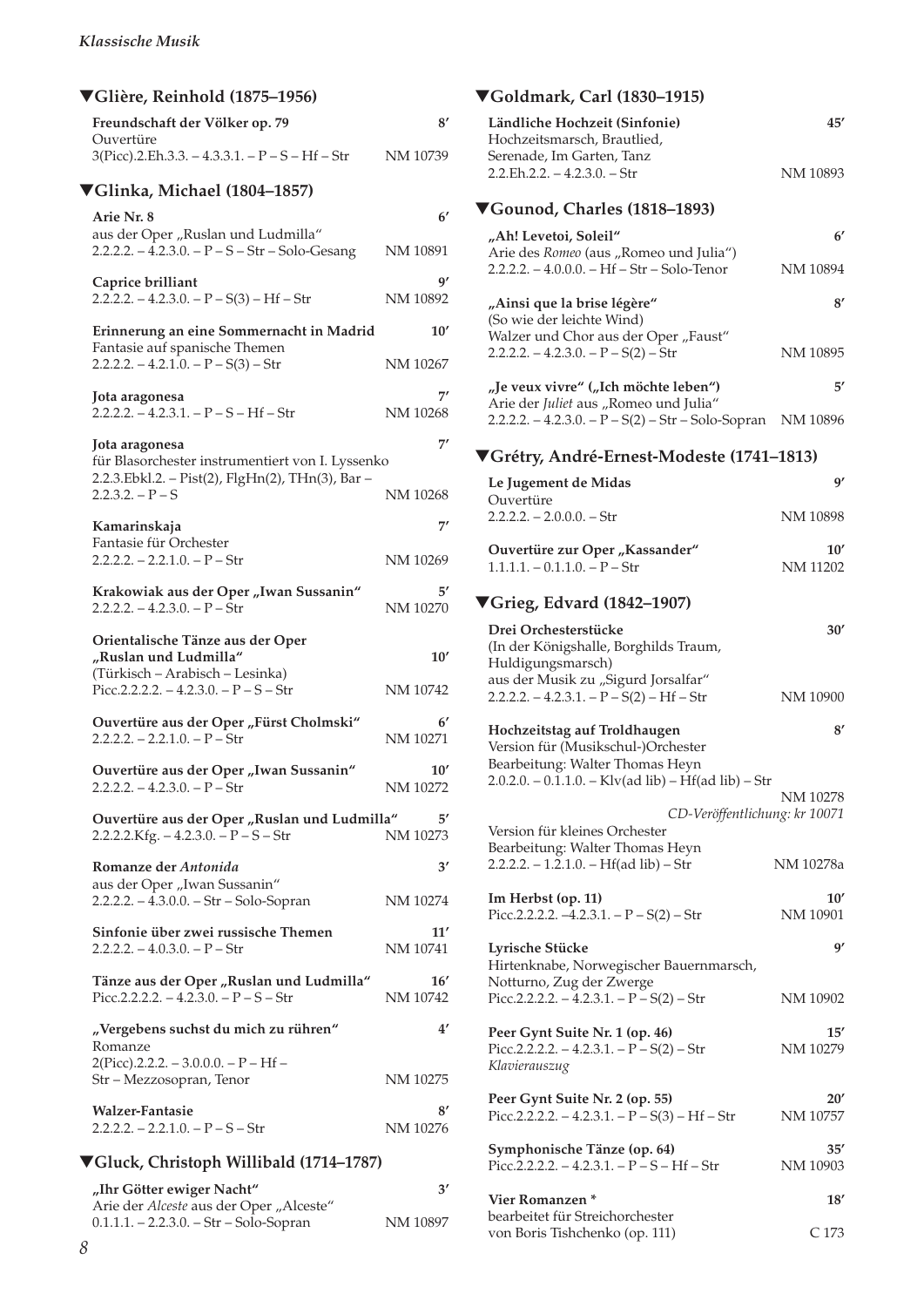### ▼**Händel, Georg Friedrich (1685–1759)**

| Arie der Morgana aus der Oper "Alcina"<br>1.2.0.1. - 0.0.0.0. - Str - Solo-Sopran                                           | 5′<br>NM 20321           |
|-----------------------------------------------------------------------------------------------------------------------------|--------------------------|
| "Lascia, chio pianga"<br>Arie der Almirena aus der Oper "Rinaldo"<br>2.2.2.2. - 2.0.0.0. - Str - Solo-Sopran                | $4^{\prime}$<br>NM 10904 |
| Konzert für Harfe (HWV 294 op. 4/6)<br>2 Flöten, Cembalo, Streicher und Solo-Harfe                                          | gʻ<br>NM 10905           |
| ▼Haydn, Joseph (1732–1809)                                                                                                  |                          |
| Konzert für 2 Hörner und Orchester<br>$0.2.0.0. - 2.0.0.0. - Str$                                                           | 24'<br>NM 10906          |
| "Mit Würd' und Hoheit angetan"<br>Arie aus dem Oratorium "Die Schöpfung"<br>2.2.2.2. Kfg. - 2.2.0.0. - P - Str - Solo-Tenor | $4^{\prime}$<br>NM 10907 |
| "Nun scheint in vollem Glanze der Himmel"<br>Rezitativ und Arie Nr. 12 aus dem                                              | 6'                       |
| Oratorium "Die Schöpfung"<br>$0.2.0.0. - 2.2.2.0. - Str - Solo-Tenor$                                                       | NM 10908                 |
| "Rollend in schäumenden Wellen"                                                                                             | 5′                       |
| Arie aus dem Oratorium "Die Schöpfung"<br>2.2.2.2. Kfg. - 2.0.0.0. - P - Str - Solo-Bass                                    | NM 10909                 |
| "Welche Labung für die Sinne"                                                                                               | $5^{\prime}$             |
| Rezitativ und Arie für Sopran<br>aus dem Oratorium "Die Jahreszeiten"<br>1.2.2.2. - 2.0.0.0. - Str - Solo-Sopran            | NM 10910                 |
| Zwei Konzertarien                                                                                                           | 8'                       |
| (Szene der Berenice, Szene der Errisena)<br>2.2.2.2. - 2.0.0.0. - Str - Solo-Sopran                                         | NM 10911                 |
| ▼Hoschna, Karl L. (1877-1911)                                                                                               |                          |
| The Love Dance<br>Intermezzo aus der Operette "Madame Sherry"<br>instrumentiert von Norbert Linke                           | 6 <sup>′</sup>           |
| $2.2.2.2. - 4.2.3.0. - P - S - Hf - Str$                                                                                    | NM 10773                 |
| ▼Hummel, Johann Nepomuk (1778–1837)                                                                                         |                          |
| Acht Variationen und Coda über                                                                                              | $10^{\prime}$            |
| "Ach, du lieber Augustin"<br>$2(Picc).2.2.2. - 2.2.0.0. - S - Str$                                                          | NM 10912                 |
| Konzert für Trompete und Orchester<br>2.2.2.2. – Str                                                                        | 20′<br>NM 10913          |
| ▼Humperdinck, Engelbert (1854–1921)                                                                                         |                          |
| Lied des Sandmännchens, Abendsegen und<br>Traumpantomime<br>aus der Oper "Hänsel und Gretel"<br>Libretto: Adelheid Wette    | 8′                       |
| 2.2.2.2. - 4.2.3.0. - P - Hf - Str - Solo-Sopran                                                                            | NM 20263                 |
| <b>▼Janáček, Leoš (1854–1928)</b>                                                                                           |                          |
| Des Spielmanns Kind<br>(Šumařovo dítě), Ballade für Orchester<br>$2.2.2.Basskl.2. - 3.2.3.1. - P - S -$                     | 12'                      |

Hf – Str – Solo-Violine NM 20264

| Lachische Tänze                                                              | 20'      |
|------------------------------------------------------------------------------|----------|
| $2(Picc).2.Eh.2.Basskl.2. - 3.2.3.0. -$<br>$P-S-Org(ad lib.) – Hf – Str$     | NM 10774 |
| Taras Bulba<br>Rhapsodie für Orchester (1915-1918)                           | 25'      |
| Picc.2.2.Eh.2.Basskl.2.Kfg. - 4.2.3.1. -<br>$P-S$ , Glocken – Org – Hf – Str | NM 10775 |
| Zárlivost (Eifersucht)                                                       | 81       |
| Ouvertüre zur Oper "Jenufa"                                                  |          |
| 2.2.Eh.2.Basskl.2. $-4.2.3.1 - Hf - Str$                                     | NM 20265 |
| Studienpartitur, NM 1148 € 48,00                                             |          |
| ▼Kramár-Krommer, František (1759–1831)                                       |          |
| Konzert für Klarinette und Orchester (op. 36)                                | 20'      |

## 1.2.0.2. – 2.2.0.0. – P – Str – Solo-Klarinette NM 10392

### ▼**Kuhlau, Friedrich (1786–1832)**

| Ouvertüre zu "William Shakespeare" (op. 74) | 8'       |
|---------------------------------------------|----------|
| $2.2.2.2 - 4.1.1.0 - P - S - Str$           | NM 10915 |

### ▼**Lacombe, Paul (1838–1920)**

| Chanson de Route              |          |
|-------------------------------|----------|
| $2.2.2.2 - 2.2.3.0 - P - Str$ | NM 10916 |
| Clair de lune                 | 10'      |

| - Clair de lune                     | 10       |
|-------------------------------------|----------|
| $2.2.2.2. - 2.2.3.0. - P - S - Str$ | NM 10917 |

### ▼**Lalo, Eduard (1823–1892)**

| Symphonie espagnole (op. 21)            | 30'      |
|-----------------------------------------|----------|
| $3.2.2.2. - 4.2.3.0. - P - S(2) - Hf -$ |          |
| Str – Solo-Violine                      | NM 10918 |

## ▼**Leoncavallo, Ruggiero (1857–1919)**

| Intermezzo aus der Oper "Der Bajazzo"<br>2(Picc).2(Eh).2Basskl.3. - 4.2.3.1. - P - Hf - Str NM 10919        | 3'              |
|-------------------------------------------------------------------------------------------------------------|-----------------|
| Prolog aus der Oper "Der Bajazzo"                                                                           | 8'              |
| Picc.2.2(Eh).2(Basskl).3. $-4.2.3.1. - P - Hf(2) -$<br>Str – Solo-Tenor                                     | NM 10920        |
| "Silvio, du kommst von der Mutter"<br>Arie der Nedda aus der Oper "Der Bajazzo"                             | 5'              |
| Picc.2.2(Eh).2(Basskl).3. $-4.2.3.1. - P - Hf -$<br>Str – Solo-Sopran                                       | NM 10921        |
| $\blacktriangledown$ Liszt, Franz (1811–1886)                                                               |                 |
| Der nächtliche Zug<br>aus "Zwei Szenen aus Lenaus Faust", Nr. 1<br>$3(Pice).2.Eh.2.2. - 4.2.3.1. - P - S -$ | 4'              |
| Glocke in Cis – Hf – Str                                                                                    | NM 10922        |
| Der Tanz in der Dorfschenke<br>Zwei Szenen aus Lenaus Faust, Nr. 2                                          | 4'              |
| $3(Picc).2.Eh.2.2. - 4.2.3.1. - P - S(2) - Hf - Str$                                                        | NM 10923        |
| <b>Eine Faust-Sinfonie</b><br>Picc.2.2.Eh.2.2. $-4.3.3.1. - P - S - Hf - Org - Str$                         | 65'<br>NM 10924 |
| Les Préludes                                                                                                | 15'             |
| Sinfonische Dichtung Nr. 3<br>$3(Picc).2.2.2. - 4.2.3.1. - P - S(3) - Hf - Str$                             | NM 10756        |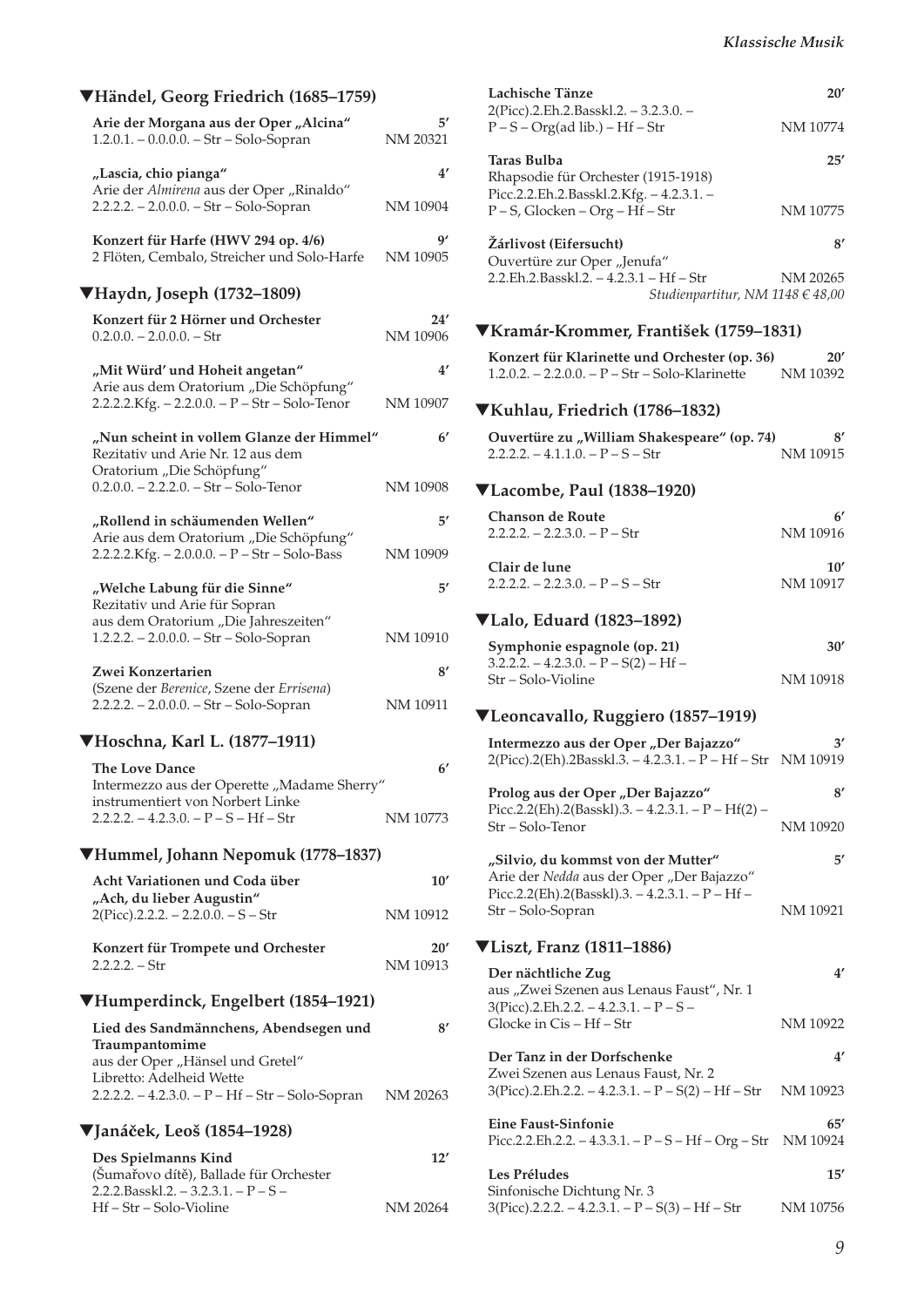### X**Liszt, Franz**

| <b>Tasso</b>                                                   | 19' |
|----------------------------------------------------------------|-----|
| Sinfonische Dichtung Nr. 2                                     |     |
| $3(Picc).2.2.Bk1.2. - 4.4.3.1. - P - S(4) - Hf - Str$ NM 10926 |     |

### ▼**Ljadow, Anatoli (1855–1914)**

| Acht russische Volkslieder (op. 58)<br>Picc.2.2.Eh.2.2. $-4.2.0.0 - P - S - Str$          | 23'<br>NM 10414 |
|-------------------------------------------------------------------------------------------|-----------------|
| Baba Jaga (op. 56)<br>Tongemälde zu einem russischen Volksmärchen<br>für großes Orchester | 51              |
| Picc.2.2.Eh.2.Basskl.2.Kfg. - 4.2.3.1 -<br>$P-S(3) - Str$                                 | NM 10415        |

| Der verzauberte See, ein Märchenbild (op. 62)  | $6^{\prime}$ |
|------------------------------------------------|--------------|
| $3.2.3.2. - 4.0.0.0. - P - S - Cel - Hf - Str$ | NM 10416     |

## ▼**Lortzing, Albert (1801–1851)**

| "O Sancta Justicia"                                 |          |
|-----------------------------------------------------|----------|
| Arie des Van Bett aus der Oper "Zar und Zimmermann" |          |
| $2.2.2.2 - 2.2.0.0 - P - Str - Solo-Bass$           | NM 10928 |

### ▼**Mahler, Gustav (1860–1911)**

| "Liebst Du um Schönheit"                          |          |
|---------------------------------------------------|----------|
| aus "5 Rückertlieder" (Text: Friedrich Rückert)   |          |
| Instrumentation von Max Puttmann                  |          |
| 0.2.2.2. - 4.0.0.0. - Hf - Str - Solo-Mezzosopran | NM 10929 |
|                                                   |          |
| Sieben Lieder*                                    | 20'      |
| bearbeitet für Kammerorchester                    |          |
| von Boris Tishchenko                              |          |
| $2.2.2.0. - 2.0.0.0. - Hf - Str$                  | C174     |
|                                                   |          |

### ▼**Méhul, Etienne Nicolas (1763–1817)**

| Ouvertüre aus der Oper "Mélidore et Phrosine" | 8'       |
|-----------------------------------------------|----------|
| $2.2.2.2. - 2.2.1.0. - P - Str$               | NM 20279 |

### ▼**Mendelssohn Bartholdy, Felix (1809–1847)**

| Die Hebriden<br>Ouvertüre für Orchester (op. 26)            | 10'             |
|-------------------------------------------------------------|-----------------|
| 2.2.2.2. $-$ 2.2.3(ad lib.).0. $-$ P $-$ Str                | NM 10426        |
| Scherzo in g-Moll (op. 20)<br>$2.2.2.2 - 2.1.0.0 - P - Str$ | 10'<br>NM 10930 |

### ▼**Millöcker, Karl (1842–1899)**

| "Ach, ich hab' sie nur auf die Schulter geküsst"           | 6' |
|------------------------------------------------------------|----|
| Arie des Ollendorf aus der Operette "Der Bettlerstudent"   |    |
| Bearb. für Kammerorchester von Walter Thomas Heyn          |    |
| NM 10786<br>$2.2.2.0. - 0.3.2.1. - P - Str - Solo-Bariton$ |    |

### ▼**Moniuszko, Stanislaw (1819–1872)**

| Mazurka                                                   |          |
|-----------------------------------------------------------|----------|
| aus der Oper "Halka"<br>$2.2.2.2 - 4.2.3.1 - P - S - Str$ | NM 10438 |
| Ouvertüre aus der Oper "Halka"                            | 8′       |
| Picc.1.2.2.2. $-4.2.3.1. - P - S - Str$                   | NM 10439 |
| Ouvertüre aus der Oper "Hrabina"                          | 12'      |
| $2.2.2.2 - 4.2.3.1 - P - S - Str$                         | NM 10787 |

| NM 10440                  | Picc.1.2.2.2. $-4.2.3.1. - P - Str$                                                                                                                                                                |
|---------------------------|----------------------------------------------------------------------------------------------------------------------------------------------------------------------------------------------------|
|                           | ▼Monteverdi, Claudio (1567–1643)                                                                                                                                                                   |
| 20'<br>NM 10442           | Die Heimkehr des Odysseus<br>Konzertante Suite für Sopran,<br>Streichorchester und drei Bläser<br>Deutscher Text: Bettina Bartz, Bearb.: W. Thomas Heyn<br>$0.0.0.0 - 0.2.1.0 - Str - Solo-Sopran$ |
|                           | $\nabla\text{Moscheles}$ , Ignaz (1794–1870)                                                                                                                                                       |
| 25'<br>NM 10932           | 1. Sinfonie (op. 81)<br>$2.2.2.2. - 4.2.3.0. - Str$                                                                                                                                                |
| $10^{\prime}$<br>NM 10931 | Ouvertüre zu "Jeanne d'Arc" (op. 91)<br>$3.2.2.2 - 4.2.3.0 - Str$                                                                                                                                  |
|                           | ▼Moszkowski, Moritz (1854–1925)                                                                                                                                                                    |
| 3′<br>NM 11253            | <b>Spanischer Tanz</b><br>für Klarinette und Zupforchester (Bearb.)                                                                                                                                |
|                           | ▼Morley, Thomas (1557 od. 1558–1602)                                                                                                                                                               |
| 3'                        | Aria<br>bearbeitet für Bläserensemble                                                                                                                                                              |
| NM 20357                  | von Walter Thomas Heyn<br>$1.2.2.1. - Asax - 1.1.1.0.$                                                                                                                                             |
|                           | ▼Mozart, Wolfgang Amadeus (1756–1791)                                                                                                                                                              |
| 11'                       | Ah! Vous dirai-je, Maman *<br>Thema und einige Variationen<br>bearbeitet für Streichorchester                                                                                                      |
| C <sub>169</sub>          | von Boris Tishchenko                                                                                                                                                                               |
| 50'<br>NM 11096           | Apollo und Hyazinth<br>$0.2.0.0. - 2.0.0.0. - Str - Soli - Chor$                                                                                                                                   |
| $2^{\prime}$              | Canzonette des Don Giovanni                                                                                                                                                                        |
| NM 10933                  | aus der Oper "Don Giovanni"<br>Streichorchester, Mandoline, Solo-Bariton                                                                                                                           |
| 5′                        | Champagner-Arie des Don Giovanni                                                                                                                                                                   |
| NM 10934                  | aus der Oper "Don Giovanni"<br>2.2.2.2. - 2.0.0.0. - Str - Solo-Bariton                                                                                                                            |
| 7′                        | "Deh, per questo istante"                                                                                                                                                                          |
| NM 10935                  | Arie des Sextus aus der Oper "Titus"<br>2.2.2.2. - 2.0.0.0. - Str - Solo-Mezzosopran                                                                                                               |
| 4'                        | "Der Odem der Liebe"                                                                                                                                                                               |
| NM 10936                  | Arie des Ferrando aus der Oper "Cosi fan tutte"<br>$0.0.2.2. - 2.0.0.0. - P - Str - Solo-Tenor$                                                                                                    |
| 4′<br>NM 11203            | Die Alte<br>für Mezzosopran und Streichorchester                                                                                                                                                   |
| 4′                        | "Entflieht"                                                                                                                                                                                        |
| NM 10937                  | Arie des Belmonte (Nr. 4) aus der Oper<br>"Die Entführung aus dem Serail"<br>$1.1.0.1. - 2.0.0.0. - Str - Solo-Tenor$                                                                              |
| 18′<br>NM 10752           | Flötenkonzert Nr. 2 D-Dur (KV 314)<br>0.2.0.0. - 2.0.0.0. - Str - Solo-Flöte                                                                                                                       |

Wintermärchen "Bajka" **15'**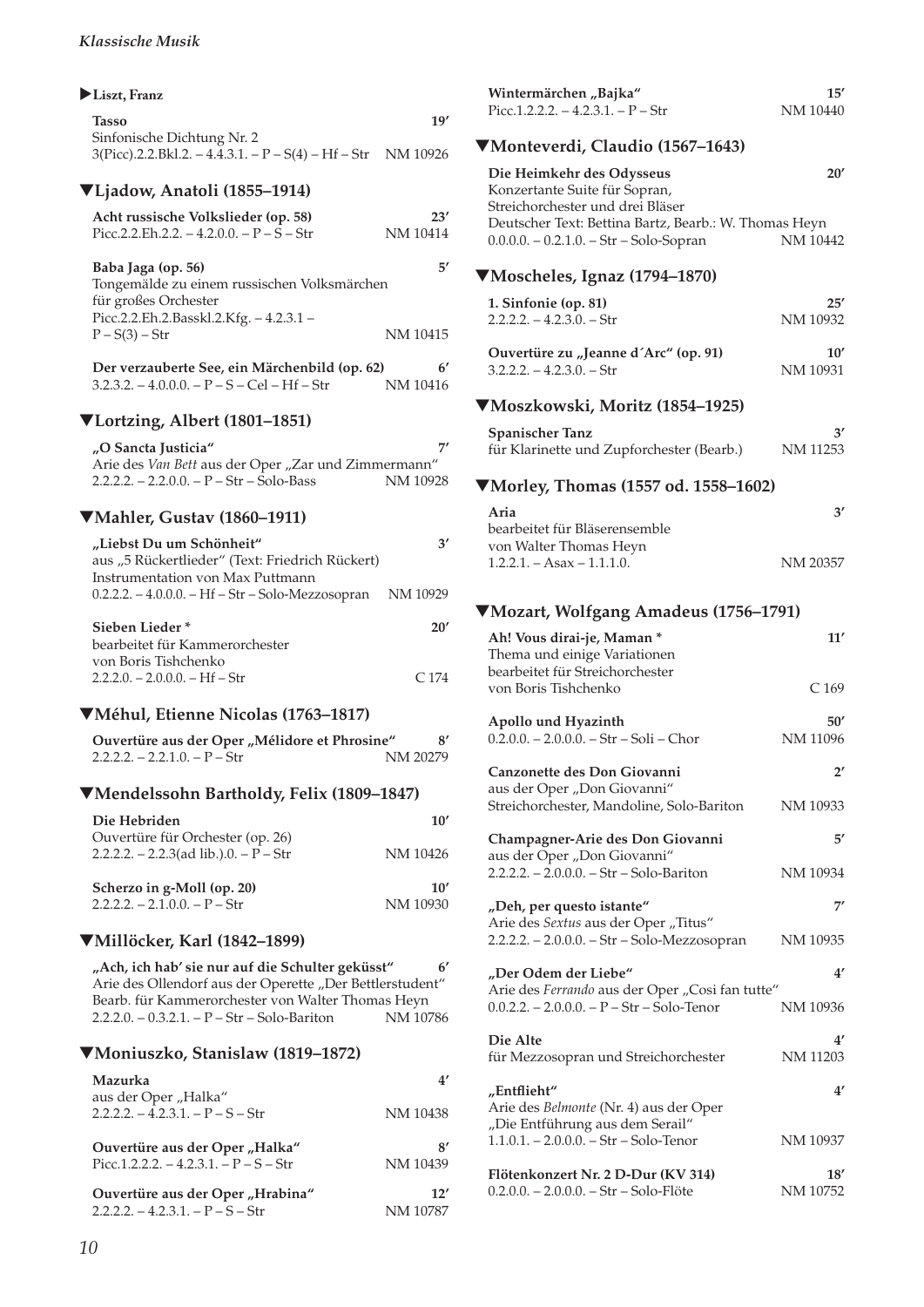| "Folget der Heißgeliebten"<br>Arie des Don Ottavio aus der Oper "Don Giovanni"                                   | $5^{\prime}$           |
|------------------------------------------------------------------------------------------------------------------|------------------------|
| $0.0.2.2. - 2.0.0.0. - Str - Solo-Tenor$                                                                         | NM 10938               |
| "Ha! Wie will ich triumphieren"<br>Arie des Osmin aus der Oper<br>"Die Entführung aus dem Serail"                | 5′                     |
| $2.2.2.2. - 2.0.0.0. - P - Str - Solo-Bass$                                                                      | NM 10939               |
| Halleluja                                                                                                        | 5′                     |
| aus der Motette "Exsultate, jubilate" KV 165<br>für Sopran und Streichorchester                                  |                        |
| (oder Streichquartett und Gitarre ad lib.)<br>bearbeitet von Walter Thomas Heyn                                  | NM 20272               |
| "Heil'ge Quelle"                                                                                                 | 4′                     |
| Cavatine der Gräfin aus der Oper "Figaros Hochzeit"<br>2.2.2.2. - 2.0.0.0. - Str - Solo-Sopran                   | NM 10940               |
| "In diesen heiligen Hallen"<br>Arie des Sarastro aus "Die Zauberflöte"                                           | 3'                     |
| Textbearbeitung: Martin Verges<br>Instrumentation: Walter Thomas Heyn<br>$2.0.2.0. - 0.1.1.0. - Str - Solo-Bass$ | NM 10677               |
| Introduktion zur 1. Szene aus der Oper "Idomeneo"                                                                | 6'                     |
| $0.2.0.2. - 2.0.0.0. - Str$                                                                                      | NM 10941               |
| Klarinettenkonzert in A (KV 622)<br>2.0.0.2. - 2.0.0.0. - Str - Solo-Klarinette                                  | 30'<br>NM 10751        |
| Kleine Nachtmusik<br>für Zupforchester (Bearb.)                                                                  | 15'<br><b>NM 11247</b> |
| Konzert für Flöte und Harfe (KV 299)<br>0.2.0.0. - 2.0.0.0. - Str - Soli: Flöte, Harfe                           | 27′<br>NM 10753        |
| "Martern aller Arten"                                                                                            | 10'                    |
| Arie der Constanze aus der Oper<br>"Die Entführung aus dem Serail"<br>$0.0.2.2. - 2.2.0.0. - P - Str -$          |                        |
| Soli: Fl, Ob, Vl, Vc,<br>Koloratur-Sopran                                                                        | NM 10942               |
|                                                                                                                  |                        |
| "Nehmt meinen Dank" (KV 383)<br>$1.1.0.1. - 0.0.0.0. - Str - Solo-Sopran$                                        | 5′<br>NM 10943         |
| Notturno für 4 Orchester (KV 286)<br>1. Orchester: Str - 2Hn                                                     | 15'                    |
| 2. Orchester: Str - 2Hn<br>3. Orchester: Str - 2Hn<br>4. Orchester: Str                                          | NM 10944               |
|                                                                                                                  |                        |
| "Nur zu flüchtig"<br>Rezitativ und Arie der Gräfin                                                               | $6^{\prime}$           |
| aus der Oper "Figaros Hochzeit"<br>2.0.2.0. - 2.0.0.0. - Str - Solo-Sopran                                       | NM 10945               |
| Ouvertüre zu der Oper "Cosi fan tutte"                                                                           | $12^{\prime}$          |
| $2.2.2.2. - 2.2.0.0. - P - Str$                                                                                  | NM 20323               |
| Ouvertüre zu der Oper<br>"Der Schauspieldirektor" (KV 486)                                                       | $6^{\prime}$           |
| $2.2.2.2. - 2.2.0.0. - P - Str$                                                                                  | NM 10948               |
| Ouvertüre zu der Oper "Die Zauberflöte"<br>$2.2.2.2. - 2.2.3.0. - P - Str$                                       | NM 10947               |

| Ouvertüre zu der Oper "Figaros Hochzeit"<br>$2.2.2.2. - 2.2.1.0. - P - Str$                                                                                                                                 | 4′<br>NM 10946  |
|-------------------------------------------------------------------------------------------------------------------------------------------------------------------------------------------------------------|-----------------|
| Ouvertüre zu der Oper "Titus" (KV 621)<br>$2.2.2.2. - 2.2.0.0. - P - Str$                                                                                                                                   | 6'<br>NM 10949  |
| Rezitativ und Arie (KV 294)<br>Text aus Metastasios "Olimpiade"<br>"Alcandro, lo confesso", "Non so, d'onde vienne"                                                                                         | 10'             |
| 2.2.0.2. - 2.0.0.0. - Str - Solo-Sopran                                                                                                                                                                     | NM 10950        |
| Rezitativ und Arie der Gräfin aus dem 3. Akt<br>der Oper "Figaros Hochzeit"                                                                                                                                 | $6^{\prime}$    |
| $0.2.0.2. - 2.0.0.0. - Str - Solo-Sopran$                                                                                                                                                                   | NM 10951        |
| "Rivolgete a lui lo squardo"<br>Arie des Guglielmo (Nr. 15) aus der Oper "Cosi fan tutte"<br>$0.2.0.2. - 0.0.0.0. - P - Str - Solo-Bariton$                                                                 | 3′<br>NM 10952  |
| Rondo "alla turca"<br>"Multikulti-Fassung" für (Musikschul-)Orchester<br>Bearbeitung Walter Thomas Heyn                                                                                                     | $4^{\prime}$    |
| $2.0.2.0. - 2Sax - 0.1.1.0. - P - S(3) -$<br>$Klv - Keyb(ad lib) - Git - Str$                                                                                                                               | NM 11226        |
| "Sagt, holde Frauen"                                                                                                                                                                                        | 3'              |
| Ariette des Cherubin aus der Oper "Figaros Hochzeit"<br>2.0.2.0. - 2.0.0.0. - Str - Solo-Mezzosopran                                                                                                        | NM 10953        |
| "Schon ein Mädchen von 15 Jahren"<br>Arie der Despina aus der Oper "Cosi fan tutte"                                                                                                                         | 5'              |
| 1.0.0.1. - 2.0.0.0. - P - Str - Solo-Sopran                                                                                                                                                                 | NM 10954        |
| Serenade und Rondo "alla turca"<br>aus der Klaviersonate A-Dur (KV 331)<br>Reihe "Mein erstes Solokonzert"<br>bearbeitet von Walter Thomas Heyn<br>2.0.2.0. - 0.2.1.0. - Keyb(ad lib.) - Str - Solo-Klavier | 6 <sup>'</sup>  |
| Partitur mit Solostimme und CD, NM 760 $\in$ 12,95<br>CD-Veröffentlichung: kr 10071                                                                                                                         | NM 10445        |
| Serenade Nr. 2 (KV 101)<br>$1.2.0.1 - 2.0.0.0 - Str$                                                                                                                                                        | 12′<br>NM 10955 |
| Sieben Menuette (KV 65a)<br>Streichorchester                                                                                                                                                                | 14′<br>NM 10956 |
| "So lang hab ich geschmachtet"<br>Duett Graf, Susanna aus der Oper "Figaros Hochzeit"<br>2.0.0.2. - 2.0.0.0. - Str - Soli: Bariton, Sopran                                                                  | NM 10957        |
| Vaudeville von Constanze, Blonde<br>und Belmonte (Finale)                                                                                                                                                   | 5′              |
| aus der Oper "Die Entführung aus dem Serail"<br>2.2.0.2. - 2.0.0.0. - Str - Soli: Koloratur-Sopran,<br>Sopran, Tenor                                                                                        | NM 10958        |
| Vaudeville und Tanz der Janitscharen (Finale)                                                                                                                                                               | 4'              |
| aus der Oper "Die Entführung aus dem Serail"<br>$2.2.2.2. - 2.2.0.0. - P - S(3) - Str$                                                                                                                      | NM 10959        |
| "Vivat Bachus, Bachus lebe"                                                                                                                                                                                 | 4′              |
| aus der Oper "Die Entführung aus dem Serail"<br>Picc.2.2.2.2. $- 0.2.0.0 - P -$                                                                                                                             |                 |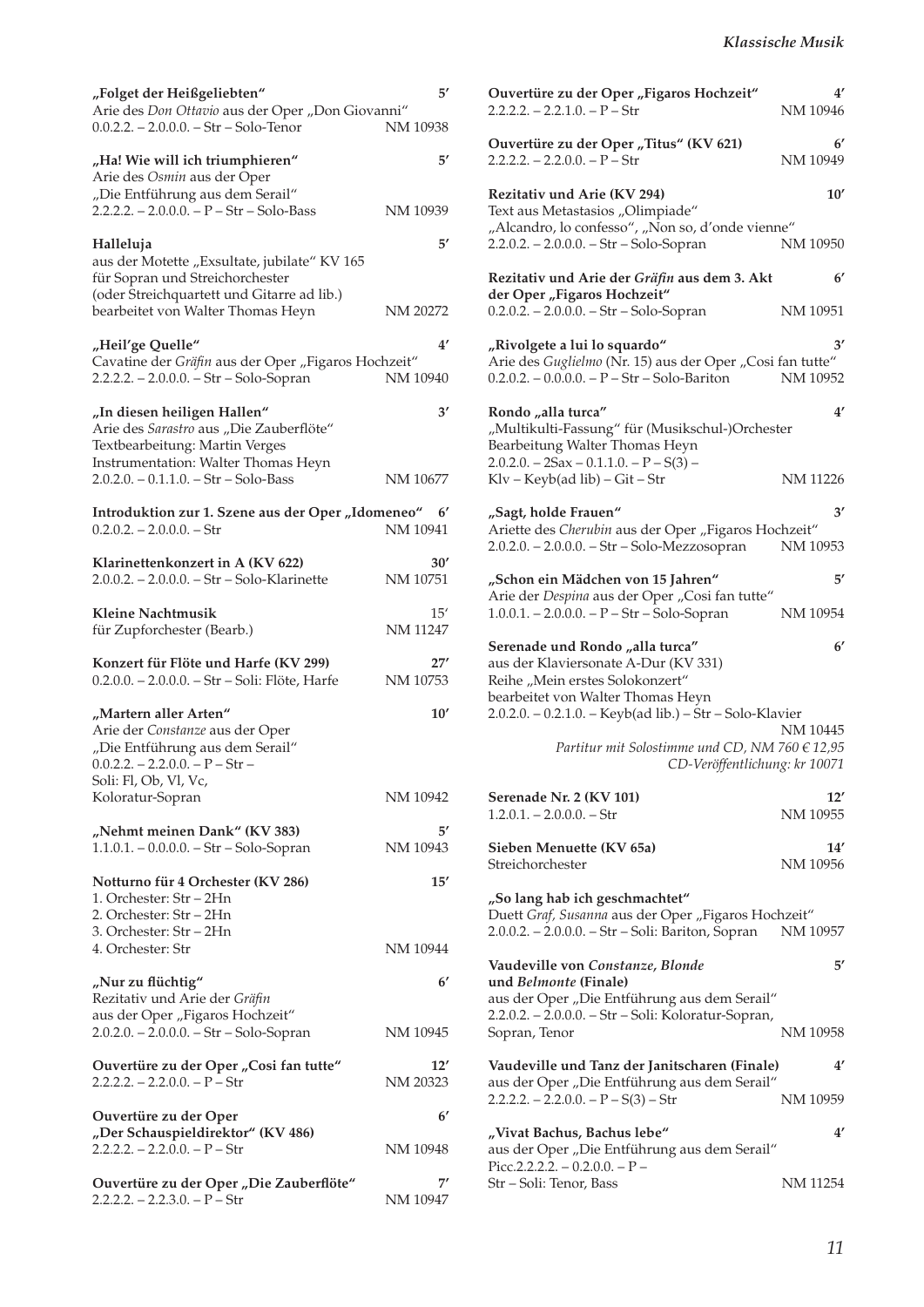### X**Mozart, Wolfgang Amadeus**

| "Wenn die sanften Abendwinde"<br>Duett Gräfin/Susanna aus der Oper "Figaros Hochzeit"<br>$0.1.0.1. - 0.0.0.0. - Str - Soli$ : Sopran(2) | 4'<br>NM 10960           |
|-----------------------------------------------------------------------------------------------------------------------------------------|--------------------------|
|                                                                                                                                         |                          |
| "Welche Wonne, welche Lust"<br>aus der Oper "Die Entführung aus dem Serail"<br>2.0.0.2. - 2.0.0.0. - Str - Solo-Sopran                  | $5^{\prime}$<br>NM 11255 |
| ▼Mussorgskij, Modest (1839–1881)                                                                                                        |                          |
| Eine Nacht auf dem Kahlen Berge                                                                                                         | 12'                      |
| $3(Picc).2.2.2. - 4.2.3.1. - P - S - Hf - Str$                                                                                          | NM 10450                 |
| Hopak                                                                                                                                   | $2^{\prime}$             |
| aus der Oper "Der Jahrmarkt von Sorotschinzy"                                                                                           |                          |
| Picc.2.2.2.2. $- 4.2.3.1. - P - S - Str$                                                                                                | NM 10451                 |
| Intermezzo                                                                                                                              | 8′                       |
| $2.2.2.2. - 4.2.3.1. - P - S - Str$                                                                                                     | NM 10452                 |
| Mirt der Ninja*                                                                                                                         | $2^{\prime}$             |
| aus dem Zyklus "Die Kinderstube"                                                                                                        |                          |
| Bearbeitung von Boris Tishchenko<br>$2.2.3(Basskl).3(Kfg) - 4.0.0.0 - S - Vc - Kb$                                                      | C 175                    |
|                                                                                                                                         |                          |
| Ouvertüre aus der Oper "Chowantschina"                                                                                                  | 6'                       |
| Instrumentation: N. Rimski-Korsakow<br>$2.2.2.2. - 4.0.0.0. - P - S - Hf - Str$                                                         | NM 10455                 |
|                                                                                                                                         |                          |
| Ouvertüre aus der Oper                                                                                                                  | 5′                       |
| "Der Jahrmarkt von Sorotschinzy"<br>Picc.2.2.Eh.2.2. $-4.2.3.1. - P - S - Str$                                                          | NM 10453                 |
|                                                                                                                                         |                          |
| Rezitativ und Arie des Boris<br>aus der Oper "Boris Godunow"                                                                            | $6^{\prime}$             |
| $3(Picc).2.3(Basskl).2. - 4.3.3.1. - P-S(2) -$                                                                                          |                          |
| Str - Solo-Bass                                                                                                                         | NM 10961                 |
| <b>Scherzo B-Dur</b>                                                                                                                    | 5′                       |
| $2.2.2.2. - 2.2.3.0. - P - Str$                                                                                                         | NM 10454                 |
| <b>▼Nicolai, Otto (1810-1849)</b>                                                                                                       |                          |
| Ouvertüren-Potpourri aus der Oper                                                                                                       |                          |
| "Die lustigen Weiber von Windsor" (verkürzt)                                                                                            | 8′                       |
| $2.1.2.0. - 0.1.1.0. - Str$                                                                                                             | NM 11204                 |
| ▼Offenbach, Jacques (1819–1880)                                                                                                         |                          |
| <b>Intermezzo und Marche</b>                                                                                                            | 4′                       |
| $2.2.2.2. - 4.2.3.1. - P - S(2) - Hf - Str$                                                                                             | NM 10963                 |
| Ouvertüre aus der Oper "Häuptling Abendwind"                                                                                            | 8'                       |
| $1.1.1.1. - 0.1.1.0. - P - S(ad lib.) - Str$                                                                                            | NM 11205                 |

| Ouvertüre aus der Oper "Orpheus in der Unterwelt" |          | $6^{\prime}$ |
|---------------------------------------------------|----------|--------------|
| $2(P_{\text{ICC}}).2.2.2. - 4.2.3.1. - P -$       |          |              |
| $S(ad lib.) - Hf - Str$                           | NM 10764 |              |

| "Phöbus stolz im Sonnenwagen"            | 51       |
|------------------------------------------|----------|
| Arie der Olympia aus der Oper "Hoffmanns |          |
| Erzählungen"                             |          |
| $2.2.2.2. - 0.1.1.0. - P - S - Hf -$     |          |
| Str – Solo-Koloratur-Sopran              | NM 10964 |
| Fassung in reduzierter Bläserbesetzung   |          |
| $1.1.2.1 - 0.0.0.0 - Str -$              |          |
| Solo-Koloratur-Sopran                    | NM 10964 |

| "Schöne Nacht, oh Liebesnacht"<br>Barkarole aus der Oper "Hoffmanns Erzählungen"<br>deutscher und französischer Text                                                                                                       | 6 <sup>′</sup>            |
|----------------------------------------------------------------------------------------------------------------------------------------------------------------------------------------------------------------------------|---------------------------|
| $2.0.2.0 - 0.1.1.0 - Hf - Str -$<br>Sopran, Mezzosopran (oder Bariton)                                                                                                                                                     | NM 10965                  |
| "Schöne Nacht, oh Liebesnacht"<br>Barkarole aus der Oper "Hoffmanns Erzählungen"<br>deutscher und französischer Text<br>Version im Reggae-Stil<br>$2.0.2.0. - 0.1.1.0. - Hf - Str -$<br>Sopran, Mezzosopran (oder Bariton) | $6^{\prime}$<br>NM 10965a |
| Spiegelarie                                                                                                                                                                                                                | 5'                        |
| Arie des Dapertutto aus der Oper<br>"Hoffmanns Erzählungen"<br>$2.2.2.2. - 2.0.0.0. - P - S - Str -$<br>Solo-Bassbariton                                                                                                   | NM 10966                  |
| ▼Osterwald, Wilhelm (1820–1887)                                                                                                                                                                                            |                           |
| "O Du mein Trost und süßes Hoffen"<br>bearbeitet für Bariton und Streichorchester<br>von Walter Thomas Heyn                                                                                                                | 5′<br>NM 11206            |
| Str – Solo-Bariton                                                                                                                                                                                                         |                           |
| ▼Pergolesi, Giovanni Battista (1710–1736)                                                                                                                                                                                  |                           |
| <b>Salve Regina</b><br>für Kontra-Alt und<br>Streichorchester (ohne Generalbass)                                                                                                                                           | 20'<br>NM 20275           |
|                                                                                                                                                                                                                            | 35'                       |
| Stabat Mater<br>für Sopran, Alt und<br>Streichorchester (ohne Generalbass)                                                                                                                                                 | NM 20273                  |
| <b>Stabat Mater</b><br>Version für Sopran, Klarinette und Streichquartett<br>eingerichtet von Walter Thomas Heyn                                                                                                           | 35'<br>NM 20274           |
| Stabat Mater                                                                                                                                                                                                               | 35'                       |
| Version für Sopran, Klarinette und Zupforchester<br>eingerichtet von Walter Thomas Heyn                                                                                                                                    | NM 20274a                 |
| ▼Ponchielli, Amilcare (1834–1886)                                                                                                                                                                                          |                           |
| "Voce di donna"<br>Arie der La Cieca aus der Oper "La Gioconda"<br>2.2.2.2. - 4.0.0.0. - Hf - Str - Solo-Mezzosopran NM 10967                                                                                              | 4'                        |
| ▼Praetorius, Michael (1571–1621)                                                                                                                                                                                           |                           |
| In dulci jubilo<br>Version für Chor und Streichorchester                                                                                                                                                                   | $6^{\prime}$              |
| eingerichtet von Walter Thomas Heyn<br>Version für Chor und Zupforchester                                                                                                                                                  | NM 11256                  |
| eingerichtet von Walter Thomas Heyn                                                                                                                                                                                        | NM 11257                  |
| $\P$ Purcell, Henry (1659–1695)                                                                                                                                                                                            |                           |
| Zwei Suiten aus "The Fairy Queen"<br>Streichorchester                                                                                                                                                                      | 12'<br>NM 10968           |
| <b>▼Raff, Joachim (1822–1882)</b>                                                                                                                                                                                          |                           |

| Marche (op. 85, Nr. 1)                 |          |
|----------------------------------------|----------|
| $2.2.2.2. - 2.2.3.1. - P - S(3) - Str$ | NM 10969 |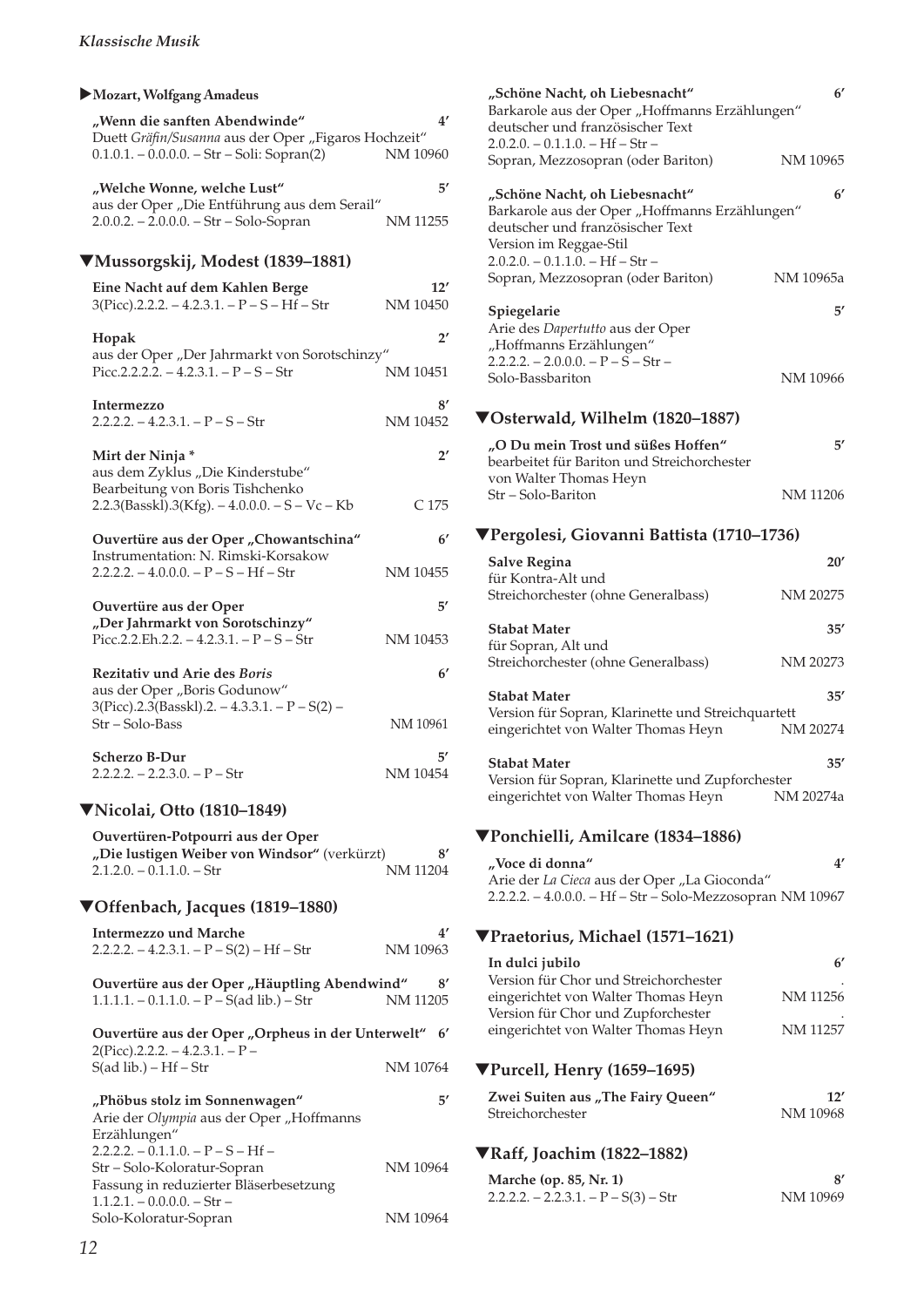| <b>▼Rameau, Jean-Philippe (1683–1764)</b>                                            |                           |
|--------------------------------------------------------------------------------------|---------------------------|
| <b>Castor et Pollux</b>                                                              | 15'                       |
| Revidiert von F. A. Gevaërt<br>$2.2.0.2. - 2.2.0.0. - P - S - Str$                   | NM 10972                  |
| <b>Les Indes Galantes</b>                                                            | 15'                       |
| Revidiert von Paul Dukas<br>$2.2.0.2. - 2.2.0.0. - P - Str$                          | NM 10973                  |
| Zais<br>Revidiert von Vincent d'Indy                                                 | $6^{\prime}$              |
| $2.2.0.2. - 0.0.0.0. - S - Str$                                                      | NM 10974                  |
| <b>▼Rheinberger, Joseph (1839–1901)</b>                                              |                           |
| Akademische Ouvertüre (op. 195)<br>Picc.2.2.2.2. $- 2.2.3.0. - P - Str$              | $10^{\prime}$<br>NM 10970 |
| <b>Suite (op. 149)</b><br>Streichorchester, Solo-Violine, Solo-Cello                 | 12'<br>NM 10971           |
| $\nabla$ Rieding, Oskar (1840–1918)                                                  |                           |
| Concerto h-Moll (op. 35)<br>für Violine und Streichorchester<br>Klavierauszug        | 7′<br>NM 10791            |
| ▼Rimskij-Korsakow, Nikolai (1844–1908)                                               |                           |
| Capriccio espagnol (op. 34)<br>Picc.2.2.Eh.2.2. $-4.2.3.1. - P - S(4) - Hf - Str$    | $15^{\prime}$<br>NM 10510 |
| Klavierkonzert cis-Moll (op. 30)<br>2.2.2.2. - 2.2.3.0. - P - Str - Solo-Klavier     | 12'<br>NM 10511           |
| Märchen (op. 29)<br>Picc.2.2.2.2. - 4.2.3.1. - $P - S - Hf - Str$                    | 16'<br>NM 10512           |
| Ouvertüre und Hochzeitsmarsch<br>aus der Oper "Der goldene Hahn"                     | 8'                        |
| Picc.2.2.Eh.2.Basskl.2.Kfg. - 4.3.3.1. -<br>$P-S(4) - Hf - Str$                      | NM 10513                  |
| Scheherazade (op. 35)<br>Sinfonische Suite                                           | 41'                       |
| Picc.2(Picc).2(Eh).2.2. –<br>$4.2.3.1. - P - S - Hf - Str$                           | NM 10514                  |
| Sinfonie Nr. 3 C-Dur (op. 32)<br>Picc.2.2.2.2. $-4.2.3.1. - P - Str$                 | 30′<br>NM 10515           |
| Suite aus der Oper "Das Märchen vom Zaren Saltan"                                    | 18'                       |
| Picc.2.2.Eh.3.2.Kfg. - 4.3.3.1. -<br>$P-S(4) - Cel - Hf - Str$                       | NM 10516                  |
| Suite aus der Oper "Der goldene Hahn"<br>Picc.2.2.Eh.2.Basskl.2.Kfg. - 4.3.3.1. -    | 29′                       |
| $P-S(4) - Cel - Hf(2) - Str$                                                         | NM 10517                  |
| Zar-Saltan-Suite (op. 57)<br>Picc.2.2.Eh.2Bkl.2Kfg. - 4.2.3.1. - P - S(4) - Hf - Str | 22'<br>NM 10976           |
| ▼Rong, Wilhelm Ferdinand (1759–1842)                                                 |                           |
| Concerto<br>per viola a 5 corde con accompagnamento                                  | 14′                       |

2.0.0.0. – 2.0.0.0. – Str – Solo-Viola NM 10022

## ▼**Rossini, Gioacchino (1792–1868)**

| "Cruda sorte! Amor tiranno!"<br>Arie der Isabella aus der Oper "Die Italienerin in Algier"<br>2.2.2.2. - 2.2.0.0. - Str - Solo-Mezzosopran | $6^{\prime}$<br>NM 10977  |
|--------------------------------------------------------------------------------------------------------------------------------------------|---------------------------|
| "Miei rampolli femminini"<br>Rezitativ und Cavatine des Don Magnifico<br>aus der Oper "La Cenerentola"                                     | $6^{\prime}$              |
| 2.2.2.2. - 2.2.1.0. - Str - Solo-Bassbariton                                                                                               | NM 10978                  |
| "Nacqui All'Affanno"<br>Arie der Anglina aus der Oper "La Cenerentola"<br>$2.2.2.2. - 2.2.1.0. - P - S -$                                  | 5′                        |
| Str - Solo-Mezzosopran                                                                                                                     | NM 10979                  |
| Ouvertüre zu der Oper "Der Barbier von Sevilla"<br>$2.P_{1}$ icc.2.2.2. – 2.2.3.0. – P – S – Str                                           | 4′<br>NM 10981            |
| Ouvertüre zu der Oper "Die diebische Elster"<br>$2.P_{1}$ icc.2.2.2. – 2.2.3.0. – P – S – Str                                              | $6^{\prime}$              |
| Ouvertüre zu der Oper "La Cenerentola"<br>$2.2.2.2. - 2.2.1.0. - P - S - Str$                                                              | 8′<br>NM 10982            |
| Ouvertüre zu der Oper "Wilhelm Tell"<br>$2.2.2.2. - 2.2.1.0. - P - S - Str$                                                                | 6'<br>NM 10980            |
| "Una voce poco fa"<br>Cavatine der Rosina aus der                                                                                          | 5'                        |
| Oper "Der Barbier von Sevilla"<br>2.2.2.2. - 2.2.0.0. - Str - Solo-Sopran                                                                  | NM 10983                  |
|                                                                                                                                            |                           |
| ▼Rousseau, Jean-Jacques (1712–1778)                                                                                                        |                           |
| Der Dorfwahrsager<br>$2.2.2.2. - 2.2.1.0. - P - Str$                                                                                       | 78′<br>NM 10984           |
| ▼Saint-Saëns, Camille (1835–1921)                                                                                                          |                           |
| Duett aus der Oper "Samson und Dalila"<br>für Kammerorchester                                                                              | 6 <sup>'</sup>            |
| bearbeitet von Walter Thomas Heyn<br>$2.0.2.0. - 0.1.1.0. - Hf - Str -$<br>Soli: Mezzosopran, Bariton                                      | NM 11227                  |
| Gavotte<br>$2.2.2.2. - 2.2.2.0. - Str$                                                                                                     | $10^{\prime}$<br>NM 10985 |
| Havanaise (op. 83)                                                                                                                         | $8^{\prime}$              |
| für Violine und Orchester<br>$2.2.2.2. - 2.2.0.0. - P - Str - Solo-Violine$                                                                | NM 20324                  |
| Jota Aragonese (op. 64)<br>2. Picc. 2.2.2. $- 4.2.3.0. - P - S(3) - Hf - Str$                                                              | 4′<br>NM 10986            |
| Konzert a-Moll (op. 33)                                                                                                                    | 19′                       |
| für Violoncello und Orchester Nr. 1<br>$2.2.2.2. - 2.2.0.0. - P - Str - Solo-Cello$                                                        | NM 10793                  |
| Konzert d-Moll (op. 119)<br>für Violoncello und Orchester Nr. 2                                                                            | 15'                       |

**Menuet de la Reine Anne aus der Oper "Henry VIII" 5'** 2.2.0.0. – 0.0.0.0. – Hf – Str NM 10987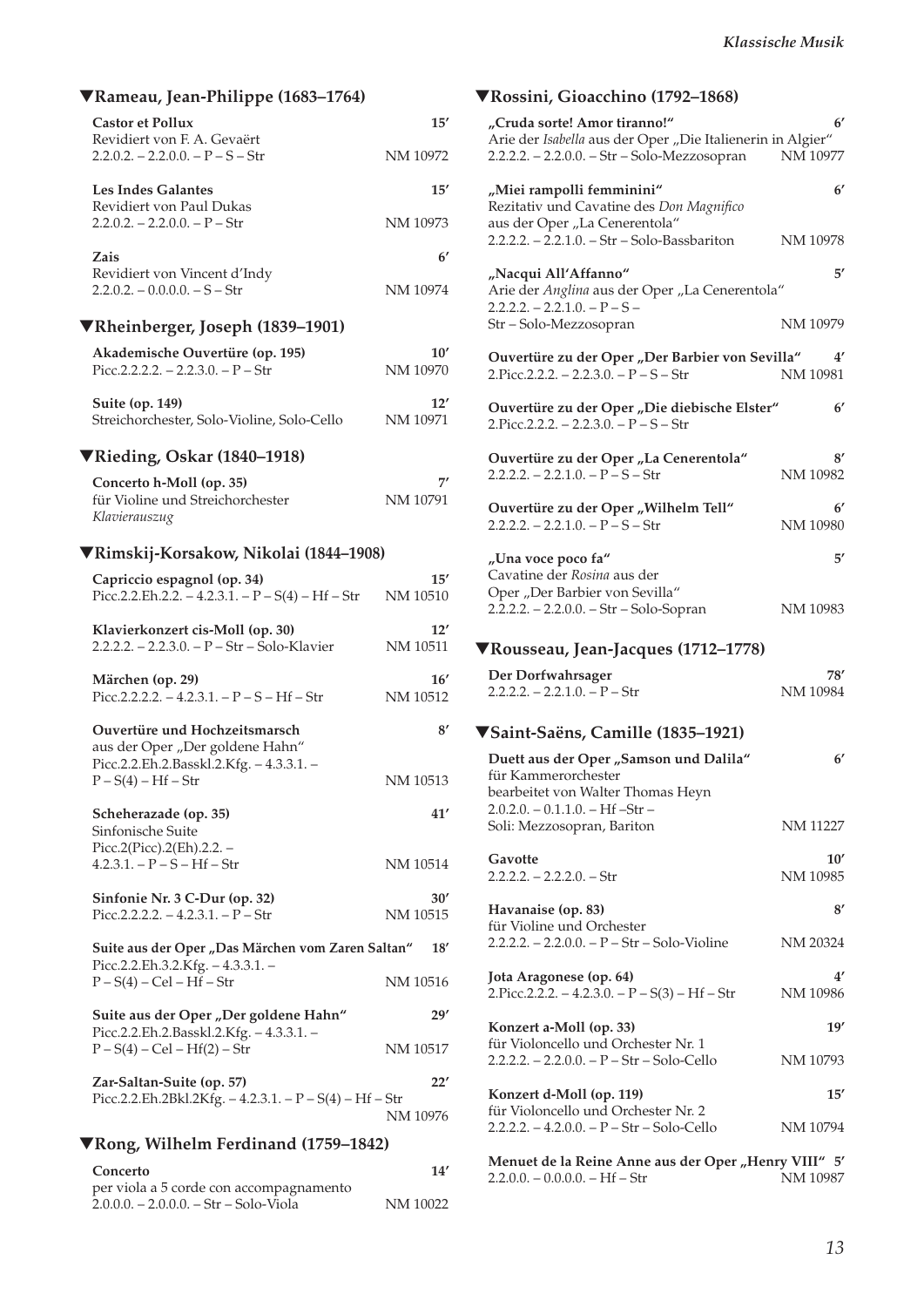### *Klassische Musik*

| Saint-Saëns, Camille                                                                                                                   |                                 |
|----------------------------------------------------------------------------------------------------------------------------------------|---------------------------------|
| Phryné<br>Fantasie für Orchester von J. Turin                                                                                          | $6^{\prime}$                    |
| $2.2.2.2. - 4.2.3.1. - P - S(2) - Str$                                                                                                 | NM 10988                        |
| Printemps qui commence<br>aus der Oper "Samson und Dalila"<br>$2.2.2.2. - 4.0.0.0. - Hf - Str$                                         | 4'<br>NM 10989                  |
| Rigaudon (op. 93, Nr. 2)<br>$2.2.2.2 - 2.2.2.0 - P - Str$                                                                              | 4′<br>NM 10990                  |
| Sinfonie Nr. 3 (op. 78)<br>2Picc.2Eh.2Bkl.2Kfg. - 4.3.3.1. -<br>$P-S(3) - Klv - Org - Str$                                             | 37'<br>NM 10991                 |
|                                                                                                                                        |                                 |
| ▼Satie, Erik (1866–1925)<br>2 Gymnopédies                                                                                              | 3'                              |
| instrumentiert von Claude Debussy<br>$2.2.2.2. - 4.2.3.0. - P - S(2) - Hf - Str$                                                       | NM 10992                        |
| ▼Scharwenka, Philipp (1847–1917)                                                                                                       |                                 |
| <b>Arkadische Sinfonie</b><br>2. Picc. 2.2.2. $-4.3.3.1. - P - S - Str$                                                                | 15'<br>NM 10995                 |
| ▼Schubert, Franz (1797–1828)                                                                                                           |                                 |
| Am Meer<br>Text: Heinrich Heine<br>Instrumentierung von Walter Thomas Heyn<br>$1.1.1.1. - 2.1.1.0. - Str - mittlere Stimme$            | 4'<br>NM 11160                  |
|                                                                                                                                        |                                 |
| An die Musik<br>Text: Franz von Schober<br>Instrumentierung von Walter Thomas Heyn<br>$1.1.1.1. - 2.1.1.0. - Str - mittlere Stimme$    | $4^{\prime}$<br><b>NM 11158</b> |
| Ballettmusik                                                                                                                           | 10'                             |
| aus "Rosamunde, Fürstin von Zypern" (D797, Nr. 2)<br>$2.2.2.2. - 4.2.3.0. - P - Str$                                                   | NM 20325                        |
| Der Erlkönig<br>Text: Johann Wolfgang von Goethe<br>Instrumentierung von Hector Berlioz<br>$2.1.Eh.2.2. - 3.2.0.0. - P - Str -$        | 6'                              |
| Sopran oder Tenor                                                                                                                      | NM 10538                        |
| Die Allmacht (op. 79, Nr. 2)<br>Text: Joh. Lad. Pyrker                                                                                 | 5′                              |
| mit Orchester bearbeitet von Felix Mottl<br>$2.2.2.2. - 4.3.3.1. - P - Hf - Str - hohe Stimme$                                         | NM 10996                        |
| Dein ist mein Herz<br>Text: Wilhelm Müller<br>Instrumentierung von Walter Thomas Heyn<br>$1.1.1.1. - 2.1.1.0. - Str - mittlere Stimme$ | 4'<br>NM 11207                  |
|                                                                                                                                        |                                 |
| Deutsche Tänze (op. 33)<br>Version für Laienorchester                                                                                  | 8′                              |
| Bearbeitung: Walter Thomas Heyn<br>$1.0.1.0. - 0.1.1.0. -$ Klv $-$ Str                                                                 | NM 10539                        |
| Fünf Menuette mit sechs Trios<br>Streichorchester                                                                                      | 2′<br>NM 10997                  |

| Hirtenchor<br>aus "Rosamunde, Fürstin von Zypern"<br>Originalfassung in Bb-Dur (hoch),                | $6^{\prime}$    |
|-------------------------------------------------------------------------------------------------------|-----------------|
| transponierte Fassung in G-Dur (mittel)<br>$2.2.2.2. - 4.2.3.0. - P - Str - Ch(4)$                    | NM 20326        |
| Marche caractéristique C-Dur aus op. 121<br>Bearbeitung für Laienorchester                            | 3′              |
| von Walter Thomas Heyn<br>$2.0.2.0 - 0.1.1.0 - Klv - Str$                                             | NM 20266        |
| Marche militaire (op. 51, Nr. 3)<br>Version für Laienorchester                                        | $6^{\prime}$    |
| Bearbeitung: Walter Thomas Heyn<br>$2.0.2.0 - 0.1.1.0 - Klv - Str$                                    | NM 10540        |
|                                                                                                       |                 |
| Ouvertüre D-Dur im italienischen Stil<br>$2.2.2.2 - 2.2.0.0 - P - Str$                                | 8′<br>NM 10998  |
| <b>Ouvertüre D-Dur</b><br>$2.2.2.2. - 4.2.3.0. - P - Str$                                             | 7′<br>NM 10999  |
| Ouvertüre zum Zauberspiel                                                                             | 12'             |
| "Die Zauberharfe" ("Rosamunde")<br>$2.2.2.2. - 4.2.3.0. - P - Str$                                    | NM 20327        |
| Sinfonie h-Moll (Unvollendete)<br>$2.2.2.2. - 2.2.3.0. - P - Str$                                     | 23′<br>NM 20328 |
| Ständchen                                                                                             | 4'              |
| Text: Ludwig Rellstab<br>bearbeitet für mittlere Stimme und Kammerorchester<br>von Walter Thomas Heyn |                 |
| $1.1.1.1. - 2.1.1.0. - Str - mittlere Stimme$                                                         | NM 11208        |
| Ständchen<br>Text: Ludwig Rellstab<br>bearbeitet für Violoncello und Kammerorchester                  | 4′              |
| von Walter Thomas Heyn<br>$2.2.2.1. - 2.1.1.0. - Str - Solo-Cello$                                    | <b>NM 11209</b> |
| Zwischenaktmusik II aus "Rosamunde"<br>$2.2.2.2. - 4.2.3.0. - P - Str$                                | 4'<br>NM 20329  |
| Zwischenaktmusik III aus "Rosamunde"<br>$2.2.2.2 - 4.2.3.0 - P - Str$                                 | 61<br>NM 20332  |
| ▼Schumann, Robert (1810–1856)                                                                         |                 |
| Drei Stücke für Schülerkonzerte<br>(Nachklänge aus dem Theater, Lied der italienischen                | 11'             |
| Marianni, Jagdlied)<br>Bearbeitung: Walter Thomas Heyn<br>$2.2.2.2 - 2.2.0.0 - P - S - Str$           | NM 11210        |
| Ich grolle nicht                                                                                      | $4^{\prime}$    |
| Text: Heinrich Heine<br>bearbeitet für mittlere Stimme und Streichorchester                           |                 |
| von Walter Thomas Heyn<br>Str – mittlere Stimme                                                       | NM 11258        |
| Nachtstücke                                                                                           | 13'             |
| Bearbeitung für Streichorchester und Gitarre<br>von Walter Thomas Heyn                                |                 |
| Str - Solo-Git<br>Bearbeitung für Zupforchester                                                       | NM 11211        |

von Walter Thomas Heyn NM 11212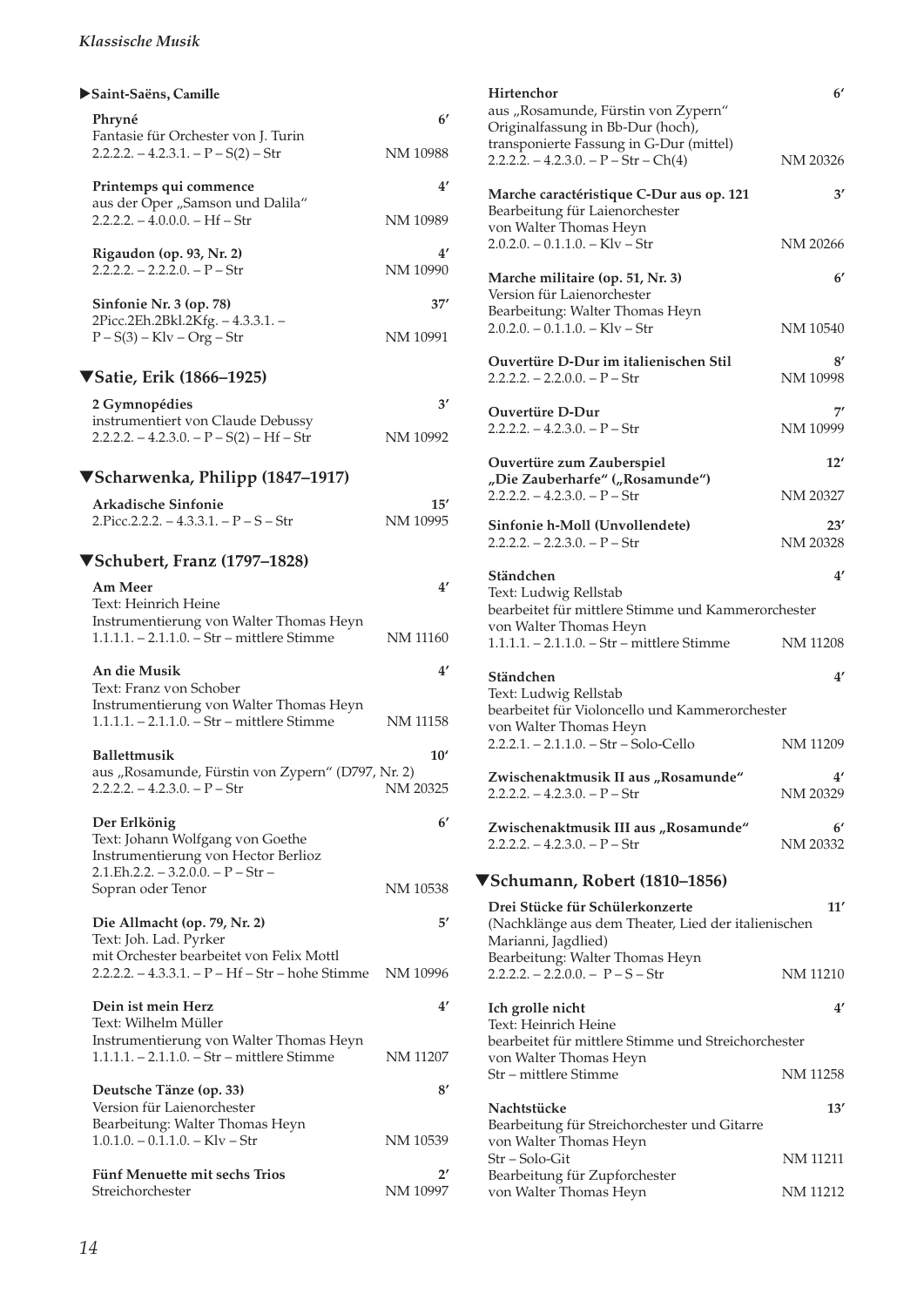| Ouvertüre zu "Hermann und Dorothea"<br>$2.P$ icc.2.2.2. $-4.2.0.0.$ $-$                                                                                                                              | 10'             |
|------------------------------------------------------------------------------------------------------------------------------------------------------------------------------------------------------|-----------------|
| kl. Tr. (hinter der Szene) - Str                                                                                                                                                                     | NM 11000        |
| Ouvertüre zu "Manfred"<br>2. Picc. $2.2.2. - 4.2.3.0. - P - Str$                                                                                                                                     | 11'<br>NM 11001 |
| Vier Stücke aus dem "Album für die Jugend" (op. 68) 10'<br>(Nachklänge aus dem Theater, Ernteliedchen, Winters-<br>zeit, Nordisches Lied), Bearb.: Walter Thomas Heyn<br>$1.1.2.0. - 0.1.1.0. - Str$ | NM 10543        |
| ▼Skrjabin, Alexander (1872–1915)                                                                                                                                                                     |                 |
| 2. Sinfonie<br>$3(Pice).2.3.2. - 4.3.3.1. - P - Str$                                                                                                                                                 | 50'<br>NM 10994 |
| Le Poème de l'Extase                                                                                                                                                                                 | 24′             |
| Picc.3.3.Eh.3.Basskl.3.Kfg. - 8.5.3.1. -<br>$P-S(3) - Hf(2) - Org - Str$                                                                                                                             | NM 10993        |
| ▼Smetana, Bedřich (1824–1884)                                                                                                                                                                        |                 |
| Die Moldau                                                                                                                                                                                           | 12'             |
| aus dem Zyklus "Mein Vaterland"<br>Picc.2.2.2.2. $- 4.2.3.1. - P - S(3) - Hf - Str$                                                                                                                  | NM 10762        |
| "Komm, mein Söhnchen, auf ein Wort"<br>Duett von Kezal und Hans                                                                                                                                      | $4^{\prime}$    |
| aus der Oper "Die verkaufte Braut"<br>2.2.2.2. - 4.0.0.0. - P - Str - Soli: Tenor, Bass                                                                                                              | NM 20267        |
| Ouvertüre aus der Oper "Die verkaufte Braut"                                                                                                                                                         | 7'              |
| Picc.2.2.2.2. $-4.2.3.0. - P - Str$                                                                                                                                                                  | NM 10763        |
| "Sarka" aus "Mein Vaterland"<br>Picc.2.2.2.2. $- 4.2.3.1. - P - S(2) - Str - Chor$                                                                                                                   | 10'<br>NM 11004 |
| "Seht am Strauch die Knospen springen"                                                                                                                                                               | $4^{\prime}$    |
| Eingangsszene aus der Oper "Die verkaufte Braut"<br>Picc.2.2.2.2. $- 4.2.3.0. - P - Str - Chor$                                                                                                      | NM 11005        |
| "Wer in Lieb′ entbrannt"                                                                                                                                                                             | $4^{\prime}$    |
| Arie des Kezal aus der Oper "Die verkaufte Braut"<br>$2.2.2.2. - 4.0.0.0. - P - Str - Solo-Bass$                                                                                                     | NM 10679        |
| $\nabla$ Sor, Fernando (1778–1839)                                                                                                                                                                   |                 |
| Fantasia Concertante (Grand Solo)<br>Bearbeitung von Nikita Koshkin                                                                                                                                  | 15'             |
| für Gitarre und Streichorchester (StrQuin)                                                                                                                                                           | em 100029       |
| ▼Spohr, Ludwig (1784–1859)                                                                                                                                                                           |                 |
| Quartett-Konzert a-Moll (op. 131)<br>2.2.2.2. - 2.2.3.0. - P - Str - Solo: Streichquartett NM 11006                                                                                                  | 25'             |
| <b>▼Stamitz, Carl (1746–1801)</b>                                                                                                                                                                    |                 |
| <b>Symphonie Concertante</b><br>Streichorchester, 2 Solo-Violinen                                                                                                                                    | 22'<br>NM 11007 |
| ▼Strauß, Johann (Vater) (1804–1849)                                                                                                                                                                  |                 |
| Herz-Töne (op. 203)                                                                                                                                                                                  | 11'             |
| Walzer für großes Orchester, Bearb.: Norbert Linke<br>$2.2.2.2. - 2.2.1.0. - P - S - Str$                                                                                                            | NM 10017        |

## ▼**Strauß, Johann (Sohn) (1825–1899)**

| "Als flotter Geist"<br>aus der Operette "Der Zigeunerbaron"                                                             | $6^{\prime}$             |
|-------------------------------------------------------------------------------------------------------------------------|--------------------------|
| Picc.1.2.2.2. $- 4.2.3.0. - P - S - Str - Solo-Tenor NM 11010$                                                          |                          |
| "Als flotter Geist"<br>Couplet des Bárinkay aus der<br>Operette "Der Zigeunerbaron"                                     | $6^{\prime}$             |
| Bearb. für Kammerorchester: Walter Thomas Heyn<br>$2.2.2.0. - 0.2.2.0. - P - Str - Solo-Tenor$                          | NM 10802                 |
| An der schönen blauen Donau - Walzer (op. 314)<br>$2.2.2.2. - 2.2.3.0. - P - S - Str$                                   | 7′<br>NM 11008           |
| An der schönen blauen Donau - Walzer (op. 314)<br>Fassung mit Gesang (Chor),<br>Text von Franz von Gernerth             | 7′                       |
| 2.2.2.2. $- 2.2.3.0. - P - S - Str - Gesang (Chor)$ NM 11009                                                            |                          |
| Annen-Polka<br>Bearbeitung für Kammerorchester<br>von Walter Thomas Heyn                                                | 4′                       |
| $2.0.2.0 - 0.0.0.0 - Klv - Str$                                                                                         | NM 10680                 |
| Couplet des Orlofsky: "Chacun à son gout"<br>aus der Operette "Die Fledermaus"<br>$2.1.2.2. - 4.2.3.0. - P - S - Str -$ | 5'                       |
| Solo-Mezzosopran                                                                                                        | <b>NM 11011</b>          |
| "Eljen a Magyari" (op. 332)<br>Picc.1.2.2.2. $- 4.3.3.0. - P - S - Str$                                                 | 3′<br><b>NM 11012</b>    |
| Fledermaus-Potpourri<br>aus der Operette "Die Fledermaus"                                                               | 12'                      |
| $2.0.2.0 - 0.1.1.0 - Klv - Str$                                                                                         | <b>NM 11228</b>          |
| Frühlingsstimmen-Walzer (op. 410)<br>Picc.1.2.2.2. $- 4.2.3.0. - P - S - Str -$                                         | 5'                       |
| Solo-Koloratur-Sopran                                                                                                   | NM 11013                 |
| Geschichten aus dem Wienerwald (op. 325)<br>$2(Picc).2.2.2. - 4.3.3.1. - P - S -$<br>Zither – Hf – Str                  | $6^{\prime}$<br>NM 11014 |
| Gondellied aus der Operette                                                                                             |                          |
| "Eine Nacht in Venedig"<br>$2.0.2.0 - 0.1.1.0 - Str$                                                                    | 8′<br>NM 11213           |
| Kaiser Franz Josef I.<br>Rettungs-Jubel-Marsch (op. 126)<br>instrumentiert von Norbert Linke                            | $4^{\prime}$             |
| $2.2.2.2 - 4.2.3.0 - S - Str$                                                                                           | NM 10014                 |
| Kaiserwalzer (op. 437)<br>$2.2.2.2. - 4.2.3.0. - P - S(2) - Hf - Str$                                                   | 71<br>NM 10754           |
| Künstlerleben (op. 316)<br>$2.2.2.2. - 2.2.3.0. - P - S - Str$                                                          | ą٬<br>NM 11015           |
| Leichtes Blut - Polka<br>$2.2.2.2. - 2.2.3.0. - P - S - Str$                                                            | 3′<br><b>NM</b> 11016    |
| Lagunenwalzer und Gondellied<br>aus der Operette "Eine Nacht in Venedig"                                                | 12'                      |
| Version für Kammerorchester<br>$2.0.2.0. - 0.1.1.0. - Str$                                                              | NM 11214                 |
| Version für Zupforchester                                                                                               | NM 11214a                |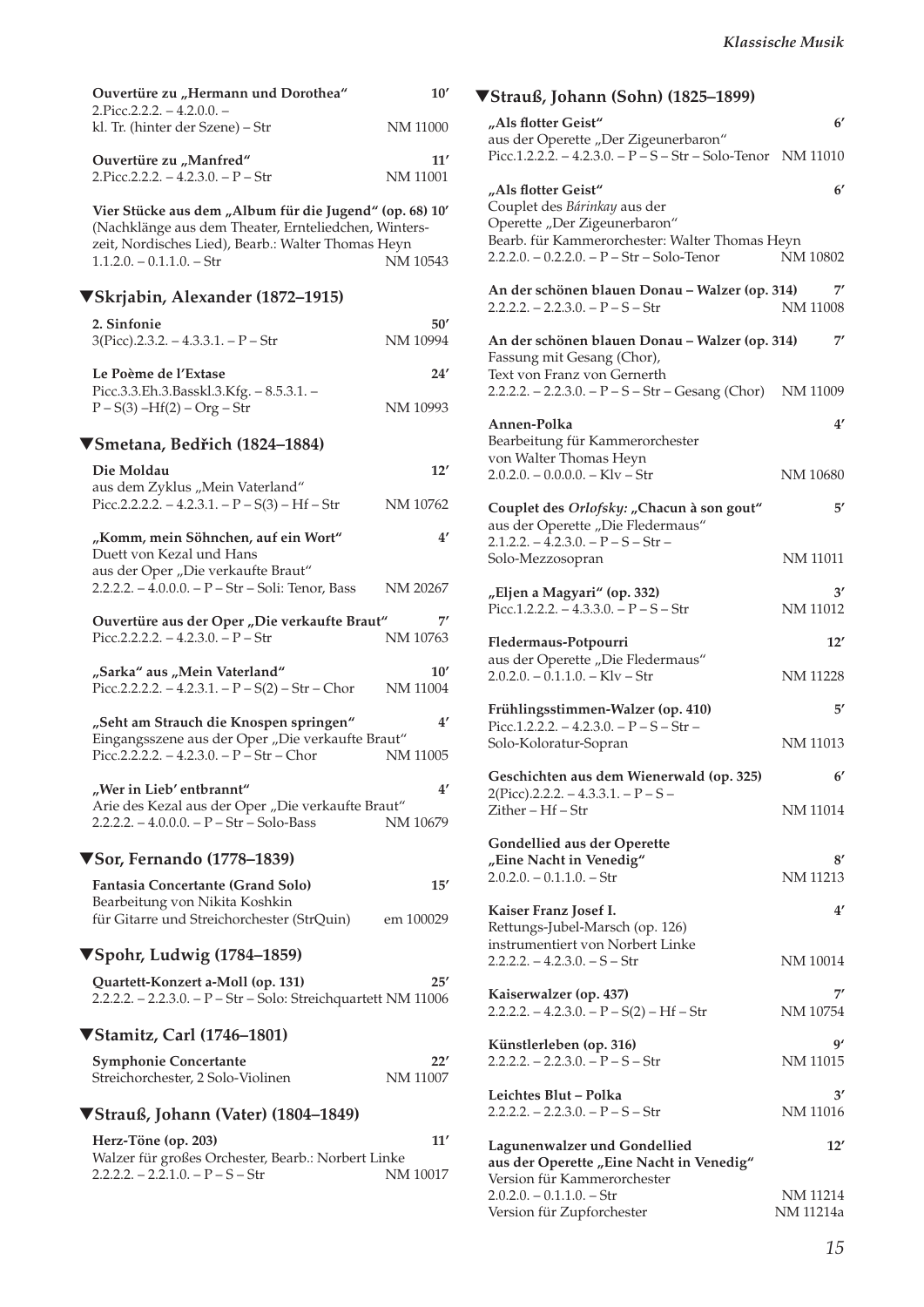### *Klassische Musik*

| Strauß, Johann (Sohn)                                                                                                    |                       |
|--------------------------------------------------------------------------------------------------------------------------|-----------------------|
| "Mein Herr Marquis"<br>Arie der Adele aus der Operette "Die Fledermaus"<br>$1.1.2.0. - 0.1.1.0. - P - S -$               | $4^{\prime}$          |
| Str - Ch(3) - Solo-Sopran                                                                                                | NM 11017              |
| "O schöner Mai" (op. 375)<br>aus der Operette "Prinz Methusalem"<br>Picc.1.2.2.2. $- 2.3.3.0. - P - Str$                 | 5′<br>NM 11018        |
| Ouvertüre zu der Operette "Die Fledermaus"<br>$2.2.2.2 - 4.2.3.0 - P - S(3) - Str$                                       | 10'<br>NM 11019       |
| Pariser Polka (op. 382)<br>nach englischen Motiven                                                                       | 5′                    |
| instrumentiert von Norbert Linke<br>$2.2.2.2. - 2.2.1.0. - P - S - Str$                                                  | NM 10015              |
| <b>Persischer Marsch</b><br>$2.0.2.0 - 0.0.0.0 - Str$                                                                    | 4′<br><b>NM 11215</b> |
| Pizzicato-Polka<br>$2.2.2.2. - 2.2.3.0. - P - S - Str$                                                                   | 3′<br>NM 11020        |
| Polka-Fragmente<br>zusammengestellt und instrumentiert                                                                   | 11'                   |
| von Norbert Linke<br>$2.2.2.2. - 2.2.1.0. - P - S - Str$                                                                 | NM 10016              |
| Radetzky-Marsch<br>$2.2.2.2. - 2.2.3.0. - P - S - Str$                                                                   | 4′<br>NM 11021        |
|                                                                                                                          |                       |
| "So muss allein ich bleiben"<br>Terzett der Rosalinde, der Adele und des<br>Eisenstein aus der Operette "Die Fledermaus" | $6^{\prime}$          |
| $2.2.2.2. - 2.2.3.0. - P - S - Str -$<br>Soli: 2 Sopran, Bariton                                                         | NM 11022              |
| Tritsch-Tratsch-Polka<br>$2.2.2.2. - 2.2.3.0. - P - S - Str$                                                             | 3'<br>NM 11023        |
| Unter Donner und Blitz (op. 324)<br>Picc.1.2.2.2. $- 4.3.3.0. - P - S(2) - Str$                                          | 4′<br>NM 11024        |
| "Wer uns getraut"<br>Duett der Saffi und des Sándor Bárinkay aus der<br>Operette "Der Zigeunerbaron"                     | 5′                    |
| $2.1.2.2. - 4.0.1.0. - P - Hf - Str -$<br>Soli: Sopran, Tenor                                                            | NM 11025              |
| "Wo die Zitronen blüh'n" (op. 364)<br>2.2.2.2. – 4.2.3.0. – P – Hf – Str – Solo-Sopran                                   | 7′<br>NM 11026        |
| <b>▼Strauß, Josef (1827-1870)</b>                                                                                        |                       |
| Mein Lebenslauf ist Lieb und Lust (op. 263)<br>Picc.2.2.2.2. $- 4.2.3.1. - P - Hf - Str$                                 | 5′<br>NM 11027        |
| Moulinet-Polka (op. 57)<br>$2.2.2.2. - 4.1.1.1. - P - S - Hf - Str$                                                      | 4′<br>NM 11028        |

## ▼**Suppé, Franz von (1819–1895)**

| Ouvertüre zu der Operette "Die schöne Galathee" | 7'       |
|-------------------------------------------------|----------|
| $2(Pice).2.2.2. - 4.2.3.0. - P-S(2) - Str$      | NM 11030 |
| Studienpartitur NM 1258 € 18,80                 |          |

| ▼Tanejew, Sergej (1856–1915)                                                              |          |
|-------------------------------------------------------------------------------------------|----------|
| Adagio<br>für kleines Sinfonieorchester                                                   | 5′       |
| $2.2.2.2 - 2.2.0.0 - P - Str$                                                             | NM 10803 |
| Orestie                                                                                   | g,       |
| Ouvertüre für Orchester<br>Picc.2.2.2.2. $-4.2.3.1. - P - S - K/v - Hf - Str$             | NM 10595 |
| Ouvertüre C-Dur                                                                           | g,       |
| auf ein russisches Thema für großes Orchester<br>$Picc.2.2.2.2. - 4.2.3.1. - P - S - Str$ | NM 10596 |
| Sinfonie d-Moll                                                                           | 36′      |
| $Picc.2.2.2.2. - 4.2.3.0. - P - Str$                                                      | NM 10597 |

## ▼**Telemann, Georg Philipp (1681–1767)**

| Konzert Es-Dur für 2 Hörner und Streicher | 7'       |
|-------------------------------------------|----------|
| $0.0.0.0 - 2.0.0.0 - Str - Cembalo$       | NM 11031 |

### ▼**Thomas, Ambroise (1811–1896)**

| Ouvertüre aus der Oper "Mignon"             | 8'       |
|---------------------------------------------|----------|
| $2.2.2.2. - 4.0.0.0. - P - S(3) - Hf - Str$ | NM 11032 |

## ▼**Thomé, Francis (1850–1909)**

| Entreacte-Pizzikato (op. 39)         |          |
|--------------------------------------|----------|
| $2.2.2.2. - 2.2.2.0. - P - S - S$ tr | NM 11033 |

## ▼**Tiersot, Julien (1857–1936)**

| Danses populaires françaises              | 19'      |
|-------------------------------------------|----------|
| $2.2.2.2 - 4.2.3.0 - P - S(2) - Hf - Str$ | NM 11034 |

## ▼**Tschaikowskij, Peter (1840–1893)**

| Arie des Fürsten Gremin<br>"Du kennst der Liebe Macht auf Erden"                       | 6 <sup>'</sup> |
|----------------------------------------------------------------------------------------|----------------|
| aus der Oper "Eugen Onegin"<br>Textbearbeitung: Martin Verges                          |                |
| Musikalische Bearbeitung: Walter Thomas Heyn<br>auf Wunsch erleichterte Tonart (F-Dur) |                |
| $1.1.2.0. - 0.1.1.0. - Hf - Str - Solo-Bass$                                           | NM 10681       |
| Arioso des Mazeppa                                                                     | 3'             |
| aus der Oper "Mazeppa"<br>3.2.Eh.2.2. – 4.2.3.1. – Hf – Str – Solo-Bariton             | NM 20316       |
| Capriccio Italien (op. 45)                                                             | 15'            |
| $3(Picc).2.Eh.2.2. - Pist(2) - 4.2.3.1. -$<br>$P - S(3) - Hf - Str$                    | NM 10612       |
| Die Schlacht von Poltawa<br>sinfonisches Gemälde                                       | 71             |
| Picc.2.2.Eh.2.2. – Pist(2) – 4.2.3.1. –<br>$P-S-Hf-Str$                                | NM 10613       |
| Dornröschen                                                                            | 17'            |
| Ballett-Suite (op. 66a)<br>Picc.2.2.Eh.2.2. – Pist(2) – 4.2.3.1. –                     |                |
| $P-S(4) - Hf-Str$                                                                      | NM 10614       |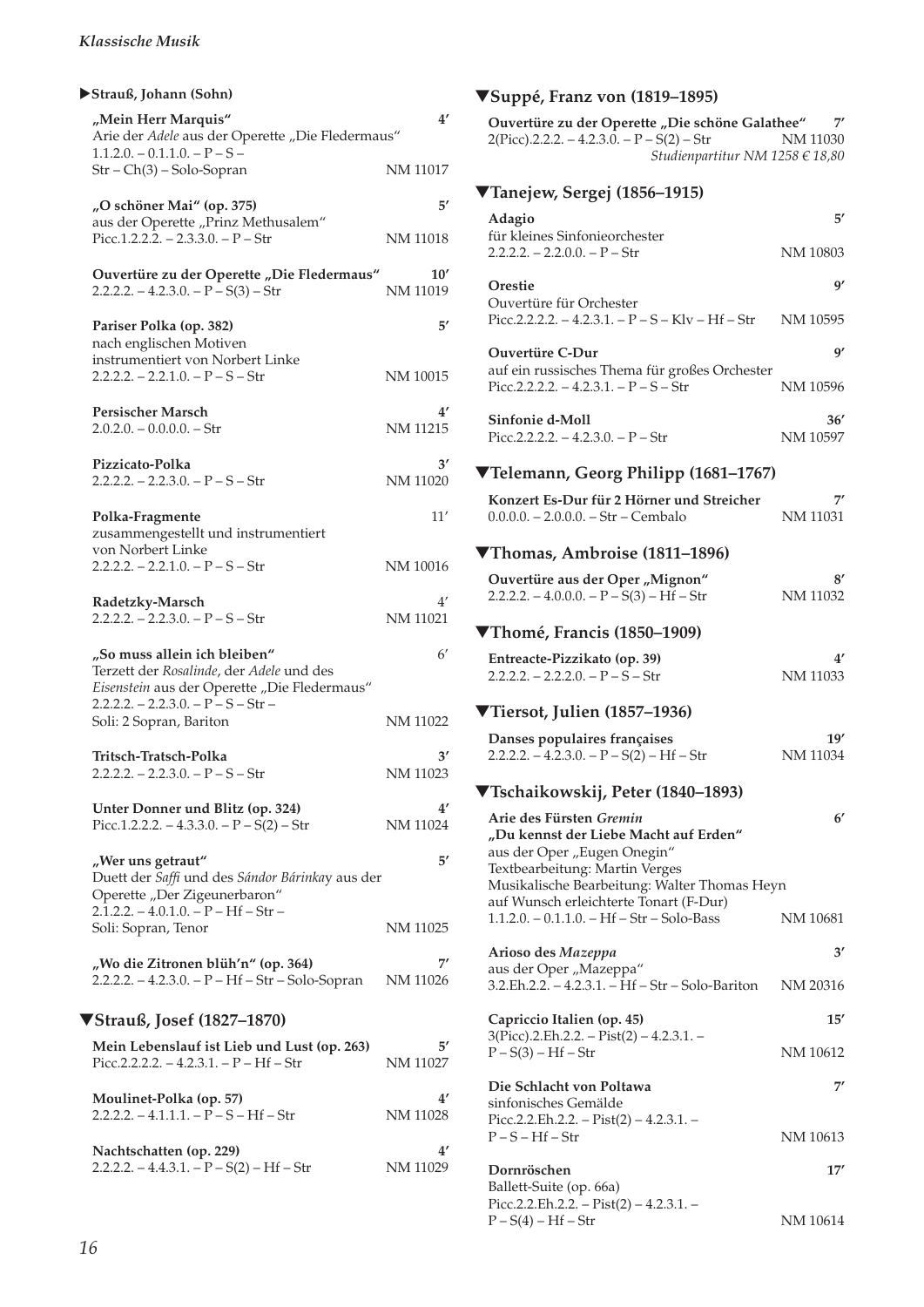| "Ein Jeder kennt die Lieb auf Erden"<br>Arie des Gremin aus der Oper "Eugen Onegin"                                                                                                 | $6^{\prime}$              |
|-------------------------------------------------------------------------------------------------------------------------------------------------------------------------------------|---------------------------|
| $2.2.2.2. - 4.0.0.0. - Str - Solo-Bass$                                                                                                                                             | NM 11035                  |
| Hamlet (op. 67)<br>Fantasie-Ouvertüre für Orchester<br>Picc.2.2Eh.2.3. $-4.2.3.1. - 2$ Pistons $-$                                                                                  | 18'                       |
| $P - S(4) - Str$                                                                                                                                                                    | NM 11036                  |
| Hopak aus der Oper "Mazeppa"<br>$3.3.2.2 - 4.4.3.1 - P - S - Str$                                                                                                                   | 4′<br>NM 10615            |
| Inmitten des Balles beim Feste<br>für Bariton und Orchester<br>Text: A. K. Tolstoi                                                                                                  | $2^{\prime}$              |
| $1.1.1.1 - 2.0.0.0 - Hf - Str - Solo-Bariton$                                                                                                                                       | NM 10616                  |
| Klavierkonzert Nr. 1 b-Moll (op. 23)<br>2.2.2.2. - 4.2.3.0. - P - Str - Solo-Klavier                                                                                                | 42'<br>NM 10684           |
| Klavierkonzert Nr. 2 G-Dur (op. 44)<br>$2.2.2.2 - 4.2.0.0 - P - Str - Solo-Klavier$                                                                                                 | 25'<br>NM 10617           |
| La Tempète                                                                                                                                                                          | 25'                       |
| Fantasie für Orchester<br>$2.2.2.2. - 4.2.3.1. - P - S(2) - Str$                                                                                                                    | NM 11037                  |
| Manfred (op. 58)                                                                                                                                                                    | 60'                       |
| Fantasie für Orchester<br>Picc.2.2Eh.2.Basskl.3. - $4.2.3.1.$ - Pist(2) -<br>$P-S(3)$ – Harmonium – Hf – Str                                                                        | NM 11038                  |
| Nußknacker                                                                                                                                                                          | 25'                       |
| Ballett-Suite (op. 71a)<br>3(Picc).2.Eh.2.Basskl.2. - 4.2.3.1. -<br>$P-S-$ Cel/Klv – Hf – Str                                                                                       | NM 10619                  |
| Ouvertüre aus der Oper "Mazeppa"                                                                                                                                                    | 4'                        |
| $3(Picc).2.Eh.2.2. - Pist(2) - 4.2.3.1. -$<br>$P-S-Str$                                                                                                                             | NM 10620                  |
| Rokoko-Variationen (op. 33)<br>2.2.2.2. - 2.0.0.0. - Str - Solo-Violoncello                                                                                                         | $10^{\prime}$<br>NM 11216 |
| Romeo und Julia                                                                                                                                                                     | 14'                       |
| Fantasie-Ouvertüre<br>Picc.2.2.Eh.2.2. - $4.2.3.1. - P - S - Hf - Str$                                                                                                              | NM 10621                  |
| Schwanensee<br>Ballett-Suite (op. 20a)                                                                                                                                              | 20'                       |
| 8 Sätze: 1. Szene, 2. Walzer, 3. Tanz der Schwäne, 4. Szene<br>(Tanz der Schwäne Nr. 5), 5. Ungarischer Tanz (Csárdás),<br>6. Spanischer Tanz, 7. Neapolitanischer Tanz, 8. Mazurka |                           |
| Picc.2.2.2.2. - Pist(2) - 4.2.3.1. -<br>$P-S-Hf-Str$                                                                                                                                | NM 10622                  |
| Serenade für Streichorchester (op. 48)                                                                                                                                              | 26'<br>NM 10623           |
| Sinfonie Nr. 1 g-Moll (op. 13)                                                                                                                                                      | 43'                       |
| "Winterträume"<br>Picc.2.2.2.2. $-4.2.3.1. - P - S - Str$                                                                                                                           | NM 20268                  |
| Sinfonie Nr. 3 D-Dur (op. 29)<br>Picc.2.2.2.2. $-4.2.3.1. - P - Str$                                                                                                                | 57′<br>NM 10692           |
| Sinfonie Nr. 4 f-Moll (op. 36)                                                                                                                                                      | 45′                       |

Picc.2.2.2.2. – 4.2.3.1. –  $P - S - Str$  NM 10624

| Sinfonie Nr. 5 e-Moll (op. 64)<br>3(Picc).2.2.2. – 4.2.3.1. – P – Str                                  | 49′<br>NM 10625 |
|--------------------------------------------------------------------------------------------------------|-----------------|
| Sinfonie Nr. 6 h-Moll ("Pathétique") op. 74<br>$3(Pice)$ .2.2.2. - 4.2.3.1. - P - S - Str              | 48′<br>NM 10626 |
| Suite Nr. 3 G-Dur (op. 55)<br>$3(Picc).2.Eh.2.2 - 4.2.3.1. - P - S - Hf - Str$                         | 20'<br>NM 20269 |
| Suite Nr. 4 G-Dur (op. 61)                                                                             | 20'             |
| (Mozartiana)<br>$2.2.2.2. - 4.2.0.0. - P - S - Hf - Str$                                               | NM 10618        |
| <b>Trepak</b>                                                                                          | $6^{\prime}$    |
| aus dem Ballett "Der Nußknacker"<br>Fl, Klar, Trp, Bajan, Str                                          | NM 11217        |
| Violinkonzert D-Dur op. 35<br>2.2.2.2. - 4.2.1.0. - P - Str - Solo-Violine                             | 35'<br>NM 10755 |
| Walzer aus der Oper "Eugen Onegin"<br>$3.2.2.2 - 4.2.3.0 - P - Str$                                    | 6'<br>NM 11039  |
| ▼Verdi, Giuseppe (1813–1901)                                                                           |                 |
| "Ah, la paterna mano"<br>Szene und Arie des Macduff aus der Oper "Macbeth"                             | $2^{\prime}$    |
| Picc.1.2.2.2. $-4.2.3.1. - P - S -$<br>Str - Solo-Tenor                                                | NM 11040        |
| "Al chiostro di San Giusto"                                                                            | $2^{\prime}$    |
| Szene und Duett aus der Oper "Don Carlos"<br>$2.2.2.2. - 4.2.3.1. - P - Str$                           | NM 11041        |
| "Alla Vita"                                                                                            | 3'              |
| Arie des Renato aus der Oper "Ein Maskenball"<br>$2.2.2.2. - 4.0.0.0. - Str - Solo-Bariton$            | NM 11042        |
| Ballabile aus der Oper "Othello"                                                                       | 6'              |
| $3(Picc).2.2.4. - 4.2.3.0. - Pist(2) -$<br>$P-S(2) - Hf - Str$                                         | NM 11043        |
| "Eri tu che macchiavielli"<br>Szene und Arie des Renato aus der Oper                                   | 6'              |
| "Ein Maskenball"<br>$2.2.2.2. - 4.2.3.0. - P - Hf - Str - Solo-Bariton$                                | NM 11044        |
|                                                                                                        |                 |
| "Holde Aida"<br>Romanze des Radames aus der Oper "Aida"                                                | 5′              |
| $3.2.2.2. - 4.2.3.0. - P - Str - Solo-Tenor$                                                           | <b>NM 11045</b> |
| Hymne und Triumphmarsch<br>Romanze des Radames aus der Oper "Aida"                                     | 12'             |
| $3.2.2.2. - 4.2.3.1. - P - S - Str - Solo-Tenor$                                                       | NM 11046        |
| Introduktion, Chor und Gebet der Aida                                                                  | $6^{\prime}$    |
| aus der Oper "Aida"<br>3.2.2.2. - 4.0.0.0. - P - Str - Solo-Sopran                                     | NM 11047        |
| "Ja, du warst's, der das Herz mir entwendet"                                                           | 5′              |
| Arie des Renato aus der Oper "Ein Maskenball"<br>$2.2.2.2. - 2.2.1.0. - Str - Solo-Bariton$            | NM 11048        |
| "Mira, di acerbe lacrime"                                                                              | 5′              |
| Arie des Manrico aus der Oper "Der Troubadour"<br>$2(Picc).2.2.2. - 4.2.3.1. - P - Str - Solo-Bariton$ | NM 11049        |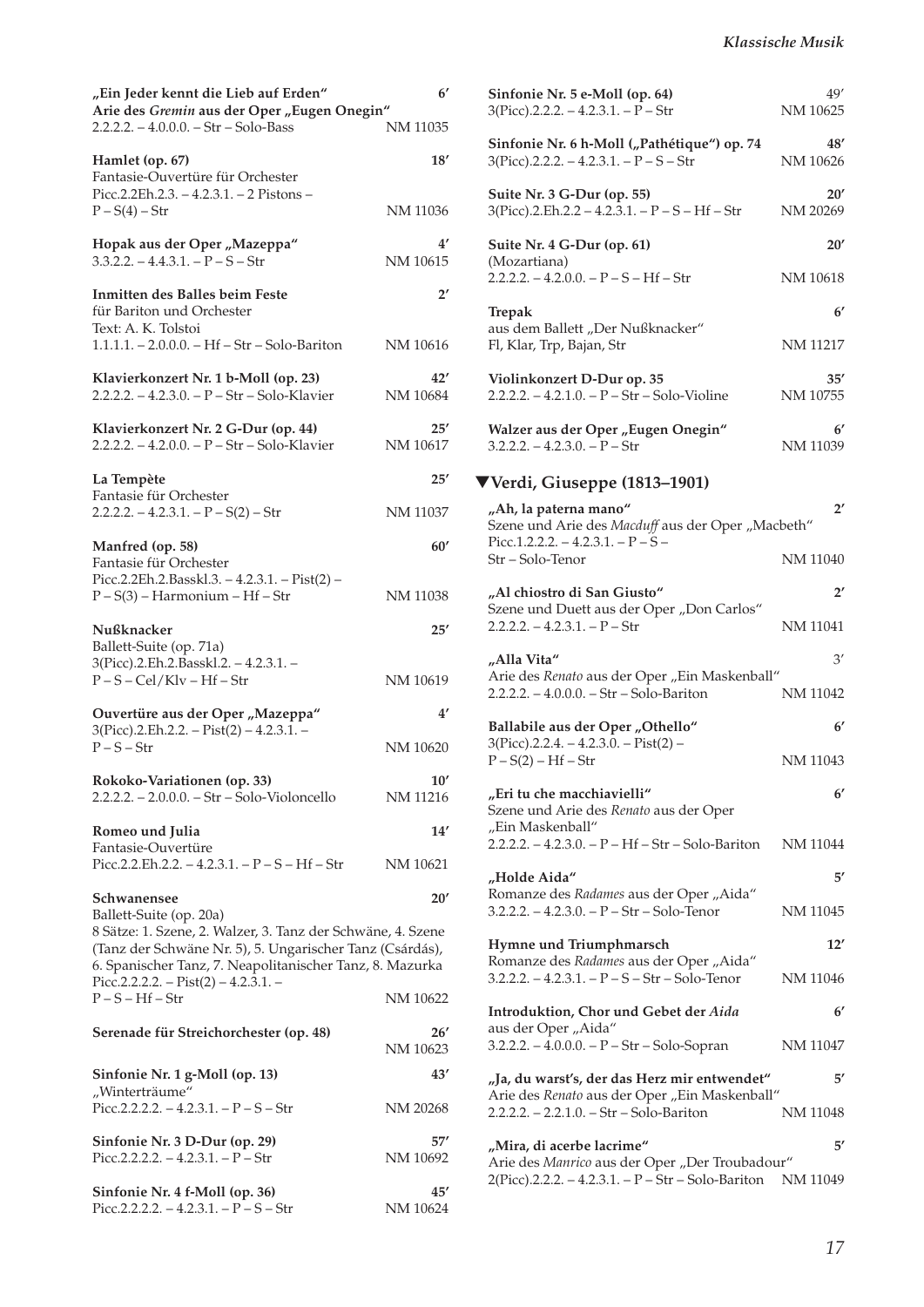### *Klassische Musik*

## X**Verdi, Giuseppe Ouvertüre zur Oper "Jeanne d'Arc" 10'**  $2.2.2.2. - 4.2.3.1. - P - S(2) - Str$ **"Pace, pace, mio Dio" 5'** Melodie der *Leonore* aus der Oper "Die Macht des Schicksals" 2.2.2.2. – 4.2.2.0. – Str – Solo-Sopran NM 11051 **Preludium und Cavatine 5'** aus der Oper "Ernani"  $2(Pice).2.2(Basskl).2. - 4.2.3.1. - P - Str$  NM 11052 **"Re dell' Abiss" 6'** Invocazione del *Ulrica* aus der Oper "Der Troubadour"<br>2.2.2.2. – 4.2.2.0. – Str – Solo-Sopran NM 11053  $2.2.2.2. - 4.2.2.0. - Str - Solo-Sopran$ **"Signor né principe" 7'**  Duett der *Gilda* und des *Herzogs von Mantua* aus der Oper "Rigoletto" 2.2.2.2. – 4.2.3.1. – Str – Soli: Sopran, Tenor NM 11054 **"Solemne in quest' ora" 4'** Duett des *Alvaro* und des *Carlo* aus der Oper "Die Macht des Schicksals" 2.1.1.2. – 2.0.0.0. – Str – Soli: Tenor, Bariton NM 11055 **Szene der** *Azucena* **10'** aus der Oper "Der Troubadour"  $2(Pice)$ .2.2.2. – 4.2.3.1. – P – S – Str – Solo-Sopran NM 11056 Szene und Duett "Invano Alvaro"; 6<sup>'</sup> "Le minaccie, i fieri accenti" Duett des *Alvaro* und des *Carlo* aus der Oper "Die Macht des Schicksals"  $2(Pice)$ .2.2.2. – 4.2.3.1. – P – Str – Soli: Tenor, Bariton NM 11057 **"Tu puniscimi, o Signore" 6'** Szene und Arie der Luisa aus der Oper "Luisa Miller" Picc.2.2.2.2. – 4.2.3.0. – Str – Solo-Sopran NM 11058 ▼**Vivaldi, Antonio (1678–1741) Concerto D-Dur 11'**  für Gitarre und Streichorchester Bearbeitung und Kadenz von Walter Thomas Heyn NM 20287 **Konzert a-Moll (op. 3 Nr. 6) 8'**  für Violine, Streicher und Basso continuo NM 10807 *Klavierauszug*  **Konzert G-Dur für Oboe, Fagott und Streicher 13'** für Streichorchester, Solo-Oboe, Solo-Fagott, Cembalo NM 11059 Sinfonia 1 9' für Zupforchester (Bearb.) NM 11259 **Sinfonia 2 9'** für Zupforchester (Bearb.) NM 11260 ▼**Volkmann, Robert (1815–1883)**

**Serenade für Streichorchester 15'** NM 11060

### ▼**Wade, John Francis (1711–1786)**

| <b>Adeste Fideles</b><br>für 2 Solo-Stimmen oder zweistimigen Chor und<br>Kammerorchester<br>bearbeitet von Walter Thomas Heyn<br>$2.0.2.0. - 0.0.0.0. - Str - 2$ Solostimmen (Chor) | 4′<br>NM 11218           |
|--------------------------------------------------------------------------------------------------------------------------------------------------------------------------------------|--------------------------|
| ▼Wagner, Richard (1813–1883)                                                                                                                                                         |                          |
| "Am stillen Herd zur Winterszeit"<br>Arie des Walther von Stolzing aus der Oper<br>"Die Meistersinger von Nürnberg"                                                                  | $5^{\prime}$             |
| 2.2.2.2. - 4.2.0.0. - Hf - Str - Solo-Tenor                                                                                                                                          | NM 11061                 |
| "Dich, teure Halle grüß ich wieder"<br>Einleitung und Arie der Elisabeth aus<br>der Oper "Tannhäuser"                                                                                | 5′                       |
| 4.2.2.2. - 4.0.0.0. - S tr - Solo-Sopran                                                                                                                                             | NM 11062                 |
| Duett SentalHolländer aus der Oper "Der<br>fliegende Holländer" (mit Konzertschluss)<br>Picc.2.2.2.2. $- 4.2.3.1. - P - Str.$                                                        | 12'                      |
| Soli: Sopran, Bariton                                                                                                                                                                | NM 11261                 |
| Eine Faust-Ouvertüre<br>Picc.3.2.2.2. $-4.2.3.1. - P - S - Str$                                                                                                                      | 13'<br>NM 11063          |
| Einleitung zum 1. Akt der Oper "Lohengrin"<br>3.2.Eh.2.Basskl.3. - 4.3.3.1. - P - S - Str                                                                                            | $6^{\prime}$             |
| Opernschluss (pianissimo)<br>Konzertschluss (fortissimo)                                                                                                                             | NM 11219<br>NM 11229     |
| Einleitung zum 3. Akt der Oper "Lohengrin"<br>$3.3.2.Basskl.3. - 4.3.3.1. - P - S(2) - Str$                                                                                          | 4′<br>NM 11064           |
| Einleitung zum 3. Akt und Tanz der Lehrbuben<br>aus der Oper "Die Meistersinger von Nürnberg"<br>Picc.2.2.2.2. $- 4.2.3.1. - P - S(2) - Hf - Str$                                    | $6^{\prime}$<br>NM 11065 |
| Elsas Traum<br>aus der Oper "Lohengrin"                                                                                                                                              | $6^{\prime}$             |
| 3.2.Eh.2.Bkl.3. – 2.3.0.0. – P – Hf –<br>Str - Solo-Sopran                                                                                                                           | NM 11066                 |
| <b>Fliedermonolog des Sachs</b>                                                                                                                                                      | $6^{\prime}$             |
| aus der Oper "Die Meistersinger von Nürnberg"<br>Picc.2.2.2.2. $- 4.0.0.0 - P - Str - Solo-Bariton$                                                                                  | NM 11067                 |
| <b>Isoldes Liebestod</b><br>aus der Oper "Tristan und Isolde"                                                                                                                        | 18'                      |
| 3(Picc).2.Eh.2.Basskl.3. - 4.3.3.1. -<br>P - Hf - Str - Solo-Sopran                                                                                                                  | NM 11068                 |
| Lied, Szene und Ballade der Senta<br>aus der Oper "Der fliegende Holländer"<br>Picc.2.2.2.2. - 4.2.3.0. - P - Str - Solo-Sopran                                                      | 5′<br>NM 11069           |
| Lied, Szene und Ballade der Senta<br>aus der Oper "Der fliegende Holländer"<br>(mit Konzertschluss)                                                                                  | 5′                       |
| 2.2.2.2. - 4.2.3.1. - P - Str - Solo-Sopran                                                                                                                                          | NM 11069a                |
| Ouvertüre zu der Oper "Der fliegende Holländer"<br>2.2.Eh.2.2. - 4.2.3.1. - P - Hf - Str                                                                                             | 10'<br>NM 11070          |
| Ouvertüre zu der Oper "Tannhäuser"                                                                                                                                                   | 14′                      |

3(Picc).2.2.2. – 4.2.3.1. – P – Str NM 11071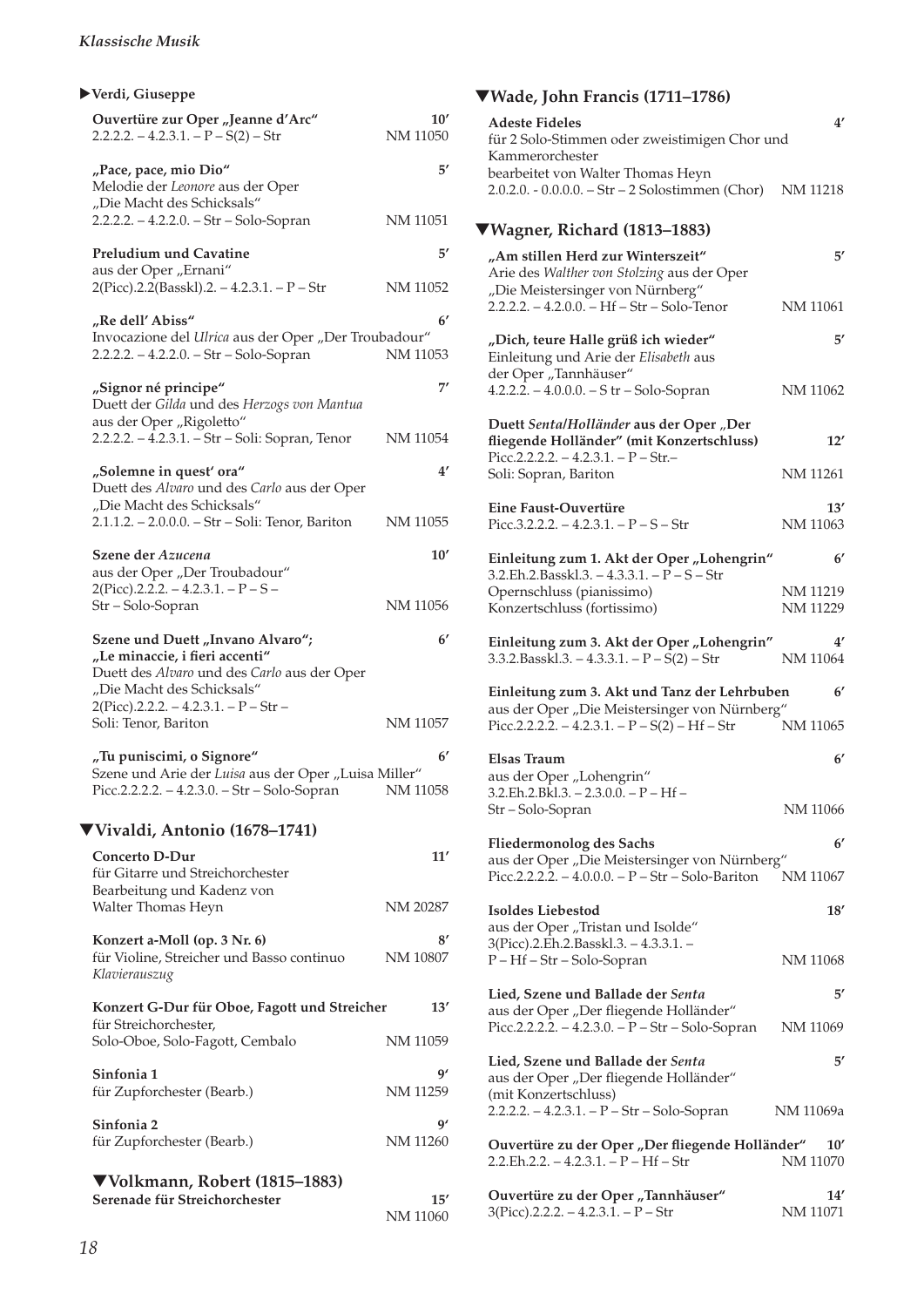| "Verachtet mir die Meister nicht!"<br>Schlussgesang des Sachs aus der<br>Oper "Die Meistersinger von Nürnberg" | 4'                    |
|----------------------------------------------------------------------------------------------------------------|-----------------------|
| Picc.2.2.2.2. - 4.3.3.1. - $P - S(3)$ -<br>Str-Solo-Bariton                                                    | NM 11072              |
| Waldweben<br>Picc.2.2.2.2. $-4.2.3.1. - P - Str$                                                               | 7'<br>NM 11074        |
| <b>Walthers Preislied</b><br>Picc.2.2.2.2. - 4.3.3.1. - P - Hf - Str - Solo-Tenor NM 11075                     | 4′                    |
| Zug der Frauen aus der Oper Lohengrin<br>Version für Streichorchester (Streich-<br>quintett) und Klavier       | 3'<br>NM 20330        |
| ▼Waldteufel, Emil (1837–1915)                                                                                  |                       |
| Les Patineurs (Die Schlittschuhläufer)                                                                         | 7′                    |
| Walzer (op. 183)<br>Picc.1.2.2.2. $- 4.2.3.1. - P - S(3) - Str$                                                | NM 11076              |
| ▼Weber, Carl Maria von (1786–1826)                                                                             |                       |
| Aufforderung zum Tanz (op. 65)<br>instrumentiert von Hector Berlioz                                            | 10'                   |
| $2(Picc).2.2.2. - 4.2.3.0. -$<br>$Pist(2) - P - 2 Hf - Str$                                                    | NM 11077              |
| Beherrscher der Geister                                                                                        | 7'                    |
| Ouvertüre<br>Picc.2.2.2.2. - 4.2.3.0. - $P - Str$                                                              | NM 11078              |
| Concertino (op. 26)<br>1.2.0.2. - 2.2.0.0. - Str - Solo-Klarinette                                             | 12'<br>NM 11079       |
| "Durch die Wälder, durch die Auen"<br>Szene und Arie des Max aus der Oper<br>"Der Freischütz"                  | 7′                    |
| $2.2.2.2. - 2.2.0.0. - P - Str - Solo-Tenor$                                                                   | NM 11080              |
| Jubelouvertüre<br>$2.P$ icc.2.2.2. - 4.2.3.0. - P - S(3) - Str                                                 | 8′<br><b>NM 11081</b> |
| "Nein, länger trag ich nicht die Qualen"                                                                       | 7'                    |
| Szene und Arie des Max aus der Oper "Der Freischütz"<br>$2.2.2.2. - 4.2.0.0. - P - Str - Solo-Tenor$           | NM 11086              |
| Ouvertüre zu der Oper "Der Freischütz"<br>$2.2.2.2. - 4.2.3.0. - P - Str$                                      | 9′<br>NM 11083        |
| Ouvertüre zu der Oper "Euryante"<br>$2.2.2.2. - 4.2.3.0. - P - Str$                                            | 8′<br>NM 11082        |
| Ouvertüre zu der Oper "Oberon"<br>$2.2.2.2. - 4.2.3.0. - P - Str$                                              | g,<br>NM 11084        |
| "Ozean, du Ungeheuer"                                                                                          | 9'                    |
| Szene und Arie für Sopran aus der Oper "Oberon"<br>2.2.2.2. - 4.2.3.0. - P - Str - Solo-Sopran                 | NM 11085              |
| Sinfonie Nr. 1<br>$1.2.0.2. - 2.2.0.0. - P - Str$                                                              | 24′<br>NM 11087       |
| "Von Jugend auf in dem Kampfgefild"                                                                            | 6 <sup>′</sup>        |
| Arie für Tenor aus der Oper "Oberon"<br>$2.2.2.2. - 4.2.1.0. - P - Str - Solo-Tenor$                           | NM 11088              |

## ▼**Wieniawski, Henrik (1835–1880)**

| Violinkonzert Nr. 2 (op. 22)                                                                                   | 22'      |
|----------------------------------------------------------------------------------------------------------------|----------|
| $3.2.2.2 - 2.2.3.0 - P - Str - Solo-Violine$                                                                   | NM 10765 |
| $\Psi$ Wolf, Hugo (1860–1903)                                                                                  |          |
| "Ich habe in Penna einen Liebsten wohnen"<br>aus "Italienisches Liederbuch",<br>instrumentiert von Joseph Marx | 1'       |
| 2.1.2.2. - 3.1.0.0. - P - Str - Solo-Mezzosopran                                                               | NM 11089 |
| Italienische Serenade                                                                                          | 15'      |
| $2.1.Eh.2.2. - 2.0.0.0. - Str$                                                                                 | NM 11090 |
| Verborgenheit                                                                                                  | 3'       |
| aus "Italienisches Liederbuch",                                                                                |          |
| instrumentiert von Joseph Marx                                                                                 |          |
| $2.1.2.2. - 3.0.0.0. - P - Str -$                                                                              |          |
| Solo-Mezzosopran                                                                                               | NM 11091 |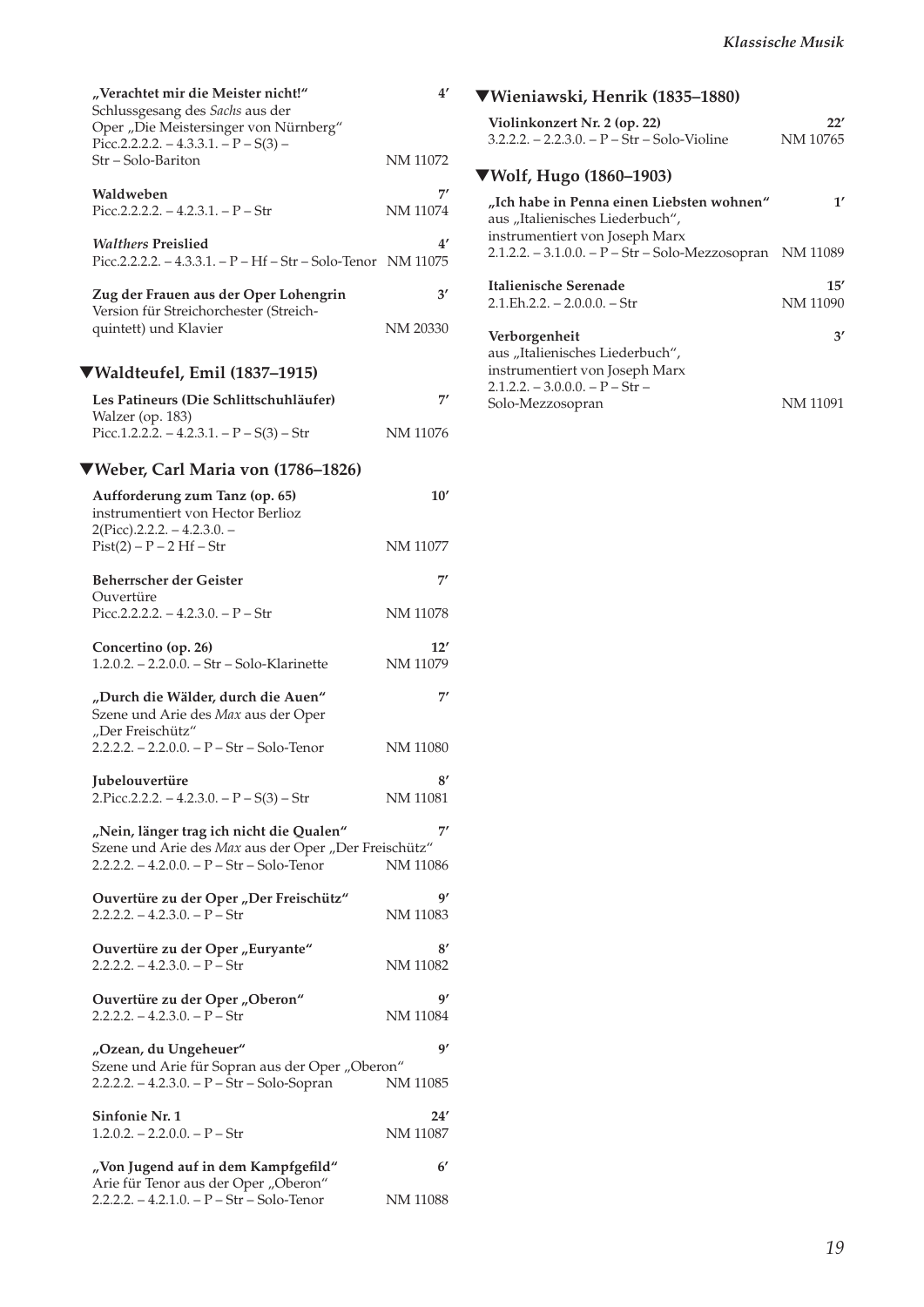## ▼**Neue Musik**

**Werke nach Komponisten** 

**Works listed by composer - Œuvres selon les compositeurs** 

### ▼**Aderhold, Peter (1966)**

| Kammersinfonie<br>$3.3.0.3. - Str$                                                                                                            | 13′<br>NM 10044 |
|-----------------------------------------------------------------------------------------------------------------------------------------------|-----------------|
| ▼Aigmüller, Andreas (1952)                                                                                                                    |                 |
| Aqua-Tonie (op. 78)<br>Projekt Goldisthal - Der Mensch im<br>Kräftespiel zwischen Natur und Technik<br>3(Picc).3(Eh).3(Basskl).Ebkl.3(Kfg). - | 31′             |
| $4.3.3.1. - P - S(3) - Hf - Str$<br>CD-Veröffentlichung: kr 10085                                                                             | NM 10730        |
| Doppelkonzert für Percussion,<br>Klavier und Orchester (op. 33)                                                                               | 30'             |
| 2(Picc).1(EHn).Basskl.2.Kfg - 4.3.3.1. -<br>P-Str-Soli: Schlagzeug, Klavier                                                                   | NM 10057        |
| Erinnerung an einen Planeten (op. 34/35)<br>3(Picc).3(Eh).3(Ebkl,Basskl).3(Kfg). -                                                            | 20′             |
| $4.3.3.1. - P - S(3) - Hf - Str$                                                                                                              | NM 10067        |
| Giuramento (op. 38)<br>(Beschwörung)<br>Musik für großes Orchester                                                                            | 18′             |
| 3(Picc).2.Eh.2.Ebkl.Basskl.3(Kfg). -<br>$4.3.3.1. - P - S(5) - Cel - Hf - Str$                                                                | NM 10068        |
| Il tempo di cambiamento (op. 70)                                                                                                              | 40′             |
| 3(Picc).3(Eh).3(Basskl).Ebkl.3(Kfg). -<br>$4.3.3.1. - P - S(3) - Hf$ , Mand $-Str$                                                            | NM 10069        |
| Im Wirkungskreis Sarastros op. 81<br>Musik für Marimbaphon und Orchester<br>Picc2.2.2.2. $- 4.3.3.1. - P - S(2) -$                            | 12'             |
| Str - Solo-Marimba                                                                                                                            | NM 20296        |
| Kammermusik IIIb op. 37<br>Fl(Picc), Kl (Eb, Bass), Vc, Klv                                                                                   | 12'<br>NM 10071 |
| Konzert für Fagott und Orchester (op. 69)<br>2(Picc).2(Eh).2(Ebkl,Basskl).2(Kfg). -                                                           | 22′             |
| $4.3.3.1. - P - S(3) - Hf - Str - Solo-Fagott$<br>Klavierauszug mit Solostimme, NM 676 $\in$ 24,00                                            | NM 10072        |
| <b>Pygmalion und Galatea</b><br>Ballettmusik aus der Oper<br>"Oblomow" (op. 47)<br>Picc.2.2.Eh.2.Ebkl.Basskl.3. - 4.3.3.1. -                  | $11^{\prime}$   |
| $P-S(3) - Hf - Str$<br>Bühnenmusik: Trompeten(3), Posaunen(2)                                                                                 | NM 10073        |
| Timpanissimo (op. 80)<br>Konzert für Pauken und Orchester                                                                                     | 30′             |
| 3(Picc).2(Eh).3(Basskl).2(Kfg). -<br>$4.3.3.1. - S(3) - Hf - Str - Solo-Pauken$                                                               | NM 20282        |

### ▼**Allers, Hans-Günther (1935)**

| Capriccio (op. 102)             |                                  |
|---------------------------------|----------------------------------|
| (Scusi Signore Mozart)          |                                  |
| $1.2.0.2. - 2.2.0.0. - P - Str$ | NM 11169                         |
|                                 | Studienpartitur, NM 1233 € 28,80 |

### ▼**Arapov, Boris (1905–1992)**

| v <i>Alupov, Doms (1703–1774)</i>                                                                                          |                  |
|----------------------------------------------------------------------------------------------------------------------------|------------------|
| Freies China*<br>Sinfonie-Poeme für Orchester<br>3(Picc).2(Eh).4(Ebkl,Basskl).2. – 4.3.3.1. –<br>$P-S(6) - Klv - Hf - Str$ | C <sub>013</sub> |
| Konzert für Orchester*                                                                                                     | 16'              |
| 3(Picc).2(Eh).4(Ebkl,Basskl).3(Kfg). -<br>$4.3.3.1. - P - S - Hf - Klv - Str$                                              | C <sub>003</sub> |
| Konzert für Violine und Orchester*                                                                                         | 28'              |
| 3(Picc).2(Eh).4(Ebkl,Basskl).3(Kfg). - 4.3.0.0. -<br>P-S-Klv, Cel-Hf-Str-Solo-Violine                                      | $C$ 004          |
| Konzert für Violine, Klavier und<br>Schlagzeug mit Kammerorchester*<br>1.1(Eh).2(Basskl).1. - 1.1.1.0. - Cel -             | 28'              |
| Str – Soli: Violine, Klavier, Schlagzeug                                                                                   | $C$ 005          |
| Sinfonie Nr. 3*<br>3(Picc).2(Eh).4(Ebkl,Basskl). 3(Kfg). -<br>4.3.3.1. - P - S - Klv - Hf - Str -                          | 35'              |
| Frauenstimmen (S, A)                                                                                                       | C <sub>010</sub> |
| Sinfonie Nr. 5*                                                                                                            | 25'              |
| 3(Picc).2(Eh).4(Ebkl, Basskl).3(Kfg). - 4.3.3.1. -<br>P - S - Klv, Cel - Hf - Str (9.8.7.6.5.)                             | C <sub>011</sub> |
| <b>▼Ardévol, José (1911–1981)</b>                                                                                          |                  |
| Triptico de Santiago<br>(Triptico Sinfónico No. 1)<br>$2\pi$ $\alpha$ $\beta$ $\beta$ $\gamma$ $\beta$                     | 29'              |

| mptico ac ountingo                      |          |
|-----------------------------------------|----------|
| (Triptico Sinfónico No. 1)              |          |
| $3.3$ (Eh).3.Basskl.2.Kfg. – 4.4.4.1. – |          |
| $P(2) - S(3) - Klv$ , Cel – Hf – Str    | NM 10076 |
|                                         |          |

### ▼**Arenz, Heinz (1924–2001)**

| Heiterkeiten                          | 16'                             |
|---------------------------------------|---------------------------------|
| Kleines Konzert für großes Orchester  |                                 |
| $2(Pice).2.2(Basskl).2. - 4.3.3.1. -$ |                                 |
| $P-S-Klv-Cell-Hf-Str$                 | NM 10077                        |
|                                       | Studienpartitur, NM 427 € 28,00 |

### ▼**Asriel, André (1922)**

| Berlin, mein Berlin                       |          |
|-------------------------------------------|----------|
| $3.2.2.2 - 4.2.3.1 - P - S - Str - Ch(4)$ | NM 10078 |

**Orchestervariationen über Eislers Solidaritätslied 22'**  von Herbert Kirmße, Siegfried Köhler, André Asriel, Fritz Geißler, Günter Kochan, Ruth Zechlin, Dieter Nowka und Joachim Werzlau 3(Picc).2(Eh).2.2.Kfg – 4.3.3.1. – P – S – Str NM 10218 *Studienpartitur, NM 235 € 27,60*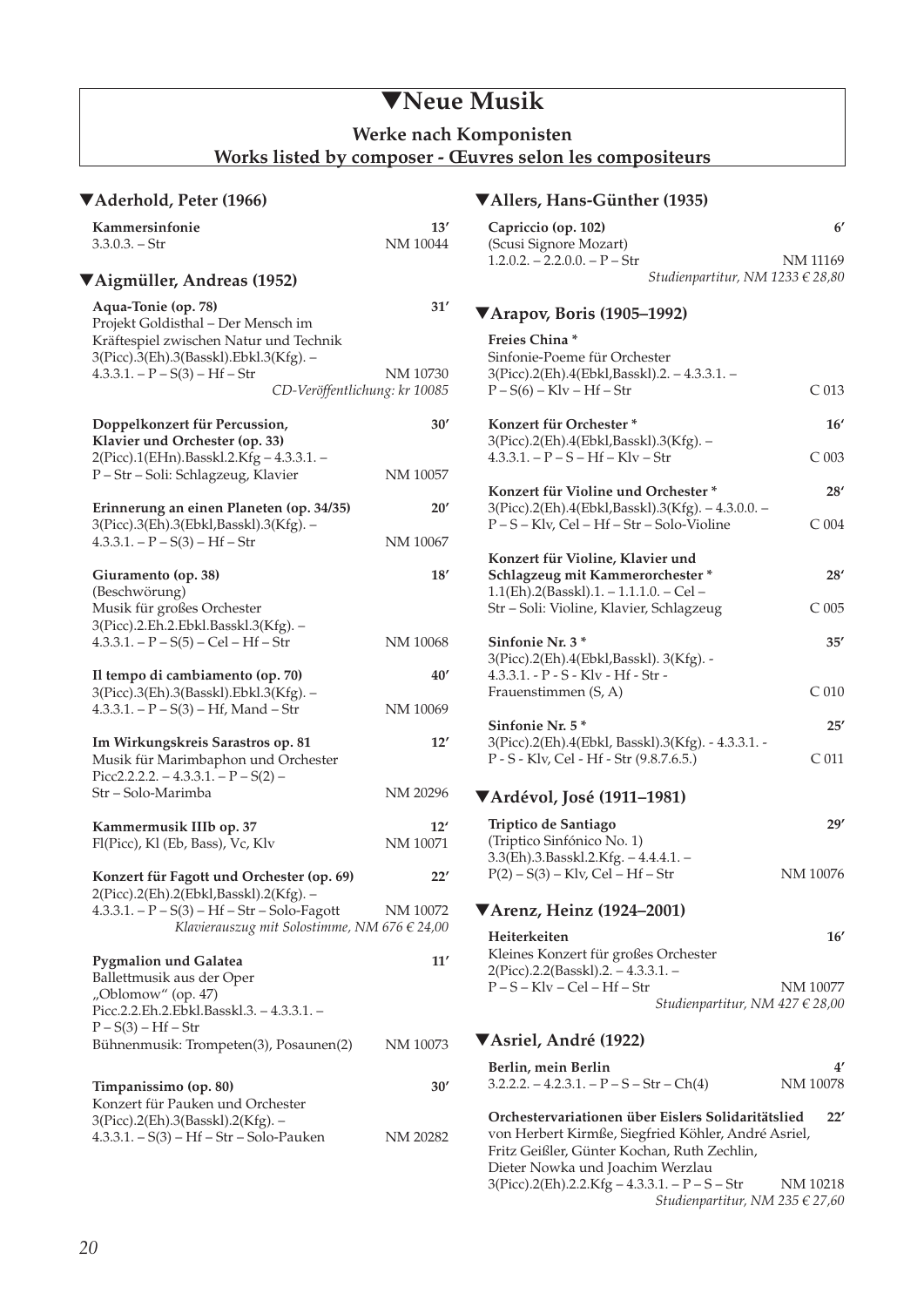| Rondo<br>$3.2.2.2. - 4.3.3.0. - P - S - Str$                                          | 5′<br>NM 10080          |
|---------------------------------------------------------------------------------------|-------------------------|
| Vier Inventionen                                                                      | 9′                      |
| $1.1.2.1. - 2.0.0.0. - P - Str -$                                                     | NM 10083                |
| Soli: Trompete, Posaune<br>Studienpartitur, NM 242 € 10,80                            |                         |
| Volkslieder-Suite                                                                     | 19′                     |
| $1.1.1.1. - 2.2.3.1. - P - S - Klv - Str$<br>Studienpartitur, NM 262 € 18,80          | NM 10084                |
| ▼Banshchikov, Gennadi (1943)                                                          |                         |
| Brasilianisches Capriccio*                                                            | 15'                     |
| für sinfonisches Orchester<br>$3(Picc).2.2.2 - 4.2.3.1. - P - S - Hf - Str$           | C <sub>023</sub>        |
| Das ewige Feuer*                                                                      | 37'                     |
| Sinfonie für großes Orchester                                                         |                         |
| 3(Picc).2(Eh).3(Basskl).3(Kfg). -<br>$4.3.3.1. - P - S - Hf - Git - Str$              | C <sub>019</sub>        |
| Das Telefonbuch *                                                                     |                         |
| "Widmung an Richard Strauss, meine Freunde                                            |                         |
| und den Leningrader Taxidienst"<br>Konzert für Kammerorchester und Anrufbeantworter   | 12'                     |
| $1.1.1.1. - 1.1.1.0. - P - S - Cel - Str - Tonband$                                   | C 032                   |
| Duodezimet*                                                                           | 14'                     |
| Konzert Nr. 4<br>für Violoncello und 11 Musikinstrumente                              |                         |
| $1.1.2.1. - 1.0.0.0. - P - Str - Solo-Cello$                                          | C <sub>026</sub>        |
| Konzert für Klavier und Orchester*                                                    | 15'                     |
| $2(Pice).2.2.2. - 3.1.1.0. - P -$                                                     |                         |
| $Xyl - Cel - Hf - Str$                                                                | C <sub>015</sub>        |
| Pique Dame*                                                                           | 38'                     |
| Sinfonie in Bildern und Szenen<br>für großes Orchester                                |                         |
| 3(Picc).3(Eh).3(Basskl).2(Kfg). - 4.3.3.0. -                                          |                         |
| $P-S-$ Cel – Hf – Str – Sprecher                                                      | C <sub>021</sub>        |
| Schamane und Venus*<br>Sinfonie-Nachttraum                                            | 32'                     |
| für kleines sinfonisches Orchester                                                    |                         |
| 1.1.2.1. – 2.1.1.0. – P – S – Org – Hf – Str                                          | C <sub>022</sub>        |
| Sinfonie Nr. 1 für großes Orchester*<br>$3(Picc).2.2.3(Kfg). -4.3.3.1. - P-S-Klv-Str$ | 35′<br>C <sub>016</sub> |
| Sinfonie Nr. 3 für großes Orchester*                                                  | 29'                     |
| 3(Picc).3(Eh).3(Basskl).3(Kfg). -<br>$4.3.3.1. - P - S - Hf(2) - Kly$ , Cel - Str     | $C_{020}$               |
| ▼Benninghoff, Ortwin (1946)                                                           |                         |
| Drei nordische Bilder                                                                 | 13′                     |
| für Streichorchester                                                                  | NM 10099                |
| Studienpartitur, NM 700 € 24,80                                                       |                         |
| <b>Herbst</b>                                                                         | 12'                     |
| Kantate für Sopran, Chor und 7 Instrumente<br>Text: Ilona Schlott                     |                         |

| техт: попа эспютт                                     |          |
|-------------------------------------------------------|----------|
| $1.0.0.0 - 0.0.0.0 - S(Vibr) - Str -$                 |          |
| $Ch(4)$ – Sopran                                      | NM 10100 |
| Studienpartitur mit Chorpartitur, NM 2013 $\in$ 12,80 |          |

| Il pleure dans mon coeur<br>nach dem Kanon von Claude Debussy<br>für Chor und Instrumente                                                      | 3'                        |
|------------------------------------------------------------------------------------------------------------------------------------------------|---------------------------|
| $1.1.0.1. - 0.1.0.0. - Tempel blocks -$<br>$Klv - Hf - Vl(2)$ , Vc, $Kb - KinCh(3)$<br>Partitur, NM 2066 $\in$ 12,80                           | NM 10101                  |
| Jeanne und die Lerche                                                                                                                          | 22'                       |
| (Drei sinfonische Bilder)<br>$2.2.2.2. - 2.2.2.0. - P - S - Str$                                                                               | NM 10102                  |
| 1. Kammersinfonie<br>$1.1.1.1 - S(2) - Str$                                                                                                    | 32'<br>NM 10103           |
| 2. Kammersinfonie (Pensieri sconcerti)<br>1(Picc).0.0.1. - 0.1.1.0. - S - Klv - Vl, Va, Vc, Kb NM 10105<br>Studienpartitur, NM 622 $\in$ 15,80 | 12'                       |
| Konzert für Viola und Streicher<br>$Str(6)$ – Solo-Viola                                                                                       | 21'<br>NM 10041           |
| Komm, du Heiland aller Welt<br>Kantate für vierstimmig gemischten Chor                                                                         | 11'                       |
| und kleines Orchester<br>$2.0.0.1 - 0.0.0.0 - Str - Ch$                                                                                        | NM 10732                  |
| Konzertstück für zwei Violinen und Orchester                                                                                                   | 12'                       |
| $2.2.2.2. - 2.2.1.0. - P - S - Str -$<br>Solo-Violinen(2)                                                                                      | NM 10104                  |
| Trois pièces joyeuses<br>für 9 Bläser und Klavier                                                                                              | 12'                       |
| $1.0.2.0. - Asax - 0.2.2.1. -$<br>Klv - Triangel ad lib.                                                                                       | NM 10106                  |
| Zwei Grotesken für großes Orchester<br>$2.2.2.2. - 2.2.2.0. - P - S - Str$                                                                     | 13'<br>NM 10673           |
| ▼Berghorn, Alfred (1911–1978)                                                                                                                  |                           |
| Concertino für Fagott und                                                                                                                      | 11'                       |
| Kammerorchester (Werk 97)<br>$1.1.1.0. - 0.1.0.0. - Str - Solo-Fagott$                                                                         | NM 10024                  |
| ▼Berthold, Henry (1933–1987)                                                                                                                   |                           |
| Klangbilder                                                                                                                                    | 20'                       |
| 2(Picc).2(Eh).2.Basskl.2(Kfg). - 4.3.3.1. -<br>$P-S-$ Cel – Hf – Str                                                                           | NM 10113                  |
| Konzertstücke für Viola und kleines Orchester<br>$1.0.2.1. - 2.1.1.0. - P - S - Str - Solo-Viola$                                              | $10^{\prime}$<br>NM 10114 |
| Norddeutsche Suite für Orchester                                                                                                               | 15'                       |
| (Volksmusik Nr. 1)<br>$2(Picc).2.2.2. - 2.2.1.0. - P - S - Str$                                                                                | NM 10115                  |
| ▼Bielig, Gerhard (1924)                                                                                                                        |                           |
| Drei mecklenburgische Tänze                                                                                                                    | $10^{\prime}$             |
| bearbeitet in Suitenform für kleines Orchester<br>$2.2.2.2. - 2.2.1.1. - S - Str$                                                              | NM 10813                  |
| VBöckmann, Alfred (1905-1997)                                                                                                                  |                           |
| 1789 – Sinfonietta in drei Sätzen<br>für großes Orchester                                                                                      | 18′                       |

2(Picc).2.2.2. – 4.3.3.1. – P – S – Str NM 10117 *Studienpartitur, NM 237 € 28,00*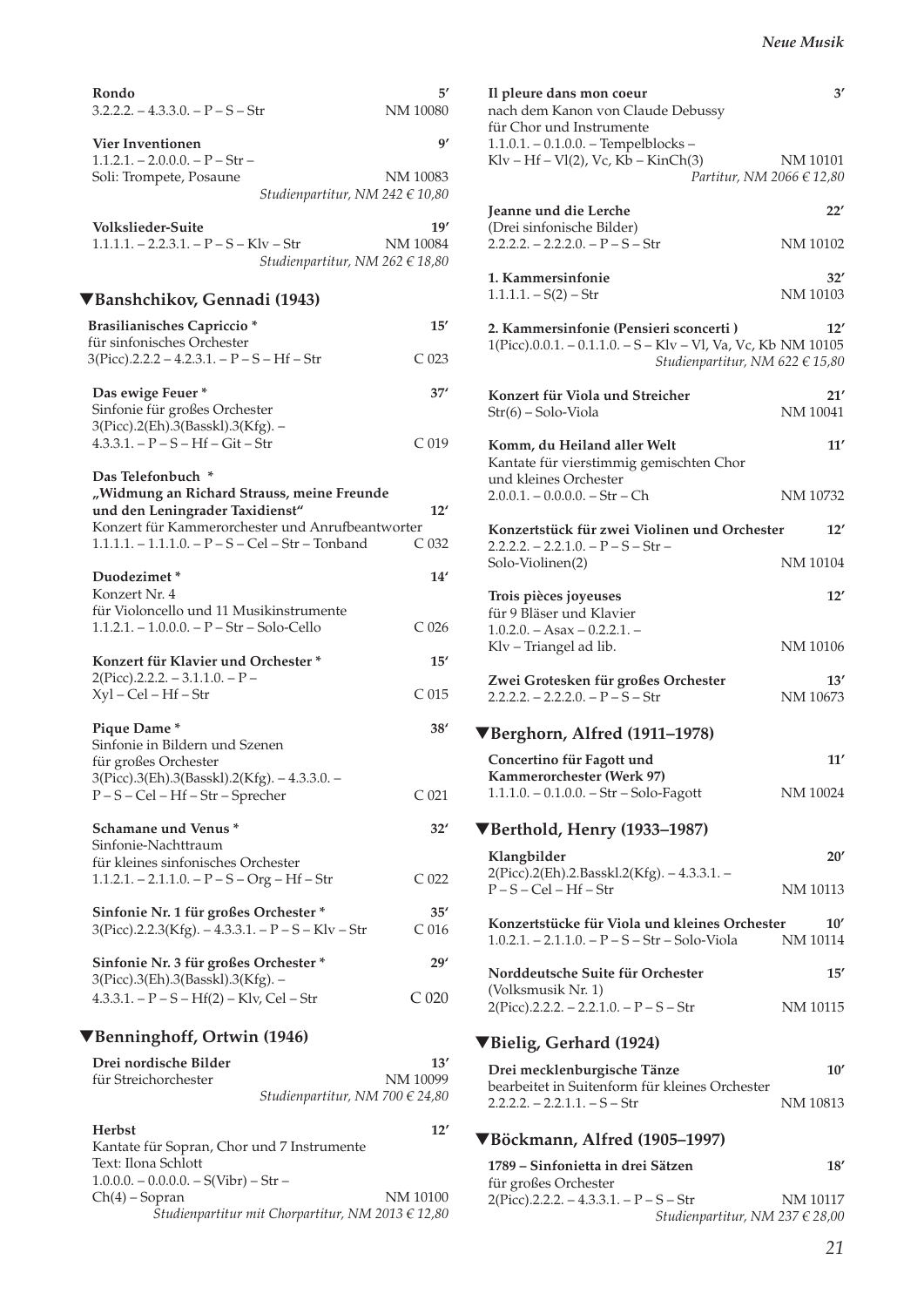### *Neue Musik*

### X**Böckmann, Alfred**

| r Duckmann, Anneu                                                                                                   |                 |
|---------------------------------------------------------------------------------------------------------------------|-----------------|
| Aus deutscher Märchenwelt                                                                                           | 12'             |
| Zwei Stücke für großes Orchester<br>$2.2.2.2. - 4.3.3.1. - P - S - Str$                                             | <b>NM 10118</b> |
| Bilder aus einem Märchenbuch                                                                                        | 20'             |
| Neun Stücke für Orchester<br>$2(Picc).2.2.2. - 2.2.2.0. - P - S - Str$                                              | NM 10119        |
| Es weht der Wind von Ost nach West<br>Kantate für gemischten Chor, Sopran und Orchester<br>Text: Johannes R. Becher | 16'             |
| $2.2.2.2. - 4.3.3.1. - P - S -$<br>Str - Ch - Sopran                                                                | NM 10120        |
| Konzert für Klavier und Orchester<br>$2(Picc).2.2.2. - 2.2.2.0. - P -$                                              | 20'             |
| S-Str-Solo-Klavier                                                                                                  | <b>NM 10121</b> |
| Konzert für Orchester<br>$2.2.2.2. - 4.2.3.0. - P - S - Hf - Str$                                                   | 20'<br>NM 10122 |
| $\blacktriangledown$ Böttger, Thomas (1957)                                                                         |                 |
| Concertino für Oboe und Streichorchester                                                                            | g,              |
| Klavierauszug mit Solostimme, NM 2014 € 9,80                                                                        | NM 10129        |
| Nocturne für 14 Streicher<br>Vl I(4), Vl II(4), Va(3), Vc(2), Kb<br>Studienpartitur, NM $460 \in 10,80$             | 8′<br>NM 10130  |
| ▼Bredemeyer, Reiner (1929–1995)                                                                                     |                 |
| <b>Horn-Konzert</b><br>$1.1.2.2. - 3.1.2.0. - Str - Solo-Horn$                                                      | 11'<br>NM 10037 |
| Vorwahl 522 - Kein Anschluß                                                                                         | 10'             |
| unter dieser Nummer?<br>$1.1.1.1 - 1.1.1.0 - K/v - Hf - Str$                                                        | NM 10138        |
| ▼Bruchmann, Klaus-Peter (1932)                                                                                      |                 |
| Drei kleine Stücke nach J. C. F. Fischer                                                                            | 6'              |
| $2.1.2.2. - 4.3.3.0. - P - S - Str$<br>Studienpartitur, NM 261 € 12,80                                              | NM 10140        |
| Serenata Ritmica<br>$2(Picc).2(Eh).2.2. - 4.3.3.0. - P - S - Str$                                                   | 11'<br>NM 10141 |
| ▼Buchholz, Thomas (1961)                                                                                            |                 |
| Fünf barocke Etüden<br>für Kammerorchester                                                                          | 35'             |
| $1.1.1.1 - 1.0.0.0 - S - Cemb - Str$                                                                                | NM 10142        |
| In der ungeheuren Weite                                                                                             | 10'             |

| Labyrinth                           |          |
|-------------------------------------|----------|
| für Violine, Gitarre, Akkordeon und |          |
| Streichorchester                    | NM 20049 |

Str – Solo-Mezzosopran NM 20333

### **Tod des Odysseus 10'** nach einem Text von Heiner Müller für zwei Sprecher und großes Orchester 1(Picc).2.2.Eh.2.Basskl.2.Kfg. – 4.3.2.1. –  $P - S(2) - Hf - Klv(Cel) - Spr(2) - Str$  NM 11110 *Studienpartitur, NM 1126 € 26,80*  **Wintermusik I** 18' für großes Orchester Picc.2.2.Eh.2.Basskl.2.Kfg. – 4.3.2.1. –  $P-S-Hf-Str$  NM 10733 ▼**Butting, Max (1888–1976) Fröhlicher Marsch 3'**  für Orchester  $2.2.2.2. - 2.2.2.0. - P - S - Str$  NM 10144 *Studienpartitur, NM 274 € 8,00* **Konzert für Klavier und Orchester (op. 110) 21'**  Kadenz: Heinz Röttger 2.2.2.2. – 2.2.2.0. – P – S – Str – Solo-Klavier NM 10145 *Ausgabe für zwei Klaviere, NM 288 € 16,80*  **Neunte Symphonie 32'**  in einem Satz (op. 94) Picc.2.2.Eh.2.Basskl.2. – Asax, Tsax –  $4.3.4.0. - P - S - Str$  NM 10146 *Studienpartitur, NM 214 € 25,00*  **Sinfonietta (op. 108) 15'**   $3(Pice).2.2.2. - 3.3.3.0. - P - S(2) - Str$  NM 10147 **Wochenend-Konzert (op. 104) 23'**  2.2.3(Basskl).2. – Asax – 4.3.3.1. – P – S – Str NM 10148 ▼**Buttkewitz, Jürgen (1939) Konzert für Trompete und Orchester 22'**   $2(Pice)$ .2.2.2. – 3.1.1.1. –  $P(6)$  – S(3) – Klv, Cel – Hf – Str – Solo-Trompete NM 10149 *CD-Veröffentlichung: kr 10076 Klavierauszug mit Solo-Stimme, NM 673 € 24,00*  **Vita 21'**  Metamorphosen für Orchester 2(Picc).2(Eh).2(Basskl).2(Kfg). –  $4.3.3.1. - P - S - K = -Hf - Str$  NM 10150 ▼**Cilenšek, Johann (1913–1998) Dritte Sinfonie (1957) 33'**   $2.2.2.2 - 4.2.3.1 - P(2) - S - Str$  NM 10157 *Studienpartitur, NM 215 € 18,80*

**Silhouetten für 15 Solostreicher 11'**   $Vl(9)$ , Va $(3)$ , Vc $(2)$ , Kb $(1)$ *Studienpartitur, NM 2071 € 12,80* 

**Zweite Sinfonie 40**' (Sinfonie mit der Trauermusik) 1956  $2.2$ (Eh).2.2. – 4.2.3.1. – P – S – Str NM 10156 *CD-Veröffentlichung: kr 10038 Studienpartitur, NM 205 € 16,80*

### ▼**Clauberg, Claus (1890–1963)**

| Noveletten           |          |
|----------------------|----------|
| für Streichorchester | NM 10159 |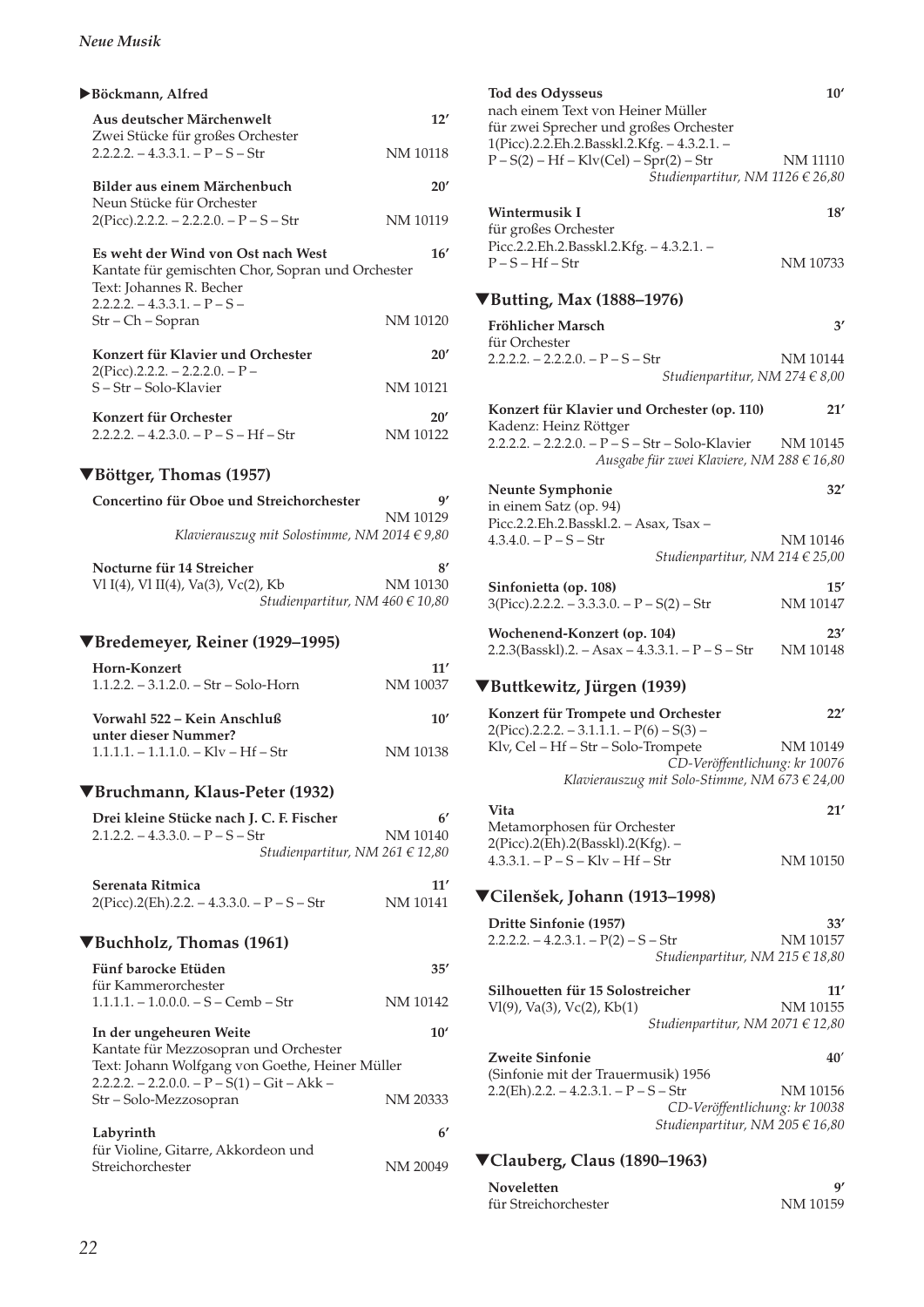### ▼**Dehnert, Max (1893–1972)**

| Konzert für Klavier und Orchester in C-Dur<br>$1.2.0.1. - 2.1.0.0. - P - Str - Solo-Klavier$                                                                                                                                                  | 20′<br>NM 10183          |
|-----------------------------------------------------------------------------------------------------------------------------------------------------------------------------------------------------------------------------------------------|--------------------------|
| ▼Dessau, Paul (1894–1979)                                                                                                                                                                                                                     |                          |
| Die Erziehung der Hirse<br>Musikepos<br>Text: Bertolt Brecht<br>4.4.3.Basskl.4(Kfg). $-4.4.3.2. - P - S - Klv(2)$ ,                                                                                                                           | 40′                      |
| Cel, Akk - Hf - Str - Ch, Jugendchor -<br>Sprecher, Bariton<br>Studienpartitur, NM 206 € 29,80                                                                                                                                                | NM 10185                 |
| <b>Festlicher Auftakt</b><br>2(Picc).2.Ebkl(3).Basskl(2).2. -<br>Asax(2), Tsax(2), Bsax, Bass-Sax, FlgHn(2),<br>THn, Bar – 4.4.4.2.                                                                                                           | $6^{\prime}$<br>NM 10186 |
| Geschäftsbericht<br>Text: Volker Braun<br>$Pos - S - Klv(3) - Kb(6) - Sprecher -$<br>Solo-Sopran, Solo-Alt, Solo-Tenor,<br>Solo-Bass - FrCh - Ch(2)<br>Studienpartitur, NM 249 $\in$ 12,50                                                    | 14′<br>NM 10202          |
| Lied von der neuen Erde<br>Text: Johannes R. Becher<br>$2.2.2.2. - 2.2.2.0. - P - S(2) - Ch$                                                                                                                                                  | $2^{\prime}$<br>NM 10187 |
| Lilo Hermann<br>Ein biographisches Poem<br>Text: Friedrich Wolf<br>$1.0.1.0. - 0.1.0.0. - VI$ , Va, Vc -<br>kleiner Chor – Sprecher<br>Studienpartitur, NM 203 € 12,80                                                                        | 40'<br>NM 203a           |
| <b>Marburger Bericht</b><br>für Tenor und Bass solo, gemischten Chor,<br>Kinderchor und Orchester<br>Text: Jens Gerlach<br>$2.2.2.2. - 3.2.2.0. - P - S(3) - Klv - Str -$<br>KinCh, Ch - Soli: Tenor, Bass<br>Studienpartitur, NM 232 € 19,80 | 11'<br>NM 10189          |
| Sozialistische Festouvertüre<br>$3.2.2.2 - 4.3.3.1 - P - S(3) - Str$                                                                                                                                                                          | 10'<br>NM 10191          |
| ▼Dietrich, Karl (1927)                                                                                                                                                                                                                        |                          |
| Dramatische Szenen<br>für drei Flöteninstrumente (1 Spieler) und Orchester<br>$2.2.2.2(Kfg) - 4.3.3.1 - P - S(3) - Klv$<br>Hf – Str – Solo-Flöte (Picc, Afl)<br>Studienpartitur, NM 326 $\in$ 10,80                                           | 18'<br>NM 10193          |
| <b>Heiteres Divertissement</b><br>$2.2.2.2 - 4.3.3.1 - P - S - Str$                                                                                                                                                                           | 8′<br>NM 10194           |
| Konzertsuite für Streichorchester                                                                                                                                                                                                             | 14′<br>NM 10195          |

### ▼**Dittrich, Fred (1911–1978)**

| Concertino                                           | 17'      |
|------------------------------------------------------|----------|
| für Saxophon mit großem Blasorchester                |          |
| 2(Picc).2.3.Ebkl.Basskl.1. - FlgHn(2), THn(2), Bar - |          |
| $3.3.3.2. - P - S(2) - Solo-Altsaxophon$             | NM 10196 |
| Studienpartitur, NM 217 € 14,80                      |          |

### ▼**Domeniconi, Carlo (1947)**

| Terra<br>$2.2.2.2 - 2.2.2.0 - P - S - Str$ | 16'<br>NM 10206 |
|--------------------------------------------|-----------------|
| ▼Domhardt, Gerd (1945-1997)                |                 |
| Kammersinfonie Nr. 1                       | 18'             |

## 1.1.1.1. – 1.1.1.0. – S – Klv, Cemb – Str NM 10059

### ▼**Dovgan, Vladimir (1953)**

| Sinfonie Nr. 1                               | 32'      |
|----------------------------------------------|----------|
| $3(Pice).3(Eh).2.Basskl.3(Kfg). -4.3.4.1. -$ |          |
| $P-S(3) - Cel$ , Cemb, Klv – Hf(2) – Str     | NM 10210 |

#### $F'1$  II (4000.40 $(2)$ ) **7** <del>▼</del> Eisler, Hanns (1898–1962)

| Kammer-Symphonie (op. 69)<br>$1.1.1.1 - 1.1.1.0 - P - S -$                                                                                                                                          | 17'      |  |
|-----------------------------------------------------------------------------------------------------------------------------------------------------------------------------------------------------|----------|--|
| Novachord, Elektrisches Klv – Str                                                                                                                                                                   | NM 10215 |  |
| Studienpartitur, NM 247 $\in$ 22,80                                                                                                                                                                 |          |  |
| Kleine Sinfonie (op. 29)                                                                                                                                                                            | 12'      |  |
| 1(Picc).0.3(Asax, Tsax).0. - 0.2.1.1. -<br>$P-S(3)$ – Str                                                                                                                                           | NM 10216 |  |
| Studienpartitur, NM 230 € 14,00                                                                                                                                                                     |          |  |
| Orchestervariationen über Eislers Solidaritätslied<br>22'<br>von Herbert Kirmße, Siegfried Köhler, André Asriel,<br>Fritz Geißler, Günter Kochan, Ruth Zechlin,<br>Dieter Nowka und Joachim Werzlau |          |  |
| 3(Picc).2(Eh).2.2.Kfg – 4.3.3.1. – P – S – Str                                                                                                                                                      | NM 10218 |  |
| Studienpartitur, NM 235 $\in$ 27,60                                                                                                                                                                 |          |  |
| Sturm-Suite für Orchester                                                                                                                                                                           | 14'      |  |
| $2(Picc).2.Eh.2.2. - 3.3.3.0. - P - S - Str$                                                                                                                                                        | NM 10221 |  |
| Studienpartitur, NM 239 € 10,80                                                                                                                                                                     |          |  |
| Winterschlacht-Suite<br>22'<br>aus der Bühnenmusik zu dem Drama "Winterschlacht"<br>von Johannes R. Becher                                                                                          |          |  |
| $1.0.1.0. - 2.3.2.0. - P - Str - Sprecher$                                                                                                                                                          | NM 10222 |  |
| Studienpartitur, NM 229 € 10,80                                                                                                                                                                     |          |  |
| ▼Erdmann, Gunther (1939–1996)                                                                                                                                                                       |          |  |
| Der Fluß der Dinge                                                                                                                                                                                  | 16'      |  |

**Der Fluß der Dinge 16'** Kantate für Soli, Chor, Sprecher und Orchester Texte: Heinz Kahlau und Regina Scheer 1.Blfl (Klar).1.0.1. – Str – Ch – Soli, Sprecher NM 10223 *Studienpartitur, NM 392 € 8,00*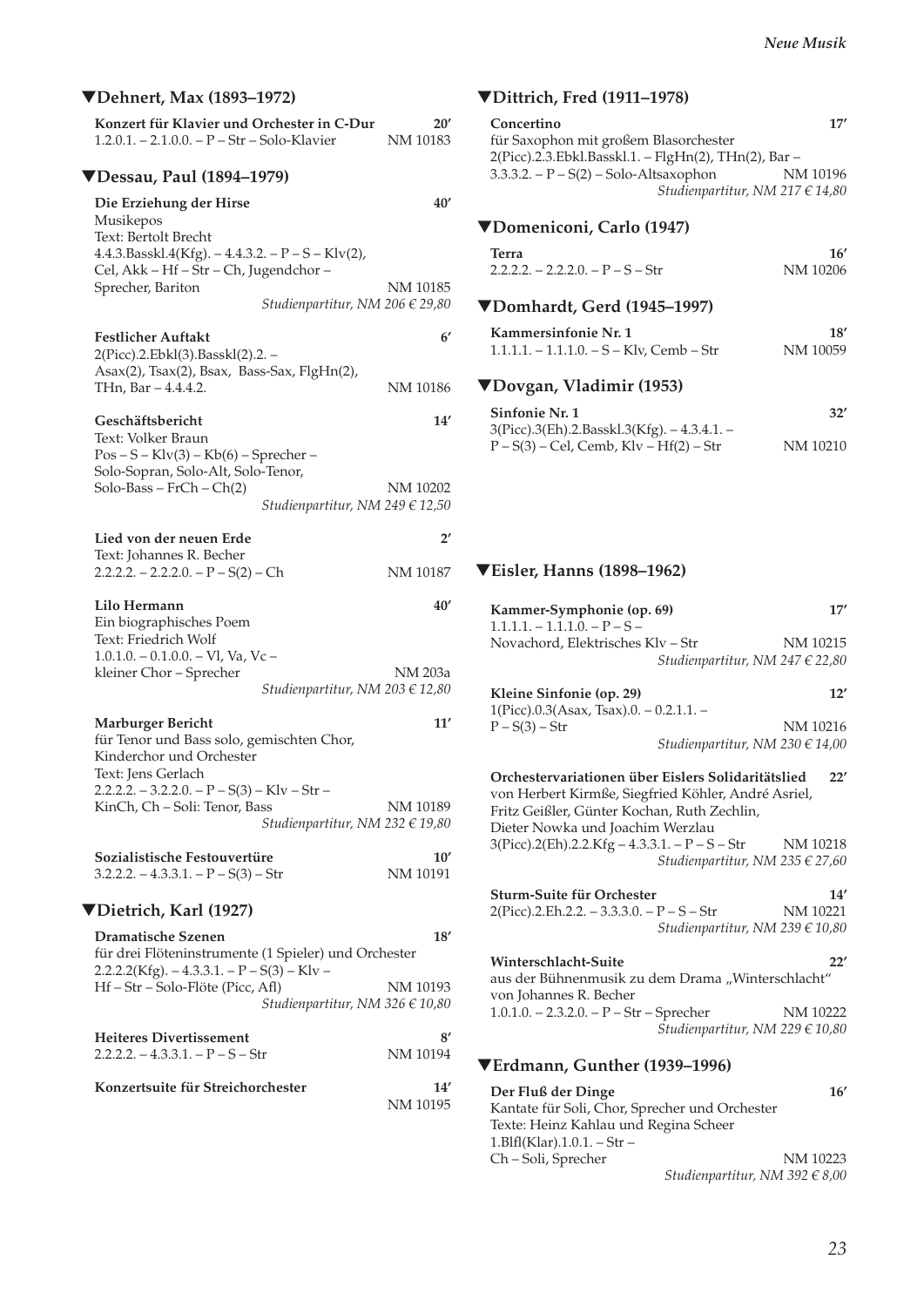| $\blacktriangleright$ Erdmann, Gunther                                                                                                                                            |                            |
|-----------------------------------------------------------------------------------------------------------------------------------------------------------------------------------|----------------------------|
| Zukunftsmusik<br>Szenische Kantate für Solisten,<br>Kinderchor und kleines Orchester<br>Text: Manfred Streubel<br>$1(Pice).1.1.1. - 1.1.0.0. - P - S -$<br>Klv, Kb - KinCh - Soli | 20′<br>NM 10224            |
| Klavierauszug, NM 296 $\in$ 12,80                                                                                                                                                 |                            |
| ▼Falik, Juri (1936–2009)                                                                                                                                                          |                            |
| Concertino*<br>für Oboe und Kammerorchester                                                                                                                                       | 10'5''                     |
| $1.0.2.1. - 1.2.1.0. - S - Str (2.2.2.1.) - Solo-Oboe$                                                                                                                            | C 051                      |
| Concertino*<br>für Fagott und Streichorchester                                                                                                                                    | 10'5''<br>C <sub>052</sub> |
| Concerto della Passione*<br>für Violoncello und Orchester                                                                                                                         | 33'                        |
| 3(Picc).2(Eh).3(Basskl).3(Kfg). - 0.3.3.0. -<br>P-S-Cel-E-Bass-Str-Solo-Cello                                                                                                     | C <sub>055</sub>           |
| Kaddish <sup>*</sup><br>Sinfonie Nr. 2                                                                                                                                            | 20'                        |
| 4(Afl, Picc).4(Ebkl, Basskl).0.0. -<br>$4.4.3.1. - P - S - Cel - Str$                                                                                                             | C 058                      |
| Kammerkonzert *                                                                                                                                                                   | 10'5''                     |
| für 3 Flöten (ein Spieler) und<br>Streichorchester                                                                                                                                | C <sub>053</sub>           |
| Leichte Sinfonie*<br>$2(Picc).2.2.2. - 3.2.2.0. - P - S - Str$                                                                                                                    | 11'<br>C <sub>061</sub>    |
| Lyrisches Concertino*<br>für Violoncello und kleines sinfonisches Orchester<br>$2.2.2.2 - 0.1.1.0 - Str - Solo-Cello$                                                             | 14′<br>C <sub>056</sub>    |
| Musik für Streicher*<br>Str (7.6.5.4.3.)                                                                                                                                          | 13'<br>C <sub>063</sub>    |
| Sinfonie Nr. 1*                                                                                                                                                                   | 23'                        |
| für Streichorchester und Schlagzeug<br>$P - S(6) - Xyl$ . Vibr – Klv – 8.7.6.5.4.                                                                                                 | C <sub>057</sub>           |
| Sinfonietta für Streicher *<br>Str (6.5.4.3.2.)                                                                                                                                   | 14'<br>C <sub>064</sub>    |
| Sinfonische Etüden*<br>Konzert Nr. 2                                                                                                                                              | 20 <sup>′</sup>            |
| für großes sinfonisches Orchester<br>4(Picc).3.4(Ebkl, Basskl).3(Kfg). -<br>$4.3.4.0. - P - S - Klv - Hf - Str$                                                                   | C <sub>060</sub>           |
| Till Eulenspiegel *                                                                                                                                                               | 25'                        |
| Konzert Nr. 1<br>für großes sinfonisches Orchester                                                                                                                                |                            |
| 3(Picc).2.(Eh).4(Ebkl, Basskl).3(Kfg). -<br>$4.3.3.1. - P - S - Klv$ , $Org - Hf - Str$                                                                                           | C <sub>059</sub>           |
|                                                                                                                                                                                   |                            |
| Vivat <sup>*</sup><br>Ouvertüre für großes sinfonisches Orchester                                                                                                                 | $6^{\prime}$               |
| $3(Picc).2(Eh).3.2. - 4.3.3.1. - P - S - Hf - Str$                                                                                                                                | C <sub>065</sub>           |

### ▼**Faßhauer, Tobias (1966)**

| <b>Famose Mimosen</b>                           | 31       |
|-------------------------------------------------|----------|
| Twostep-Marsch                                  |          |
| $2(Pice)$ .2.2.2. – 2.2.1.1(ad lib.). – S – Str | NM 11262 |
|                                                 |          |

### ▼**Feldmann, Klaus (1951)**

| Doppelkonzert für zwei Gitarren             | 22'      |
|---------------------------------------------|----------|
| und Orchester                               |          |
| nach Motiven mittelalterlicher Meister      |          |
| $1.Afl.1(Eh).0.1. - Str - Soli: Gitarre(2)$ | NM 10225 |
| Klavierauszug, NM 379 $\in$ 12,80           |          |

#### ▼**Finke, Fidelio F. (1891–1968)**

| VI. Suite für Orchester        | 24'                             |
|--------------------------------|---------------------------------|
| 2(Picc).2(Eh).2.Basskl.2.Kfg – |                                 |
| $4.3.3.1. - P - S - Hf - Str$  | NM 10228                        |
|                                | Studienpartitur, NM 204 € 12,80 |

# ▼**Forest, Jean Kurt (1909–1975)**

| Drei deutsche Tänze<br>(aus dem Jahr 1951)                                         | 10'             |
|------------------------------------------------------------------------------------|-----------------|
| $2.2.2.2. - 4.2.3.1. - P - S - Str$                                                | NM 10229        |
| Indiana-Rhapsodie<br>$2(Picc).2(Eh).2.2. - 4.2.2.0. - P -$                         | 8'              |
| Glsp, Xyl, Mar, S - Klv - Hf, Git - Str<br>Studienpartitur, NM 210 € 10,80         | NM 10230        |
| Kammerkonzert Nr. 1                                                                | 12'             |
| Streichkonzert für junge Leute<br>für Streichorchester                             | NM 10231        |
| Kammerkonzert Nr. 3<br>(Alex-Konzert)                                              | g'              |
| Str – Solo-Klavier                                                                 | NM 10232        |
| Kammerkonzert Nr. 6<br>(Seelower Konzert)                                          | 10'             |
| Str – Solo-Klavier                                                                 | NM 10233        |
| Suite über sorbische Volksweisen<br>$2(Picc).2.2.1. - 2.1.1.0. - P - S - Hf - Str$ | 14'<br>NM 10234 |
| Thüringisches Konzert in Es<br>(Den Kämpfern von Buchenwald)                       | 15'             |
| für Waldhorn und Orchester<br>1(Picc).1.1(Basskl).Tsax.1(Kfg). - 0.1.1.0. - S(2) - |                 |
| Klv - Banjo(Git) - Str - Solo-Waldhorn                                             | NM 10737        |
| ▼Frenkel, Jan (1920-1989)                                                          |                 |

#### **Armes Schäfchen \*** Bearbeitung für Orchester von Boris Tishchenko  $0.2.0.0. - 2.2.0.0. - P - S - Str$  C 176

### ▼**Gebhardt, Axel (1962)**

| Sinfonie                                   | 32'      |
|--------------------------------------------|----------|
| $4.3$ (Eh).3(Basskl).3(Kfg). $-4.3.3.1.$ – |          |
| $P-S(4) - E-Git-Str$                       | NM 10235 |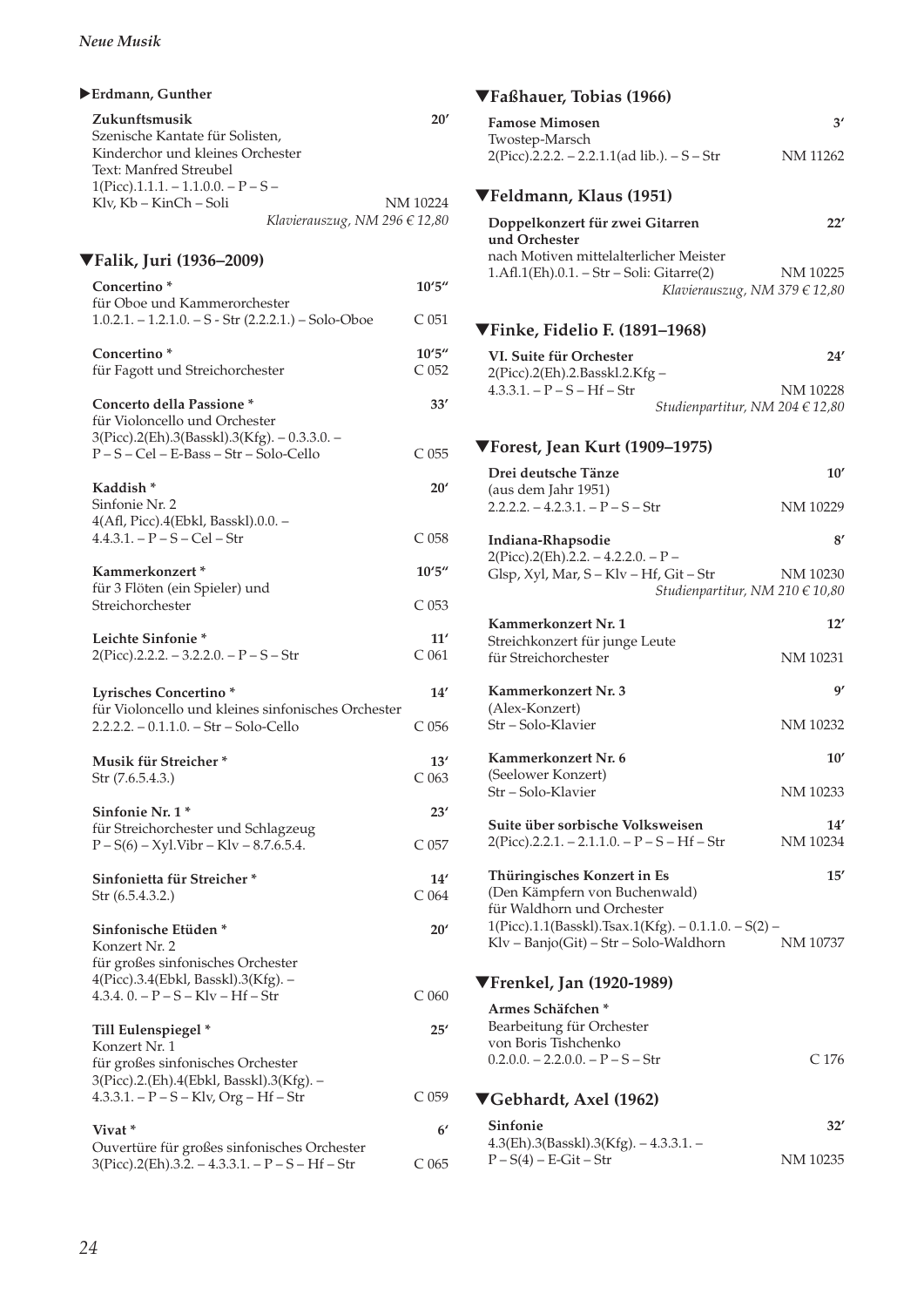### ▼**Geißler, Fritz (1921–1984)**

| Am Weihnachtsbaum die Lichter brennen<br>Weihnachtsliederpotpourri für Orchester:<br>· Am Weihnachtsbaum die Lichter brennen<br>• Leise rieselt der Schnee • Weihnachtslied beim<br>Kindelwiegen · Süßer die Glocken nie klingen<br>· Es ist ein Ros entsprungen, • Morgen kommt der<br>Weihnachtsmann · Stille Nacht, heilige Nacht<br>· O Tannenbaum · Kling, Glöckchen, klingelingeling |                 |
|--------------------------------------------------------------------------------------------------------------------------------------------------------------------------------------------------------------------------------------------------------------------------------------------------------------------------------------------------------------------------------------------|-----------------|
| • Wenn Weihnachten ist • O du Fröhliche<br>$1.1.1.1 - 2.2.1.0 - P - S - Str$                                                                                                                                                                                                                                                                                                               | NM 10237        |
| Concertino für Klarinette und kleines Orchester<br>$1.1.1.1. - 2.2.1.0. - P - S - Hf - Str -$                                                                                                                                                                                                                                                                                              | 12'             |
| Solo-Klarinette                                                                                                                                                                                                                                                                                                                                                                            | NM 10238        |
| Concertino für Klavier, Jazzband und Streicher<br>Asax, Tsax - Trp, Pos - Str - Solo-Klavier                                                                                                                                                                                                                                                                                               | 15'<br>NM 10239 |
| Concertino für Violoncello und kleines Orchester<br>$1(Pice).1(Eh).1(Basskl).1. - 1.0.0.0. -$                                                                                                                                                                                                                                                                                              | 23'             |
| $P-S-Hf-Str-Solo-Cello$                                                                                                                                                                                                                                                                                                                                                                    | NM 10240        |
| Hymne auf Karl Marx<br>Text: Helmut Preißler                                                                                                                                                                                                                                                                                                                                               | 15'             |
| $0.0.0.0 - 0.3.0.0 - P - S - Org$ , Klv(2) –<br>Ch-Solo-Bariton                                                                                                                                                                                                                                                                                                                            | NM 10242        |
| Italienische Rhapsodie<br>$2.2.2.2 - 4.3.3.0 - P - S - Str$                                                                                                                                                                                                                                                                                                                                | 6'<br>NM 10243  |
| Konzert Nr. 2 für Klavier und Orchester<br>Picc.1.2.2.Basskl.1.Kfg. - 4.3.3.0. -                                                                                                                                                                                                                                                                                                           | 18'             |
| $P-S(4) - Hf - Str - Solo-Klavier$                                                                                                                                                                                                                                                                                                                                                         | NM 10236        |
| Konzertante Fantasie für Kammerorchester<br>$1.2.0.0 - 2.0.0.0 - Str$<br>Studienpartitur, NM $428 \in 16,80$                                                                                                                                                                                                                                                                               | 15'<br>NM 10244 |
| Optimistische Ouvertüre<br>$2.2.2.2. - 4.2.3.0. - P - S - Hf - Str$                                                                                                                                                                                                                                                                                                                        | 8′<br>NM 10245  |
| Orchesterkonzert                                                                                                                                                                                                                                                                                                                                                                           | 22'             |
| 2(Picc).2(Eh).2(Basskl).1.Kfg –<br>$4.3.3.0. - P - S(3) - Str$<br>Studienpartitur, NM 282 € 24,80                                                                                                                                                                                                                                                                                          | NM 10246        |
| Orchestervariationen über Eislers Solidaritätslied<br>von Herbert Kirmße, Siegfried Köhler,<br>André Asriel, Fritz Geißler,<br>Günter Kochan, Ruth Zechlin,<br>Dieter Nowka und Joachim Werzlau                                                                                                                                                                                            | 22'             |
| 3(Picc).2(Eh).2.2.Kfg – 4.3.3.1. – P – S – Str<br>Studienpartitur, NM 235 € 27,60                                                                                                                                                                                                                                                                                                          | NM 10218        |
| Quadriga<br>Vorspiel für Orchester                                                                                                                                                                                                                                                                                                                                                         | 8'              |
| 2(Picc).2(Eh).2(Basskl).2(Kfg). –<br>$2.2.2.0. - P - S(2-3) - Str$<br>Studienpartitur, NM 310 $\in$ 9,80                                                                                                                                                                                                                                                                                   | NM 10248        |
| Rhapsodie für Streicher                                                                                                                                                                                                                                                                                                                                                                    | 8′              |
| Partitur, NM $465 \in 10,80$                                                                                                                                                                                                                                                                                                                                                               | NM 10249        |
| Sinfonietta giocosa                                                                                                                                                                                                                                                                                                                                                                        | 20'             |
| $2.1.1.1 - 2.2.0.0 - P - S - Str$                                                                                                                                                                                                                                                                                                                                                          | NM 10250        |

| Sinfonische Suite (1. Sinfonie)<br>2.2.2.2. – 4.3.3.1. – P – S – Str<br>Studienpartitur, NM 248 $\in$ 18,80                                                                            | 30′<br>NM 10251 |
|----------------------------------------------------------------------------------------------------------------------------------------------------------------------------------------|-----------------|
| Vier Lieder<br>für mittlere Stimme und Orchester<br>Text: Johannes R. Becher                                                                                                           | 8'              |
| $2.2$ (Eh).2(Basskl).2(Kfg). $-0.1.1.0.$ –<br>Hf-Str-Mezzosopran                                                                                                                       | NM 10253        |
| ▼Gelmini, Caspar de (*1980)                                                                                                                                                            |                 |
| Cargo<br>für Ensemble                                                                                                                                                                  | 16'             |
| 2(2Picc).2.2.2(KFg). - 0.2.2.0. -<br>$P(3)$ - Klv(Cel) - Hf - Str                                                                                                                      | NM 11109        |
| Farben                                                                                                                                                                                 | 10'             |
| für Orchester mit 4 Sprechern<br>$3.3.3.3. - 4.3.4.0. - P - S(2) - Str - Spr(4)$                                                                                                       | NM 20354        |
| Nightline                                                                                                                                                                              | 16'             |
| 3(2-3Picc).3(Eh).3(Basskl).3(Kfg). -<br>4.3.3.1. - S(3) - Cel.Klv - Str                                                                                                                | NM 11150        |
| $\blacktriangledown$ Gerster, Ottmar (1897–1969)                                                                                                                                       |                 |
| Sinfonie Nr. 4<br>$2.2.2.2 - 4.3.3.0 - P - S(2) - Str$                                                                                                                                 | 16'<br>NM 10256 |
| ▼Glandien, Lutz (1954)                                                                                                                                                                 |                 |
| Tubakonzert<br>3(Picc).3.3(Basskl).3(Kfg). - 3.3.3.0. -<br>$P-S(3) - Hf - Str - Solo-Tuba$                                                                                             | 25'<br>NM 10002 |
| ▼Glière, Reinhold (1875–1956)                                                                                                                                                          |                 |
| Freundschaft der Völker op. 79<br>Ouvertüre                                                                                                                                            | 8'              |
| 3(Picc).2.Eh.3.3. - 4.3.3.1. - P - S - Hf - Str                                                                                                                                        | NM 10739        |
| ▼Goodman, Alfred (1920–1999)                                                                                                                                                           |                 |
| Besuch am Turtle Bay<br>Eine Geschichte mit Musik über die Vereinten Nationen<br>Text: Robert Rein, Deutsch von Frank Rebitschek<br>2.1.2.1. - 2.2.1.0. - P - S - Cemb/Klv - StrQuin - | 35'             |
| $KinCh-Spr(3)$ , Singstimmen(6)<br>Klavierauszug                                                                                                                                       | NM 10277        |
| ▼Griesbach, Karl-Rudi (1916–2000)                                                                                                                                                      |                 |
| <b>Kleine Sinfonie</b><br>$2.2.2.2. - 2.2.2.0. - P - S(2) - Str$                                                                                                                       | 20'<br>NM 10281 |
| Kontakte                                                                                                                                                                               | $8^{\prime}$    |
| für Orchester<br>3(Picc).2(Eh).2.2. – 4.3.3.1. – P – S – Str<br>Studienpartitur, NM 389 € 12,80                                                                                        | NM 10282        |
| <b>Reinecke Fuchs</b>                                                                                                                                                                  | 19'             |
| Konzert-Suite aus dem gleichnamigen Ballett<br>$2(Picc).2(Eh).2.2. - 2.2.3.0. - S(3) - Str$<br>Studienpartitur, NM 292 $\in$ 19,80                                                     | NM 10283        |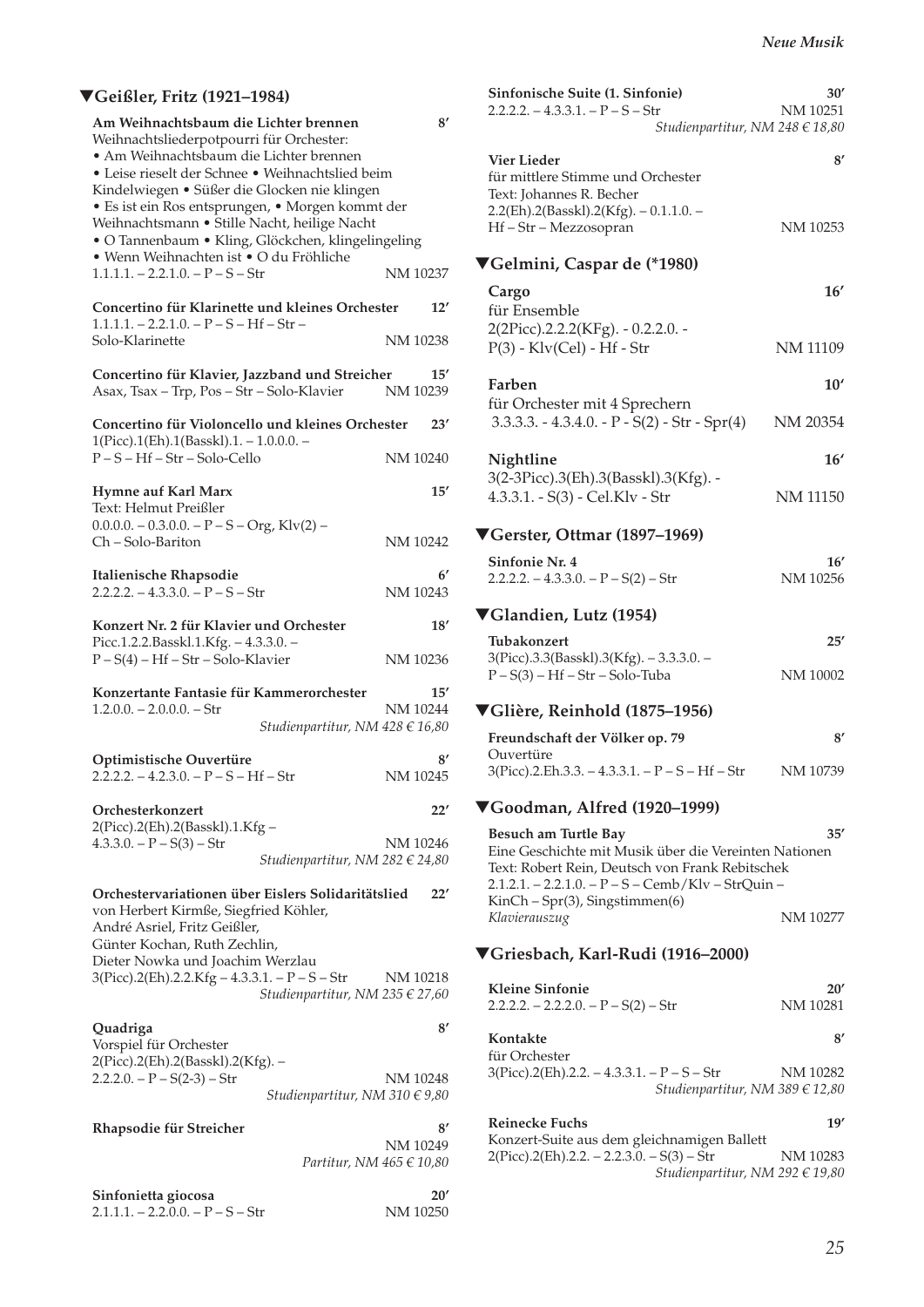### X**Griesbach, Karl-Rudi Schneewittchen** 40' Konzert-Suite aus dem gleichnamigen Ballett 3(Picc).2.3(Basskl).3(Kfg). –  $4.3.3.1. - P - S - Str$  NM 10284 **Szene für Orchester 13'**<br>Picc.2.2.2.2.Kfg – 4.2.3.1. – P – S(2) – Str NM 10285 Picc.2.2.2.2.Kfg – 4.2.3.1. –  $P - S(2) - Str$ ▼**Gruner, Joachim (1933) Allegro Assai (1997) 11'**  Konzert für Euphonium und Orchester  $2(Pice)$ .2.2.2(Kfg ad lib). – 2.2.2.0. – P – S(2) – Str(6.5.4.3.2.) – Solo-Euphonium NM 10287 Aufruhr in Olymp 69' Szenische Offenbachiade (1989) nach einem Text von Martin Vogler für Gesangsensemble und kleines Orchester  $1.1.1.1 - 1.1.1.0 - P - S - Klv -$ Str(4.3.2.2.1.) – Soli (7) NM 10743 **Berliner Gassenhauermusik (1987) 12'**   $1(Pice).1.1.1. - 1.1.1.0. - P - S -$ Str(6.5.4.3.2.) NM 10288 **BHS-Festmusik (1985) 12'**  zum Bach-Händel-Schütz-Jahr 1985  $0.0.0.0 - 0.2.2.0 - P - Str(6.5.4.3.1-2.)$  NM 10289 **Concertino (1962) 14'**  für Orchester 2(Picc).2.2(Basskl).2. – 4.3.3.1. – P – S – Str NM 10744 **Doppelkonzert für zwei Paukensolisten 24' und großes Orchester (2001)**  Picc.2.2.Eh.2.Basskl.2.Kfg. – 2.3.3.1. – S(2) – Klv – Str(12.10.8.6.6.) – Soli(2) à 6 Pauken NM 10768 **Gaudeamus 14'**  Musik für Orchester (1984) 2(Picc).2.2.2(Kfg). – 2.2.2.0. –  $P - S(2) - Klv - Str(12.10.6.6.3.)$  NM 10293 **Invention für Orchester Nr. 1 (1974) 9'**  Picc.2.2.2.2.Kfg. –  $3.3.3.1. - S(3) - Klv - Str$  NM 10745 **Kleine Ouvertüre (1971) 5'** für großes Orchester Picc.2.2.2.2.Kfg. –  $3.4.4.1. - P - S - Str$  NM 10746 **Konzert für Horn (F) und Orchester (1992/93) 20'**  Picc.2.2.2.Basskl.2.Kfg. – 2.2.3.1. –  $P - S(2) - Str(12.10.8.6.6.) - Solo-Horn$  NM 10054 *Klavierauszug*  **Konzert für Posaune und Orchester (1988/89) 20'**  Picc.2.2.2.Basskl.2.Kfg. – 2.2.3.0. – P – S(2) – Str(12.10.8.6.6.) – Solo-Posaune NM 10009 *Klavierauszug*  **Konzert für sieben Blechbläser 20' und Orchester (1987)**  Picc.2.2.Eh.2.Basskl.2.Kfg. – 2.2.2.0. –

 $P - S(2) - Klv - Str(12.10.8.6.4.)$ Soli: Trompeten(3), Horn, Posaunen(2), Tuba NM 10296

| Konzert für Trompete (hoch Es)<br>und Orchester Nr. 1 (1986)<br>Picc.2.2.Eh.2.Basskl.2.Kfg. - 4.3.3.1 -                                                       | 15'      |
|---------------------------------------------------------------------------------------------------------------------------------------------------------------|----------|
| $P-S(2) - Klv - Str(10.8.6.5.4.) -$<br>Solo-Trompete (hoch Es)<br>Klavierauszug                                                                               | NM 10303 |
| Konzert für Trompete und Orchester Nr. 2 (1990)<br>Picc.2.2.2.Basskl.2.Kfg. - 2.2.3.1 - $P - S(2)$ -                                                          | 20'      |
| Str(12.10.8.6.6.) – Solo-Trompete (C)<br>Klavierauszug                                                                                                        | NM 10001 |
| Konzert für Tuba und Orchester (1977)<br>Picc.2.2(Eh).2.Basskl.2.Kfg. - 3.3.3.0. -<br>$P-S(3) - Klv - Str(10.8.6.4.4.) - Solo-Tuba$                           | 22'      |
| Klavierauszug<br>Studienpartitur, NM 388 € 19,80                                                                                                              | NM 10297 |
| <b>Konzertante Musik</b><br>für großes Blasorchester, Pauken und Schlagzeug (1985)<br>Picc.3(Picc).2.Eh.3.Ebkl.Basskl.2.Kfg. -                                | 14'      |
| Asax(2), Tsax(2), Bsax - 4.4.4.2. - FlgHn(3),<br>THn(3), Bar – $P - S(5) - Kb(4)$                                                                             | NM 10047 |
| <b>Metren</b> (1993)<br>Picc.2.1.3.Basskl.1. - Asax(2), Tsax(2), Bsax -                                                                                       | 12'      |
| $4.4.4.2. -$ FlgHn(2), THn, Bar – P – S(2) – Kb<br>Studienpartitur, NM 10049 € 12,80<br>Stimmensatz, NM 10049a $\in$ 50,00                                    |          |
| Modulum I (1995)<br>Musik für Bläser, Pauken und Schlagzeug<br>Picc.1.1.3.1. - Asax(2), Tsax, Bsax (ad lib.) -<br>2.3.3.2. - FlgHn(2), THn(2), Bar - P - S(2) | 10'      |
| Studienpartitur, NM 10050 € 12,80<br>Stimmensatz, NM 10050a € 26,80                                                                                           |          |
| Modulum II (1995)<br>(Im Münster Zwiefalten)<br>Musik für Bläser, Pauken und Schlagzeug<br>Picc.2.1.3.1. - Asax(2), Tsax, Bsax (ad lib.) -                    | 10'      |
| 2.3.3.2. – FlgHn(2), THn(2), Bar – P – S(2)<br>Klavierauszug                                                                                                  | NM 10035 |
| <b>Modulum III (1995/96)</b><br>Musik für Bläser, Pauken und Schlagzeug<br>Picc.2.1.3.Basskl.1. - Asax(2), Tsax, Bsax -                                       | 10'      |
| $4.4.4.2. -$ FlgHn(2), Bar - P - S(3) - Kb<br>Studienpartitur, NM 10051 $\in$ 24,00<br>Stimmensatz, NM 10051a € 110,00                                        |          |
| Musik für Blechbläser, Schlagzeug und<br>Streicher (1964)                                                                                                     | 12'      |
| $0.0.0.0 - 0.4.4.1 - P - S(5) - Str$                                                                                                                          | NM 10747 |
| Sieben Inventionen<br>für Violine und Orchester (1967)<br>2(Picc).2.2.Basskl.2.Kfg. - 3.3.4.0. -                                                              | 16'      |
| P-S-Klv-Hf-Str-Solo-Violine                                                                                                                                   | NM 20125 |
| Tripelkonzert<br>für Trompete, Posaune, Tuba und Orchester (1983/84)<br>Picc.2(Picc).2.Eh.2.Basskl.2.Kfg. -                                                   | 23'      |
| $3.3.3.0. - P - S(3) - Klv - Str(12.10.8.6.4.)$<br>Soli: Trompete, Posaune, Tuba                                                                              | NM 10302 |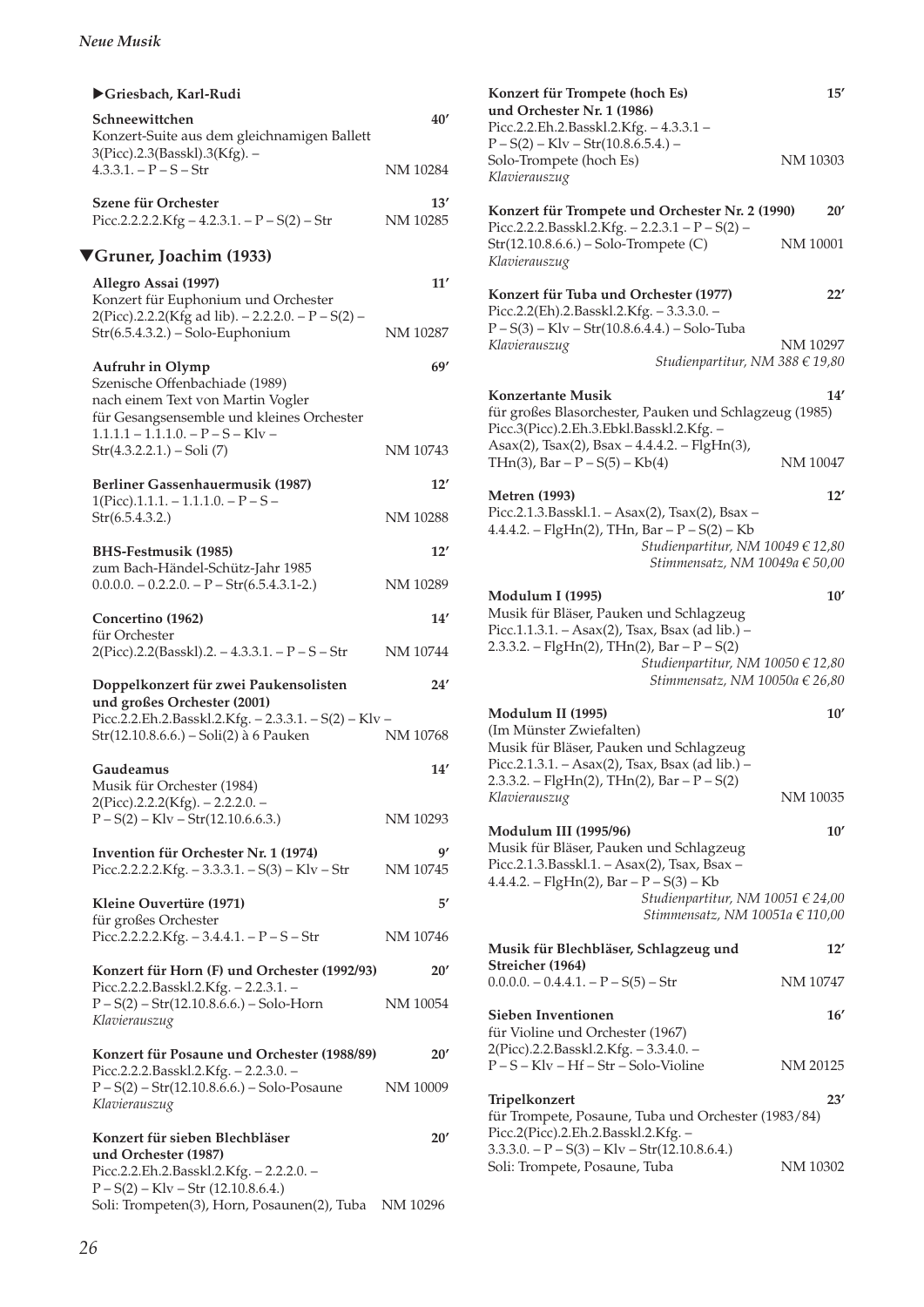| Neue Musik |  |
|------------|--|
|------------|--|

| Vier Inventionen für Blechbläser,<br>Schlagzeug und Pauken (1985)                                                                                                                         | 12'             |
|-------------------------------------------------------------------------------------------------------------------------------------------------------------------------------------------|-----------------|
| $0.0.0.0 - 4.4.4.2 - P - S(2)$                                                                                                                                                            | NM 10081        |
| Vier sinfonische Capricen (1977)<br>für Bläser, Pauken und Schlagzeug<br>2.1.3. Ebkl. 1. - Asax, Tsax - 3.3.3. 1. -<br>$FigHn(2)$ , THn(2), Bar – P – S(2)                                | 11'             |
| Klavierauszug                                                                                                                                                                             | NM 10286        |
| Virtuoses (1982)<br>für Posaune solo und großes Blasorchester<br>Picc.2.2.Eh.6.Basskl.2.Kfg - Asax, Tsax, Bsax -<br>$4.4.4.1. -$ FlgHn(2), THn(3), Bar - P - S(4) -<br>Hf-Kb-Solo-Posaune | g,              |
| Klavierauszug                                                                                                                                                                             | NM 10748        |
| ▼Hattwig, Martin (1920)                                                                                                                                                                   |                 |
| Reitertanz<br>$2(Pice).2.2.2. - 3.2.3.0. - P - S - Str$<br>Studienpartitur, NM 254 € 9,80                                                                                                 | 5′<br>NM 10304  |
| ▼Hauk, Günter (1932–1979)                                                                                                                                                                 |                 |
| Rondo für Klarinette und Streichorchester                                                                                                                                                 | 15'<br>NM 10811 |
| ▼Heicking, Wolfram (1927)                                                                                                                                                                 |                 |
| Capriccio<br>für Klarinette und Orchester mit Klavier<br>Picc.2.1.0.2. $-3.1.1.0 - P - S -$                                                                                               | 14'             |
| Kly - Str - Solo-Klarinette                                                                                                                                                               | NM 10306        |
| ▼Heinze, Helmut (1915–1979)                                                                                                                                                               |                 |
| Suite für Sinfonieorchester (op. 46)<br>$2.2.2.2. - 0.2.2.0. - Str$                                                                                                                       | 13'<br>NM 10307 |
| VHeller, Volker (1958)                                                                                                                                                                    |                 |
| Lied zum Herbst<br>Konzertstück für Violoncello und Orchester<br>Picc.1.1.1.Basskl.1.Kfg. - 4.0.0.0. -<br>$P-S(3) - Str-Solo-Cello$                                                       | 21′<br>NM 10027 |
|                                                                                                                                                                                           |                 |
| ▼Hensel, Lothar (1961)<br><b>Berliner Tango-Suite</b><br>Musik zu einem imaginären Ballett                                                                                                | 20'             |
| für 3 Klarinetten, Bassklarinette und Streicher<br>$0.0.3$ . Bassk $1.0. - 0.0.0.0. -$ Str                                                                                                | NM 10749        |
| Ein letzter Tango für Margot H.<br>Groteskes Melodram für 7 Sänger und Tangoensemble<br>Text: Ingo Waszerka                                                                               | 80'             |
| Band - Klv - StrQuin - Singstimmen(7)                                                                                                                                                     | NM 10750        |
| Fantasia sobre un choclo<br>für Bandoneon und großes Orchester<br>2.2.2.2. - 4.0.0.0. - P - Klv - Str - Solo-Bandoneon NM 20260                                                           | 5′              |
| Homenaje à Astor                                                                                                                                                                          | 4'              |
| Bandoneon, Streicher, Harfe, Klavier,<br>Schlagzeug und Pauken                                                                                                                            | NM 20336        |
| Konzert Nr. 1                                                                                                                                                                             | 21′             |
| für Bandoneon und Streichorchester                                                                                                                                                        | NM 10769        |

| Konzert Nr. 2<br>für Bandoneon und großes Orchester<br>Picc.2(Afl).2.2.3(Kfg). $-4.2.3.0.$ –                                                              | 21'             |
|-----------------------------------------------------------------------------------------------------------------------------------------------------------|-----------------|
| P-S-Hf-Str-Solo-Bandoneon                                                                                                                                 | NM 20271        |
| La Cumparsita<br>für Bandoneon und großes Orchester<br>$2.2.2.2. - 4.0.0.0. - P - Klv - Str -$                                                            | $4^{\prime}$    |
| Solo-Bandoneon                                                                                                                                            | NM 20261        |
| Tangomanía<br>für Tango-Ensemble und Orchester<br>Ensemble: Band, Vl, Vc, Kb<br>Orchester: Cemb - Str                                                     | 25'<br>NM 10770 |
|                                                                                                                                                           |                 |
| ▼Hera, Willi (1903–1980)<br>Eine kleine Sinfonie in g-Moll (op. 28)<br>Picc.2.2.2.Basskl.2. $-4.2.2.1. - P - Str$                                         | 15'<br>NM 10308 |
| ▼Herchenröder, Martin (1961)                                                                                                                              |                 |
| Wachsen lassen<br>für Klavier und Orchester<br>$2(Af1).2.2(Basskl).2. - 4.2.4.0. -$                                                                       | 10'             |
| S(4) - Str - Solo-Klavier                                                                                                                                 | NM 10771        |
| ▼Herrmann, Peter (1941)                                                                                                                                   |                 |
| Kammersinfonie<br>$1.1.0.1 - Str$<br>Studienpartitur, NM 279 € 18,80                                                                                      | 25'<br>NM 10309 |
| ▼Heyn, Walter Thomas (1953)                                                                                                                               |                 |
| Anstoß - Szene für großes Orchester (op. 3)<br>$2.2.2.2. - 4.3.3.1. - P - S(2) - Cel - Hf - Str$                                                          | 8′<br>NM 10313  |
| Concerto Grosso Nr. 1 (op. 18)<br>für fünf Solisten und Orchester<br>2.2.2.Basskl.2. - 2.2.3.1. - P - $S(3)$ - Hf - Str                                   | $25^{\prime}$   |
| Soli: Flöte, Oboe, Vibraphon, Horn, Fagott                                                                                                                | NM 10318        |
| Concerto Grosso Nr. 2 (op. 20)                                                                                                                            | 25'             |
| für zwei Violinen und Orchester<br>$4.0.2.2. - 2.2.2.0. - P - S(2) - Str - Soli$ : Vl(2)                                                                  | NM 10012        |
| Concerto Grosso Nr. 3 (op. 24)                                                                                                                            | 15'             |
| für zwei Gitarren und Kammerorchester<br>$1.0.1.1. - 0.1.0.0. - Str - Soli$ : Git(2)                                                                      | NM 10030        |
| Der Auftritt des großen Zauberers Musikus<br>Ein musikalisches Märchen, passend als<br>Vorspiel zu Prokofjews "Peter und der Wolf"<br>Text: Martin Verges | 30′             |
| $1.1.1.1. - 3.1.1.0. - P - S - Str - Sprecher$                                                                                                            | NM 10038        |
| Der Klappstuhl                                                                                                                                            | 6'              |
| Melodrama nach Theodor Fontane<br>Fl, Klv, Str, Sprecher                                                                                                  | NM 10320        |
| Der Leipziger Ring<br>Kantate, Text: Andreas Reimann<br>$3.0.0.1. - 1.1.0.0. - P - Akk, Klv -$                                                            | 72′             |
| $Git - Chor(4) - Solo-Alt$                                                                                                                                | NM 10323        |
| Drei Feenmärchen - Concerto Grosso Nr. IV (op. 36) 22'<br>$0.2.0.0 - 2.0.0.0 - Cemb - Str - Solo-Violine$                                                 | NM 10029        |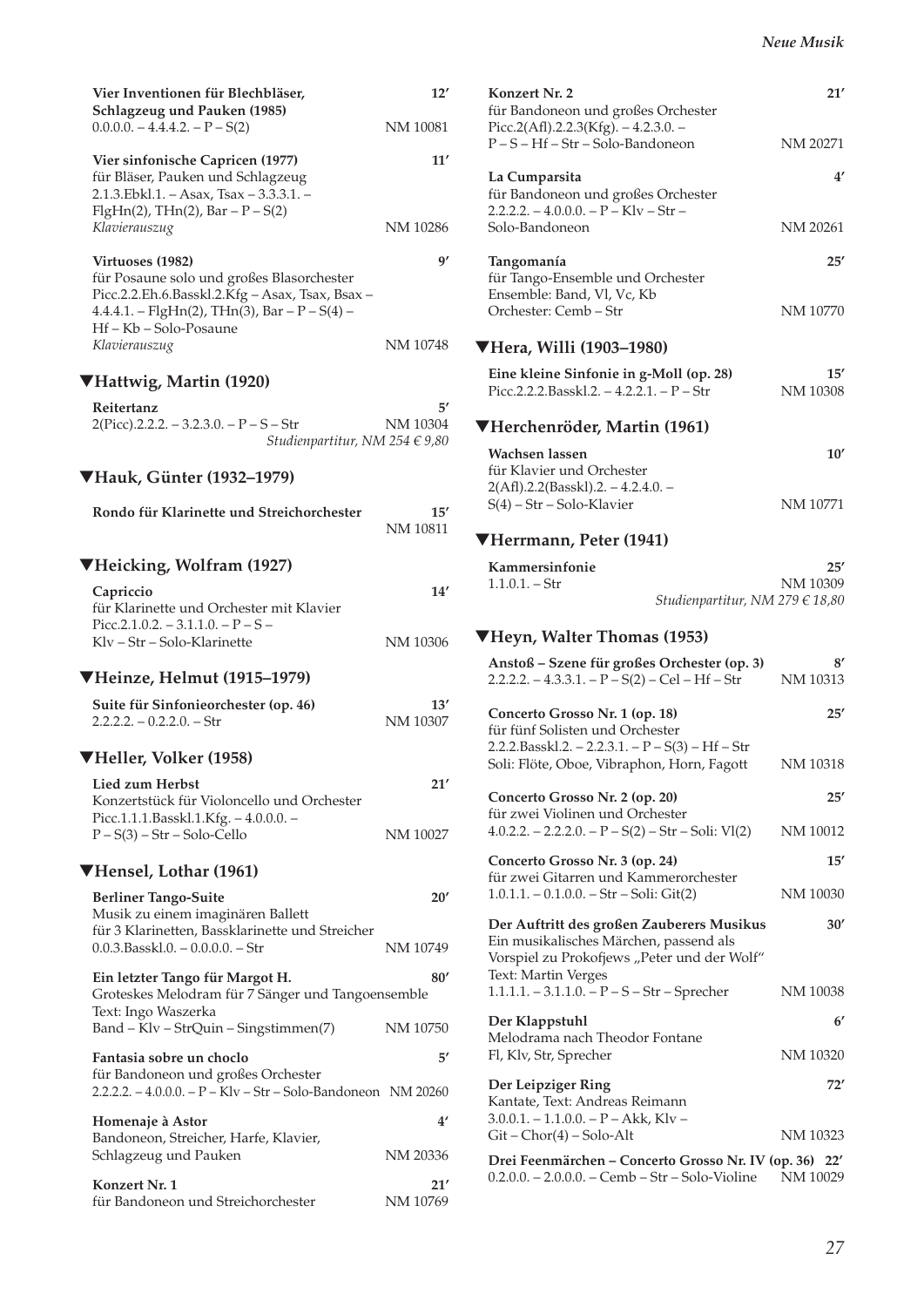| Heyn, Walter Thomas |                                                                                                 |                        |  |
|---------------------|-------------------------------------------------------------------------------------------------|------------------------|--|
|                     | Drei Jiddische Gesänge (op. 21a)<br>Version für Alt und 10 Streicher                            | 16'                    |  |
|                     | $VI(7)$ , $Va(3) - Alt$                                                                         | NM 10033               |  |
|                     | Five Ghost Tracks (op. 58)<br>Musik für einen imaginären Film                                   | 23'                    |  |
|                     | $3.3.1.1. - 2.1.1.0. - P - S - Str$                                                             | NM 10043               |  |
|                     | Neun Kontrapunkte zum Thema Geschichte<br>Kantate                                               | 50'                    |  |
|                     | Text: Andreas Reimann<br>1.0.0.0. - Asax - P - S - Klv, Synthesizer - E-Git, E-Bass,            |                        |  |
|                     | Drums - Str - Ch(4) - Alt, Sprecher                                                             | NM 10312               |  |
|                     | Schöner grüner<br>Drei Opernparaphrasen nach Heinrich Heine<br>über den "Jungfernkranz"         | 12'                    |  |
|                     | 1.0.1.0. - 0.1.1.0. - S - Klv - Streichquintett                                                 | NM 10327               |  |
|                     | Silicernium (III)                                                                               | 15'                    |  |
|                     | Konzert für Solo-Viola und Kammerorchester<br>$2.0.2.0 - 0.0.0.0 - K/v - Hf - Str - Solo-Viola$ | NM 11263               |  |
|                     | Summer-Music                                                                                    | 15'                    |  |
|                     | Konzert für Gitarre, Schlagzeug<br>und Streichorchester                                         | NM 10328               |  |
|                     | Transformationen                                                                                | 22′                    |  |
|                     | Fünf Versuche, der Gegenwart zu entfliehen<br>$2.2.2.2. - 2.2.2.0. - P - S - Str$               | NM 10060               |  |
|                     | Weihnachtslieder-Suite Nr. 1<br>für Streichorchester                                            | 12'<br><b>NM 11230</b> |  |
|                     | Weihnachtslieder-Suite Nr. 2<br>$2.0.2.0 - 0.1.1.0 - Str$                                       | 12'<br><b>NM 11231</b> |  |
|                     | Weihnachtslieder-Suite Nr. 3<br>$2.0.2.0 - 1.3.3.0 - Klv - Str$                                 | 12'<br><b>NM 11232</b> |  |
|                     |                                                                                                 |                        |  |

### ▼**Hlouschek, Theodor (1923)**

| <b>Böhmische Musikanten</b>                        | 24'      |  |  |
|----------------------------------------------------|----------|--|--|
| $2.2.2.2. - 3.2.1.0. - P - S - Hf(ad lib.) - Str$  | NM 10334 |  |  |
| Drei Volkstänze für Orchester                      | 11'      |  |  |
| $2.1.2.1. - 2.1.1.0. - S - Streichquintett$        | NM 10333 |  |  |
| Heitere Musik für Orchester                        | 14'      |  |  |
| $2(Pice)$ .0.3.0. $-3.2.3.1$ . $-P-S(3)$ $-$ Str   | NM 10335 |  |  |
| Sieben deutsche Tänze                              | 28'      |  |  |
| $2.2.2.2 - 2.2.1.0 - P - S - Hf - Str$             | NM 10336 |  |  |
| Weimarer Bilderbogen                               | 21'      |  |  |
| $2.2.2.2. - 2.2.1.0. - P - S - Hf$ (ad lib.) – Str | NM 10337 |  |  |
| ▼Hocke, Wolfgang (1937)                            |          |  |  |
| Meininger Konzert Nr. 2                            | 12'      |  |  |
| für Oboe und Streichorchester                      | NM 10362 |  |  |
| Meininger Konzert Nr. 3                            | 10′      |  |  |
| für zwei Flöten, Klarinette,                       |          |  |  |
|                                                    |          |  |  |

Fagott und Streicher NM 10772

# ▼**Hohensee, Wolfgang (1927)**

| Das Lied vom Sturmvogel<br>nach Maxim Gorki, in russischer und deutscher Sprache<br>$3.2.2.0. - 3.2.2.1. - P - S - Hf -$ | 10'             |
|--------------------------------------------------------------------------------------------------------------------------|-----------------|
| Vla, Vc, Kb - Ch                                                                                                         | NM 10338        |
| Die Stadt<br>Kantate für gemischten Chor und kleines Orchester<br>Text: Günther Deicke                                   | 13'             |
| $1(Pice).0.1.0. - 1.1.0.0. - P - S -$                                                                                    |                 |
| Str – Ch<br>Studienpartitur, NM 287 € 10,80                                                                              | NM 10339        |
| Konzertante Ouvertüre                                                                                                    | 9'              |
| $1.1.1.1 - 1.0.0.0 - P - Str$<br>Studienpartitur, NM 233 € 10,80                                                         | NM 10340        |
|                                                                                                                          |                 |
| Konzertstück<br>für Klavier und Orchester                                                                                | 21'             |
| $2(Picc).2.2.2. - 2.2.3.0. - P - S(2) -$                                                                                 |                 |
| Str - Solo-Klavier                                                                                                       | NM 10341        |
| Miniaturen<br>für Streichorchester                                                                                       | 10'<br>NM 10342 |
| Musik für Kammerorchester                                                                                                | 8′              |
| $P-S(2) - Klv - Str$                                                                                                     | NM 10343        |
| Studienpartitur, NM 323 € 12,80                                                                                          |                 |
| Scherzo<br>$2(Picc).2.3.2. - Tsax - 0.3.3.0. - P - S - Kb(2)$                                                            | 4′<br>NM 10345  |
| Sinfonietta                                                                                                              | 15'             |
| $4.2$ (Eh).2.0. - 2.2.2.0. -<br>$P-S-Klv-Git-Str$                                                                        | NM 10346        |
|                                                                                                                          |                 |
| Toccata I<br>aus der Oper "Der Deutsche Bauernkrieg"<br>4(Picc).3(Eh).3(Basskl).4(Kfg). -                                | $6^{\prime}$    |
| $4.4.3.3. - P - S(2) - Cel/Klv - Str$                                                                                    | NM 10347        |
| ▼Horvath-Thomas, Istvan (1954)                                                                                           |                 |
| Oh, Mammut-Mama!                                                                                                         | 5′              |
| ( eine steinzeitliche Zuneigung)                                                                                         |                 |
| für sinfonisches Blasorchester<br>Picc.2.2.2.Ebkl.Basskl.2. - Asax, Tsax, Bsax -                                         |                 |
| 2.3.3.1. - FlgHn, THn, Bar - P - S                                                                                       | NM 20262        |
| ▼Hotze, Theodor (1950)                                                                                                   |                 |
| D-S-C-H, Adagio, Presto                                                                                                  | 4′              |
| für Streichorchester                                                                                                     | NM 20303        |
| ▼Iranyi, Gabriel (1946)                                                                                                  |                 |
| Passages                                                                                                                 | 10'             |
| für Orchester<br>$2.2.2.2(Kfg) - 2.2.2.0. - S(3) - Klv - Hf - Str$                                                       | NM 11145        |
|                                                                                                                          |                 |
| Innenzeit I<br>für Streichorchester                                                                                      | 11'<br>NM 11143 |
| ▼Jung, Helge (1943)                                                                                                      |                 |
| Triptychon (op. 8)                                                                                                       | 16'             |
| für kleines Orchester                                                                                                    |                 |
| $1.1.1.1 - 2.1.0.0 - P - Klv - Str$                                                                                      | NM 10356        |

*Studienpartitur, NM 259 € 18,80*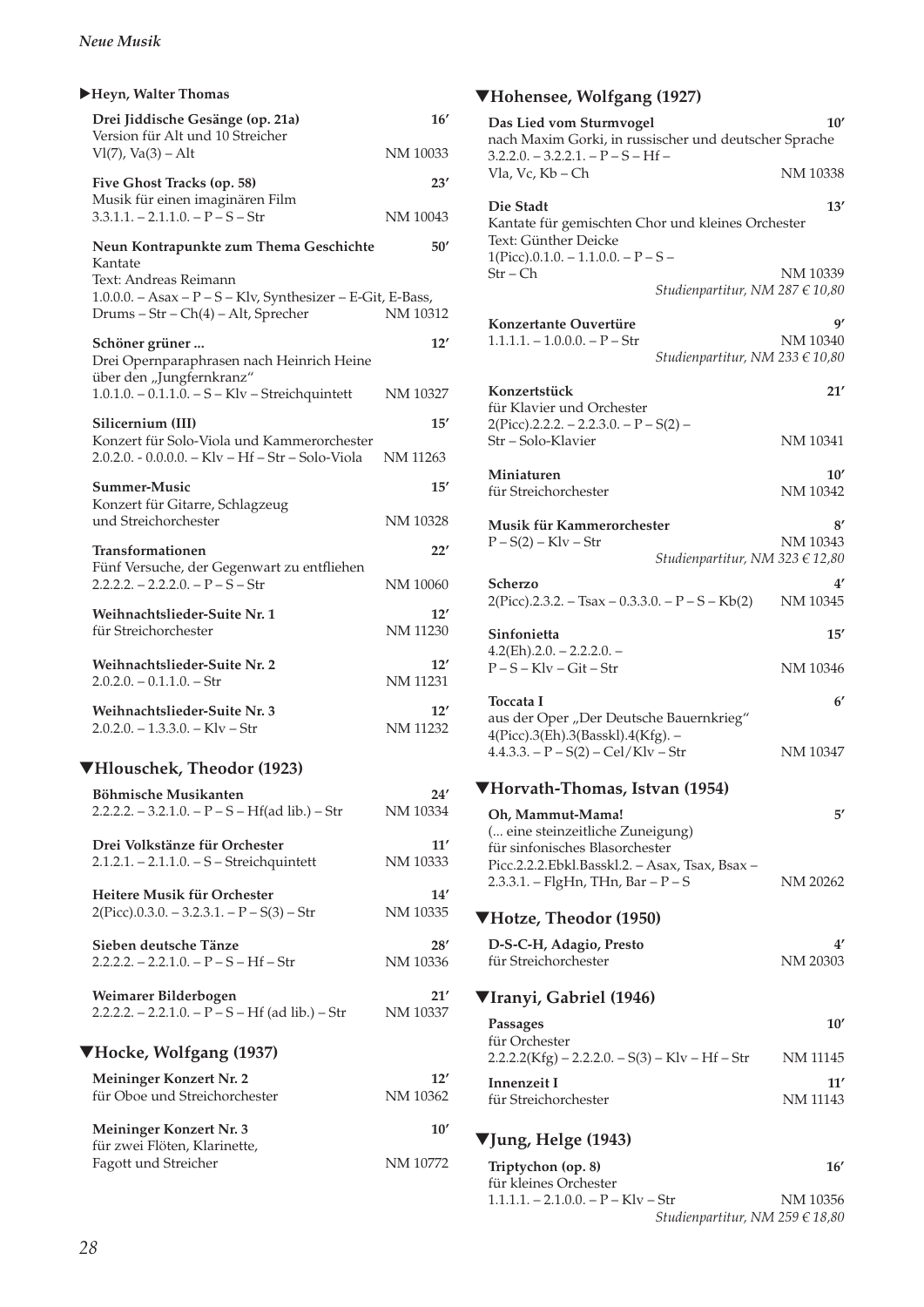| ▼Katzer, Georg (1935)                                                                             |              | Klein                     |
|---------------------------------------------------------------------------------------------------|--------------|---------------------------|
| Geschlagene Zeit<br>2(Picc).2.3(Ebkl/Basskl).2. – 4.2.3.1. –                                      | 22'          | 2.2.2.2                   |
| S(6) - Va, Vc, Kb - Soli: Schlagzeug-Sextett                                                      | NM 10360     | <b>Konz</b>               |
| La Mettrie III                                                                                    | 9'           | und z<br>1.1.1.1          |
| oder Der Abend der Maschinen<br>für Altsaxophon und Kammerorchester                               |              |                           |
| 1(Picc).1.1.Basskl.0. - 1.1.1.1. - S - Cel, Klv -<br>Hf – Str(min. 4.4.3.3.2.) – Solo-Altsaxophon | NM 10361     | <b>Konz</b><br>Picc.2     |
| Pentagramm                                                                                        | 16'          | $P-S(3)$                  |
| für 22 Streicher und Pauken<br>oder für größeres Streichorchester und Pauken                      |              | <b>Konz</b>               |
| $P - VI1(4)$ , Vl2(4), Vl3(4), Va(4), Vc(4), Kb(2)                                                | NM 10365     | Picc.2                    |
| Recit                                                                                             | 17'          | $P-S(2)$                  |
| $1.1.1.1. - 1.1.1.1. - S - Hf - Str$                                                              | NM 10363     | <b>Konz</b>               |
| ▼Kies, Jürgen (1951–1991)                                                                         |              | Picc.2                    |
| Konzertstück mit Solovioline                                                                      | 16'          | $P-S(3)$<br><i>Klavie</i> |
| $2(Picc).2.2.2(Kfg). -4.2.2.0. -$<br>$P-S - Str - Solo-Violine$                                   | NM 10364     |                           |
|                                                                                                   |              | <b>Konz</b><br>für 27     |
| ▼Kirmße, Herbert (1924)                                                                           |              | 3.0.3.3<br>Klv(2)         |
| Orchestervariationen über Eislers Solidaritätslied<br>von Herbert Kirmße, Siegfried Köhler,       | 22'          |                           |
| André Asriel, Fritz Geißler,                                                                      |              | Luthe<br>Meloc            |
| Günter Kochan, Ruth Zechlin,<br>Dieter Nowka und Joachim Werzlau                                  |              | gemis                     |
| $3(Picc).2(Eh).2.2.Kfg - 4.3.3.1. - P - S - Str$                                                  | NM 10218     | Text: J                   |
| Studienpartitur, NM 235 € 27,60                                                                   |              | Picc.2<br>$P-S($          |
| ▼Klein, Günter (1921)                                                                             |              | Orche                     |
| Mecklenburgischer Bilderbogen                                                                     | 17'          | von H                     |
| Suite unter Benutzung von drei Volksliedern                                                       |              | Fritz (                   |
| für großes Orchester                                                                              |              | Dieter<br>3(Picc          |
| 2(Picc).2(Eh).2.2. – 4.2.3.0. –<br>$S - Hf$ (ad lib.) – Str                                       | NM 221a      |                           |
| Studienpartitur, NM 221 € 16,80                                                                   |              |                           |
| ▼Kochan, Günter (1930–2009)                                                                       |              | Passa<br>für gr           |
| Die Asche von Birkenau                                                                            | 20'          | Picc.2                    |
| Kantate für Alt solo und Orchester                                                                |              |                           |
| Text: Stephan Hermlin                                                                             |              | Polka                     |
| $2.1.2.2. - 2.2.1.0. - P - S -$<br>Cel, Klv - Str - Solo-Alt                                      | NM 10368     | Heiter                    |
| Studienpartitur, NM 245 € 12,80                                                                   |              | Picc.2                    |
| Fantasie für Flöte und Orchester                                                                  | 15'          | Prälu                     |
| $0.1.2.2. - 2.1.1.0. - S(3) -$<br>Cemb, Klv – Str – Solo-Flöte                                    | NM 10369     | Picc.2                    |
|                                                                                                   |              | <b>Siebe</b>              |
| Fröhliche Ouvertüre<br>für kleines Orchester                                                      | $4^{\prime}$ | 2(Picc                    |
| Picc.1.1.2.2. $- 2.1.0.0 - P - S -$                                                               |              |                           |
| $Klv$ (ad lib.) – Str                                                                             | NM 10370     | <b>Sinfo</b><br>Text: I   |
| Studienpartitur, NM 228 € 8,80                                                                    |              | Picc.2                    |
| Italienisches Capriccio                                                                           | 12'          | $Klv -$                   |
| (daraus Suite Nr. 2)<br>$2.2.2.2. - 2.2.0.0. - P - S$ , Xyl - Str                                 | NM 10372     | Vierte                    |
|                                                                                                   |              |                           |

| Kleine Suite für Orchester (op. 13)<br>$2.2.2.2. - 4.2.3.1. - P - S - Str$                                                                                      | Studienpartitur, NM 253 $\in$ 12,80 | 12'<br>NM 10373          |  |
|-----------------------------------------------------------------------------------------------------------------------------------------------------------------|-------------------------------------|--------------------------|--|
| Konzert für Bläserquintett                                                                                                                                      |                                     | 20'                      |  |
| und zwei Streichergruppen<br>$1.1.1.1. - 1.0.0.0. - Str$                                                                                                        | Studienpartitur, NM 364 € 22,80     | NM 10374                 |  |
| Konzert für Orchester                                                                                                                                           |                                     | 30'                      |  |
| Picc.2.2.2.3(Kfg). $-4.3.3.1.$ -<br>$P-S(3) - Klv(Cel) - Str$                                                                                                   | Studienpartitur, NM 238 € 18,80     | NM 10375                 |  |
| Konzert für Viola und Orchester<br>Picc.2.2.2.Basskl.2. $-4.2.2.1.$                                                                                             |                                     | 25'                      |  |
| $P-S(2) - Klv - Str - Solo-Viola$                                                                                                                               | Studienpartitur, NM 322 $\in$ 19,80 | NM 10376                 |  |
| Konzert für Violine und Orchester (1980)<br>Picc.2.3(Eh).3(Basskl).2.Kfg. - 4.2.2.1. -                                                                          |                                     | 20'                      |  |
| $P-S(3) - Str - Solo-Violine$<br>Klavierauszug                                                                                                                  |                                     | NM 10377                 |  |
| Konzertante Szenen<br>für 27 Instrumentalisten<br>$3.0.3.3 - 0.3.3.0 - P(2) - S(2) -$                                                                           |                                     | 30'                      |  |
| $Klv(2) - Hf - Vc, Kb(4)$                                                                                                                                       |                                     | NM 10378                 |  |
| Luther<br>Melodram für zwei Sprecher,<br>gemischten Chor und großes Orchester                                                                                   |                                     | 40'                      |  |
| Text: Johannes R. Becher<br>Picc.2.3.2.Basskl.2.Kfg. - 4.3.3.1. -<br>$P-S(4)$ – Str – Ch – Sprecher(2)                                                          |                                     | NM 10379                 |  |
| Orchestervariationen über Eislers Solidaritätslied<br>22'<br>von Herbert Kirmße, Siegfried Köhler, André Asriel,<br>Fritz Geißler, Günter Kochan, Ruth Zechlin, |                                     |                          |  |
| Dieter Nowka und Joachim Werzlau<br>3(Picc).2(Eh).2.2.Kfg - 4.3.3.1. - P - S - Str                                                                              | Studienpartitur, NM 235 € 27,60     | NM 10218                 |  |
| Passacaglia und Hymne<br>für großes Orchester                                                                                                                   |                                     | 14'                      |  |
| Picc.2.2.2.2.Kfg. $-4.3.3.1. - P - S - Str$                                                                                                                     | Studienpartitur, NM 405 € 12,80     | NM 10381                 |  |
| Polkas<br>Heiteres Stück für großes Orchester                                                                                                                   |                                     | $4^{\prime}$             |  |
| Picc.2.2.2.2. $-4.2.3.1. - P - S - Str$                                                                                                                         | Studienpartitur, NM 209 $\in$ 8,00  | NM 209a                  |  |
| Präludium für großes Orchester<br>Picc.2.2.2.2.Kfg. $-4.3.3.1. - P - S(3) - Str$                                                                                |                                     | $8^{\prime}$<br>NM 10383 |  |
| Sieben Orchesterstücke<br>$2(Picc).2.2.2. - 4.3.3.1. - P - S(2) - Str$                                                                                          | Studienpartitur, NM 387 $\in$ 12,80 | 16'<br>NM 10384          |  |
| <b>Sinfonie mit Chor</b><br>Text: Paul Wiens                                                                                                                    |                                     | 28′                      |  |
| Picc.2.2.2.2.Kfg. $-4.3.3.1. - P - S(3) -$<br>$Klv - Str - Ch(4)$                                                                                               |                                     | NM 10386                 |  |
| <b>Vierte Sinfonie</b><br>Picc.2.2.2.2.Kfg. - $4.2.3.1. - P - S(3) - Str$                                                                                       | Studienpartitur, NM 492 € 15,80     | 40'<br>NM 10387          |  |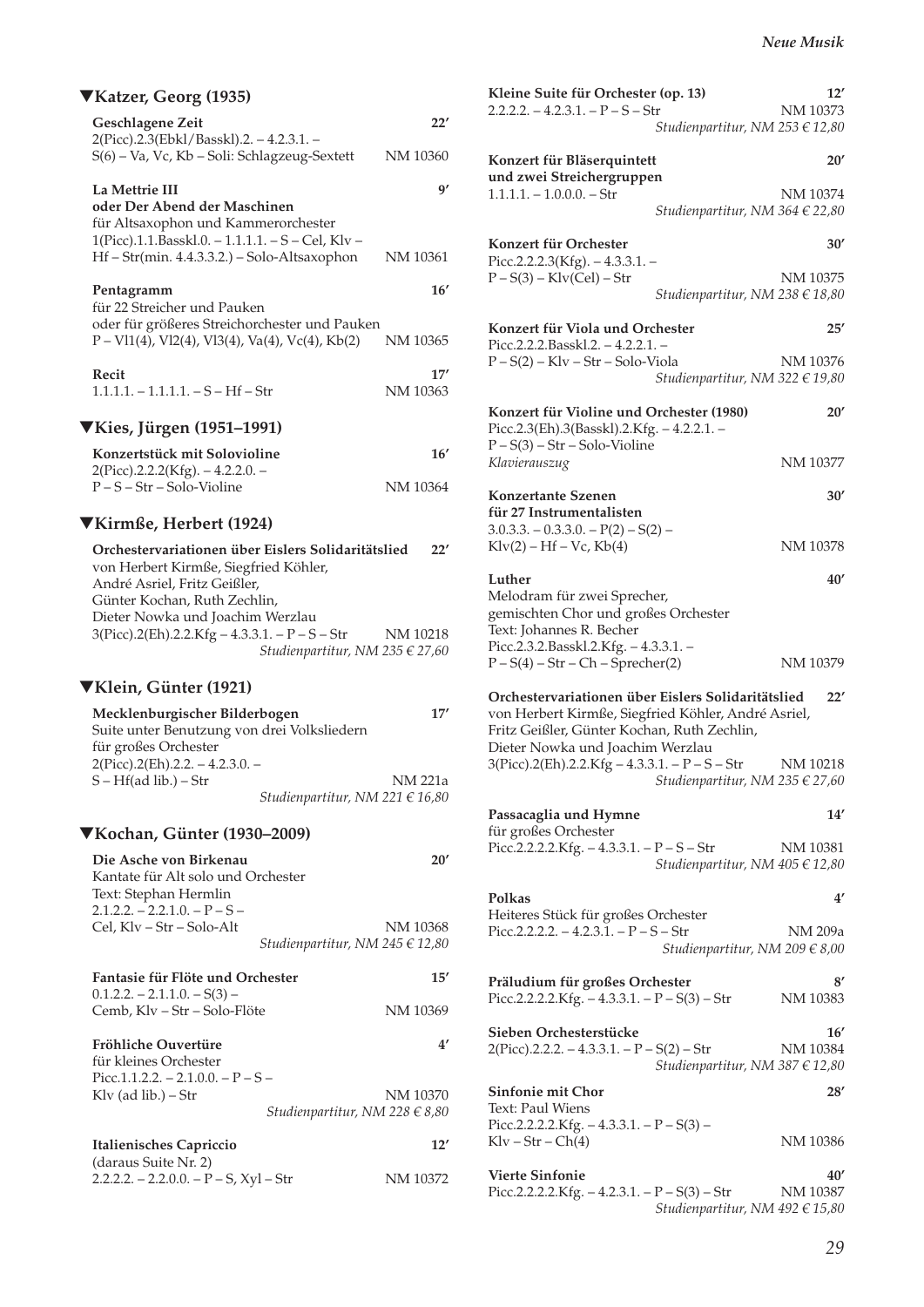#### *Neue Musik*

| ▼Köhler, Siegfried (1927–1984)                                                                                                                           |                        |
|----------------------------------------------------------------------------------------------------------------------------------------------------------|------------------------|
| Orchestervariationen über Eislers Solidaritätslied<br>von Herbert Kirmße, Siegfried Köhler, André Asriel,<br>Fritz Geißler, Günter Kochan, Ruth Zechlin, | 22'                    |
| Dieter Nowka und Joachim Werzlau<br>$3(Picc).2(Eh).2.2.Kfg - 4.3.3.1. - P - S - Str$<br>Studienpartitur, NM 235 $\in$ 27,60                              | NM 10218               |
| Prolog für Orchester (op. 20)<br>3.2.Eh.2.Basskl.2.Kfg. - 4.3.3.1. - P - S - Str<br>Studienpartitur, NM 234 € 12,80                                      | 6'<br>NM 10390         |
| Sinfonie der Jugend (op. 25)<br>$2.2.2.2 - 4.3.3.0 - P - S - Str$<br>Studienpartitur, NM 256 € 16,00                                                     | 18′<br>NM 10391        |
| ▼König, Nikolaus (1949)                                                                                                                                  |                        |
| Fantasie-Fragmente<br>im romantischen Stil                                                                                                               | 11'                    |
| $2.2.2.2 - 2.2.2.0 - P - S - Str$                                                                                                                        | NM 10046               |
| ▼Koshkin, Nikita (1956)                                                                                                                                  |                        |
| <b>Bergen-Concerto</b><br>für Gitarre und Orchester<br>Picc.2.2.2.2. - 4.2.3.1. - $P - S(3) - Str$ -                                                     | 30′                    |
| Solo-Gitarre                                                                                                                                             | em 100028              |
| Concertino<br>für 5 Gitarren und Streichorchester                                                                                                        | 15′<br>em 100037       |
| Doppelkonzert<br>für Violine, Gitarre und Orchester                                                                                                      | $15^{\prime}$          |
| (basierend auf Mauro Giulianis Duett op. 25)<br>2.2.2.2. - 2.0.0.0. - P - Str - Soli: Vl, Git                                                            | em 100036              |
| Elegy                                                                                                                                                    | 5'                     |
| für Gitarrenorchester<br>Version 1: Git-Okt(2), Git(5), Kb<br>Version 2: Git(6), Kb                                                                      | em 100030<br>em 100032 |
| <b>Fantasia Concertante</b>                                                                                                                              | $15^{\prime}$          |
| Komp: Fernando Sor / Nikita Koshkin<br>für Gitarre und Streichorch. (Streichquint.) em 100029<br>Kalvierauszug, em 100029KA € 32,80                      |                        |
| <b>Megaron-Concerto</b>                                                                                                                                  | 40'                    |
| für Gitarre und Streichorchester<br>Vl1(4), Vl2(3), Va(2), Vc(2), Kb – Solo-Gitarre em 100027<br>Studienpartitur, em 100027Stu € 48,00                   |                        |
| Moin-Moin                                                                                                                                                | $3^{\prime}$           |
| für Gitarrenorchester<br>Verison 1: Git-Okt(2), Git(5), Kb<br>Version 2: Git(7), Kb                                                                      | em 100031<br>em 100033 |
| ▼Krassilnikow, Igor (1952)                                                                                                                               |                        |
| Adagio for Strings (op. 29)<br>Vl1(4), Vl2(4), Va(4), Vc(3), Kb(2)                                                                                       | NM 10395               |
| Sinfonie Nr. 2 (op. 18)<br>inspiriert durch die Lektüre der<br>Astafjew'schen Novelle "Hirt und Hirtin"                                                  | 18′                    |
| $3(Pice, Aff).2.2.2 - Asax - 4.3.3.1. -$                                                                                                                 |                        |
| $P-S(4)$ – Org, Klv/Cel – Hf – Str                                                                                                                       | NM 10396               |

# ▼**Krtschil, Henry (1932)**

| Concertino in Es<br>für Trompete und Streichorchester                                                                                                                          | 12'<br>NM 10397 |  |
|--------------------------------------------------------------------------------------------------------------------------------------------------------------------------------|-----------------|--|
| ▼Krüger, Thomas Nathan (1986)                                                                                                                                                  |                 |  |
| Gesellenstück(e)<br>für Sopran und Orchester<br>1.1.Eh.2.2. - 2.2.0.0. - P - Str - Solo-Sopran                                                                                 | 15'<br>NM 11162 |  |
| getrübtes blühen<br>für großes Orchester<br>Picc.1.1.Eh.1.Basskl.2. -                                                                                                          | 10'             |  |
| $3.2.3.0. - P - S(2) - Hf - Str$                                                                                                                                               | <b>NM 11161</b> |  |
| Spieltrieb 1<br>Wikipedia Kadenzen                                                                                                                                             | 13'             |  |
| für Schlagzeug solo, Ensemble und Video<br>$BIf(2).2.0.2.0. - 1.0.0.0. - S(2) - Keyb(2) -$<br>Hf-Vl(2).Kb-Solo-Schlagzeug<br>Aufführungsmaterial inkl. DVD                     | NM 11180        |  |
| ▼Kubo, Mayako (1947)                                                                                                                                                           |                 |  |
| Concerto della porta di Brandeburgo<br>2.2.0.2. - 2.1.1.0. - S-Str - Solo-Sopran                                                                                               |                 |  |
| Schach für Kinder<br>$4(2BIfI).0.0.0. - Akk(7) - Git(2) - VI(3)$                                                                                                               | 32'<br>NM 10399 |  |
| ▼Künzel, Erhard (1944)                                                                                                                                                         |                 |  |
| Konzert<br>für Klarinette und Orchester<br>$1.1.0.1. - 2.2.0.0. - P - Str - Solo-Klarinette$                                                                                   | 12'<br>NM 20351 |  |
| Nuancen<br>für Jugendstreichorchester                                                                                                                                          | g,<br>NM 20350  |  |
| ▼Kurz, Siegfried (1930)                                                                                                                                                        |                 |  |
| Sinfonia piccola (op. 24)<br>$2.1.2.1 - 1.1.0.0 - Str$<br>Studienpartitur, NM 227 € 12,80                                                                                      | 15'<br>NM 10401 |  |
| Tänzerische Suite für Orchester (op. 25)<br>$2.2.2.2. - 4.2.2.1. - P - S - Str$<br>Studienpartitur, NM 208 $\in$ 18,00                                                         | 18'<br>NM 10402 |  |
| ▼Kurzbach, Paul (1902–1997)                                                                                                                                                    |                 |  |
| Kantate der Freundschaft<br>für Sopran, Bariton, Knabensopran, Chor und Orchester<br>Text: Horst Salomon<br>2(Picc).2(Eh).2.2. - 4.3.3.1. -<br>$P - S(2-3) - Klv - Str - Ch -$ | 55′             |  |
| Soli: Sopran, Bariton, Knabensopran<br>Studienpartitur, NM 223 € 29,80                                                                                                         | NM 10403        |  |
| Orchestervariationen                                                                                                                                                           | 28′             |  |

| <u>URTESTEI VALIATIUITEIT</u>           | $\sim$                              |
|-----------------------------------------|-------------------------------------|
| über eine Melodie von Henry Purcell     |                                     |
| 2(Picc).2(Eh).2(Basskl).2. – 2.2.2.0. – |                                     |
| $P-S(2) - Hf - Str$                     | NM 10404                            |
|                                         | Studienpartitur, NM 365 $\in$ 29,80 |

| Serenade für Orchester                        | 15'      |
|-----------------------------------------------|----------|
| $2.2(Eh)$ .2.2. – 2.2.2.0. – P – S – Hf – Str | NM 10405 |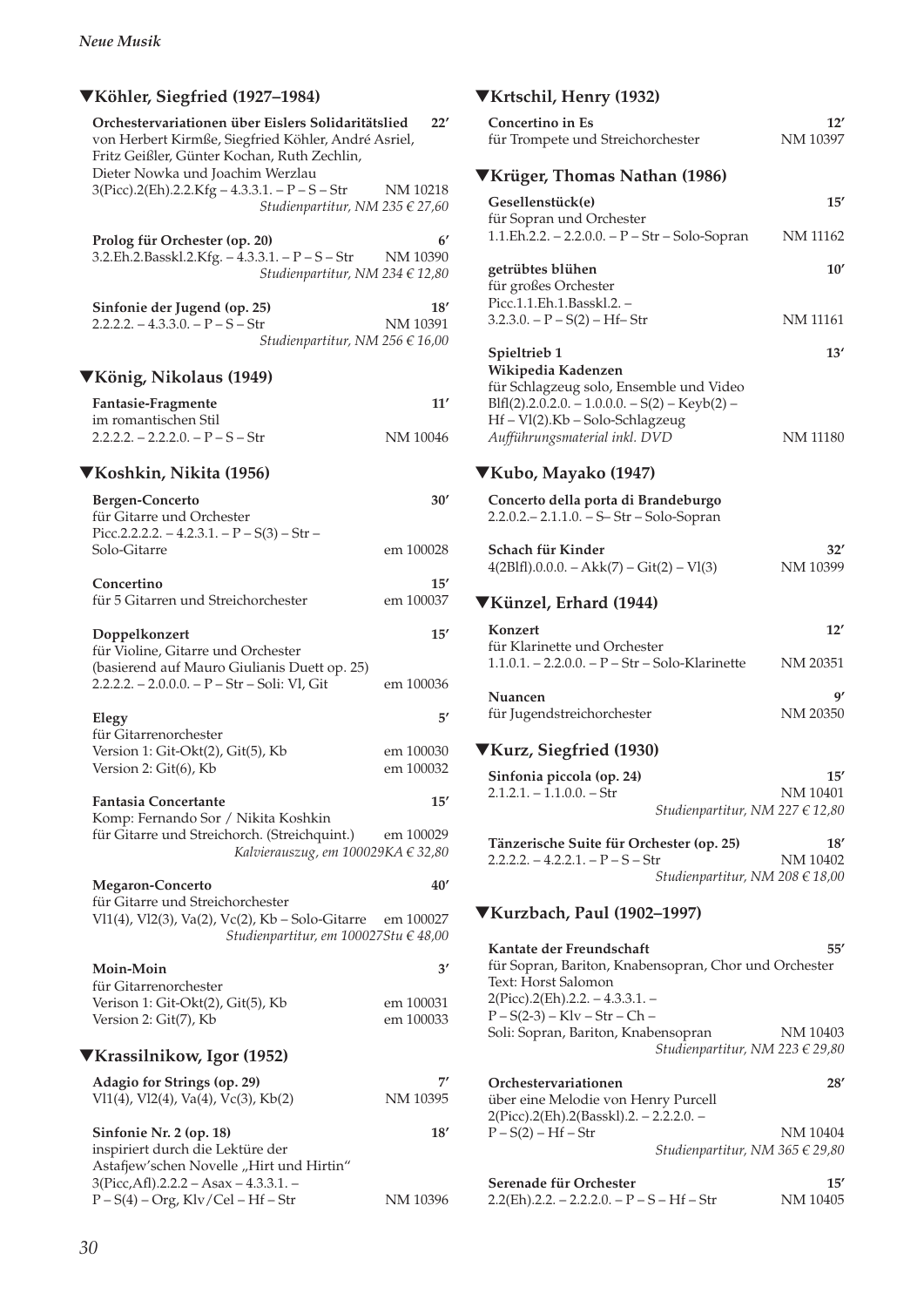### ▼**Leimert, Volkmar (1940)**  Fünf Orchesterlieder 12' Text: Franz Fühmann 2.2.2.2. – 2.1.1.0. – P – S – Hf – Str – Solo-Bariton NM 10408 *Klavierauszug, NM 370 € 19,80*  ▼**Leistner-Mayer, Roland (1945) Konzert für Oboe und Streichorchester 21'**  NM 10025 ▼**Lesser, Wolfgang (1923 - 1999) Konzert für Violine und Orchester 21'**   $2.2.2.2. - 4.3.3.0. - P - S - Str - Solo-Violine$ ▼**Linke, Norbert (1933)**  Aus den "Tschechischen Liedern" 16' für hohe Singstimme und Orchester nach Texten von Josef Sládek und Jan Neruda Deutsch von Frederic W. Nielsen  $2.2.2.2 - 2.2.1.0 - P - S(2) - Str - Solo-Sopran$  NM 10065 ▼**Lischka, Rainer (1942) Begegnungen 15'**  3(Picc).3(Eh).2.Basskl.2.Kfg. – 4.3.3.1. –  $P-S(2) - Hf-Str$  NM 10411 Kochberger Konzert 18' für Klarinette und Orchester  $2(Pice).2.0.1. - 0.1.2.0. - P - S - Str -$ Solo-Klarinette NM 10412 *Studienpartitur, NM 406 € 18,80*  **Konzert für Cembalo und 11 Instrumente 21'**   $1.1.1.1. - 0.0.0.0. - S -$ Str-Quinett – Solo-Cembalo NM 20362 **Konzert für Posaune und Orchester 15'**  2(Picc).2(Eh).2.2.Kfg. – 3.3.0.0. – P – S(2) – Str – Solo-Posaune *Klavierauszug* NM 10413 ▼**Lux, Marian Sebastian (1982) Dreamwalks 15'** Three Movie-Fragments für großes Orchester  $3.3.3.2. - 4.3.3.1. - P - S(5) - Hf(ad lib.) - Str$  NM 20300 **Sinfonic Christmas 8'** für großes Orchester  $2.2.\overline{2.2}$ . – 4.3.2.1. – P – S(3) – Hf – Str NM 20299 ▼**Masanetz, Guido (1914) Der Bartschaber 7'**  Burleske für großes Orchester nach einem mecklenburgischen Volkstanz  $2.2.2.2 - 4.2.3.0 - P - S - Hf - Str$  NM 10418 *Studienpartitur, NM 207 € 12,80*  **Hessische Suite 13'**   $2.2.2.2. - 4.2.3.1. - P - S - Akk(2)$  ad lib. -Zupfer (Git, Mand, Mandola) ad lib. – Str<br>
NM 10419 **Die spröde Venezianerin 4'**

### ▼**Matthus, Siegfried (1934)**

| Eine Ballade aus dem 16. Jahrhundert<br>für Bass und Orchester                                                                                                                                                                                                                    | 4                      |
|-----------------------------------------------------------------------------------------------------------------------------------------------------------------------------------------------------------------------------------------------------------------------------------|------------------------|
| $2.2.2.2 - 4.2.0.0 - P - S - Hf - Str - Solo-Bass$ NM 10420                                                                                                                                                                                                                       |                        |
| Drei kleine Stücke für Orchester<br>aus der Kinderoper "Der Professor kommt um sechs"<br>$2(Picc).2.2.2. - 4.2.3.0. - P - S - Str$<br>Studienpartitur, NM 264 € 12,80                                                                                                             | 9'<br>NM 10421         |
| Es wird ein großer Stern in meinen Schoß fallen<br>Fünf Lieder für Sopran und Orchester<br>Texte: Friedrich Hebbel, Else Lasker-Schüler,<br>Eduard Mörike, Bertolt Brecht und Klabund<br>1.1.Eh.1.Basskl.1. - $1.0.0.0 - P - S -$<br>Cel, Vibr, Klv - Hf - Str - Solo-Mezzosopran | 15'                    |
| Klavierauszug                                                                                                                                                                                                                                                                     | NM 10422               |
| Konzertstück für Klavier und Orchester<br>$2.2.2.2. - 4.2.0.0. - P - S - Str - Solo-Klavier$                                                                                                                                                                                      | NM 10423               |
| Ouvertüre<br>Picc.2.3.3.3. $- 4.3.3.1. - P - S - Str$                                                                                                                                                                                                                             | 6'<br>NM 10424         |
| ▼Mayer, Eckehard (1946)                                                                                                                                                                                                                                                           |                        |
| Immer sehen dich meine Augen<br>Requiem für Soli, Chor und Orchester<br>Texte: Andreas Gryphius und Vicente Aleixandre                                                                                                                                                            | 20'                    |
| $1.2.2.2. - 2.2.2.1. - S(2) - Kiv - Git(2) - Va(10),$<br>$Vc(8)$ , $Kb(5) - Ch(4) - Soli$ : Sopran, Bass                                                                                                                                                                          | NM 10425               |
| ▼Meierott, Florian (1968)                                                                                                                                                                                                                                                         |                        |
| Violinkonzert über schottische Themen<br>für Solo-Violine und Orchester                                                                                                                                                                                                           | 15'<br><b>NM 11179</b> |
| ▼Metallidi, Zhanneta (1934)                                                                                                                                                                                                                                                       |                        |
| Der goldene Schlüssel *                                                                                                                                                                                                                                                           | 25'                    |
|                                                                                                                                                                                                                                                                                   |                        |
| Suite für sinfonisches Orchester<br>$2.2.2.2. - 4.2.3.1. - P - S - Str$                                                                                                                                                                                                           | $C_{073}$              |
| Lustige Reise*                                                                                                                                                                                                                                                                    | $8^{\prime}$           |
| Ouvertüre für Kammerorchester<br>$1.1.1.0 - 2.1.1.0 - S - K/v - Str$                                                                                                                                                                                                              | C <sub>076</sub>       |
| Meeresbucht *<br>Suite für sinfonisches Orchester                                                                                                                                                                                                                                 | 20'                    |
| $3(Picc).2.2.Ebkl.1. - 4.3.3.1. -$<br>$P - S - Hf(2) - Str$                                                                                                                                                                                                                       | C <sub>075</sub>       |
| Petersburger Barock*<br>Variationen für Streichorchester                                                                                                                                                                                                                          | C 077                  |
| Sinfonie a-Moll *                                                                                                                                                                                                                                                                 | 30′                    |
| $3(Picc).2.3(Basskl).2. - 4.3.3.1. - P-S-$<br>Klv, Cel – Str                                                                                                                                                                                                                      | C <sub>078</sub>       |
| Sinfonietta *<br>$Fl - S - Klv(ad lib.) - Str$                                                                                                                                                                                                                                    | 14′<br>$C$ 088         |

### ▼**Meyer, Ernst Hermann (1905–1988)**

| <b>Beherzigung</b>                     |          |
|----------------------------------------|----------|
| Text: J. W. von Goethe                 |          |
| $2.2.2.2 - 2.2.3.0 - P - S - Str - Ch$ | NM 10776 |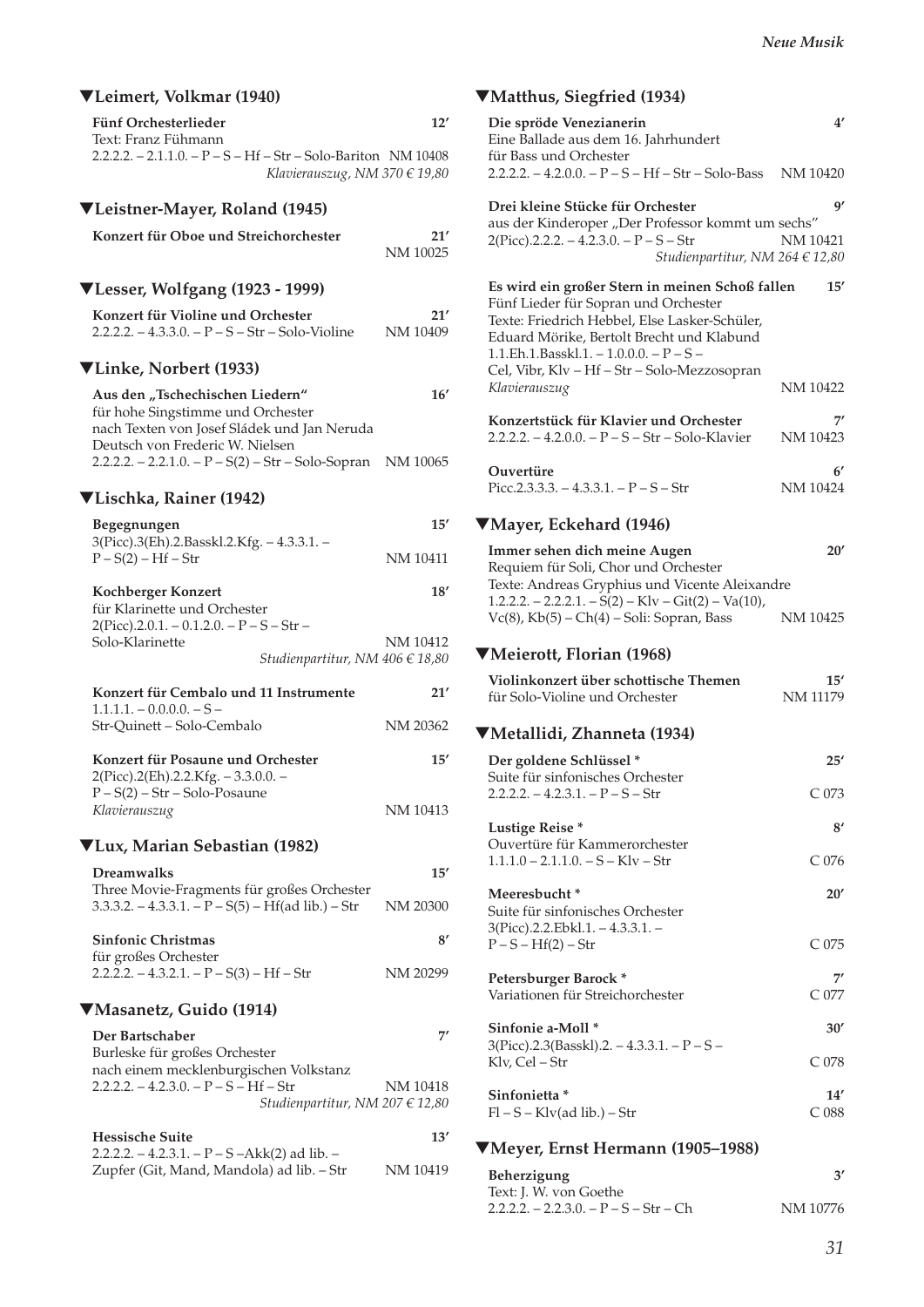| Meyer, Ernst Hermann                                                                                       |                |
|------------------------------------------------------------------------------------------------------------|----------------|
| Das Bild<br>Text: Willy Layh                                                                               | 3'             |
| $0.0.1.1. - 1.0.0.0. - Str - Solostimme$                                                                   | NM 10777       |
| Dem Kleinsten<br>Text: Louis Fürnberg                                                                      | 5′             |
| für Sologesang, Flöte und Streichorchester                                                                 | NM 10778       |
| Den Helden                                                                                                 | $3^{\prime}$   |
| Text: Willy Layh<br>$Str - Ch(4)$                                                                          | NM 10428       |
| Der Ruf<br>Text: Kuba                                                                                      | $4^{\prime}$   |
| $2.2.2.2. - 4.2.2.0. - P - Str -$<br>Ch - Solo-Sopran                                                      | NM 10779       |
| Die Liebe haltet gut in Ehren!                                                                             | 4'             |
| Text: Alfred Kurella (nach Stschipatschow)<br>Str – mittlere Stimme                                        | NM 10429       |
| Heimatlied<br>"Wenn ich an Deutschland denke"                                                              | 6'             |
| Text: Erwin Freund<br>$2.2.2.2. - 2.1.0.0. - P - Str - Chor$                                               | NM 10430       |
| Herbstweisen<br>Text: Johannes R. Becher                                                                   | $3^{\prime}$   |
| 1.Eh.1.0. - Str - mittlere Stimme                                                                          | NM 10431       |
| Hoffnung                                                                                                   | 3'             |
| Text: J. W. von Goethe<br>$2.2.2.2(Kfg) - 2.2.3.0 - S - Str - Ch$                                          | NM 10780       |
| Hymnus der Freundschaft<br>Text: Günther Deicke                                                            | 14'            |
| $1.1.2.1.Kfg. - 2.2.3.0. - P - Str -$<br>Ch - Solo-Mezzosopran<br>Partitur, NM 391 € 12,80                 | NM 10432       |
| Ich suchte dich                                                                                            | 3'             |
| Text: Johannes R. Becher<br>Str – Tenor                                                                    | NM 10433       |
| Jeder Traum                                                                                                | 4′             |
| Text: Louis Fürnberg<br>für Tenor und Streichorchester                                                     | NM 10781       |
| Konzertante Sinfonie<br>für Klavier und Orchester                                                          | 34′            |
| 2(Picc).2(Eh).2(Basskl).2(Kfg). - 4.3.2.0. -<br>P-S-Hf-Str-Solo-Klavier<br>Studienpartitur, NM 231 € 18,80 | NM 10434       |
| Orchester-Intermezzo<br>$2.2.2.2. - 4.3.3.0. - P - S - Str$                                                | 5′<br>NM 10435 |
| Roter Oktober                                                                                              | 6'             |
| Text: Heinz Kahlau<br>$2.2.2.2. - 4.2.2.0. - P - Str - Chor(4)$                                            | NM 10690       |
| So viele Jahre<br>Text: Alfred Kurella (nach S. Stschipatschow)                                            | 5′             |
| für Alt solo, Klarinette in A<br>und Streichorchester                                                      | NM 10782       |
|                                                                                                            |                |

| <b>Tiefe Sehnsucht</b><br>Text: Detlev von Liliencron                                                 | $2^{\prime}$    |
|-------------------------------------------------------------------------------------------------------|-----------------|
| für Solostimme, Oboe, Fagott<br>und Streichorchester                                                  | NM 10783        |
| Unser Heldentum                                                                                       | 3'              |
| Text: Johannes R. Becher                                                                              |                 |
| $1.0.2.2. - 2.2.0.0. - P - Akk -$<br>Git-Str-Männerchor                                               | NM 10784        |
| Warnung<br>Text: Götz Gode                                                                            | 5'              |
| Picc.1.2.2.2. $- 2.3.2.0. - P - S -$<br>$Str - Ch(4)$                                                 | NM 10785        |
| VMorgenstern, Tobias (1960)                                                                           |                 |
| Les Yeux dans le paysage                                                                              | 20'             |
| 3 Stücke für Akkordeon, Gitarre und Orchester<br>$2.2.2.2. - 2.2.2.1. - P - S - Hf - Str -$           |                 |
| Soli: Akkordeon, Gitarre                                                                              | NM 20276        |
| Rondino Bambino<br>$2.2.2.1 - 2.2.2.1 - Str$                                                          | 11'<br>NM 20281 |
| <b>Vom Zustand der Welt</b>                                                                           | 22'             |
| Skizzen für Akkordeon und sinfonisches Orchester                                                      |                 |
| $3.2.3(Basskl).2. -3.3.3.1. - P-S(2) - Vibr -$<br>$Hf - Str (7.5.4.4.3.)$                             | NM 20322        |
| ▼Müller, Thomas (1939)                                                                                |                 |
| <b>Entasis II</b><br>$2(Picc, Aff)$ .0.2.0. - 1.2.1.0. - S(2) - Hf - Str                              | 11'<br>NM 20290 |
| Konzert für Klavier und Kammerorchester                                                               | 20'             |
| $1(Pice).1.1.1. - 2.1.1.1. -$<br>$P-S - Str - Solo-Klavier$                                           | NM 10447        |
| VNeubert, Günter (1936)                                                                               |                 |
| jeder Herkunft zu leben (1989/90)<br>Drei Lieder für Bariton und Orchester<br>Text: Ingeborg Bachmann | 21'             |
| $3.3.3.3. - 6.2.2.1. - P - S(2) -$<br>$Hf - Str - Solo-Bariton$                                       | NM 10011        |
| ▼Nevolovitsch, Arnold (1953)                                                                          |                 |
|                                                                                                       |                 |
| Liebeserklärung<br>für Streichorchester                                                               | 51<br>NM 20337  |
| ▼Nowicka, Ewelina (1982)                                                                              |                 |
| Concerto ebraico<br>für Violine und Orchester<br>Picc.1.1.1.2. $- 2.1.0.1 - P -$                      | 20'             |
| S - Str - Solo-Violine                                                                                | NM 11170        |
| Kaddish 1944                                                                                          | 20'             |
| für Solo-Violine, Klavier<br>und Streichorchester<br>Fassung für Violine und Klavier, NM 1227 € 19,80 | NM 11171        |
| $\blacksquare$ Noula Distor (1024 1008)                                                               |                 |

### ▼**Nowka, Dieter (1924–1998)**

| Capriccio                          | 7'       |
|------------------------------------|----------|
| für Violine und Orchester (op. 40) |          |
| $2.2.Eh.2.2. - 3.2.3.0. - P - S -$ |          |
| Str – Solo-Violine                 | NM 10459 |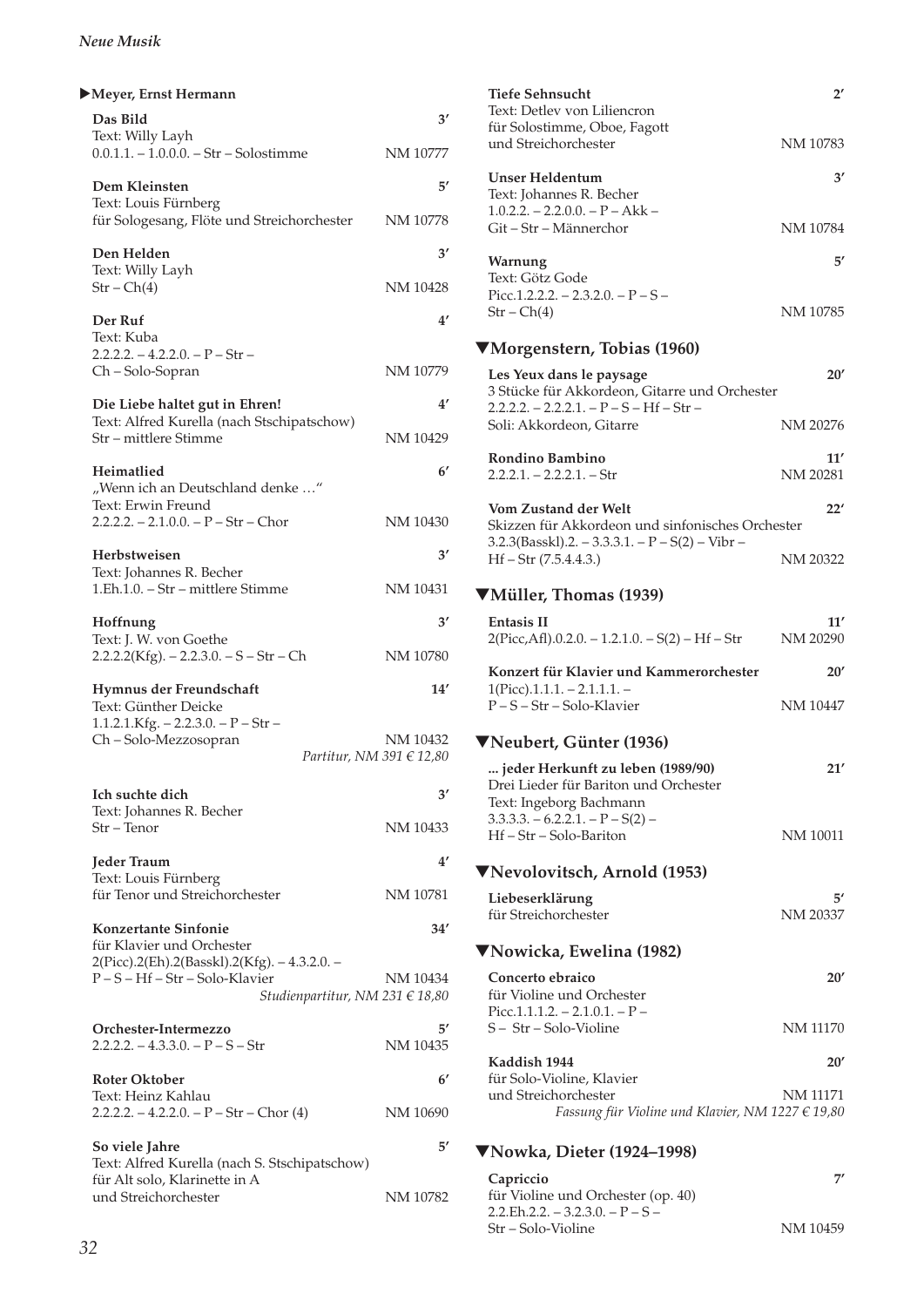| Concerto (op. 27)<br>für Kammerorchester                                                                                                                  | 12'             |
|-----------------------------------------------------------------------------------------------------------------------------------------------------------|-----------------|
| $1.1.1.1. - 1.1.0.0. - P - Str$                                                                                                                           | NM 10460        |
| Concerto (op. 24)<br>für Oboe und Kammerorchester                                                                                                         | 17'             |
| $1.0.1.1. - 1.2.1.0. - P - Str - Solo-Oboe$                                                                                                               | NM 10461        |
| Concerto per violino ed orchestra (op. 77)<br>1(Picc).1.Eh.1.Basskl.1. - 2.2.2.0. -                                                                       | 23'             |
| $P-S-Hf-Str-Solo-Violine$<br>Studienpartitur, NM 257 € 16,80                                                                                              | NM 10462        |
| Concerto Nr. 4 (op. 46)                                                                                                                                   | 11′             |
| für Flöte, Harfe und Kammerorchester<br>0.1.2.1. - 2.1.0.0. - P - Str - Soli: Flöte, Harfe                                                                | NM 10463        |
| Cottbuser Stadtpfeifermusik (op. 49)<br>$2(Picc).2.2.2. - 3.3.3.1. - P - S - Hf - Str$                                                                    | 21'<br>NM 10464 |
| Der kleine Orchesterkrieg<br>für 1 Sprecher und Orchester                                                                                                 | 25'             |
| 2(Picc).2.2.2. - 4.2.3.1. - P - S - StrQin - Spr                                                                                                          | NM 10465        |
| Drei Tänze<br>$1.1.Eh.1.1. - 3.2.3.1. - P - Klv - Str$                                                                                                    | g,<br>NM 10466  |
| Festmusik                                                                                                                                                 | 12'             |
| 2(Picc).2.Eh.2.2. - 3.2.3.0. -<br>$P-S-Hf-StrQuin$                                                                                                        | NM 10467        |
| Komödianten (op. 17)                                                                                                                                      | 27'             |
| 6 Szenen aus der Zeit des Thespiskarrens<br>$2.1(Eh)$ .2.1. - 1.2.2.0. - P - S - Str                                                                      | NM 10469        |
| Konzert für Klavier (linke Hand)<br>und Orchester (op. 71)                                                                                                | 28'             |
| $2.2.Eh.2.2. - 3.2.3.0. - P - S - Hf -$<br>StrQuin - Solo-Klavier                                                                                         | NM 10470        |
| Konzertante Variationen über<br>ein Thema von Hanns Eisler                                                                                                | 13'             |
| $2(Pice)$ .0.2.2. - 1.2.2.0. - P - S - Str -<br>Soli: Oboe, Horn, Violine                                                                                 | NM 10471        |
| Konzert für Akkordeon und Orchester                                                                                                                       | 14'             |
| 2(2Picc).2.Eh.2(Basskl).2. - 3.2.3.0. -<br>S-Hf-Str-Solo-Akkordeon                                                                                        | NM 10472        |
| Orchestervariationen über Eislers Solidaritätslied                                                                                                        | 22'             |
| von Herbert Kirmße, Siegfried Köhler,<br>André Asriel, Fritz Geißler,                                                                                     |                 |
| Günter Kochan, Ruth Zechlin,<br>Dieter Nowka und Joachim Werzlau<br>3(Picc).2(Eh).2.2.Kfg - 4.3.3.1. - P - S - Str<br>Studienpartitur, NM 235 $\in$ 27,60 | NM 10218        |
| Scampolo-Suite (op. 14)                                                                                                                                   | 15'             |
| für Orchester<br>$2.2.2.2. - 2.2.2.0. - P - S - Str$                                                                                                      | NM 10475        |
| Schweriner Schloßmusik (op. 56)                                                                                                                           | 23'             |
| 2(Picc).2(Eh).2(Basskl).2(Kfg). –<br>$2.2.2.0. - P - S - StrQuin$                                                                                         | NM 10476        |
| Sinfonie Nr. 1 (op. 55)                                                                                                                                   | 36'             |
| 2(Picc).2.Eh.2(Ebkl).Basskl.2(Kfg). -<br>$4.2.3.1. - P - S - Str$                                                                                         | NM 10478        |

| Sinfonietta I<br>2(Picc).1.Eh.1.Basskl.2. – 2.2.2.1. – P – S – Str                                               | 16'<br>NM 10479 |
|------------------------------------------------------------------------------------------------------------------|-----------------|
| Sinfonietta II<br>2(Picc).2(Eh).2(Basskl).2. -<br>$2.2.2.0. - P - S - StrQuin$                                   | 15'<br>NM 10480 |
| Sinfonietta sorbica (op. 42)<br>$2.2(Eh)$ .2.2. – 2.2.2.0. – P – Str                                             | 20'<br>NM 10481 |
| <b>Sinfonische Musik</b>                                                                                         | 15'             |
| für großes Orchester (op. 9)<br>2.2.2.2.Kfg. $-3.2.3.0. - P - S - StrQuin$                                       | NM 10482        |
| Sonate III (op. 80)<br>für Kammerorchester, Cembalo, Harfe und                                                   | 15'             |
| Schlagzeug<br>$1(Picc).1(Eh).1(Basskl).0. - P - S -$<br>Cemb - Hf - Str                                          | NM 10483        |
| Sonate Nr. 1                                                                                                     | 16'             |
| für Orchester (op. 68)<br>$0.2.0.2. - 2.2.0.0. - P - Str$                                                        | NM 10484        |
| Sorbische Ouvertüre (op. 47b)<br>$2.1.2.1. - 2.1.2.0. - P - Str$                                                 | 6'<br>NM 10485  |
| Tänze aus der Lausitz                                                                                            | 14′             |
| 2(Picc).2.Eh.2(Basskl).2. - 3.2.3.0. -<br>$P-S-Hf-Str$<br>Studienpartitur, NM 236 € 18,80                        | NM 10487        |
| <b>Wendische Suite</b>                                                                                           | 24′             |
| $1.1(Eh)$ .2.1. - 2.2.2.0. - P - Str                                                                             | NM 10488        |
| Wendische Tänze Nr. 1-3 (op. 27)<br>$2.2.2.2 - 2.2.2.0 - P - Str$                                                | 9'<br>NM 10489  |
| Wendische Tänze Nr. 4-5 (op. 26)<br>$2.2.2.2. - 2.2.2.0. - P - Str$                                              | 5′<br>NM 10490  |
| Wendische Tänze Nr. 6-8 (op. 59)<br>$2.2.2.2. - 2.2.0.0. - P - Str$                                              | 18′<br>NM 10491 |
| ▼Obst, Michael (1955)                                                                                            |                 |
| <b>Espaces sonores</b><br>für Bläserquintett und kleines Orchester<br>2(Picc).2.2.Basskl.2(Kfg) – 4.2.3.0. – P – | 30'             |
| $S(2) - Cel - Hf - Str -$<br>Soli: Fl(Picc), Ob, Kl, Fg, Hn                                                      | NM 20297        |
| <b>▼Odd, Conny (1916–1986)</b>                                                                                   |                 |
| Großstadtrhythmus                                                                                                | 10'             |
| Ouvertüre<br>Picc.1.2(Eh).2.2. - 4.3.3.1. - $P - S(2)$ -<br>Klv(ad lib.) - Hf(ad lib.) - Str                     | NM 10492        |
| Hessische Tanzsuite Nr. 1<br>$2.2.2.2. - 4.2.3.1. - P - S - Hf - Str$                                            | 13'<br>NM 10493 |
| Hessische Tanzsuite Nr. 2<br>$3.2.2.2. - 4.2.3.1. - P - S - K/v - Hf - Str$<br>Studienpartitur, NM 220 € 16,80   | 15'<br>NM 10494 |
| Liebesleut' auf Wochenend'                                                                                       | $8^{\prime}$    |
| Suite für Orchester<br>Picc.1.1.2.1. $-S - Klv(2) - Hf - Str$                                                    | NM 10495        |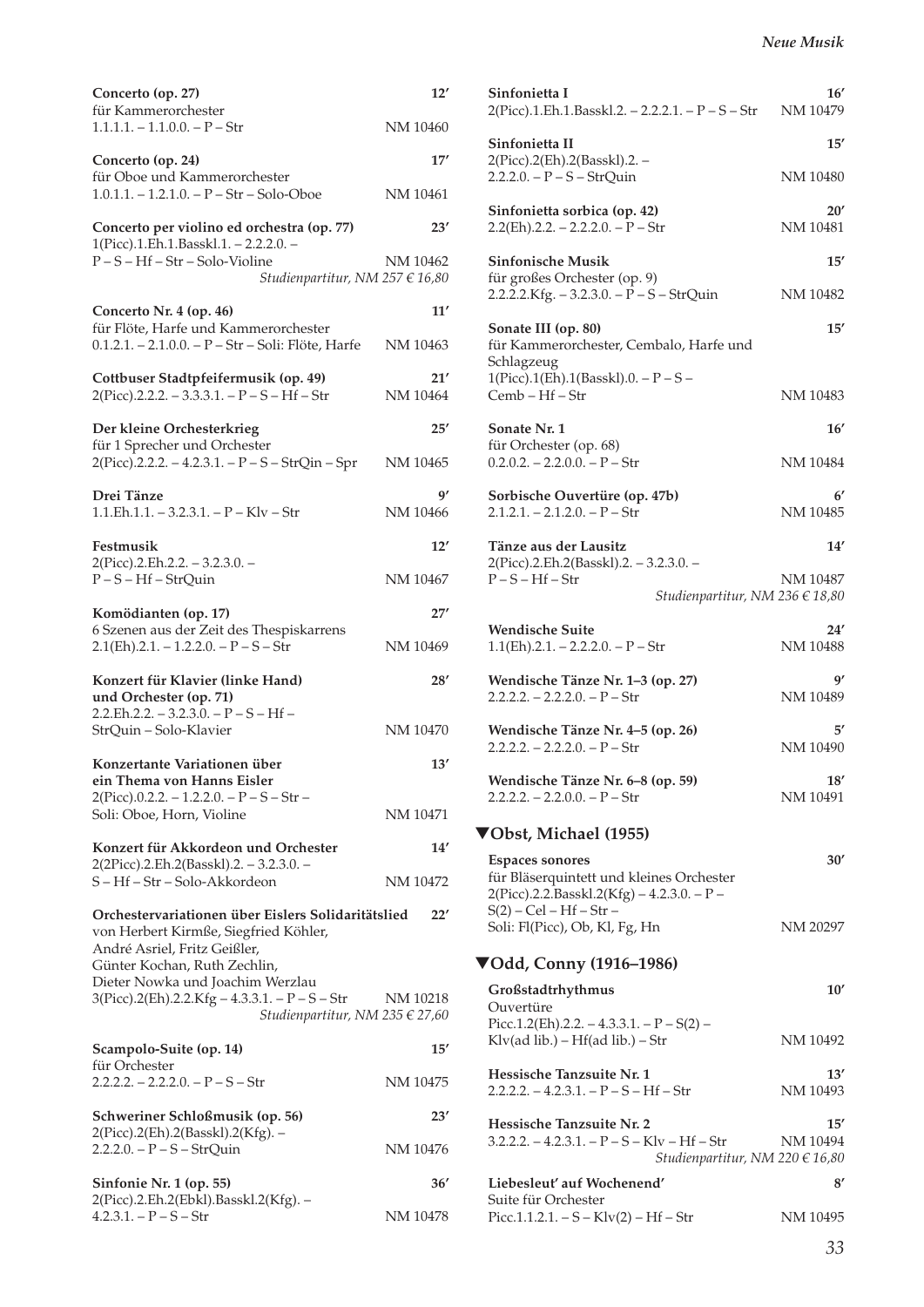#### *Neue Musik*

| ▶Odd, Conny                                                                                                                                                                      |                           |
|----------------------------------------------------------------------------------------------------------------------------------------------------------------------------------|---------------------------|
| Russische Volkslieder-Rhapsodie<br>$1.1.2.0. - 0.2.2.0. - P - S -$                                                                                                               | 14′                       |
| Klv, Harmonika – Git – Str                                                                                                                                                       | NM 10496                  |
| Vergnügliche Reisebekanntschaften eines Pianisten 13'<br>für Klavier und kleines Orchester                                                                                       |                           |
| 1.1.2.2. – Hf(ad lib.) – StrQuin – Solo-Klavier NM 10497<br>Studienpartitur, NM 222 € 16,80                                                                                      |                           |
| <b>Vier Chansons</b><br>für Solostimme und Orchester                                                                                                                             | 10'                       |
| nach Hans Lorbeers Wiegenliedern<br>2.0.2.0. - Cel - Hf - Str - Solo-Alt (Diseuse)                                                                                               | NM 10788                  |
| ▼Paidere, Ruta (1977)                                                                                                                                                            |                           |
| <b>Fractures</b><br>für Akkordeon, Vibraphon                                                                                                                                     | 8'                        |
| und Streichorchester<br>Studienpartitur, NM 1125 € 32,80                                                                                                                         | NM 11117                  |
| <b>Profiles of Sand</b><br>3.2.3.2. - 4.4.3.1. - S - Klv, Cemb, E-Org - Str NM 11153<br>Studienpartitur, NM 1204 € 32,80                                                         | 8′                        |
| ▼Pasquay, Wolfgang (1931–2006)                                                                                                                                                   |                           |
| Friedensoratorium<br>Oratorium gegen den Kieg nach Worten von<br>Erasmus von Rotterdam und Bertolt Brecht<br>für Chor und Orchester<br>$3.0.3.2. - 0.0.0.0. - S$ (kl. Trommel) – | 65'                       |
| Str – Ch                                                                                                                                                                         | NM 10789                  |
| CD-Veröffentlichung: kr 10086<br>Konzert für Streichorchester                                                                                                                    | 30'                       |
|                                                                                                                                                                                  | NM 10790                  |
| ▼Philippi, Raimund (1963)                                                                                                                                                        |                           |
| Thema und Variationen<br>$2.2.2.2. - 1.1.1.0. - S(Vib) - Akk - Klv - Str$                                                                                                        | 13'<br><b>NM 11133</b>    |
| <b>Three Pieces for String Orchestra</b><br>Str                                                                                                                                  | $10^{\prime}$<br>NM 11134 |
| ▼Pistor, Carlfriedrich (1884–1969)                                                                                                                                               |                           |
| Konzert für Fagott<br>und kleines Orchester (op. 61)                                                                                                                             | 16'                       |
| $1.1.2.0. - 2.0.1.0. - P - S - Str - Solo-Fagott$                                                                                                                                | NM 10500                  |
| ▼Popow, Alexander (1957)                                                                                                                                                         |                           |
| Requiem <sup>*</sup><br>für sinfonisches Orchester                                                                                                                               | 33'                       |
| 2 Traversflöten (oder Blfl), Ob (Barock), S, Cemb, Vl<br>(Barock), Viola da gamba (Barock-Vc) [nach Möglichkeit<br>historische Instrumente],                                     |                           |
| präpariertes Klavier mit Metronom,<br>Solo-Stimmen: Sopran, Alt, Tenor, Bass                                                                                                     | C <sub>096</sub>          |
| ▼Pritchard, Gwyn (1948)                                                                                                                                                          |                           |
| In the Silence of Turned Earth                                                                                                                                                   | 11'                       |
| für Solo-Sopran, Solo-Violine und Streichorchester<br>Text: Imogen Robertson                                                                                                     | NM 11176                  |

| La Settima Bolgia<br>$3.3.3.3. - 4.3.3.1. - P - S(5) - Hf(2) - Str$     | 14′<br><b>NM 11166</b>                                  |
|-------------------------------------------------------------------------|---------------------------------------------------------|
|                                                                         | Studienpartitur, NM 1231 € 26,80                        |
| <b>Mercurius</b><br>$1.1.1.1. - 1.0.0.0. - Hf -$                        | 12'                                                     |
| Str (solistisch oder chorisch)                                          | <b>NM 11167</b>                                         |
| The Firmament of Time<br>$3.3.3.3. - 4.3.3.1. - P - S(4) - Hf - Str$    | 20′<br><b>NM 11165</b>                                  |
| The Fruit of Chance and Necessity<br>für Solo-Cello und 13 Instrumente  | 16'                                                     |
| $1.1.1.1 - 1.1.1.0 - Akk -$<br>Str (solistisch) - Solo-Vc               | NM 11168                                                |
| ▼Przybylski, Dariusz (1984)                                             |                                                         |
| Hommage à Josquin (op. 34)<br>Konzert für Flöte, Streichorchester,      | 18'                                                     |
| Schlagwerk und elektronische Klänge                                     | <b>NM 11114</b><br>Studienpartitur, NM 1136 a.A.        |
| Óneiros (op. 47)<br>Konzert für Violine und Streichorchester            | 20'<br><b>NM 11111</b><br>Studienpartitur, NM 1137 a.A. |
| Orchesterstück Nr.1 (op. 40)<br>für großes Orchester                    | 20'                                                     |
| $2(Picc).2.2.2 - 4.2.2.0 - S(3) - Cel - Hf - Str$                       | NM 11115<br>Studienpartitur, NM 1134 a.A.               |
| Orchesterstück Nr.2 (op. 46)<br>für großes Orchester                    | 11'                                                     |
| $2.2.2.2. - 4.2.3.1. - S(3) - Str$                                      | NM 11116<br>Studienpartitur, NM 1139 a.A.               |
| Sogar die Sterne weinen (op. 31)<br>für Streichorchester und Schlagwerk | 15'                                                     |
| $S(1-2) - Str$                                                          | NM 11113<br>Studienpartitur, NM 1138 a.A.               |

# ▼**Ragwitz, Erhard (1933)**

| Divertimento (op. 23)                     | 4′       |
|-------------------------------------------|----------|
| Va, Vc, Cemb(ad lib.) – Str               | NM 10502 |
| <b>VRanney, Vladimir (1970)</b>           |          |
| Der Himmel.                               |          |
| Ein Panorama für zwei Beobachter          | 15'      |
| Doppelkonzert für Violine und Violoncello |          |
| und Doppel-Orchester                      | NM 11108 |
| Mit dem Rücken zum Wald -                 |          |
| mit dem Gesicht zu mir                    | 10'      |
| für Sprecherin (Mädchen),                 |          |
| Doppel-Orchester und 3 Plastikrohre       |          |
| $2.2.2.2 - 4.2.3.1. - S - Hf - Str$       | NM 11101 |
|                                           |          |
| <b>▼Rekhin, Igor (1941)</b>               |          |

| Concierto de La Habana                      | 20'                                |
|---------------------------------------------|------------------------------------|
| (Guantanamera-Konzert)                      |                                    |
| 2.2.0.2. – 2.2.0.0. – P – S(2) – Klv, Cel – |                                    |
| Str – Solo-Gitarre                          | NM 10504                           |
|                                             | Klavierauszug, NM 605 $\in$ 12,80  |
|                                             | Gitarrenstimme, NM 605a $\in$ 8,00 |

Text: Imogen Robertson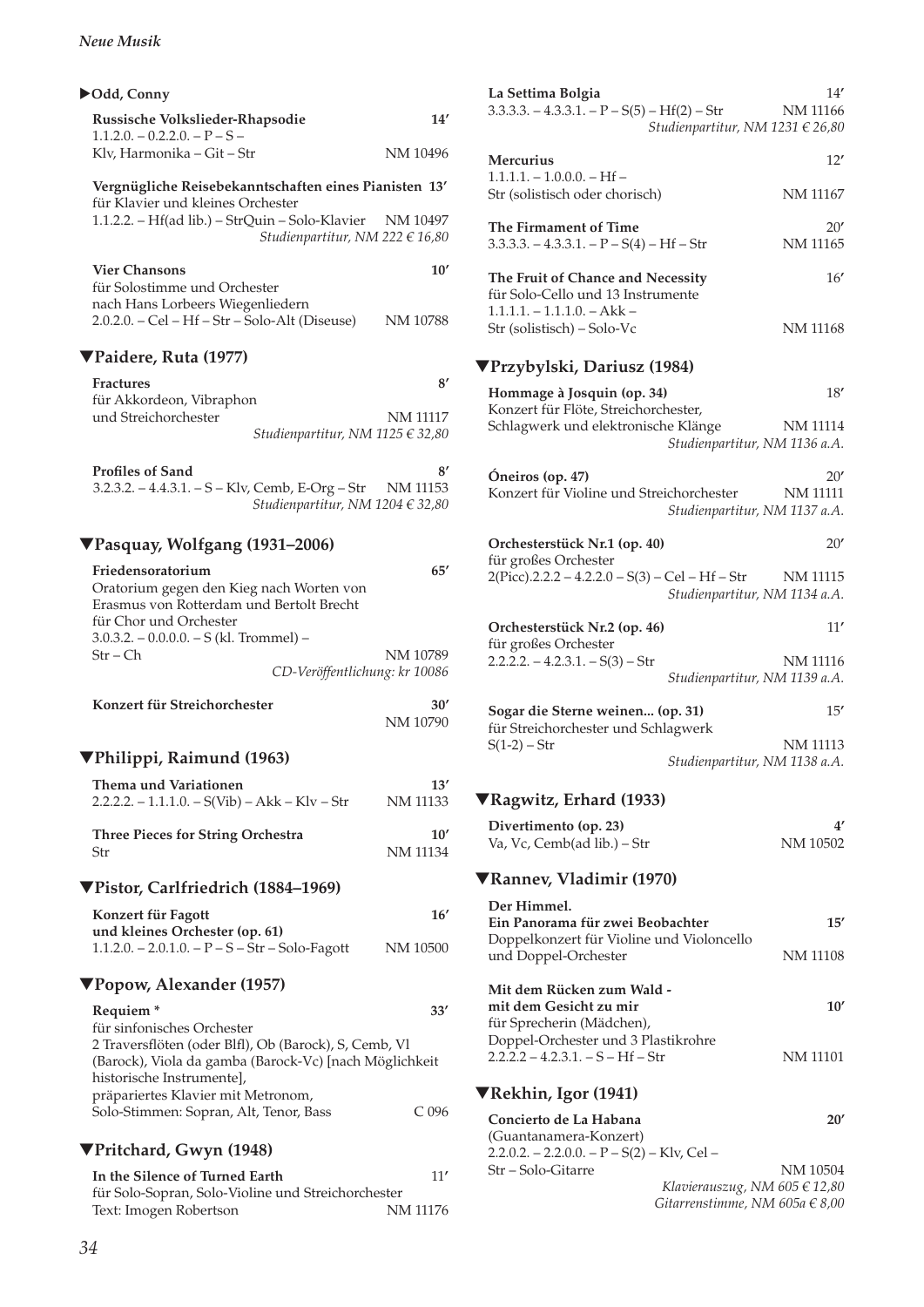| <b>Russisches Konzert</b><br>(Konzert Nr. 2)                                                      | 21'             |
|---------------------------------------------------------------------------------------------------|-----------------|
| für Gitarre und Sinfonieorchester                                                                 |                 |
| $2.2.0.2. - 2.2.1.0. - P - S(2) - Cel -$<br>Str – Solo-Gitarre                                    | NM 10506        |
| Tryptichon                                                                                        | 25′             |
| für Kammerorchester<br>$1.1.1.1. - 1.1.1.0. - P - S(2) - Klv - Hf - Str$                          | NM 10507        |
|                                                                                                   |                 |
| ▼Richter, Kurt Dietmar (1931)                                                                     |                 |
| Hommage à Marc Chagall                                                                            | 21′             |
| für Violine solo und Orchester<br>$2.2.2.2. - 2.2.0.0. - P - S - Str - Solo-Violine$              | NM 20280        |
|                                                                                                   |                 |
| ▼Rienäcker, Gerd (1939)                                                                           |                 |
| Drei russische Volkslieder                                                                        | 8'              |
| für Alt solo und Instrumentalensemble<br>deutsche Textfassung: Sieglinde Goßmann                  |                 |
| 2(Picc).1.Eh.1.Basskl.1.Kfg. - 0.2.2.0. -                                                         |                 |
| $P-S-Hf-Va(4)$ , Vc(3), Kb(2) – Solo-Alt                                                          | NM 10509        |
| ▼Rojko, Uroš (1954)                                                                               |                 |
| <b>Concerto Fluido</b>                                                                            | 20'             |
| für Akkordeon und 16 Instrumente                                                                  |                 |
| $1.1.1.1 - 1.1.0.0 - S(3) - Klv - StrQuin -$<br>Solo-Akkordeon                                    | NM 20043        |
|                                                                                                   |                 |
| <b>IZVIR (Die Quelle)</b><br>für Kammerorchester und obligate Halbklarinette                      | 18'             |
| $1.1.0.0 - 1.1.1.1 - S(2) -$                                                                      |                 |
| Kly - Hf - Git - Str - Halbklarinette                                                             | NM 20313        |
| <b>IZVIR II (Die Quelle)</b>                                                                      | 25'             |
| für Orchester und obligate Halbklarinette                                                         |                 |
| Picc.1.Afl.1.Eh.1.Basskl.1.Kfg. - 1.1.1.1. - $P - S(3)$ -<br>Klv - Hf - Git - Str - Halbkarinette | <b>NM 11102</b> |
|                                                                                                   |                 |
| ▼Rosenfeld, Gerhard (1931–2003)                                                                   |                 |
| <b>II.</b> Sinfonie<br>auf einen Text von Gerhard Hartmann                                        | 20'             |
| ("So ist mein Leben vergangen ")                                                                  |                 |
| $3.3.3.2. - 3.3.3.0. - P - S(2) -$                                                                |                 |
| Hf-Str-Solo-Sopran                                                                                | NM 10522        |
| Accelerando für Orchester                                                                         | 12'             |
| 3.2.1.1.Kfg - Asax, Tsax - 3.3.3.0. -                                                             |                 |
| $P-S(4) - Klv - Hf - Str$                                                                         | NM 10518        |
| Concertino für Orchester                                                                          | 10'             |
| $2.1.Eh.1.2. - 1.2.1.0. - P - S - Str$                                                            | NM 10519        |
| Divertimento für kleines Orchester                                                                | 13'             |
| $1.0.1.0 - 0.2.0.0 - P - S - Str$                                                                 | NM 10520        |
| Divertimento Nr. 2                                                                                | 10'             |
| $2.2.2.2 - 2.2.2.0 - P - S - Str$                                                                 | NM 10521        |
| Kleines Konzert für Klavier und Streichorchester                                                  |                 |
|                                                                                                   | 8′<br>NM 10523  |
| Konzert für Oboe und Kammerorchester                                                              | 12'             |
| $S - Hf - Str - Solo-Oboe$                                                                        | NM 10524        |

| Konzert für Orchester<br>$3.3.3.2$ (Kfg). $-3.3.3.0$ . $-P-S(3)$ – Str<br>Studienpartitur, NM 463 € 18,80                                                  | 13'<br>NM 10525 |
|------------------------------------------------------------------------------------------------------------------------------------------------------------|-----------------|
| Orchestervariationen Nr. 1<br>über das bretonische Volkslied<br>«Les trois matelots de Groix»                                                              | 8'              |
| 2(Picc).2(Eh).2(Basskl).2. - 3.2.3.0. -<br>$P-S-Str$                                                                                                       | NM 10526        |
| Sinfonie                                                                                                                                                   | 20'             |
| Picc.2.2.Eh.2.2.Kfg. - $4.2.2.1. - P(2)$ -<br>$S(4) - Hf - Str$                                                                                            | NM 10527        |
| Sinfonietta in Es<br>$2.2.2.1 - 1.2.1.0 - P - Str$                                                                                                         | 15'<br>NM 10528 |
| Sinfonietta in G<br>$1.1.1.1. - 2.2.2.0. - P - Str$<br>Studienpartitur, NM 281 $\in$ 14,80                                                                 | g,<br>NM 10529  |
| Sinfonische Trilogie<br>$2.2.2.2. - 3.3.2.0. - P - S - Str$                                                                                                | 15'<br>NM 10530 |
| Suite für Laienorchester<br>$2.2.2.1$ .(ad lib.) - 3.2.2.0. - Str                                                                                          | 6'<br>NM 10531  |
| $\nabla \text{Roy}, \text{Heinz (1927)}$                                                                                                                   |                 |
| Hymne für Orchester (op. 41)<br>$2.2.2.2. - 2.2.2.0. - P - Str$<br>Studienpartitur, NM 407 € 6,80                                                          | 4′<br>NM 10532  |
| ▼Ruoff, Axel (1957)                                                                                                                                        |                 |
| Gitarrenkonzert                                                                                                                                            | 22'             |
| $P-S(2) - Str - Solo-Gitarre$                                                                                                                              | NM 10534        |
|                                                                                                                                                            |                 |
| <b>▼Sachse, Hans Wolfgang (1899–1982)</b>                                                                                                                  |                 |
| Variationen für kleines Orchester (op. 55)<br>über das Volkslied "Die Leineweber                                                                           | 12'             |
| haben saubere Zunft"<br>$2.2.2.2. - 2.2.1.0. - P - S - Str$                                                                                                | NM 10792        |
| ▼Sandig, Hans (1914–1989)                                                                                                                                  |                 |
| Die Abenteuer der kleinen Trompete<br>Eine klingende Instrumentenkunde für Kinder<br>für Sprechstimme und Orchester<br>Text: Ingeborg Kalisch, Hans Sandig | 50'             |
| 2(Picc).2(Eh).2(Basskl).1. - 2.1.1.1. -<br>$P - S(2-3) - Hf(ad lib.) - Str - Sprecher$<br>Studienpartitur, NM 291 € 14,80                                  | NM 10535        |
| ▼Schmidt, Lorenz (1958)                                                                                                                                    |                 |
| Variationen<br>für Streichorchester<br>Studienpartitur, NM 796 € 19,80                                                                                     | 14′<br>NM 10536 |
| ▼Schmitz, Manfred (1939)                                                                                                                                   |                 |
| Concerto für Klavier und sinf. Blasorchester                                                                                                               | 18'             |
| 2.2(Eh).6(Picc.Alt.Bass).2.Kfg - 2Asax.2Tsax.1Bsax. -<br>4.4.4.0. - 2FlgHn, 2THn, Bar, Tb - P - S(3) - Hf -                                                |                 |

*Studienpartitur, NM 1253 € 48,00*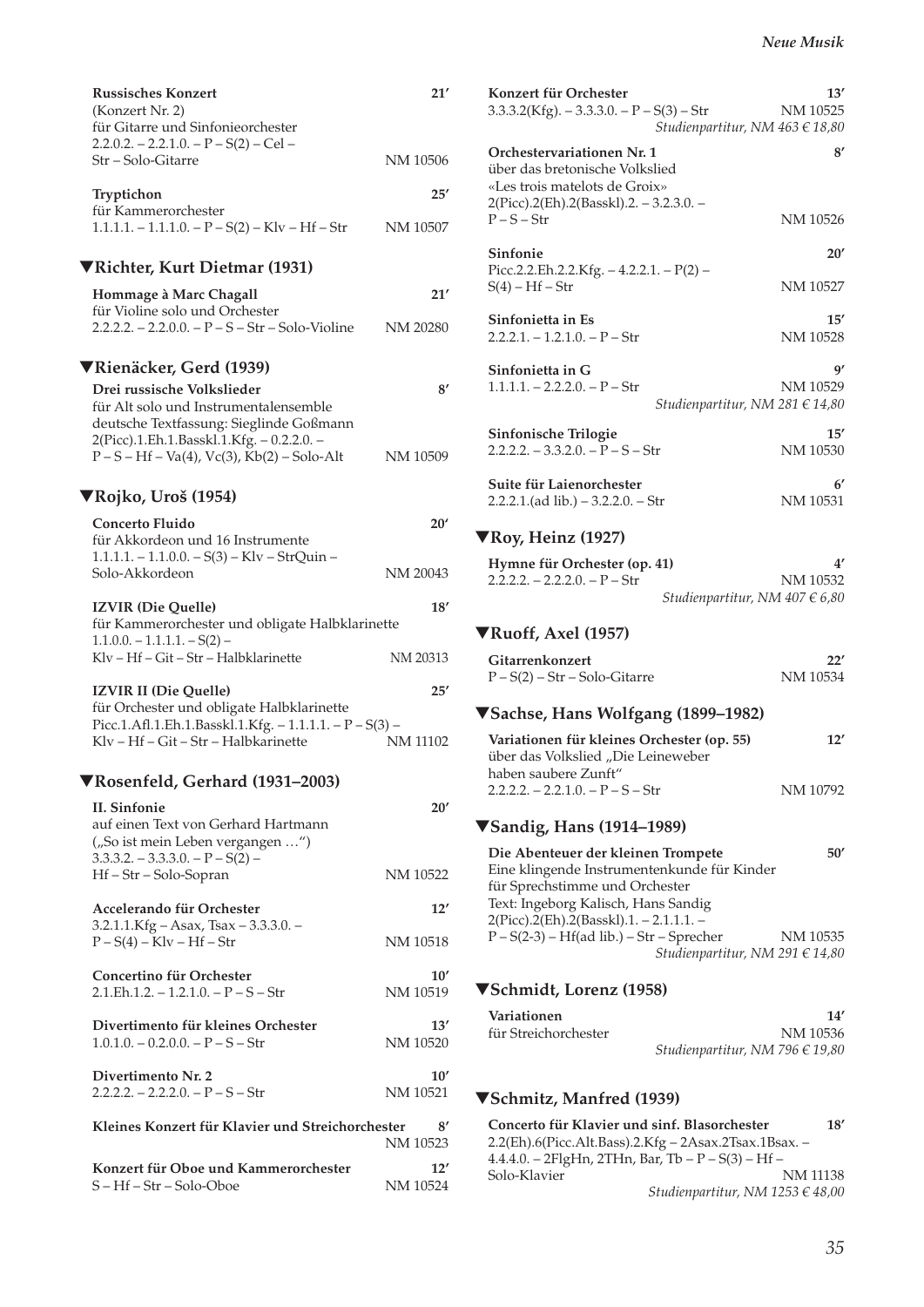#### X**Schmitz, Manfred**

| <b>Romantische Rhapsodie</b>      | 14'                              |
|-----------------------------------|----------------------------------|
| Version für Klavier und Orchester |                                  |
| 2.2.2.2. – 4.3.3.1. – P – S (2) – |                                  |
| Str – Solo-Klavier                | NM 11139                         |
|                                   | Studienpartitur, NM 1153 € 48,00 |

### **Romantische Rhapsodie 14'**

| Version für Klavier vierhändig und Orchester |                                      |          |
|----------------------------------------------|--------------------------------------|----------|
| $2.2.2.2. - 4.3.3.1. - P - S(2) -$           |                                      |          |
| Str - Solo-Klavier (4 händig)                |                                      | NM 11221 |
|                                              | Studienpartitur, NM 1154 $\in$ 48,00 |          |

| Romantische Rhapsodie                         | 14'      |
|-----------------------------------------------|----------|
| Version für Klavier sechshändig und Orchester |          |
| $2.2.2.2. - 4.3.3.1. - P - S(2) -$            |          |
| Str - Solo-Klavier (6 händig)                 | NM 11222 |
| Studienpartitur, NM 1155 € 48,00              |          |

### ▼**Schubert, Manfred (1937)**

| Fünf Orchesterstücke                               | 21'      |
|----------------------------------------------------|----------|
| $2.1.2.1 - 2.2.1.0 - P - S - Str$                  | NM 10542 |
|                                                    |          |
| Traumwald                                          | 6'       |
| Vier Lieder auf Gedichte von Christian Morgenstern |          |
| für Streichorchester (oder Streichquintett)        |          |
| und Bariton                                        | NM 10541 |

# ▼**Schumann, Wolfgang (1927)**

| Holzbläserlaunen                                       |  | 17'                             |
|--------------------------------------------------------|--|---------------------------------|
| Heitere Serenade in sechs Sätzen für kleines Orchester |  |                                 |
| $1(Pice).1.2.1. - 2.0.0.0. - P - Str$                  |  | NM 10544                        |
|                                                        |  | Studienpartitur, NM 265 € 16,80 |

#### ▼**Schwaen, Kurt (1909)**

| 2. Klavierkonzert<br>(Vietnamesisches Konzert)<br>$2(Picc).2.2.2. - 2.2.0.0. - P - S - Str -$                                                                   | 17'      |
|-----------------------------------------------------------------------------------------------------------------------------------------------------------------|----------|
| Solo-Klavier                                                                                                                                                    | NM 10569 |
| <b>Berlin - Potsdamer Platz</b><br>Musikalisch-literarische Chronik<br>für zwei Frauen- und zwei Männerstimmen,<br>Sprecher, Klarinette, Schlagzeug und Klavier | 50'      |
| Text: Helmut Baierl, Kurt Lutz                                                                                                                                  | NM 10795 |
| CD-Veröffentlichung: kr 10093                                                                                                                                   |          |
| <b>Berliner Serenaden</b>                                                                                                                                       | 17'      |
| für Streichorchester                                                                                                                                            | NM 10545 |
| <b>Berliner Serenaden</b>                                                                                                                                       | 17'      |
| Fassung für Kammerorchester                                                                                                                                     |          |
| $1.1.1.1 - 0.1.0.0 - P - Str$                                                                                                                                   | NM 10796 |
| Studienpartitur, NM 763 € 22,80                                                                                                                                 |          |
| Concert pour la jeunesse                                                                                                                                        | 13'      |
| für Klavier und Streichorchester                                                                                                                                | NM 10678 |
| Partitur, NM 746 € 19,80                                                                                                                                        |          |
| CD-Veröffentlichung: kr 10082                                                                                                                                   |          |

| Concerto da camera                 | 15'      |
|------------------------------------|----------|
| für Akkordeon und Streichorchester | NM 10546 |

| Der Dieb und der König<br>Szenische Kantate (Kinderoper)                                                                                                                                             | 20'           |
|------------------------------------------------------------------------------------------------------------------------------------------------------------------------------------------------------|---------------|
| für 3 Kinderstimmen solo, zwei Chöre und Instrumente<br>Text vom Autor nach einem chinesischen Märchen<br>0.1.1.1. - Klv(Cemb) - Vl1, Vl2, Va, Vc, Kb(ad lib.) -<br>Solo-Kinderstimmen(3) - KinCh(2) | NM 10548      |
| Klavierauszug, NM 307 € 8,80                                                                                                                                                                         |               |
| Die Horatier und die Kuriatier<br>für Sprecher, zwei Chöre und Instrumente<br>Lehrstück von Bertolt Brecht<br>$1.0.1.0 - 0.2.1.0 - P - S - K/v$                                                      | 50′           |
| $Kb$ – Sprecher – $Ch(2)$<br>Studienpartitur, NM 211 $\in$ 12,80                                                                                                                                     | NM 10551      |
| Divertissement                                                                                                                                                                                       | 16'           |
| für 4 Cembali und 7 Holzblasinstrumente<br>$1.2.2.2. - 0.0.0.0. - Cemb(4)$                                                                                                                           | NM 10797      |
| Figurinen aus "Leonce und Lena"<br>für Kammerorchester                                                                                                                                               | $10^{\prime}$ |
| $1.2.1.1 - Str$                                                                                                                                                                                      | NM 10555      |
| Jeu parti                                                                                                                                                                                            | 16'           |
| für Streichorchester                                                                                                                                                                                 | NM 10556      |
| CD-Veröffentlichung: kr 10082                                                                                                                                                                        |               |
| Konzert für Klarinette, Trompete und Orchester<br>$2.2.0.1. - 2.0.2.0. - P - S - Str -$                                                                                                              | 18'           |
| Soli: Klarinette und Trompete<br>Klavierauszug mit Solostimmen, NM 462 € 19,80                                                                                                                       | NM 10557      |
|                                                                                                                                                                                                      |               |
| Konzert für Violine und Orchester                                                                                                                                                                    | 19'           |
| $1.1.1.1. - 2.2.2.0. - P - S - Str - Solo-Violine$<br>Klavierauszug mit Solostimme, NM 432 € 14,80                                                                                                   | NM 10558      |
| Konzertstück für Balalaika und Orchester                                                                                                                                                             | 5′            |
| $1.1.1.1. - 2.2.2.0. - P - S -$<br>Str - Solo-Balalaika                                                                                                                                              | NM 11264      |
| Klavierauszug mit Solostimme, NM 1194 € 24,80                                                                                                                                                        |               |
| Mischa, der Honigbär                                                                                                                                                                                 | 22′           |
| für Sprecher und Orchester<br>Text vom Komponisten                                                                                                                                                   |               |
| $2.2.2.2.Kfg. - 2.2.2.0. - P$ -                                                                                                                                                                      |               |
| $S(2) - Str - Sprecher$<br>Studienpartitur NM 1254 $\in$ 32,00                                                                                                                                       | NM 11172      |
| Ostinato 56                                                                                                                                                                                          | 10'           |
| $2.2.2.2. - 2.2.2.1. - P - S - Str$                                                                                                                                                                  | NM 10561      |
| Ostinato-Suite<br>4 Sätze für Orchester                                                                                                                                                              | $8^{\prime}$  |
| $2.2.2.2. - 3.3.2.0. - P - S - Str$                                                                                                                                                                  | NM 10560      |
| <b>Shakespeare-Szene</b><br>für Tenor, Bariton, gemischten Chor und Orchester (1964)                                                                                                                 | $10^{\prime}$ |
| $2.2.2.2. - 2.0.0.0. - Str - Chor -$                                                                                                                                                                 |               |
| Soli: Tenor, Bariton                                                                                                                                                                                 | NM 10562      |
| <b>Shakespeare-Szene</b><br>Bearbeitung für Tenor, Bariton, gemischten<br>Chor, sechs Bläser und zwei Klaviere (1965)                                                                                | 10'           |
| $1.1.2.2. - 0.0.0.0. -$ Klv(2) - Chor -                                                                                                                                                              |               |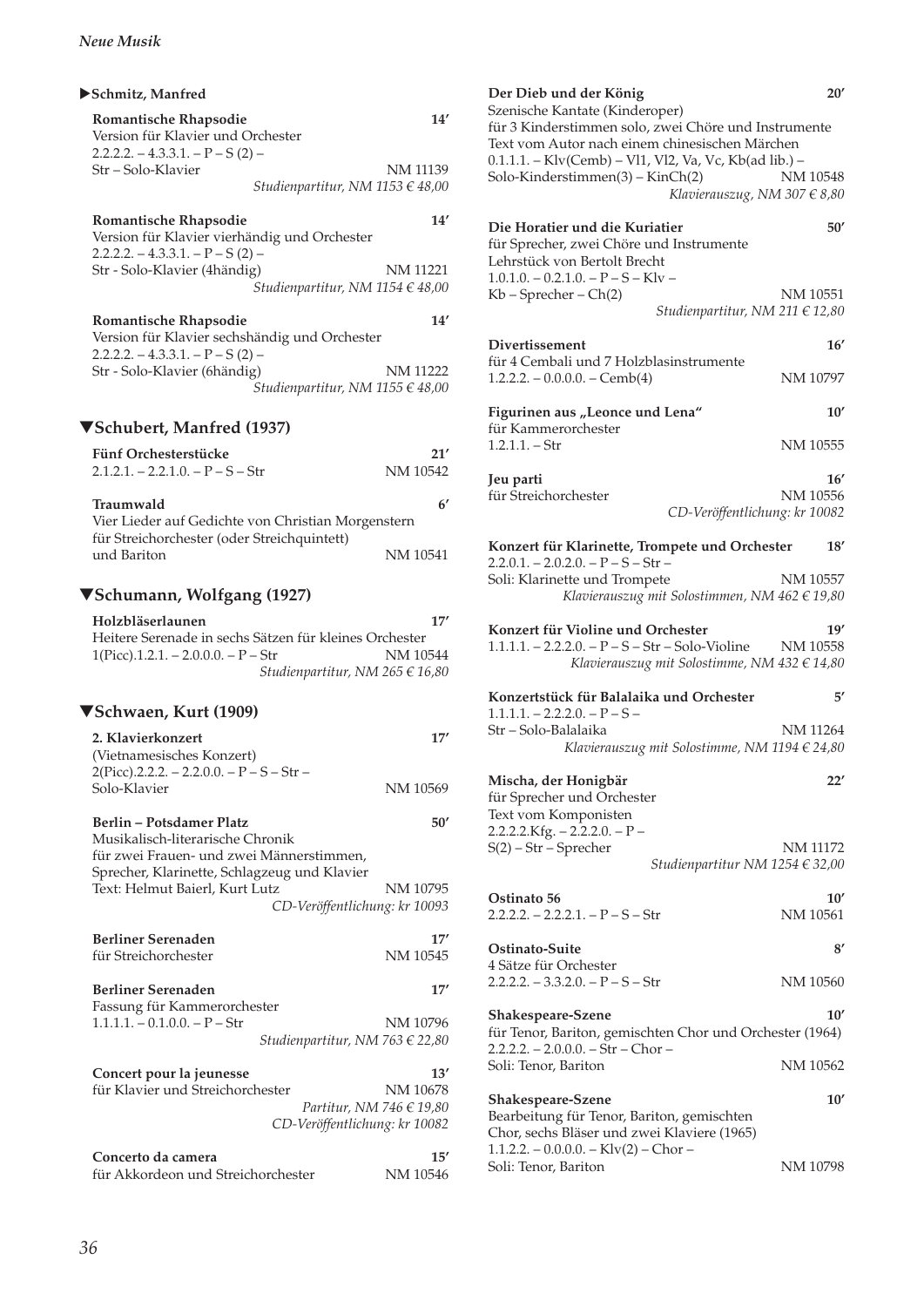| Sinfonietta                                                                                               | 13'      |  |
|-----------------------------------------------------------------------------------------------------------|----------|--|
| für kleines Orchester<br>$1.1.1.1. - 1.1.1.1. - P - Str$                                                  |          |  |
| Studienpartitur, NM 224 € 12,80                                                                           | NM 10563 |  |
|                                                                                                           |          |  |
| Spanische Liebeslieder                                                                                    | 10'      |  |
| Text: Raphael Alberti<br>1.0.1.1. - 1.0.0.0. - Klv - Solo-Sopran                                          | NM 10564 |  |
| CD-Veröffentlichung: kr 10048                                                                             |          |  |
|                                                                                                           |          |  |
| Tanz-Suite                                                                                                | 15'      |  |
| für kleines Orchester<br>$2.2.2.2 - 2.1.0.0 - Str$                                                        | NM 10565 |  |
|                                                                                                           |          |  |
| Tanz-Suite Nr. 2                                                                                          | 13'      |  |
| $2.2.2.2. - 2.2.2.0. - P - Str$                                                                           | NM 10566 |  |
| Tanz-Suite Nr. 3                                                                                          | 12'      |  |
| Polonäsen-Suite                                                                                           |          |  |
| $2.2.2.2. - 2.2.2.0. - P - S - Str$                                                                       | NM 10567 |  |
| Tanzszenen                                                                                                | 8′       |  |
| $2.1.2.2 - 2.2.2.0 - P - S - Hf - Str$                                                                    | NM 10568 |  |
|                                                                                                           |          |  |
| ▼Schwemmer, Frank (1961)                                                                                  |          |  |
| Der Kleine Muck                                                                                           | 30'      |  |
| Schauspielmusik                                                                                           |          |  |
| Klar(Ebkl, Basskl) - Asax, Ssax - Trp(4) -                                                                |          |  |
| S-Klav-Git, Banjo-Kb-<br>Sopran(2), Alt, Tenor, Bass(2)                                                   | NM 20288 |  |
| (Orchestermusik auch als CD-Aufnahme erhältlich)                                                          |          |  |
|                                                                                                           |          |  |
| ▼Seehafer, Reinhard (1958)                                                                                |          |  |
|                                                                                                           |          |  |
| Amadeus-Fantasy                                                                                           | 14'      |  |
| nach Themen von Wolfgang Amadeus Mozart                                                                   |          |  |
| für Kammerorchester                                                                                       |          |  |
| $0.2.0.0. - 2.0.0.0. - Str$                                                                               | NM 11092 |  |
| Studienpartitur NM 1255 € 24,80                                                                           |          |  |
| Parable                                                                                                   | 18'      |  |
| für Sopran, Mezzosopran, Bass und Orchester                                                               |          |  |
| nach Lessings "Nathan der Weise"                                                                          |          |  |
| $2.2.Eh.2.2. - 4.2.3.1. - P - S - Str -$<br>Sopran, Mezzosopran, Bass                                     | NM 10801 |  |
|                                                                                                           |          |  |
| ▼Seel, Daniel N. (1970)                                                                                   |          |  |
| Konzert für Klavier und Kammerorchester                                                                   | 15'      |  |
| 1.1.Eh.1.Ebkl.Basskl.1.Kfg – 2.0.0.0. –                                                                   |          |  |
| Str solistisch - Solo-Klavier                                                                             | NM 11155 |  |
|                                                                                                           |          |  |
| ▼Shishido, Mutsuo (1929)                                                                                  |          |  |
| Concert pour Piano et Orchestre No. 2                                                                     | 17'      |  |
| 3(Picc).3.3.3. – 4.3.3.1. – P – S(3) – Cel –                                                              |          |  |
| Hf-Str-Solo-Klavier<br>Studienpartitur, NM 371 € 29,80                                                    | NM 10570 |  |
|                                                                                                           |          |  |
|                                                                                                           |          |  |
|                                                                                                           | 12'      |  |
| ▼Simbriger, Heinrich (1903–1976)<br>Elegie (op. 94)<br>für Englischhorn, Solo-Violine und tiefe Streicher |          |  |

| ▼Slonimskij, Sergej (1932)                                                                                                                                                                   |                         |
|----------------------------------------------------------------------------------------------------------------------------------------------------------------------------------------------|-------------------------|
| Festmusik <sup>*</sup><br>für Balalaika, Holzlöffel und                                                                                                                                      | 10'                     |
| großes sinfonisches Orchester                                                                                                                                                                | C 122                   |
| Jüdische Rhapsodie*<br>Konzert (Nr. 1) für Klavier,<br>Streichinstrumente, Flöte und Schlagzeug                                                                                              | 20'                     |
| $Fl(Picc) - P - S - Str - Solo-Klavier$                                                                                                                                                      | C 133                   |
| Konzert <sup>*</sup><br>für Violoncello und Kammerorchester<br>$Ob - Trp(B) - P(3) - Xyl - Hf -$                                                                                             | 20'                     |
| Str – Solo-Cello                                                                                                                                                                             | C 134                   |
| Konzert (Nr. 2) *<br>für Klavier und Orchester<br>$3(Pice)$ .2.2.2. - 4.2.3.1. - P - S(3) -                                                                                                  | 30'                     |
| Str - Solo-Klavier                                                                                                                                                                           | C <sub>136</sub>        |
| Pawlow-Walzer-Galopp*<br>für sinfonisches Orchester                                                                                                                                          | 10'                     |
| $3(Picc).2.2.2. - 4.2.3.1. - P - S(3) - Hf - Str$                                                                                                                                            | C 139                   |
| Petersburger Nachtträume*<br>für sinfonisches Orchester<br>$3(Picc).2.2.2. - 4.4.3.1. - P(4) -$                                                                                              | 8'                      |
| $S(4) - Cel - Hf - Str$                                                                                                                                                                      | C 127                   |
| Requiem <sup>*</sup><br>für Sopran, Alt, Tenor, Bass, Chor und<br>sinfonisches Orchester                                                                                                     | 45'                     |
| $2(Picc).1.2.1. - 2.1.1.1. - P - S(3) - Hf -$<br>Str - Ch - Sopran, Alt, Tenor, Bass                                                                                                         | C 141                   |
| Russisches Kaleidoskop *<br>(60 Jahre nach der Stalingrader Schlacht)<br>für Kammerorchester<br>1(Picc).0.1.0. - 2Sax(Barsax, Ssax, Asax). - 2.1.2.1. -<br>$P(2) - S - Klv - E-Git$ , E-Bass | 15'<br>C 138            |
| Sinfonie Nr. 1*                                                                                                                                                                              | 30'                     |
| 2(Picc).2.2.3(Kfg). - Tsax.Asax. - 4.3.3.1. -<br>$P(4) - S - Klv - Str$                                                                                                                      | C 115                   |
| Sinfonie Nr. 2*                                                                                                                                                                              | 35'                     |
| 3(Picc).2.3(Ebkl).3(Kfg). - 4.3.3.1. -<br>$P(4) - S(3) - Klv$ , Cel – Hf(2) – Str                                                                                                            | C <sub>125</sub>        |
| Sinfonie Nr. 3*                                                                                                                                                                              | 35'                     |
| 3(Picc).2(Eh).3(Ebkl).3(Kfg). - 4.3.3.1. -<br>$P - S(4) - Klv - Hf - Str$                                                                                                                    | C <sub>101</sub>        |
| Sinfonie Nr. 4*<br>3(Picc).2(Eh).4(Ebkl,Basskl).3(Kfg). - 4.3.3.1. -                                                                                                                         | 30'                     |
| $P(2) - S(4) - Klv$ , Cel – Hf(2, 1 Spieler) – Str                                                                                                                                           | C <sub>102</sub>        |
| Sinfonie Nr. 5*<br>$3(Picc).2.2.3(Kfg). -4.3.3.1. - P-S(5) - Hf-Str$                                                                                                                         | 35'<br>C <sub>105</sub> |
| Sinfonie Nr. 7*                                                                                                                                                                              | 25'                     |
| 3(Picc).2(Eh).3(Basskl).3(Kfg). - 4.3.3.1. -<br>$P-S(4) - Hf-Str$                                                                                                                            | C <sub>108</sub>        |
| Sinfonie Nr. 8*<br>für Streichorchester, Trompete und Glocken                                                                                                                                | 15'<br>C 143            |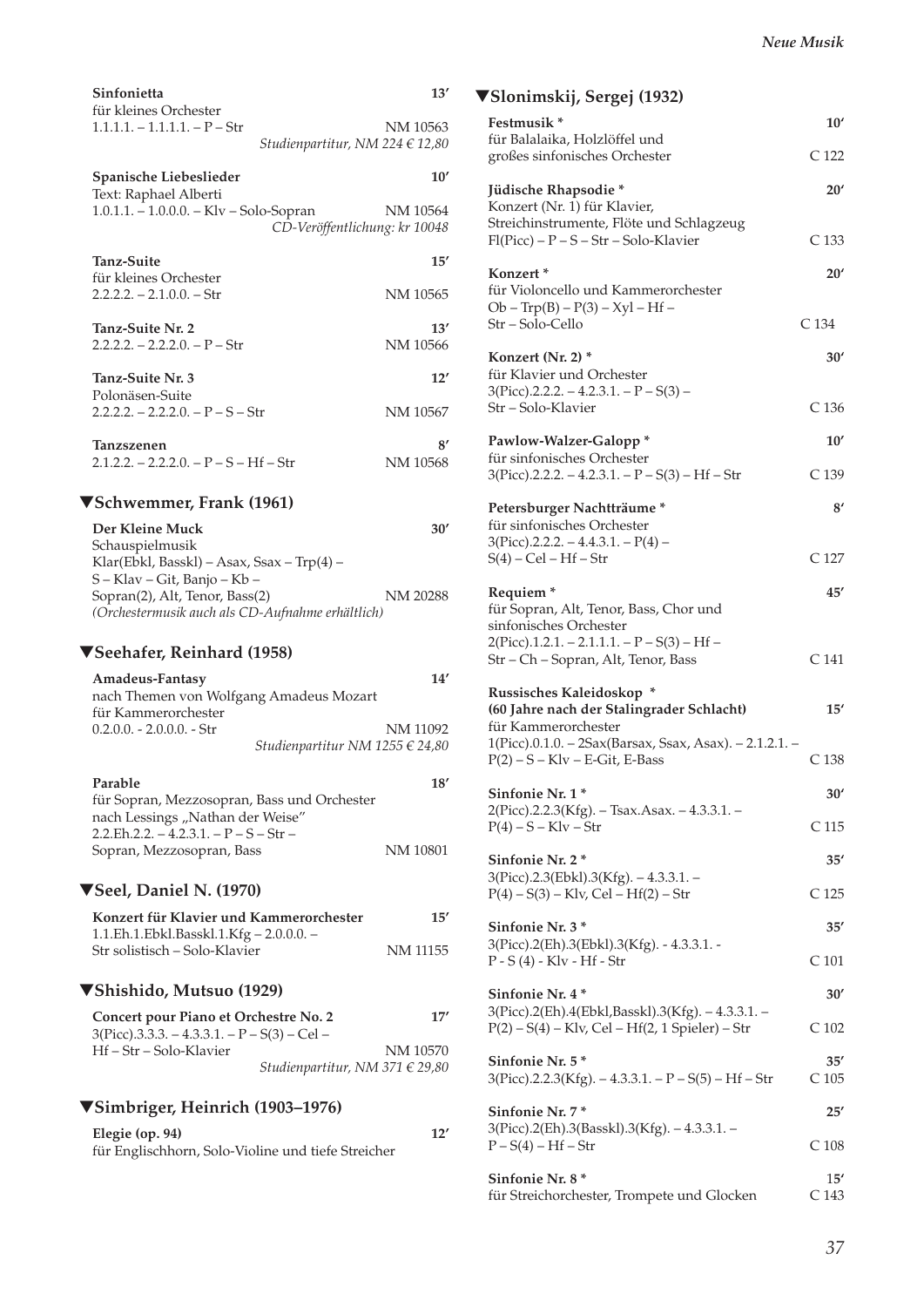| $\blacktriangleright$ Slonimskij, Sergej                                                                                                                                                                                                                                              |                         |
|---------------------------------------------------------------------------------------------------------------------------------------------------------------------------------------------------------------------------------------------------------------------------------------|-------------------------|
| Sinfonie Nr. 10*<br>"Höllenkreise" nach Dante Alligieri<br>3(Picc, Afl, Tfl).3(Eh).3(Ebkl).3(Kfg). - 4.4.3.1. -                                                                                                                                                                       | 351                     |
| $P-S(6) - Hf(2) - Str$                                                                                                                                                                                                                                                                | C 154                   |
| Sinfonie Nr. 11 *<br>3(Picc).2.2.3(Kfg). - 4.2.3.1. - P - S - Cel - Hf - Str                                                                                                                                                                                                          | 25'<br>C <sub>142</sub> |
| Sinfonietta *<br>für sinfonisches Orchester<br>3(Picc).2.2.3(Kfg). - 4.3.3.1. -                                                                                                                                                                                                       | 20'                     |
| $P-S(4) - Cel - Hf - Str$                                                                                                                                                                                                                                                             | C 129                   |
| <b>Slawisches Konzert*</b><br>für Orgel und Streichorchester                                                                                                                                                                                                                          | 20'<br>C 150            |
| Suite aus dem Ballett "Ikarus" *<br>3(Picc).3(Eh).3(Ebkl).3(Kfg). - Asax - 4.4.3.1. -                                                                                                                                                                                                 | 22'                     |
| $P-S(4) - Klv - Cel - Org - Hf(2) - Git - Str$                                                                                                                                                                                                                                        | C 119                   |
| Suite aus dem Ballett<br>"Prinzessin Pirlipatt bestraft Hochherzigkeit"*<br>$3(Picc).2(Eh).3.3(Kfg). -4.3.3.1. -$                                                                                                                                                                     | 251                     |
| $P-S(4) - Cel - Hf(2) - Str$                                                                                                                                                                                                                                                          | C 140                   |
| ▼Sor, Fernando (1778-1839)                                                                                                                                                                                                                                                            |                         |
| <b>Fantasia Concertante</b>                                                                                                                                                                                                                                                           | $15^{\prime}$           |
| Komp: Fernando Sor / Nikita Koshkin<br>für Gitarre und Streichorchester                                                                                                                                                                                                               | em 100029               |
| <b>▼Spies, Leo (1899–1965)</b>                                                                                                                                                                                                                                                        |                         |
| Der Rote Platz<br>Kantate für Bariton, gemischten Chor und Orchester<br>nach Fragmenten aus dem Oktoberpoem<br>"Gut und Schön" von Wladimir Majakowski<br>deutsche Übertragung: Hugo Huppert<br>$2.2.2.2. - 2.2.2.0. - P - S - Str - Ch - Bariton$<br>Studienpartitur, NM 216 € 18,40 | 16'<br>NM 10571         |
| Fröhliche Ouvertüre<br>$2(Picc).2.2.2. -2.2.1.0. - P-S(2) - Str$                                                                                                                                                                                                                      | 6'<br>NM 10818          |
| Sinfonie in D<br>$2(Picc).2(Eh).2.2. - 4.2.3.1. - P - S - Str$<br>Studienpartitur, NM 213 $\in$ 24,80                                                                                                                                                                                 | 40'<br>NM 10572         |
| ▼Stahmer, Klaus Hinrich (1941)                                                                                                                                                                                                                                                        |                         |
| "may they come, may they disembark,<br>may they stay and rest awhile in peace" (1994)<br>Picc.2.2.Eh.3(Basskl).3(Kfg). $-4.3.3.0. - S(4)$ –                                                                                                                                           | 15'                     |
| Klv, Cel – Hf – Vl $(8)$ , Va $(4)$ , Vc $(4)$ , Kb $(4)$                                                                                                                                                                                                                             | NM 10573                |
| Multiples<br>Concertino                                                                                                                                                                                                                                                               | 8'30''                  |
| für Schlaginstrumente (3 Spieler) und variabel<br>besetztes Orchester mit obligatem Klavier                                                                                                                                                                                           | NM 905                  |
| Tempo Ghiacciato<br>für Schlagzeug und Streichorchester                                                                                                                                                                                                                               | 12'<br>NM 10576         |

# ▼**Stöckigt, Michael (1957)**

| Orchestermusik 2                                                                                                                                       | 15'             |
|--------------------------------------------------------------------------------------------------------------------------------------------------------|-----------------|
| 4(2Picc).2.Eh.2.Basskl.2.Kfg. - 4.3.3.1. -<br>$P-S-$ Cel – Hf – Str                                                                                    | NM 10577        |
| ▼Stöckigt, Siegfried (1929)                                                                                                                            |                 |
| Concerto ritmico<br>für Klavier und Orchester<br>2(Picc).1.2.2. -3.2.2.0. - P - S(2) - Str - Solo-Klavier<br>ad lib.: Asax(2), Tsax(2), Bsax, Trp, Pos | 22'<br>NM 10578 |
| <b>▼Stolte, Siegfried (1925–1991)</b>                                                                                                                  |                 |
| Neubrandenburger Konzert Nr. 1                                                                                                                         | g,              |
| für Jugendorchester<br>$0.0.0.0 - 0.3.0.0 - P - Str$                                                                                                   | NM 10580        |
| Neubrandenburger Konzert Nr. 2<br>$0.0.0.0 - 0.3.3.0 - P - S - Str$                                                                                    | 6'<br>NM 20291  |
| Neubrandenburger Konzert Nr. 3                                                                                                                         | 7'              |
| für Jugendorchester<br>$0.0.0.0 - 0.3.0.0 - S - Str$                                                                                                   | NM 10581        |
| Neubrandenburger Konzert Nr. 4                                                                                                                         | $8^{\prime}$    |
| Concertino für Jugendorchester<br>S-Streichorchester - Streichtrio (2Vl, Vc)                                                                           | NM 10582        |
| ▼Strauß, Wolfgang (1927)                                                                                                                               |                 |
| Concertino<br>für Klavier und kleines Orchester (op. 20)                                                                                               | 21'             |
| $1.1.1.1. - 2.1.1.0. - P - S$ , Xyl -<br>Str - Solo-Klavier                                                                                            | NM 10583        |
| Kleine Musik für Streichorchester (op. 38)                                                                                                             | 8′<br>NM 10584  |
| Kleine Sinfonie in C (op. 36)<br>$1.1.1.1. - 2.1.1.0. - P - Str$<br>Studienpartitur, NM 278 € 12,80                                                    | 13'<br>NM 10585 |
| Konzert für Orchester (op. 40)<br>$2.2.2.2. - 4.2.3.0. - P - S - Str$                                                                                  | 22'<br>NM 10586 |
| Konzertante Variationen für Orchester (op. 71)<br>$4(2Picc, Aff).2(Eh).2.2. - 4.3.3.1. -$                                                              | 17'             |
| $P-S-Hf-Str$<br>Studienpartitur, NM 433 € 8,00                                                                                                         | NM 10587        |
| Modi                                                                                                                                                   | 18′             |
| Musik für Kammerorchester (op. 74)<br>Tam-Tam – Str (5.4.3.3.1.)                                                                                       | NM 10588        |
| Ouvertüre "Malecón" (op. 48)<br>$2.2.2.2. - 4.2.3.0. - P - S - Hf - Str$                                                                               | 8′<br>NM 10590  |
| Serenade (op. 51)                                                                                                                                      | 18′             |
| Picc.1.0.Eh.0.Basskl.1. - Asax $- S(2)$ -<br>Klv, Cemb - Str                                                                                           | NM 10591        |
| Suite                                                                                                                                                  | 13'             |
| für Kammerorchester<br>S(Gong, Tam-Tam ad lib.) - Str (6.5.4.3.1.)                                                                                     | NM 10592        |

*Studienpartitur, NM 394 € 10,80*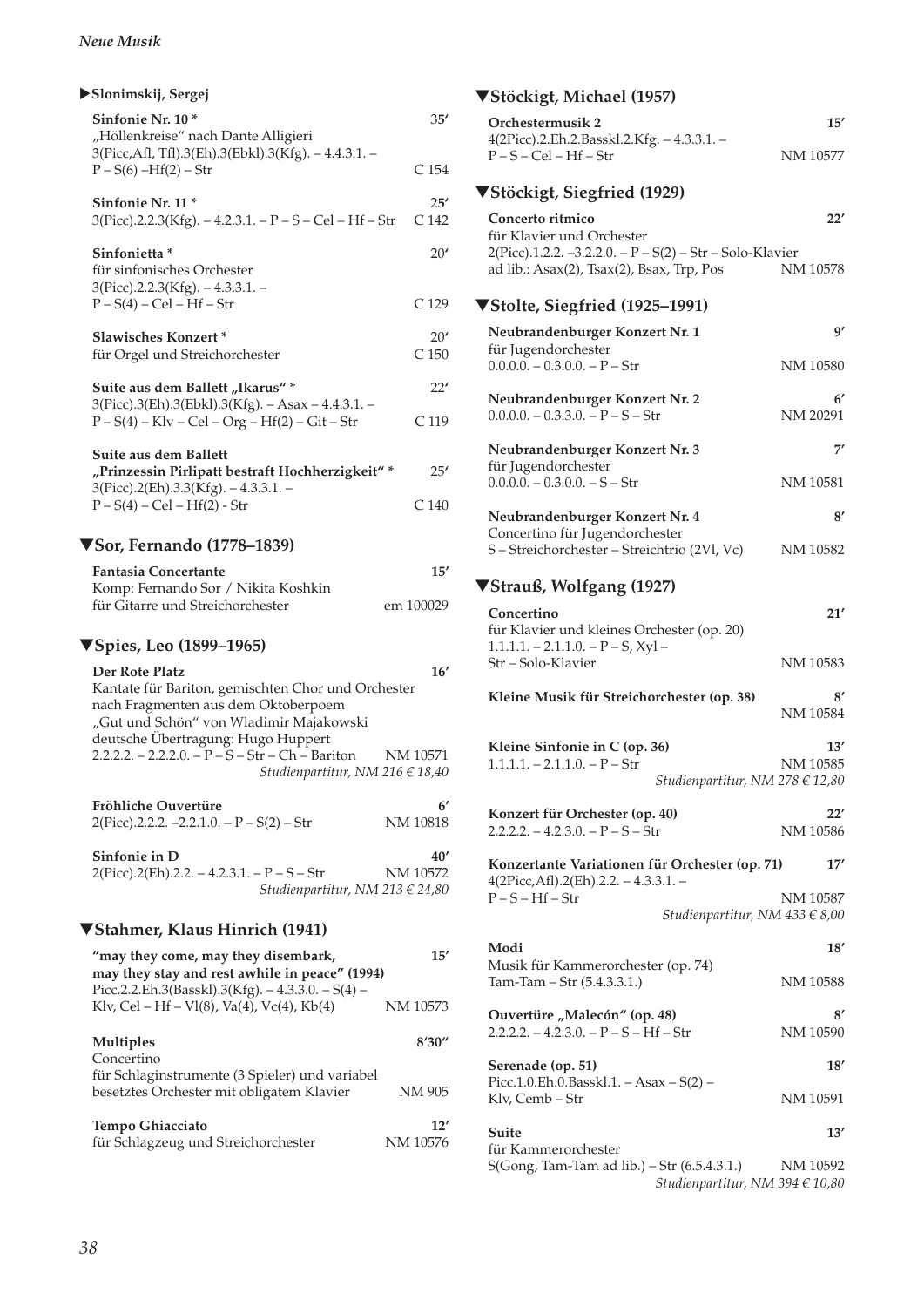| Violinkonzert (op. 19)                                                                | 27'             |
|---------------------------------------------------------------------------------------|-----------------|
| $2(Picc).2.2.2. - 4.3.3.0. - P - S$ , Xyl -<br>Klv – Hf – Str – Solo-Violine          | NM 10593        |
| Violinkonzert Nr. 2 (op. 41)<br>$2.2.2.2. - 4.2.3.0. - P - S(2) - Str - Solo-Violine$ | 22'<br>NM 10594 |
| ▼Tahiri, Rahib (1950)                                                                 |                 |
| <b>BB-Rhapsodie</b>                                                                   | 12'             |
| $2.2.2.2. - 2.2.1.0. - P - Str$                                                       | NM 20298        |
| ▼Thiel, Wolfgang (1947)                                                               |                 |
| Passacaglia, Intermezzo und Finale (op. 5)                                            | 10'             |
| für Kammerorchester                                                                   |                 |
| $1.0.1.0 - Klv - Vl(2)$ , Vc                                                          | NM 10598        |
| ▼Thilman, Johannes Paul (1906–1973)                                                   |                 |
| 3. Symphonie in F (op. 61)                                                            | 10'             |
| $2.2.2.2$ Kfg. $-3.2.2.0$ . $-P - Str$                                                | NM 10804        |
| Fröhliche Tänze (op. 16)                                                              | 13'             |
| $2.2.2.2. - 4.2.2.1. - P - S - Klv - Str$                                             | NM 10599        |
| Symphonische Variationen<br>über ein tragisches Thema (op. 76)                        | 22'             |
| $2.2.2$ .Basskl.2. - 3.2.2.0. - P - S - Str                                           | NM 10600        |
| Studienpartitur, NM 212 $\in$ 16,80                                                   |                 |
|                                                                                       |                 |
| ▼Thurm, Joachim (1927–1995)                                                           |                 |
| Drei Tierfabeln                                                                       | 17'             |
| für kleine und große Kinder                                                           |                 |
| nach Dichtungen von La Fontaine                                                       |                 |
| für Sing-, Sprechstimmen und Orchester                                                |                 |
| Deutscher Text: Martin Remané                                                         |                 |
| $2(Picc).2.2.2. – 2.1.2.0. – P – S – Klv – Str –$                                     | NM 10601        |
| Mezzosopran, Bariton<br>Klavierauszug, NM 280 € 12,80                                 |                 |
| Konzert für Oboe und Streichorchester                                                 | 20'             |
| Klavierauszug                                                                         | NM 10602        |
|                                                                                       |                 |
| Morgenlied<br>$1.0.0.1 - Str$                                                         | $2^{\prime}$    |
|                                                                                       | NM 10603        |
| Partita für 16 Blechbläser und Pauken                                                 | 15'             |
| $0.0.0.0 - 8.3.4.1 - P$                                                               | NM 10604        |
| Studienpartitur, NM 431 € 20,80                                                       |                 |
| Sinfonia piccola                                                                      | 16'             |
| $3.0.2.1. - 2.2.2.0. - P - S - Str$<br>Studienpartitur, NM 263 € 16,80                | NM 10605        |
| ▼Tishchenko, Boris (1939)                                                             |                 |
| Blockadechronik <sup>*</sup>                                                          | 45′             |
| Sinfonie für großes sinfonisches Orchester, op. 92                                    |                 |
| 4(2Picc).2(Eh).4(Ebkl,Basskl).3(Kfg). -                                               |                 |
| $6.3.3.1. - P - S(11) - Hf - Str$                                                     | C 190           |
| Concerto alla marcia *<br>Marsch-Konzert für 16 Solisten (op. 106)                    | 15'             |

1(Picc).1.1.1. – 2.1.1.0 – P, S(1) – Klv –

 $Hf - VI(2)$ , Va, Vc, Kb C 200

| Dante-Sinfonie Nr. 1 (Vorspiel) *<br>(op. 123, Nr. 1)                                                                                                   | 28'                    |
|---------------------------------------------------------------------------------------------------------------------------------------------------------|------------------------|
| 3(Picc).2(Eh).2(Ebkl,Basskl).2(Kfg). -<br>$Sax(2) - 6.3.3.1. - P - S(6) - Hf(2) - Str$                                                                  | C 192                  |
| Dante-Sinfonie Nr. 2 *<br>(Die Hölle, Kreise 1-6)<br>(op. 123, Nr. 2, 3)                                                                                | 40'                    |
| 3(Picc).2(Eh).2(Ebkl,Basskl).2(Kfg). – Sax(2) –<br>$6.3.3.1. - P - S(6) - Hf(2) - Str - Ch$                                                             | C 193                  |
| Dante-Sinfonie Nr. 3*<br>(Die Hölle, Kreise 7-9)<br>(op. 123, Nr. 4)                                                                                    | 40'                    |
| 3(Picc).2(Eh).2(Ebkl,Basskl).2(Kfg). - Sax(2) -<br>$6.3.3.1. - P - S(6) - Synth - Hf(2) - Str - Bariton$                                                | C 194                  |
| Dante-Sinfonie Nr. 4 (Fegefeuer) *                                                                                                                      | 40'                    |
| (op. 123, Nr. 5, 6, 7)<br>3(Picc).2(Eh).2(Ebkl,Basskl).2(Kfg). – Sax(2) –<br>$6.3.3.1. - P - S(6) - Org - Hf(2) - Zither - Str -$<br>FrCh - Sopran, Alt | C 195                  |
| Französische Sinfonie*                                                                                                                                  |                        |
| (Nach der Erzählung von                                                                                                                                 |                        |
| A. France "Crainquebille")<br>(op. 12/116)                                                                                                              | 23'                    |
| $2.2.3$ (Ebkl).2. -4.2.3.1. - P - S(4) - Str                                                                                                            | C 188                  |
| Nordetüden *                                                                                                                                            | 18'                    |
| Suite für Ensemble in 12 Sätzen (op. 42)<br>Ob, Kl, Pos, S, Hf, Klv,                                                                                    |                        |
| Vl, Va, Vc(2), Tonband                                                                                                                                  | C 164                  |
| Präludium und Fuge *                                                                                                                                    |                        |
| für Streichquartett (Streichorchester)<br>(op. 7)                                                                                                       | 7'<br>C <sub>162</sub> |
|                                                                                                                                                         |                        |
| Puschkin-Sinfonie *<br>in 3 Sätzen oder 22 Gedichten                                                                                                    | 35′                    |
| (op. 38/125)<br>$3(Pice)$ .2.2.2 – 4.2.3.1 – P – S(4) –                                                                                                 |                        |
| $Klv - Hf(2) - Str$                                                                                                                                     | C 191                  |
| Sinfonie Nr. 1 (op. 20) *                                                                                                                               | 45'                    |
| 3(Picc).2.3(Ebkl).2(Kfg). - Asax(2).Tsax. - 4.3.3.1. -<br>P-S-Klv, Cel, Synth-Hf(2) - Str - Sopran                                                      | C <sub>155</sub>       |
| Sinfonie Nr. 7 (op. 119) *<br>$3(Picc).2.2(Basskl).2. - 4.2.3.1. - P-S(7) - Str$                                                                        | 50'<br>C 187           |
|                                                                                                                                                         |                        |
| ▼Tittel, Gerhard (1937)                                                                                                                                 |                        |
| Capriccio für Oboe und Orchester<br>$2.0.2.2. - 4.2.0.0. - P - Str - Solo-Oboe$                                                                         | 10'<br>NM 10606        |
| Capriccio für Orchester                                                                                                                                 | 12'                    |
| nach einem polnischen Volkslied<br>$2(Picc).2.2.2. – 3.2.2.0. – P – S(2) – Str$                                                                         | NM 10607               |
| Konzert für zwei Streichergruppen, Klavier,                                                                                                             | 18'                    |
| Pauken, Schlagzeug und Kontrabass<br>$P-S-Klv-Kb-Str$                                                                                                   | NM 10608               |
| Studienpartitur, NM 277 $\in$ 19,80                                                                                                                     |                        |
| Musik für Streichorchester                                                                                                                              | 14′                    |

NM 10609

*Studienpartitur, NM 258 € 12,80*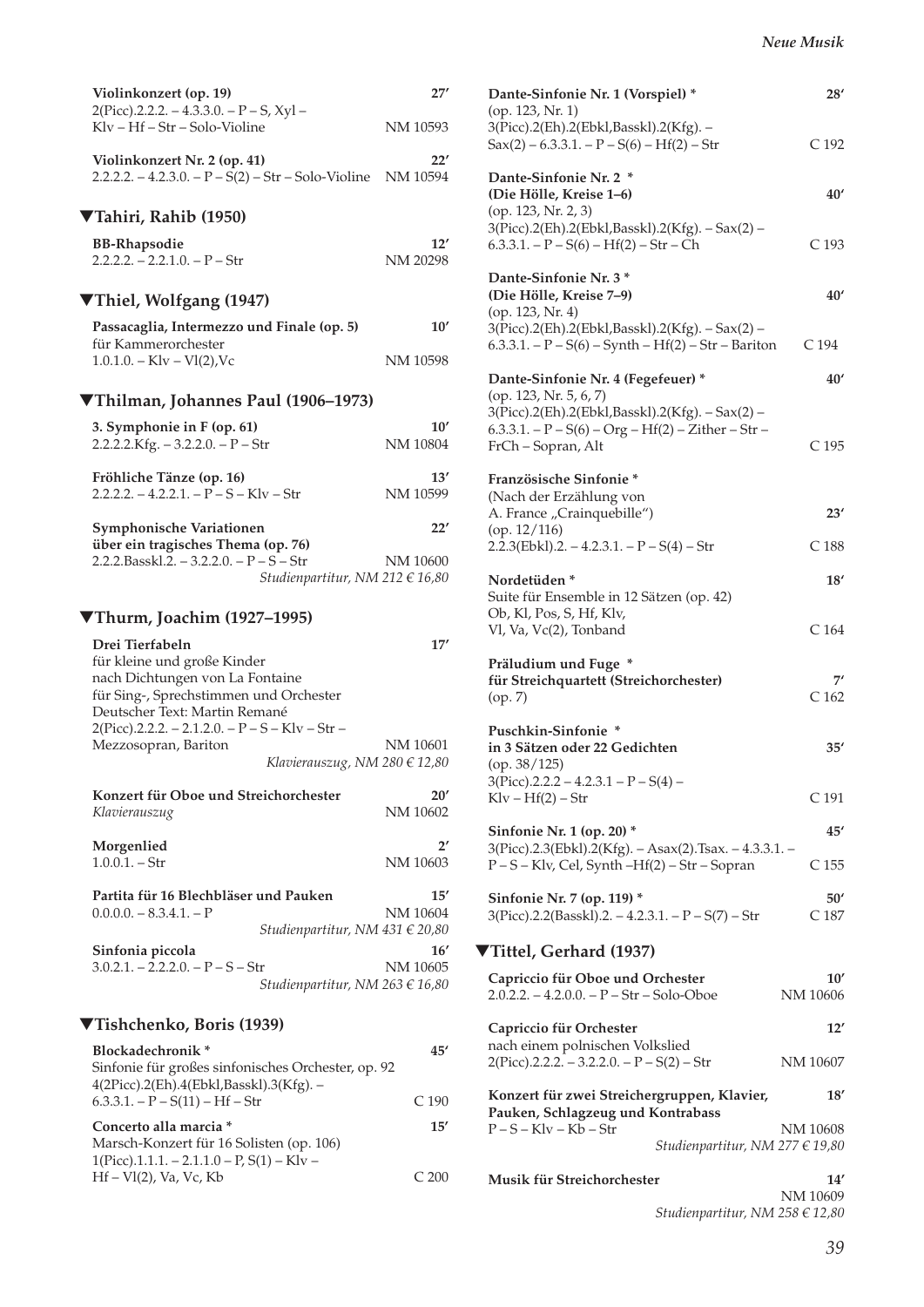### X**Tittel, Gerhard**

| Prélude                                             | 15'      |
|-----------------------------------------------------|----------|
| für Streichorchester, Klavier und Schlaginstrumente |          |
| $S(4) - Klv - Str$                                  | NM 10610 |
|                                                     |          |
| 18 (* (40. P.)                                      |          |

# ▼**Torp, Martin (1957)**

| Siehe, ich mache alles neu<br>Oratorium zur Offenbarung des Johannes                               | 120'                  |
|----------------------------------------------------------------------------------------------------|-----------------------|
| für 5 Soli, Chor und großes Orchester (1997-2001)<br>3(Picc).2(Eh).2(2Asax).Basskl(Tsax).2(Kfg). - |                       |
| 4.3.3.1. - S(4) - Cel, Klv, Org-Str - Ch(SSAATTBB)<br>Soli: Bariton, Sopran, Alt, Tenor, Bass      | NM 10805              |
| Sinfonie Nr. 1<br>"Berliner Sinfonie" (2002)                                                       | 22′                   |
| $3(Picc).2(Eh).2(Asax).2. - 4.2.2.0. - P-S-Str$                                                    | NM 10806              |
| ▼Tschaikowski, Alexander (1946)                                                                    |                       |
| Die fernen Träume der Kindheit                                                                     | 30'                   |
| für Violine, Viola und Orchester                                                                   | NM 11130              |
| Studienpartitur, NM 1129 a.A.                                                                      |                       |
| Konzert für 4 Saxophone                                                                            |                       |
| und Kammerorchester (op. 97)<br>S - Hf - Str - Soli: Ssax, Asax, Tsax, Bsax                        | 38'<br>NM 11152       |
| Studienpartitur, NM 1159 a.A.                                                                      |                       |
| Konzert für Kontrabass und Orchester                                                               | 32'                   |
| Studienpartitur, NM 1130 a.A.                                                                      | NM 11131              |
| Konzert für zwei Klaviere und Orchester                                                            | 23'                   |
|                                                                                                    | NM 11129              |
| Studienpartitur, NM 1128 a.A.                                                                      |                       |
| <b>Sinfonie Nr.4</b>                                                                               | 28′                   |
| für großes sinfonisches Orchester<br>Studienpartitur, NM 1127 a.A.                                 | NM 11128              |
| ▼Wagner, Alfred (1918–1995)                                                                        |                       |
| Divertimento<br>für zwei Flöten und Streichorchester                                               | 8′<br><b>NM 10808</b> |
| Drei Ländler                                                                                       | 6'                    |
| $2.2.2.2 - 4.3.3.0 - P - S - Hf$ , Git(ad lib.) – Str                                              | NM 20270              |
| <b>Kleine Tanzsuite</b>                                                                            | 14′                   |
| $2(Picc).2.3.2. - 4.3.3.0. - P - S(2) - Hf - Str$                                                  | NM 10629              |
| Orchester-Variationen über ein Kinderlied (op. 12)<br>$2.2.2.2. - 4.2.3.0. - P - S - Hf - Str$     | 14′<br>NM 10809       |
| Wasunger Karneval                                                                                  | 6'                    |
| Konzertouvertüre<br>$2(Picc).2.2.2. - 4.3.3.1. - P - S - Hf - Str$                                 | NM 10006              |
| ▼Weiss, Manfred (1935)                                                                             |                       |
| Ahnung der Liebe                                                                                   | 13′                   |
| Liederzyklus für Bariton und Orchester<br>Text: Georg Maurer                                       |                       |

| Liederzyklus für Bariton und Orchester        |
|-----------------------------------------------|
|                                               |
| 2.2.2.2. – 4.2.3.0. – P – S – Cel, Hf – Str – |
| NM 10630                                      |
| Studienpartitur, NM 461 € 15,50               |
|                                               |

| Fröhliche Ouvertüre                      | 6'       |
|------------------------------------------|----------|
| für kleines Orchester (op. 9)            |          |
| Picc.1.1.1.1. $- 2.1.1.0. - P - S - Str$ | NM 10631 |
| Studienpartitur, NM 276 € 14,80          |          |
|                                          |          |

| 18'      |
|----------|
| NM 10633 |
| 30'      |
| NM 10634 |
| 20'      |
|          |
|          |
| NM 10635 |
|          |

### ▼**Wenzel, Hans-Jürgen (1939)**

| Konzert für Violoncello und Orchester           | 15'      |
|-------------------------------------------------|----------|
| $3(Pice, Aff).2(Eh).2.2. - 3.2.2.1. - P-S(2) -$ |          |
| $K v - Hf - Str - Solo-Cello$                   | NM 10010 |
|                                                 |          |
| Sinfonietta                                     | 24'      |
| für großes Orchester                            |          |
| $2(Pice).2(Eh).2.2. - 3.3.0.0. - P - S -$       |          |
| Cemb (Klv oder E-Org) – Str                     | NM 10637 |

# ▼**Werzlau, Joachim (1913–2001)**

| Contra Lamento                             | 6'       |
|--------------------------------------------|----------|
| Vorspiel für großes Orchester              |          |
| $2(Pice)$ .2.2.2. – 4.2.3.1. – P – S – Str | NM 10638 |
| Studienpartitur, NM 2006 € 12,80           |          |

| Es sei gegrüßt die Weihnachtszeit<br>Kleine Suite internationaler Weihnachtslieder<br>für Mezzosopran, Kinderchor und Instrumente                                                               | 20'      |
|-------------------------------------------------------------------------------------------------------------------------------------------------------------------------------------------------|----------|
| $2(Picc).1.2.2. - 1.0.0.0. - Klv -$<br>KinCh – Solo-Mezzosopran                                                                                                                                 | NM 10639 |
| La paz – la paix – der Frieden<br>Text: Kuba                                                                                                                                                    | 16'      |
| $2.2.2.2$ Kfg. $-4.2.3.1. - P - S - Str -$                                                                                                                                                      |          |
| Ch, KinCh - Solo-Mezzosopran                                                                                                                                                                    | NM 10640 |
| <b>Olympisches Divertimento</b>                                                                                                                                                                 | 24'      |
| für großes Orchester                                                                                                                                                                            |          |
| $2(Picc).2.2.2. - 4.3.3.1. - P - S(2) - Klv - Str$                                                                                                                                              | NM 10641 |
| Orchestervariationen über Eislers Solidaritätslied<br>von Herbert Kirmße, Siegfried Köhler,<br>André Asriel, Fritz Geißler,<br>Günter Kochan, Ruth Zechlin,<br>Dieter Nowka und Joachim Werzlau | 22'      |
| 3(Picc).2(Eh).2.2.Kfg – 4.3.3.1. – P – S – Str<br>Studienpartitur, NM 235 € 27,60                                                                                                               | NM 10218 |
| Sanssouci<br>Orchestermusik                                                                                                                                                                     | 20'      |
| $2(Picc).2.2.2. - 4.2.3.0. - P - S(2) - Str$<br>Studienpartitur, NM $434 \in 14,00$                                                                                                             | NM 10643 |
| Wohlan! Begeht den Feiertag<br>aus dem Epilog "Wie es euch gefällt" (Shakespeare)<br>für Sopran, gemischten Chor und großes Orchester                                                           | 12'      |

für Sopran, gemischten Chor und großes Orchester  $2.2.2.2. - 4.2.3.1. - P - S - Str -$ Ch – Solo-Sopran NM 10644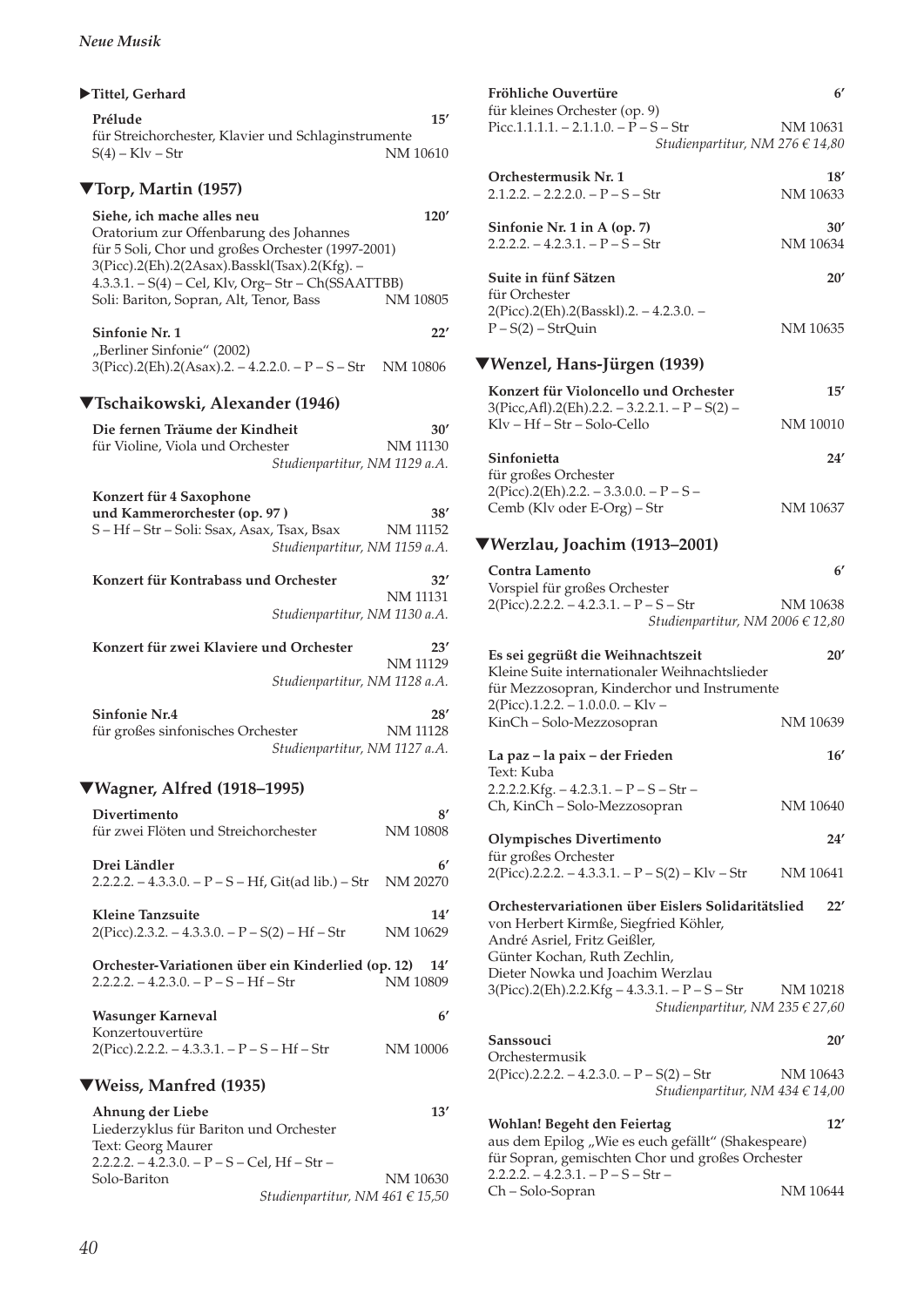| Zwei Romanzen für Violine und Orchester<br>$1.1.1.2. - 1.1.1.0. - P - S(3) - K/v$                                                              | g,                     |
|------------------------------------------------------------------------------------------------------------------------------------------------|------------------------|
| Str - Solo-Violine                                                                                                                             | NM 10003               |
| ▼Wilbrandt, Jürgen (1922)                                                                                                                      |                        |
| Concertino<br>für Streichorchester                                                                                                             | 15'<br>NM 10645        |
| Partita serena                                                                                                                                 | 9′                     |
| für kleines Orchester<br>$1.1.1.1. - 1.1.0.0. - Str$                                                                                           | NM 10647               |
| Wie leicht konnt ich an Dir vorübergehn<br>Vier Liebeslieder                                                                                   | 9′                     |
| für hohe Stimme und Orchester<br>Text: Stepan Stschipatschow und Wassili Fjodorow<br>1.1.1.1. - 1.0.0.0. - S - Hf - Str - Solo-Sopran NM 10649 |                        |
| ▼Wohlgemuth, Gerhard (1920–2001)                                                                                                               |                        |
| Musica giocosa                                                                                                                                 | 15'                    |
| 2(Picc).2(Eh).2(Ebkl,Basskl).2(Kfg). -<br>$4.3.3.0. - P - S - Str$                                                                             | NM 10650               |
| Ouvertüre                                                                                                                                      | 7′                     |
| zur Tausendjahrfeier der Stadt Halle<br>$3(Picc).2.2.2. - 4.3.3.1. - P - S(2) - Str$                                                           | NM 10651               |
|                                                                                                                                                |                        |
| Sinfonie Nr. 1 (Neufassung)<br>$3(Picc).3(Eh).3.2.Kfg. -4.3.3.1. - P-S-Str$                                                                    | 32'<br>NM 10652        |
| <b>Sinfonie Nr. 2</b><br>3(Picc).3(Eh).3(Ebkl, Basskl).3(Kfg). -                                                                               | 32'                    |
| $4.3.3.1. - P - S - Klv - Hf - Str$<br>Studienpartitur, NM 244 € 18,80                                                                         | NM 10653               |
| ▼Wolff, Daniel (1967)                                                                                                                          |                        |
| Abertura Sopher<br>für Streichorchester                                                                                                        | 12'<br>NM 11173        |
| Sofern-Ouvertüre<br>für Zupforchester                                                                                                          | 12'<br><b>NM 11174</b> |
| <b>▼Zapf, Helmut (1956)</b>                                                                                                                    |                        |
| Dreiklang III                                                                                                                                  | 20′                    |
| für drei Orchestergruppen<br>Gruppe A: 2(Afl).1(Eh).2(Basskl).1(Kfg). - 0.2.2.0. - S -<br>$Klv - V11(6)$ , Vl2(4), Va(4), Kb(3)                |                        |
| Gruppe B: 1(Picc).2(Ob d'amore).1(Bassethorn).2(Kfg).<br>$-0.2.2.0. - S - Hf - V11(6)$ , Vl2(4), Va(4), Kb(3)                                  |                        |
| Gruppe C: 0.0.0.0. - 4.0.0.1. - P - S - Vc(6)                                                                                                  | NM 10005               |
| ▼Zechlin, Ruth (1926–2007)                                                                                                                     |                        |
| Emotionen<br>für großes Orchester                                                                                                              | $17^\prime$            |
| 3(Picc).3.3.2.Kfg. - 0.3.3.0. - P - S - Str<br>Studienpartitur, NM 298 € 14,80                                                                 | NM 10656               |
| Kanonische Umgebungen<br>zu Heiner Müllers "Der glücklose Engel 2"                                                                             | 3'                     |
| für Sprecher und 6 Streichinstrumente<br>$V1(2)$ , Va $(2)$ , Vc $(2)$ – Sprecher                                                              | NM 10657               |

| Lidice-Kantate<br>(Im Museum von Lidice)<br>Text: Franz Fühmann                                                                                                                                     | 18'             |
|-----------------------------------------------------------------------------------------------------------------------------------------------------------------------------------------------------|-----------------|
| $1.1.Eh.0.1. - 0.2.0.0. - P - S - Str -$<br>Ch – Solo-Bariton<br>Studienpartitur, NM 219 € 12,00                                                                                                    | NM 10658        |
| Musik für kleines Orchester<br>$2.1.1.1 - 0.1.0.0 - P - Str$                                                                                                                                        | g,<br>NM 10659  |
| Orchestervariationen über Eislers Solidaritätslied<br>22'<br>von Herbert Kirmße, Siegfried Köhler, André Asriel,<br>Fritz Geißler, Günter Kochan, Ruth Zechlin,<br>Dieter Nowka und Joachim Werzlau |                 |
| 3(Picc).2(Eh).2.2.Kfg – 4.3.3.1. – P – S – Str NM 10218<br>Studienpartitur, NM 235 € 27,60                                                                                                          |                 |
| Sinfonietta für Kinder<br>$1.1.1.1 - 1.1.0.0 - P - S - Str$<br>Studienpartitur, NM 255 € 12,80                                                                                                      | 13'<br>NM 10661 |
| Suite für Streichorchester                                                                                                                                                                          | 12'<br>NM 10662 |
| ▼Zenamon, Jaime Mirtenbaum (1953)                                                                                                                                                                   |                 |
| <b>Concertino Slavico</b>                                                                                                                                                                           | 22'             |
| für Violoncello und Orchester                                                                                                                                                                       |                 |
| $2.0.0.0 - Cel - Str - Solo-Cello$                                                                                                                                                                  | NM 10665        |
| Doppelkonzert<br>für Flöte, Gitarre und Streichorchester<br>$0.0.0.0 - P - S(2)$ , Xyl – Str –                                                                                                      | 17'             |
| Soli: Flöte, Gitarre                                                                                                                                                                                | NM 10666        |
| Iguaçú<br>für Gitarre und Orchester                                                                                                                                                                 | 22'             |

| $2.2.2.2. - 2.0.0.0. - P(2) - S(min. 4) -$ |          |
|--------------------------------------------|----------|
| Str – Solo-Gitarre                         | NM 10667 |
| Llanura op. 54                             | 17'      |

| Konzert für Flöte und Streichorchester                       | NM 10668 |
|--------------------------------------------------------------|----------|
| Orakel<br>für Violine und Orchester                          | 12'      |
| $2.2.2.2. - 2.2.0.0. - P - TubBells -$<br>Str – Solo-Violine | NM 10048 |

| Poema op. 64                                 | 20'      |
|----------------------------------------------|----------|
| für Klarinette, Streichorchester und Celesta | NM 10669 |
| Reflexões Nr. 8 op. 4                        | 18'      |
| Doppelkonzert für zwei Gitarren,             |          |
| Streichquartett und Streichorchester         | NM 10670 |
| $\sim$ $\sim$ $\sim$ $\sim$ $\sim$ $\sim$    |          |

| Sinfonietta Nr. 1 op. 61                         | 17'      |
|--------------------------------------------------|----------|
| (Über den Sabiás Gesang)<br>für Streichorchester | NM 10007 |
| <b>Wroclaw Concerto</b>                          | 22'      |
| (Millenium para Wroclawia)                       |          |
| $0.0.0.0 -$ Sax $(4)$ – 0.2.2.0. – P – Str –     |          |
| Soli: Gitarre(4)                                 | NM 10810 |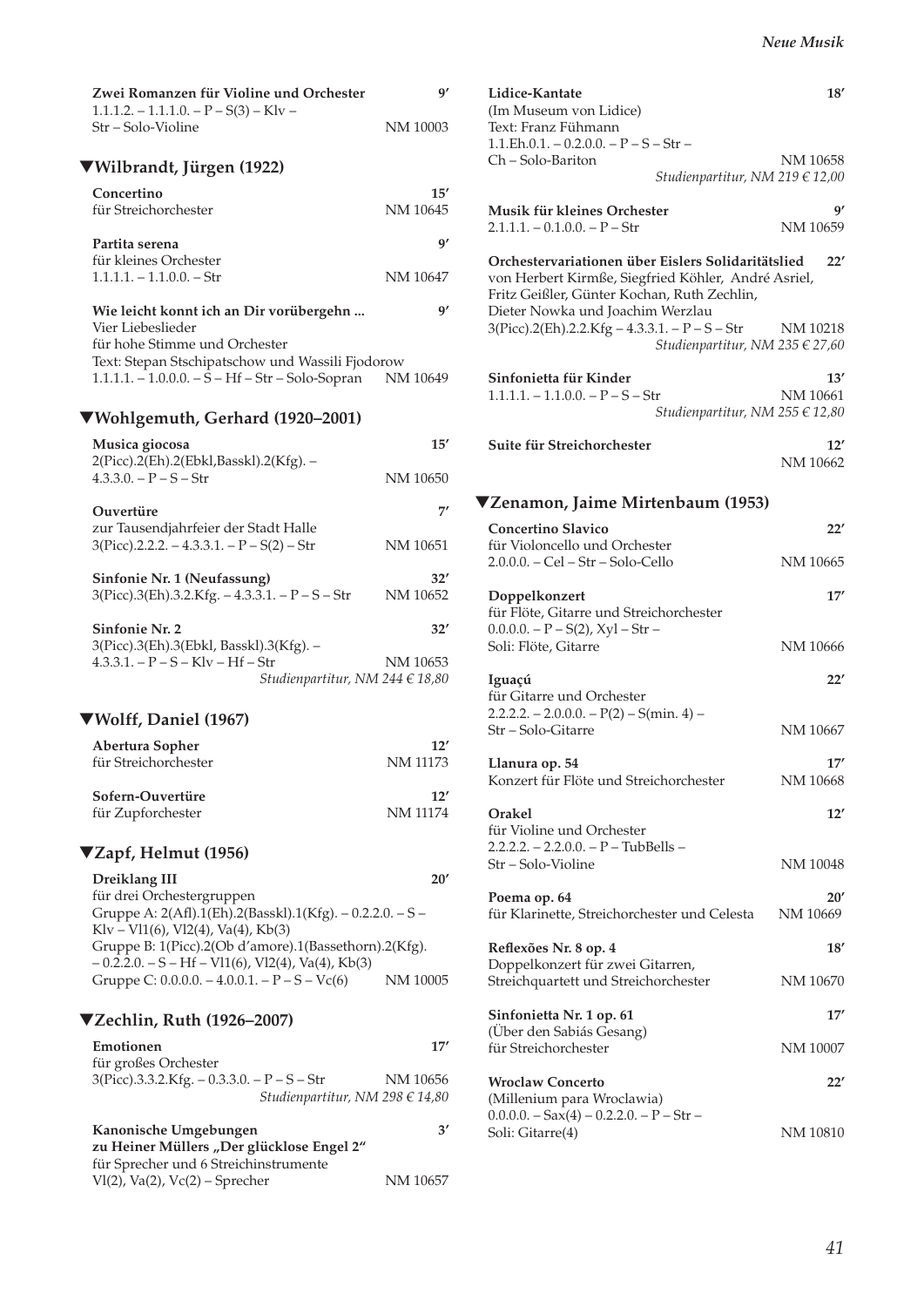# ▼ **Neue Kammermusik**

**Werke nach Komponisten** 

**Works listed by composer – Œuvres selon les compositeurs** 

| ▼Aigmüller, Andreas (1952)                                             |                                      |
|------------------------------------------------------------------------|--------------------------------------|
| Kammermusik IIIa (op. 32)                                              | 12'                                  |
| Fl, Ob, Tenor-Gambe, S(1)                                              | NM 10070                             |
|                                                                        |                                      |
| Kammermusik IIIb (op. 37)                                              | 12'                                  |
| Fl(Picc), Kl (Eb, Bass), Vc, Klv                                       | NM 10071                             |
|                                                                        |                                      |
| Streichquartett I (op. 36)                                             | 14'                                  |
|                                                                        | NM 10074                             |
|                                                                        |                                      |
| ▼Allers, Hans-Günther (1935)                                           |                                      |
|                                                                        | 21'                                  |
| Variationen mit Fuge (op. 82)<br>(über ein Thema von Niccolo Paganini) |                                      |
| für Bläserquintett                                                     | NM 1219                              |
|                                                                        |                                      |
|                                                                        |                                      |
| $\blacktriangledown$ Arapov, Boris (1905–1992)                         |                                      |
| Dezimet für Holzbläser, Blechbläser,                                   |                                      |
| Schlagzeug, Celesta und Klavier*                                       |                                      |
| $0.0.2.1. - 1.1.1.1. - S - K$ lv, Cel                                  | C <sub>002</sub>                     |
|                                                                        |                                      |
| ▼Banshchikov, Gennadi (1943)                                           |                                      |
|                                                                        |                                      |
| Duodezimet*                                                            | 14'                                  |
| Konzert Nr. 4                                                          |                                      |
| für Violoncello und 11 Musikinstrumente                                |                                      |
| $1.1.2.1. - 1.0.0.0. - P - Str - Solo-Cello$                           | C <sub>026</sub>                     |
|                                                                        |                                      |
| ▼Benninghoff, Ortwin (1946)                                            |                                      |
| Trois pièces joyeuses                                                  | 12'                                  |
| für 9 Bläser und Klavier                                               |                                      |
| $1.0.2.0. - Asax - 0.2.2.1. -$                                         |                                      |
| Klv - Triangel ad lib.                                                 | NM 10106                             |
|                                                                        |                                      |
| ▼Bredemeyer, Reiner (1929–1995)                                        |                                      |
|                                                                        |                                      |
| Aufschwung OST (Quartette 4)                                           | 8′                                   |
| für Klavier, Oboe, Schlagzeug und Tuba                                 | <b>NM 775</b>                        |
|                                                                        |                                      |
| Elfer Nr. 4                                                            | 12'                                  |
| $0.0.1.1. - 1.1.1.0. - S(2) - K/v - Va$ , Vc, Kb                       | NM 10063                             |
|                                                                        |                                      |
| Hornissimo                                                             | 7′                                   |
| für sieben Hörner                                                      | NM 10726                             |
|                                                                        | Partitur, NM $632 \text{ } \in 5,80$ |
| NOK - Neuerliches Oboenkonzert                                         | 15'                                  |
| $0.0.Eh.1.0. - 1.0.0.1. - S(2) -$                                      |                                      |
| $Klv(4 ms) - Git - Va(2)$ , $Kb - Solo-Oboe$                           | NM 10135                             |
|                                                                        |                                      |
| Quartett-Stücke 5                                                      | 9′                                   |
| für Altflöte, Violine, Gitarre und Fagott                              | NM 20048                             |
|                                                                        |                                      |
| <b>Vermasseltes Doppel</b>                                             | 12'                                  |
| Kammermusik für gemischte Besetzung                                    |                                      |
| Gruppe 1: Git, Va, Hn, S                                               |                                      |
| Gruppe 2: Klar, Va, Tb, S                                              | NM 2045a                             |
|                                                                        | Partitur, NM 2045 € 19,80            |

### ▼**Buchholz, Thomas (1961)**

| <b>Ricercar und Choral</b><br>1.0.Eh.0.1 - Vl, Va, Vc                                                                                       | 11′<br>NM 655   |
|---------------------------------------------------------------------------------------------------------------------------------------------|-----------------|
| Scharakan<br>für Solosopran und Kammerensemble<br>Texte: altarmenische Liturgie                                                             | 14'             |
| Vl(2), Vc, Hf, Basskl, Pos, Tb - Sopran                                                                                                     | NM 10079        |
| <b>Tetraktys</b><br>für Flöteninstrumente und Schlaginstrumente                                                                             | 11'             |
| Picc, Fl, Afl (1 Spieler), S (4 Spieler)                                                                                                    | NM 11112        |
| ▼Carnevale, Roberto (1966)                                                                                                                  |                 |
| Solo-2 (L'ome 25)                                                                                                                           | 12'             |
| für Ensemble<br>Fl, Klar, Klv, Keyb, Vc                                                                                                     | NM 11140        |
| ▼Chung, Il-Ryun (1964)                                                                                                                      |                 |
| Synkaryon<br>Afl, Git, Chango und Streichquartett                                                                                           | 13'<br>NM 10153 |
| ▼Corbett, Sidney (1960)                                                                                                                     |                 |
| Bentlager Liturgie (Crucifixus)<br>aus: De mystica theologia des<br>Pseudo-Dionysios Areopagita<br>1(Afl, Picc).0.Basskl.0. - Ssax - S(2) - | 20'             |
| Hf - Vl, Va, Vc - Sopran                                                                                                                    | NM 10162        |
| <b>Chamber Symphony</b><br>$1(AfI, Picc).0.Basskl.1. - 0.1.0.0. - S -$                                                                      | 32'             |
| Akk, Klv(Cel) - Streichquartett                                                                                                             | NM 10164        |
| Die Stimmen der Wände<br>ein Kompositionszyklus in sechs Teilen                                                                             | 32'             |
| Afl.0.0.0. - Asax - 0.0.1.0. - E-Git - Vl, Vc<br>Studienpartitur, NM 623 € 14,80                                                            | NM 10166        |
| Lieder aus der Dunkelkammer<br>nach dem Roman "Der fremde Freund"<br>Text: Christoph Hein                                                   | 20'             |
| $1.0.1.1. - 1.1.1.0. - Hf - VI$ , Va, Vc-<br>Solo-Sopran                                                                                    | NM 10167        |
| Saxophone Symphony<br>für zwölf Saxophone                                                                                                   | 15'<br>NM 20239 |
| ▼Desjatnikov, Leonid (1955)                                                                                                                 |                 |
| Bleiecho <sup>*</sup><br>für Stimmen und Musikinstrumente                                                                                   | 16'             |
| $Pos(3) - P - VI$ , Vla, Vc(2), Kb,<br>Countertenor, Counterbass                                                                            | $C$ 035         |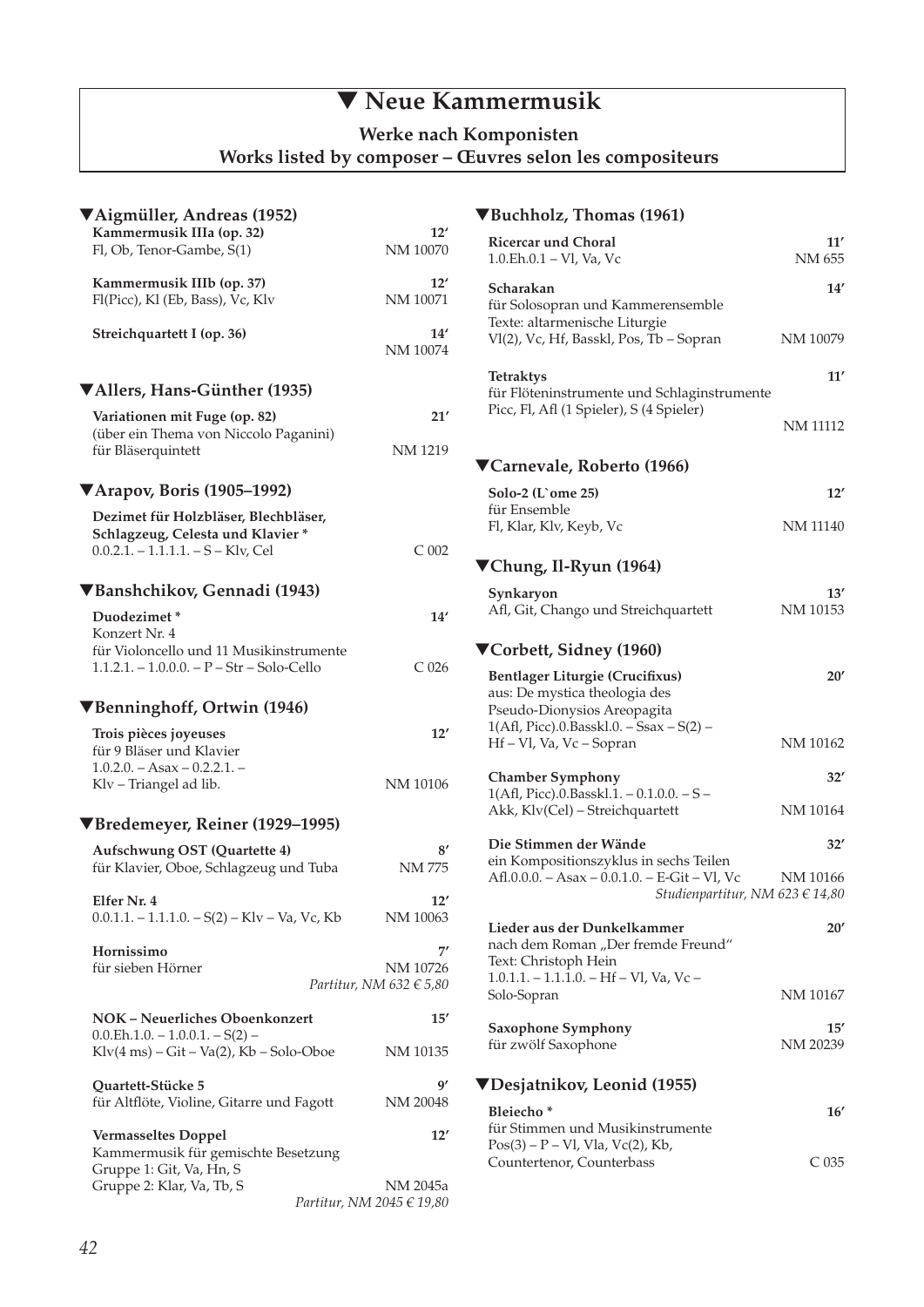| ▼Dittrich, Paul-Heinz (1930)                                                                                                |                 |
|-----------------------------------------------------------------------------------------------------------------------------|-----------------|
| Kammermusik XI (Journal des Poèmes)<br>Texte: Osip Mandelstam, Anna Achmatowa,<br>Giuseppe Ungaretti, René Char, Paul Celan | 15'             |
| 1.1.1.1. - 1.0.0.0. - Klv - Solo-Sopran                                                                                     | NM 10028        |
| VEisler, Hanns (1898-1962)                                                                                                  |                 |
| <b>Nonett Nr. 2</b><br>$1(Picc).0.1.1. - 0.1.0.0. - P - S - VI(3)$ , Kb<br>Studienpartitur, NM 240 € 14,80                  | 22'<br>NM 240a  |
| Septett Nr. 1 (op. 92a)<br>Variationen über amerikanische Kinderlieder                                                      | 16'             |
| $1.0.1.1. - VI(2)$ , Va, Vc<br>Studienpartitur, NM 201 € 8,00                                                               | NM 201a         |
| Septett Nr. 2 ("Circus")<br>$1.0.1.1. - VI(2)$ , Va, Vc<br><i>Studienpartitur, NM 202 € 8,00</i>                            | 22'<br>NM 202a  |
| ▼Falik, Juri (1936–2009)                                                                                                    |                 |
| Skomorkhi (Gaukler)*                                                                                                        | 91              |
| Konzert für Bläser und Schlagzeug<br>$1.1.1.1 - 1.1.0.0 - S$                                                                | C 047           |
| ▼Faßhauer, Tobias (1966)                                                                                                    |                 |
| Dirge, Waltz & Jig<br>2(Picc ad lib).2.2.1. – 2.2.1.0. – S – Kb                                                             | 4'<br>NM 11265  |
| Divertimento<br>$2(Picc).2.2.1. - 2.2.1.0. - S - Kb$                                                                        | 8'<br>NM 11266  |
| ▼Froleyks, Stephan (1962)                                                                                                   |                 |
| <b>KLANGSPORT - Perkussion</b><br>für 10 bis 20 Körpertrommler                                                              | 16'<br>NM 11142 |
| not jet near day                                                                                                            | 14'             |
| für sieben Schlagzeuger mit<br>Tontöpfen und Vogelstimmen                                                                   | <b>NM 11121</b> |
| Vier Sätze mit Heine und Schumann<br>für Ensemble und DJ                                                                    | 18'             |
| $1.1.1(Basskl).1. - 1.1.1.0. - S(2) -$<br>Akk - Sopran - DJ - Str (solistisch)                                              | NM 20366        |
| ▼Gruner, Joachim (1933)                                                                                                     |                 |
| Bläserquintett plus Harfe<br>für Flöte, Oboe, Klarinette,<br>Horn, Fagott und Harfe                                         | 10'<br>NM 20110 |
| Bläserquintett spezial                                                                                                      | 10'             |
| für Piccolo, Horn, Englischhorn,<br>Bassklarinette und Kontrafagott                                                         | NM 10290        |
| Capriccio<br>für Bassklarinette und Schlagzeug                                                                              | 11'<br>NM 10291 |
| Caprice surprise für Harfe und Cembalo                                                                                      | 12'<br>NM 20126 |

| Lieder von der süßen Sklaverei                                       | 13'            |
|----------------------------------------------------------------------|----------------|
| Text: Wilhelm Busch<br>Variante A: Fl(Picc), Ob, Va, Vc, miSti       | NM 20118       |
| Variante B: Fl(Picc), Vc, Klv, miSti                                 | NM 20119       |
| Variante C: Akk, Klar, Git, Vl, miSti                                | NM 20319       |
| Oktett<br>für Holzbläser und Hörner                                  | 11′            |
| Ob(2), Klar(2), Fag(2), Hn(2)                                        | NM 10299       |
|                                                                      |                |
| Posaunenquintett Nr. 1                                               | 8′<br>NM 20317 |
| Trio concertante                                                     | 11'            |
| für drei Schlagzeuger                                                | NM 20318       |
| Vier Inventionen für Blechbläser,                                    | 12'            |
| Schlagzeug und Pauken (1985)                                         |                |
| $0.0.0.0 - 4.4.4.2 - P - S(2)$                                       | NM 10081       |
| Zugabe in G                                                          | $6^{\prime}$   |
| für Flöte, Oboe, Violine,                                            |                |
| Horn und zwei Fagotte                                                | NM 20320       |
| ▼Hauk, Günter (1932–1979)                                            |                |
| Kammermusik 1956                                                     | 16'            |
| $0.0.1.1. - 0.1.1.0. - P - S(2) - K/v - Kb$                          | NM 10305       |
| ▼Hensel, Lothar (1961)                                               |                |
| "Ein bisschen Bis"                                                   | 4'             |
| für Streichquartett und Bandoneon                                    | NM 20334       |
| Quintett                                                             | 20'            |
| für Bandoneon und Saxophonquartett                                   | NM 20335       |
| ▼Heyn, Walter Thomas (1953)                                          |                |
| <b>Berliner Musike IV</b>                                            | 12'            |
| $1.0.2.0 - Asax - 0.2.2.2 - Kly$                                     | NM 10317       |
| Der Klappstuhl                                                       | $6^{\prime}$   |
| Melodrama nach Theodor Fontane<br>Fl, Klv, Str, Sprecher             | NM 10320       |
|                                                                      |                |
| Drei Jiddische Gesänge (op. 21a)<br>Version für Alt und 10 Streicher | 16′            |
| $VI(7)$ , $Va(3) - Alt$                                              | NM 10033       |
|                                                                      |                |
| Schöner grüner<br>Drei Opernparaphrasen nach Heinrich Heine          | 12'            |
| über den "Jungfernkranz"                                             |                |
| $1.0.1.0. - 0.1.1.\overline{0}$ . $-S - Klv - Streichquintett$       | NM 10327       |
| ▼Horvath-Thomas, Istvan (1954)                                       |                |
| Rhapsodie zingarese                                                  | 16′            |
| Version für Klavier und sieben Instrumente                           |                |
| Klar(2), Trp, Hn, Fg, Vl, Kb - Solo-Klavier                          | NM 10348       |
| Klavierauszug, NM 708 € 16,80                                        |                |

# ▼**Iranyi, Gabriel (1946)**

| grenzspuren                       | 11'      |
|-----------------------------------|----------|
| für Kammerensemble                |          |
| Fl, Ob, Trp, Klv, Git, Vl, Va, Vc | NM 20365 |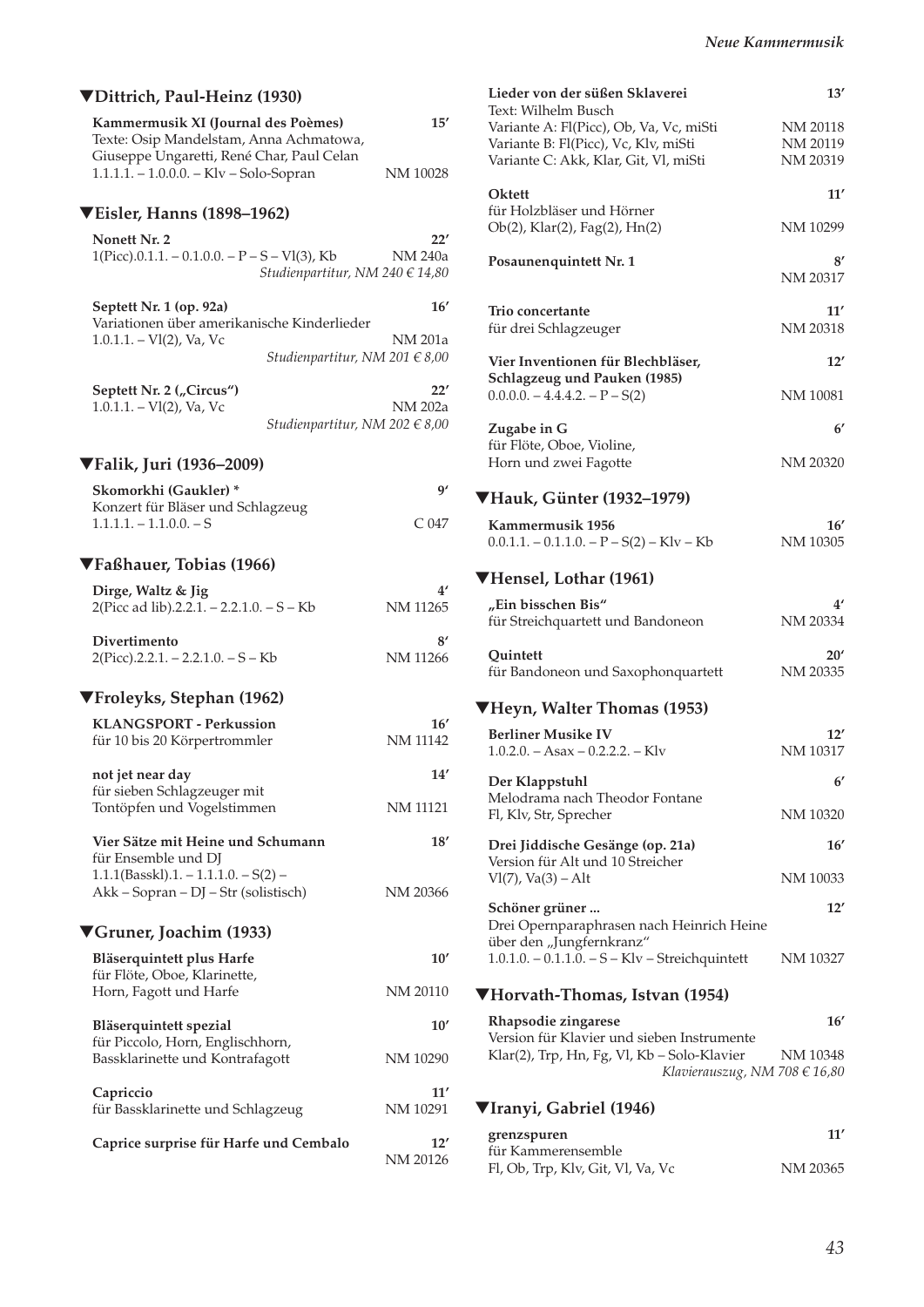# ▼**Jung, Helge (1943)**

| Tre pezzi per archi                | 10'                                |
|------------------------------------|------------------------------------|
| Drei Stücke für Streicher (op. 28) |                                    |
| Streichsextett (Vl(3), Va, Vc, Kb) | NM 10355                           |
|                                    | Studienpartitur, NM 429 $\in$ 8,00 |

### ▼**Koshkin, Nikita (1956)**

| Elegy<br>für Gitarrenorchester                                                                          | 5′                     |
|---------------------------------------------------------------------------------------------------------|------------------------|
| Version 1: Git-Okt(2), Git/5), Kb<br>Version 2: Git(6), Kb                                              | em 100030<br>em 100032 |
| <b>Fantasia Concertante</b><br>Komp: Fernando Sor/Nikita Koshkin                                        | 15'                    |
| für Gitarre und Streichorchester (Streichquintett)                                                      |                        |
|                                                                                                         | em 100029              |
| Moin-Moin                                                                                               | 3′                     |
| für Gitarrenorchester<br>Verison 1: Git-Okt(2), Git(5), Kb<br>Version 2: Git(7), Kb                     | em 100031<br>em 100033 |
| ▼Kubo, Mayako (1947)                                                                                    |                        |
| Concertino della porta di Brandeburgo                                                                   | 15'                    |
| für Kammerensemble<br>Sopran (auch Perc.), Ob, Trp, Klv, Git, Vl, Va, Vc                                |                        |
|                                                                                                         | NM 20353               |
| Schach für Kinder<br>$4(2BIfI).0.0.0. - Akk(7) - Git(2) - VI(3)$                                        | 32'<br>NM 10399        |
| ▼Lischka, Rainer (1942)                                                                                 |                        |
| Konzert für Cembalo und 11 Instrumente<br>1.1.1.1. - 0.0.0.0. - S - Str-Quinett - Solo-Cembalo          | 21'                    |
|                                                                                                         | NM 20362               |
| Romantisches Märchen<br>Version für Glasharmonika und Kammerensemble                                    | 11'                    |
| Fl, Ob, Va, Vc, Glasharmonika                                                                           | NM 11127               |
| Version für Harfe und Kammerensemble                                                                    | NM 11220               |
| ▼Lux, Marian Sebastian (1982)                                                                           |                        |
| Achterbahn                                                                                              | 11'                    |
| für 8 Fagotte                                                                                           | NM 20301               |
| ▼Mětšk, Juro (1954)                                                                                     |                        |
| Kontraktion                                                                                             | 11'                    |
| "Es hätte auch anders sein können "<br>Kontra-Aktionen für Ensemble<br>$0.1$ Eb $0.0 - 0.01$ $0. - S -$ |                        |

### ▼**Morgenstern, Tobias (1960)**

 $Klv(Akk) - Va$ , Vc,  $Kb$ 

| Donaudelta                | 5′       |
|---------------------------|----------|
| für Flöte, Klarinette,    |          |
| Streichquartett und Harfe | NM 20331 |

Klv(Akk) – Va, Vc, Kb NM 10031

*CD-Veröffentlichung: kr 10008* 

### ▼**Müller, Thomas (1939)**

| für Sängerin, Sprecher, Klarinette, Trompete,                                                              | NM 842                |
|------------------------------------------------------------------------------------------------------------|-----------------------|
| Posaune, Synthesizer, Live-Elektronik                                                                      |                       |
| <b>Shakespeare-Sonette</b><br>(Sonett Nr. 18, Nr. 43, Nr. 129, Nr. 133)<br>für Stimme und Instrumente      | 17'                   |
| (Sopran, Fl, Klar, Git, Va)                                                                                | NM 841                |
| ▼Nevolovitsch, Arnold (1953)                                                                               |                       |
| Liebeserklärung<br>für Celloensemble                                                                       | 51<br>NM 804          |
| ▼Obst, Michael (1955)                                                                                      |                       |
| <b>Trois Rêves</b><br>für Ensemble                                                                         | 12'                   |
| Fl, Klar, Fg, Hn, Trp, Pos,<br>Klv, Hf, Vl, Va, Vc                                                         | <b>NM 11148</b>       |
| <b>▼Paidere, Ruta (1977)</b>                                                                               |                       |
| <b>Ledus Laiks</b><br>Fl, Klar, Vl, Va, Vc                                                                 | 11′<br>NM 20363       |
| ▼Philippi, Raimund (1963)                                                                                  |                       |
| Chrom                                                                                                      | 11'                   |
| für variabel besetztes Ensemble<br>3-5 Holzbläser, 3-5 Streicher, S(1) - Str                               | NM 11134              |
| <b>Graffities No. IV</b><br>Klar, S, Klv, Vl, Vc                                                           | 12'<br>NM 985 € 48,80 |
| ▼Pritchard, Gwyn (1948)                                                                                    |                       |
| The Fruit of Chance and Necessity<br>für Solo-Cello und 13 Instrumente<br>1.1.1.1. – 1.1.1.0. – Akk –      | 16'                   |
| Str (solistisch) - Solo-Vc                                                                                 | <b>NM 11168</b>       |
| ▼Rannev, Vladimir (1970)                                                                                   |                       |
| Du sollst nicht haben                                                                                      | 21'                   |
| für Gesang (Bariton) und Kammerensemble<br>$1.0.1.0. - 1.1.1.0. - S - Klv -$<br>Hf - Vl, Vc - Solo-Bariton | NM 11105              |
| Lieder von Unschuld und Erfahrung                                                                          | $16^{\prime}$         |
| für Kammerensemble<br>$1.0.1.1. - 1.1.1.0. - S - VI$ , Vc                                                  | NM 11104              |
| $\nabla$ Rojko, Uroš (1954)                                                                                |                       |
| <b>Rondo Vous</b><br>für Ensemble und Live-Elektronik                                                      | 19'                   |
| (Fl auch KBfl, Ob, Klar auch KB-Klar, Klav, Vl, Vc)                                                        | NM 10075              |
| Septetto Fluido<br>für Bläserquintett, Klavier und Kontrabass<br>Partitur, NM $850 \text{ } \in 26,80$     | 14'<br>NM 10315       |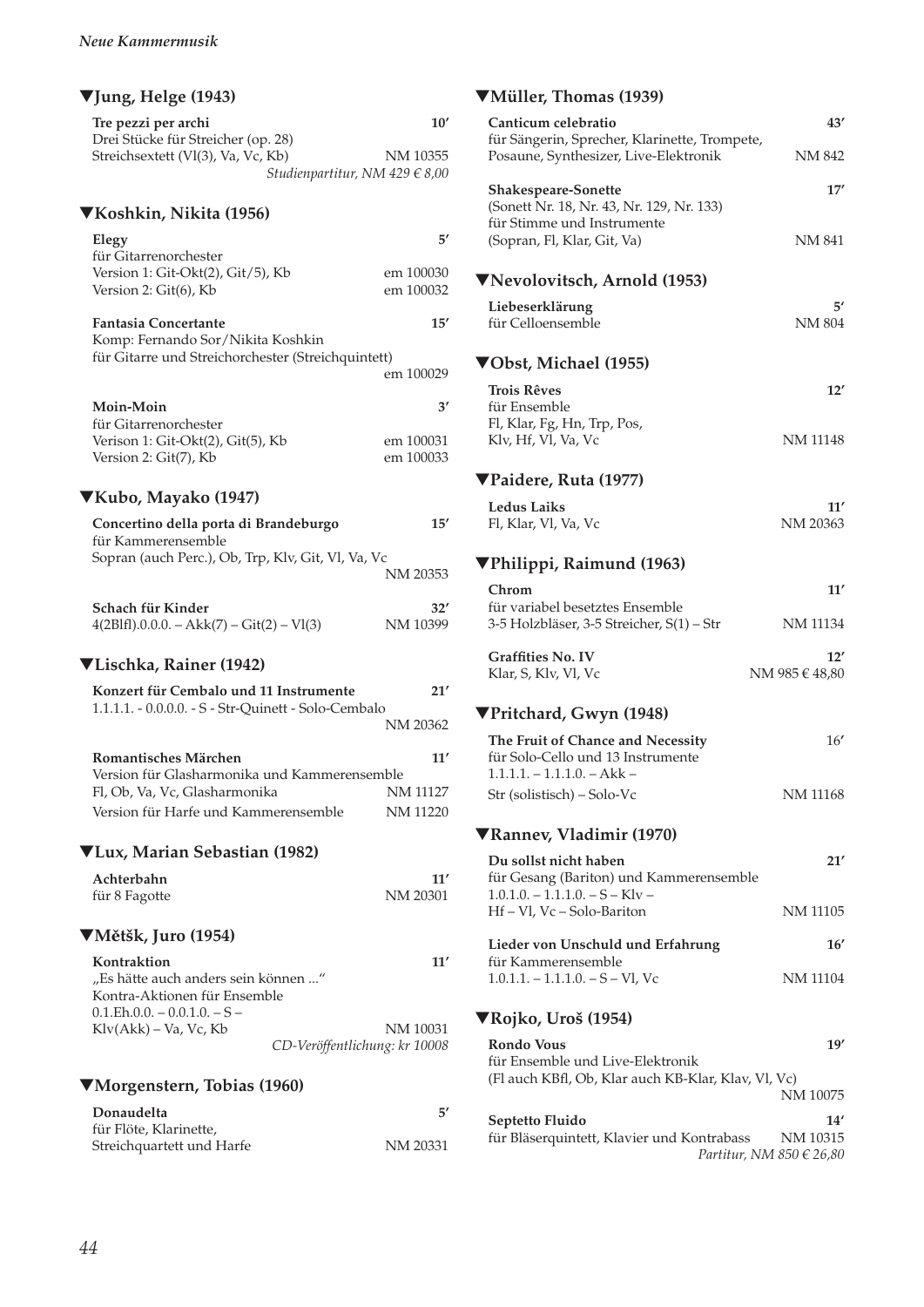### ▼**Schubert, Manfred (1937)**

| Traumwald                                              | 6'                              |
|--------------------------------------------------------|---------------------------------|
| Vier Lieder auf Gedichte von Christian Morgenstern     |                                 |
| für Streichorchester (oder Streichquintett)            |                                 |
| und Bariton                                            | NM 10541                        |
|                                                        |                                 |
| ▼Schumann, Wolfgang (1927)                             |                                 |
| Holzbläserlaunen                                       | 17'                             |
| Heitere Serenade in sechs Sätzen für kleines Orchester |                                 |
| $1(Picc).1.2.1. - 2.0.0.0. - P - Str$                  | NM 10544                        |
|                                                        | Studienpartitur, NM 265 € 16,80 |
| ▼Schwaen, Kurt (1909)                                  |                                 |
| Rerlin - Potedamer Platz                               | ק∩י                             |

| Derlin – Fotsuallier Fiatz                   | эυ       |
|----------------------------------------------|----------|
| Musikalisch-literarische Chronik             |          |
| für zwei Frauen- und zwei Männerstimmen,     |          |
| Sprecher, Klarinette, Schlagzeug und Klavier |          |
| Text: Helmut Baierl, Kurt Lutz               | NM 10795 |
| CD-Veröffentlichung: kr 10093                |          |
| <b>Divertissement</b>                        | 16'      |
| für 4 Cembali und 7 Holzblasinstrumente      |          |
| $1.2.2.2. - 0.0.0.0. - Cemb(4)$              | NM 10797 |
| Modellmusik                                  |          |

| 11100000111100111                            | .        |
|----------------------------------------------|----------|
| Divertimento à la "Horatier"                 |          |
| $1.0.1.0 - 0.2.1.1 - P - S$ , Xyl – Klv – Kb | NM 10559 |
|                                              |          |

| Spanische Liebeslieder                  | 10'                           |
|-----------------------------------------|-------------------------------|
| Text: Raphael Alberti                   |                               |
| $1.0.1.1 - 1.0.0.0 - K/v - Solo-Sopran$ | NM 10564                      |
|                                         | CD-Veröffentlichung: kr 10048 |

### ▼**Schwemmer, Frank (1961)**

| Der Kleine Muck                                  | 30'      |
|--------------------------------------------------|----------|
| Schauspielmusik                                  |          |
| Klar(Ebkl, Basskl) – Asax, Ssax – Trp(4) –       |          |
| S – Klv – Git, Banjo – Kb –                      |          |
| Sopran(2), Alt, Tenor, Bass(2)                   | NM 20288 |
| (Orchestermusik auch als CD-Aufnahme erhältlich) |          |

#### ▼**Seehafer, Reinhard (1958)**

| Concertino                                              | 15'      |
|---------------------------------------------------------|----------|
| für Altposaune, Harfe,<br>Tasteninstrumente und Tomtoms | NM 20277 |
| Indivisible Europe I                                    | 15'      |
| for Brass and Percussion<br>$0.0.0.0 - 3.3.3.1 - P - S$ | NM 11233 |
| <b>▼Seel, Daniel N. (1970)</b>                          |          |
| Casanova                                                | 23'      |
| nach Texten von Monica Burger                           |          |
| Fassung für Sprecherin, Sprecher, Violine,              |          |
| Violoncello und Videoprojektion                         |          |

### ▼**Slonimskij, Sergej (1932)**

| <b>Exotische Suite *</b>     | 15'   |
|------------------------------|-------|
| $V1(2) - E-Git(2) - Sax - P$ | C.124 |

*Aufführungsmaterial inkl. DVD* NM 11154

### ▼**Stahmer, Klaus Hinrich (1941)**

| Drei Bagatellen                                          | 12'              |
|----------------------------------------------------------|------------------|
| Hommage à Strawinsky                                     |                  |
| $0.0.1.1. - 0.1.1.0. - S - VI$ , Kb                      | NM 10574         |
| Mulitples                                                | 10'              |
| Concertino für Schlaginstrumente und variabel            |                  |
| besetztes Orchester: Streicher, Bläser, Zupfinstrumente, |                  |
| Schlaginstrumente (3 Spieler obligat), obligates Klavier |                  |
|                                                          | NM 905           |
|                                                          |                  |
| There is no return                                       | 11'              |
| für Flöte, Schlagzeug (2 Spieler) und Klavier            | <b>NM 826</b>    |
|                                                          |                  |
| ▼Stendel, Wolfgang (1943)                                |                  |
|                                                          |                  |
| <b>Diffraction</b>                                       | 13'              |
| für Kammerensemble                                       |                  |
| Fl, Klar, Vl, Vc, Klv                                    | NM 11100         |
| Studienpartitur, NM 913 € 19,80                          |                  |
| Zeitsprung - in Kälte und Erstarrung                     | 25'              |
| nach "Les Barricades Mistérieuses"                       |                  |
| von Francois Couperin                                    |                  |
| Engl. Text Percy Buyshe Shelley                          |                  |
| für Sprecher(in) und Kammerensemble                      |                  |
| Afl, Basskl, Vl, Vc, Org, Klv, Sopran                    | NM 110899        |
| Studienpartitur, NM 923 € 19,80                          |                  |
|                                                          |                  |
| ▼Thurm, Joachim (1927–1995)                              |                  |
| Partita für 16 Blechbläser und Pauken                    | 15'              |
| $0.0.0.0 - 8.3.4.1 - P$                                  | NM 10604         |
| Studienpartitur, NM 431 € 20,80                          |                  |
| ▼Tishchenko, Boris (1939)                                |                  |
|                                                          |                  |
| Präludium und Fuge (op. 7) *                             | 71               |
| für Streichquartett (Streichorchester)                   | C <sub>162</sub> |
| ▼Weiss, Manfred (1935)                                   |                  |
|                                                          |                  |
| <b>Oktett</b>                                            | 11'              |
| 1.0.1.1. - S - Klv - Vl, Va, Vc                          | NM 10632         |
|                                                          |                  |
| ▼Wilbrandt, Jürgen (1922)                                |                  |
| <b>Speere der Sonne</b>                                  | 18′              |
| Sieben afrikanische Balladen                             |                  |
| für Bariton und Instrumentalensemble                     |                  |
| Text: verschiedene Dichter                               |                  |
| $0.1.1$ (Basskl). $0. -0.0.1.0. -$                       |                  |
| $S(2) - Klv - Hf - Kb - Solo-Bariton$                    | NM 10648         |
|                                                          |                  |
| <b>▼Zechlin, Ruth (1926)</b>                             |                  |
| Kanonische Umgebungen                                    | 3'               |
| zu Heiner Müllers "Der glücklose Engel 2"                |                  |
| für Sprecher und 6 Streichinstrumente                    |                  |
| $V1(2)$ , Va $(2)$ , Vc $(2)$ – Sprecher                 | NM 10657         |
|                                                          |                  |
| Szenische Kammermusik                                    | 18′              |
| nach Heiner Müllers "Hamletmaschine"                     |                  |
| für fünf Instrumentalisten                               |                  |
| $1.0.0.0 - 0.0.1.0 - S - VI$ , Vc                        | NM 10663         |
|                                                          |                  |
| Varianten zu Heiner Müllers "Der glücklose Engel 2" 9'   |                  |
| für Sprecher und Kammerensemble                          |                  |
| $0.0.1.0. - S$ , Mar $-$ Vl(2), Va(2), Vc(2) $-$ Spr     | NM 10664         |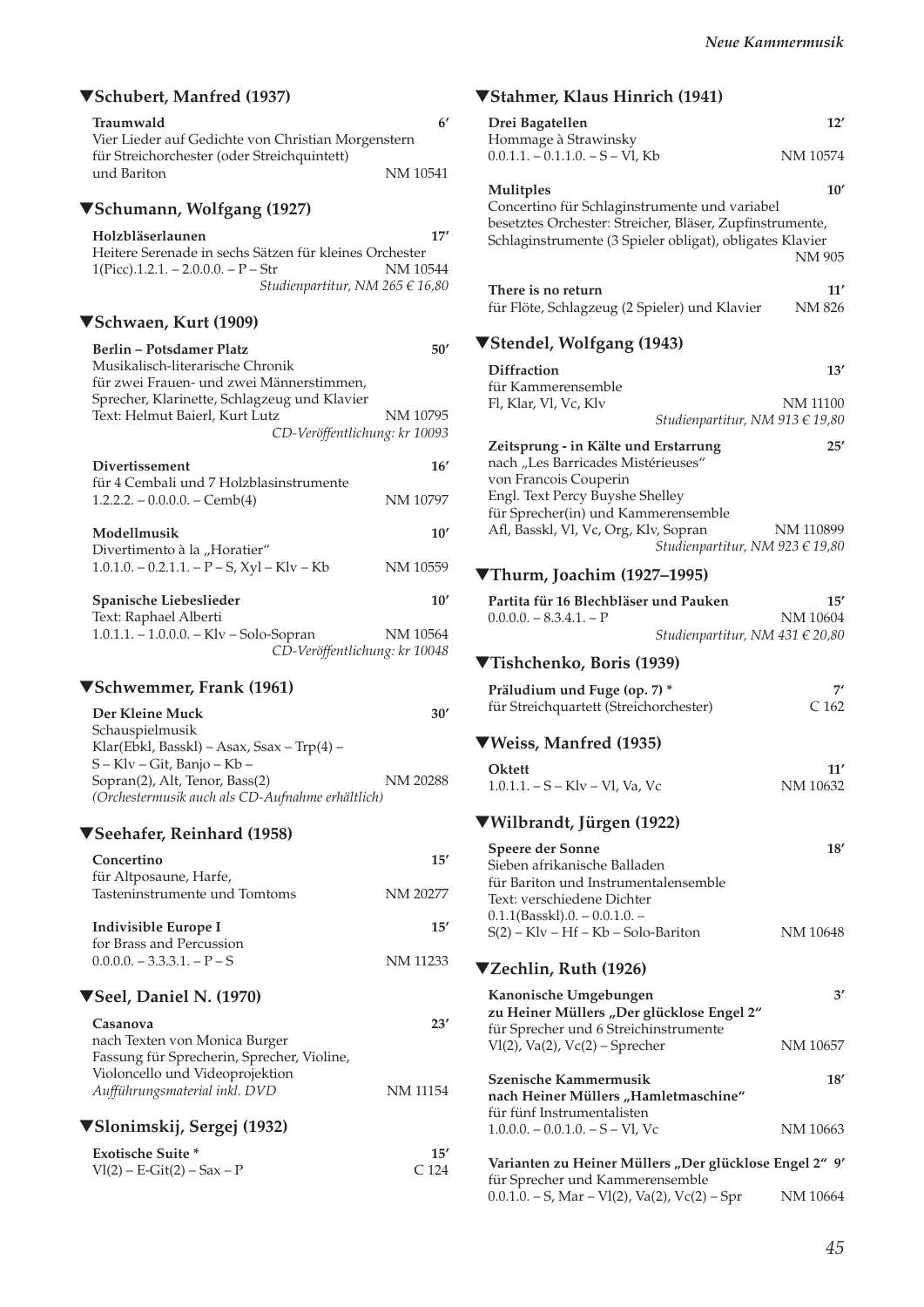# ▼**Werke nach Besetzungen**

### **Works according to instrumentation Œvre selon les instruments**

#### ▼**Orchester Orchestra \* Orchestre**

| Aigmüller, Andreas                                    |                |
|-------------------------------------------------------|----------------|
| Aqua-Tonie (op. 78)                                   | 20             |
| Erinnerung an einen Planeten (op. 34/35)              | 20             |
| Giuramento (op. 38)                                   | 20             |
| Il tempo di cambiamento (op. 70)                      | 20             |
| <b>Arapov, Boris</b>                                  |                |
| Freies China                                          | 20             |
| Konzert für Orchester                                 | 20             |
| Sinfonie Nr. 3                                        | 20             |
| Sinfonie Nr. 5                                        | 20             |
| Ardévol, José                                         |                |
| Triptico de Santiago                                  | 20             |
| Arenz, Heinz                                          |                |
| Heiterkeiten                                          | 20             |
| Asriel, André                                         |                |
| Rondo                                                 |                |
|                                                       | 21             |
| Volkslieder-Suite                                     | 21             |
| Orchestervariationen über Eislers Solidaritätslied    | 20             |
| Bach, Johann Sebastian                                |                |
| Vier Präludien und Fugen                              | 3              |
| Zwei weltliche Arien ("Meiner allerliebsten Schönen", |                |
| "Wenn nach der Stürme Toben")                         | 3              |
| Banshchikov, Gennadi                                  |                |
| Brasilianisches Capriccio                             | 21             |
| Das ewige Feuer                                       | 21             |
| Pique Dame                                            | 21             |
| Schamane und Venus                                    | 21             |
| Sinfonie Nr. 1                                        | 21             |
| Sinfonie Nr. 3                                        | 21             |
| Beethoven, Ludwig van                                 |                |
| An die Hoffnung (op. 94) aus Tiedges "Urania"         | 3              |
| Coriolan-Ouvertüre c-Moll (op. 62)                    | 3              |
| Die Geschöpfe des Prometheus (op. 43)                 | 3              |
| Ouvertüre zu "Die Geschöpfe des Prometheus"           | 3              |
| Ouvertüre zu Goethes Trauerspiel "Egmont" (op. 84)    | $\overline{4}$ |
| Ouvertüre zur Oper "Leonore" (op. 72)                 | $\overline{4}$ |
| Ouvertüre Nr. 3 zur Oper "Leonore" (op. 72a)          | $\overline{4}$ |
| Sinfonie Nr. 1 C-Dur (op. 21)                         | $\overline{4}$ |
| Sinfonie Nr. 5 c-Moll (op. 67)                        | $\overline{4}$ |
| Zwölf deutsche Tänze                                  | $\overline{4}$ |
| Bellini, Vincenzo                                     |                |
| Ouvertüre zur Oper "Norma"                            | 4              |
| <b>Benninghoff, Ortwin</b>                            |                |
| Jeanne und die Lerche                                 | 21             |
| Zwei Grotesken für großes Orchester                   | 21             |
| Berlioz, Hector                                       |                |
| Heroische Szene                                       | 4              |
| Ouvertüre zu "Benvenuto Cellini"                      | $\overline{4}$ |
| Ouvertüre zu der Oper "Die Trojaner in Carthago"      | $\overline{4}$ |
| Ouvertüre zu "König Lear"                             | $\overline{4}$ |
| Römischer Karneval                                    | $\overline{4}$ |
| Symphonie fantastique                                 | $\overline{4}$ |
| Trauer und Triumphsymphonie                           | $\overline{4}$ |
| Trojanischer Marsch                                   | $\overline{4}$ |
| Ungarischer Marsch aus "Fausts Verdammung"            | 4              |
| Berthold, Henry                                       |                |
| Klangbilder                                           | 21             |
| Norddeutsche Suite für Orchester                      | 21             |
|                                                       |                |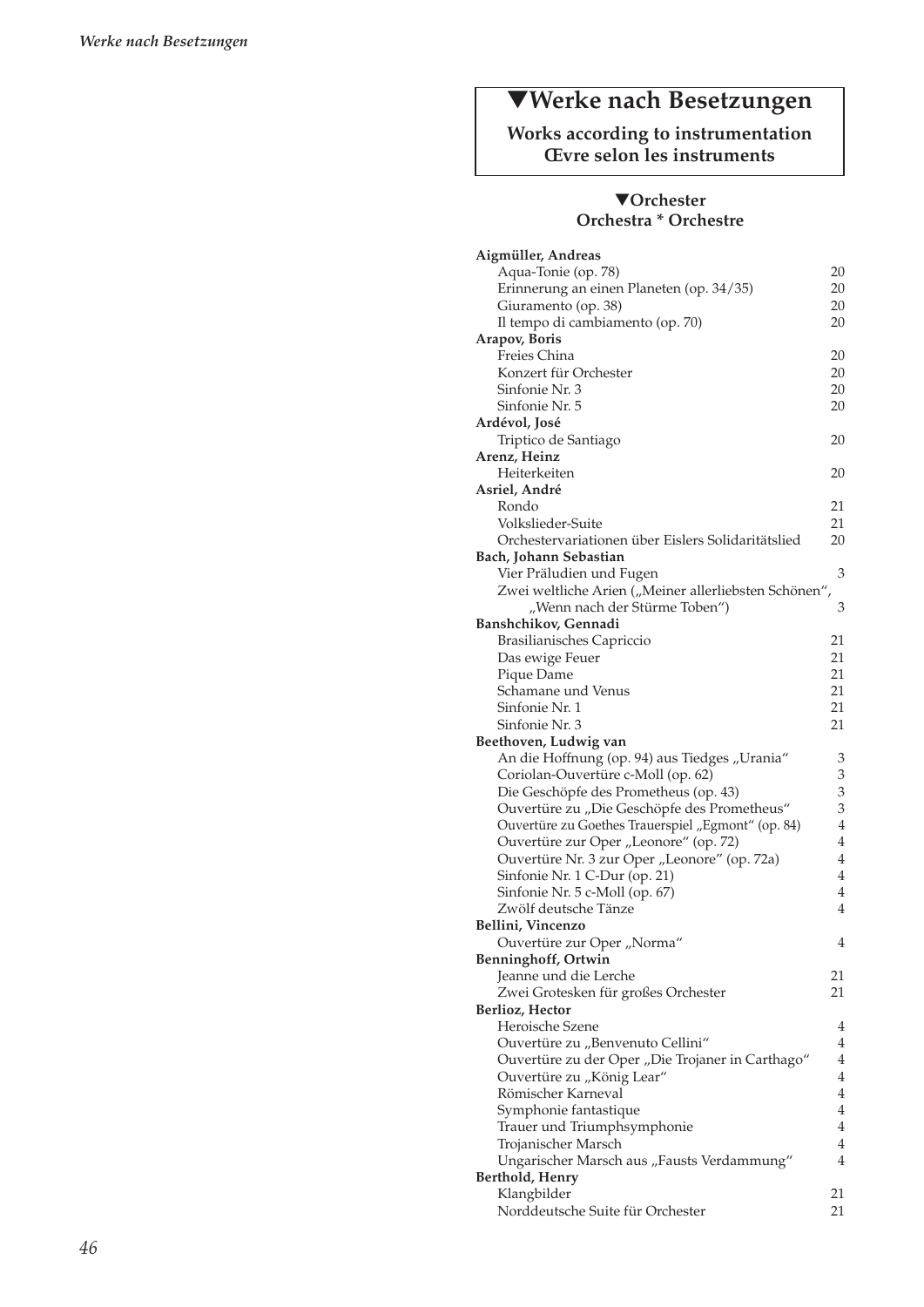| ▼Orchester * Orchestra * Orchestre |  |
|------------------------------------|--|
|------------------------------------|--|

| Berwald, Franz                                                                    |                     |
|-----------------------------------------------------------------------------------|---------------------|
| Tragische Ouvertüre (zu "Estrella de Soria")                                      | 4                   |
| Bielig, Gerhard                                                                   |                     |
| Drei mecklenburgische Tänze                                                       | 21                  |
| <b>Bizet, Georges</b>                                                             |                     |
| Carmen-Suite Nr. 1                                                                | 4<br>$\overline{4}$ |
| "Je Fremis, Je Chancelle" (aus "Die Perlenfischer")<br>L'Arlésienne (Suite Nr. 1) | $\overline{4}$      |
| L'Arlésienne (Suite Nr. 2)                                                        | $\overline{4}$      |
| Ouvertüre zu "Carmen"                                                             | 5                   |
| Roma                                                                              | 5                   |
| Sinfonie Nr. 1                                                                    | 5                   |
| Böckmann, Alfred                                                                  |                     |
| 1789 – Sinfonietta in drei Sätzen                                                 | 21                  |
| Aus deutscher Märchenwelt                                                         | 22                  |
| Bilder aus einem Märchenbuch                                                      | 22                  |
| Konzert für Orchester                                                             | 22                  |
| Borodin, Alexander                                                                |                     |
| Eine Steppenskizze aus Mittelasien                                                | 5                   |
| Kleine Suite                                                                      | 5                   |
| Polowetzer Tänze                                                                  | 5                   |
| Sinfonie Nr. 1 Es-Dur                                                             | 5                   |
| Sinfonie Nr. 2 h-Moll                                                             | 5                   |
| Bruchmann, Klaus-Peter                                                            |                     |
| Drei kleine Stücke nach J. C. F. Fischer<br>Serenata Ritmica                      | 22                  |
| <b>Bruckner</b> , Anton                                                           | 22                  |
| 3. Sinfonie in d-Moll                                                             | 5                   |
| <b>Buchholz</b> , Thomas                                                          |                     |
| Wintermusik I                                                                     | 22                  |
| Butting, Max                                                                      |                     |
| Fröhlicher Marsch                                                                 | 22                  |
| Neunte Symphonie (op. 94)                                                         | 22                  |
| Sinfonietta (op. 108)                                                             | 22                  |
| Wochenend-Konzert (op. 104)                                                       | 22                  |
| Buttkewitz, Jürgen                                                                |                     |
| Vita (Metamorphosen für Orchester)                                                | 22                  |
| Chabrier, Emmanuel                                                                |                     |
| España                                                                            | 5                   |
| Cherubini, Luigi                                                                  |                     |
| Ouvertüre zu "Der Wasserträger"                                                   | 5                   |
| Cilenšek, Johann                                                                  |                     |
| Dritte Sinfonie<br>Zweite Sinfonie                                                | 22                  |
|                                                                                   | 22                  |
| Cimarosa, Domenico<br>Il Giorno Felice (Ouvertüre)                                | 5                   |
| Cornelius, Peter                                                                  |                     |
| Ouvertüre zu "Der Barbier von Bagdad"                                             | 5                   |
| Czerny, Carl                                                                      |                     |
| Grand Sinfonie in c-Moll                                                          | 6                   |
| Dargomyshski, Alexander                                                           |                     |
| Kasatschok (Kosakentanz)                                                          | 6                   |
| Debussy, Claude                                                                   |                     |
| Das Martyrium des heiligen Sebastian                                              | 6                   |
| Trois Nocturnes                                                                   | 6                   |
| Delibes, Leo                                                                      |                     |
| Airs de danse et chanson                                                          | 6                   |
| Sylvia                                                                            | 6                   |
| Delius, Frederick                                                                 |                     |
| In a Summer Garden                                                                | 6                   |
| On Hearing the first Cuckoo in Spring                                             | 6                   |
| Two Pieces for Small Orchestra                                                    | 6                   |
| Dessau, Paul<br>Sozialistische Festouvertüre                                      | 23                  |
| Dietrich, Karl                                                                    |                     |
| Heiteres Divertissement                                                           | 23                  |
|                                                                                   |                     |

| Domeniconi, Carlo<br>Terra                                        | 23       |
|-------------------------------------------------------------------|----------|
| Dovgan, Vladimir                                                  |          |
| Sinfonie Nr. 1<br>Dukas, Paul                                     | 23       |
| Der Zauberlehrling                                                | 6        |
| Dvořák, Antonín<br>Carneval                                       | 6        |
| Das goldene Spinnrad                                              | 6        |
| Othello<br>Rhapsodie                                              | 7<br>7   |
| Slawische Tänze                                                   | 7        |
|                                                                   |          |
| Eisler, Hanns                                                     |          |
| Kleine Sinfonie<br>Orchestervariationen über das Solidaritätslied | 23<br>23 |
| Sturm-Suite für Orchester                                         | 23       |
| Falik, Juri                                                       | 24       |
| Kaddish (Sinfonie Nr. 2)<br>Leichte Sinfonie                      | 24       |
| Sinfonie Nr. 1                                                    | 24       |
| Sinfonische Etüden                                                | 24<br>24 |
| Till Eulenspiegel<br>Vivat                                        | 24       |
| Faßhauer, Tobias                                                  |          |
| Famose Mimosen (Twostep-Marsch)<br>Fauré, Gabriel                 | 24       |
| Masques et Bergamasques (op. 112)                                 | 7        |
| Pavane (op. 50)                                                   | 7        |
| Fibich, Zdeněk<br>Am Abend                                        | 7        |
| Eine Nacht auf Karlstein (Ouvertüre op. 26)                       | 7        |
| Finke, Fidelio F.                                                 |          |
| VI. Suite für Orchester<br>Flotow, Friedrich                      | 24       |
| Ouvertüre zu der Oper "Alessandro Stradella"                      | 7        |
| Ouvertüre zu der Oper "Martha"                                    | 7        |
| Forest, Jean Kurt<br>Drei deutsche Tänze                          | 24       |
| Indiana-Rhapsodie                                                 | 24       |
| Suite über sorbische Volksweisen                                  | 24       |
| Franck, César<br>Le Chasseur Maudit (Sinfonisches Poem)           | 7        |
| Les Éolides                                                       | 7        |
| Frenkel, Jan<br>Armes Schäfchen (Bearb.)                          | 24       |
| Fucik, Julius                                                     |          |
| <b>Florentiner Marsch</b>                                         | 7        |
| Gade, Niels Wilhelm<br>Frühlingsbotschaft (op. 35)                | 7        |
| Nachklänge von Ossian (op. 1)                                     | 7        |
| Gebhardt, Axel                                                    |          |
| Sinfonie<br>Geißler, Fritz                                        | 24       |
| Am Weihnachtsbaum die Lichter brennen                             | 25       |
| Italienische Rhapsodie                                            | 25<br>25 |
| Optimistische Ouvertüre<br>Orchesterkonzert                       | 25       |
| Orchestervariationen über Eislers Solidaritätslied                | 25       |
| Quadriga (Vorspiel für Orchester)                                 | 25<br>25 |
| Sinfonietta giocosa<br>Sinfonische Suite (1. Sinfonie)            | 25       |
| Gelmini, Caspar de                                                |          |
| Cargo<br>Nightline                                                | 25<br>25 |
| Gerster, Ottmar                                                   |          |
| Sinfonie Nr. 4                                                    | 25       |

*47*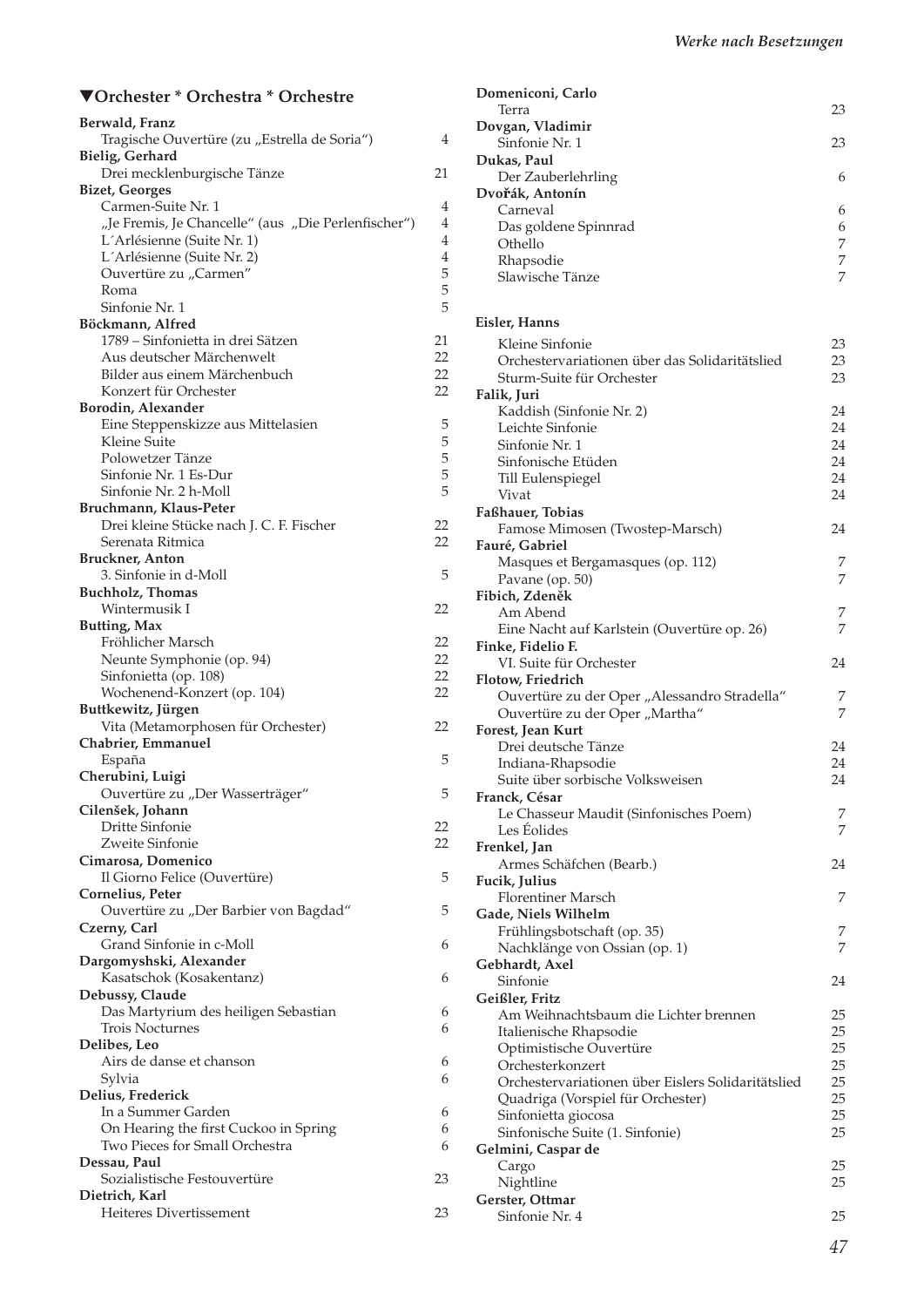| Glasunow, Alexander                                    |          |
|--------------------------------------------------------|----------|
| Die Jahreszeiten (op. 67)                              | 7        |
| Konzertwalzer (op. 47)                                 | 7        |
| Orchester-Serenade op. 7 (op. 77)                      | 7        |
| Sinfonie Nr. 7 (op. 13)                                | 7        |
| Stenka Rasin (op. 13)                                  | 7        |
| Glière, Reinhold                                       |          |
| Freundschaft der Völker                                | 8, 25    |
| Glinka, Michael                                        |          |
| Caprice brillant                                       | 8<br>8   |
| Erinnerung an eine Sommernacht in Madrid               | 8        |
| Jota aragonesa<br>Kamarinskaja                         | 8        |
| Krakowiak aus der Oper "Iwan Sussanin"                 | 8        |
| Orientalische Tänze aus "Ruslan und Ludmilla"          | 8        |
| Ouvertüre aus der Oper "Fürst Cholmski"                | 8        |
| Ouvertüre aus der Oper "Iwan Sussanin"                 | 8        |
| Ouvertüre aus der Oper "Ruslan und Ludmilla"           | 8        |
| Sinfonie über zwei russische Themen                    | 8        |
| Tänze aus "Ruslan und Ludmilla"                        | 8        |
| Walzer-Fantasie                                        | 8        |
| Goldmark, Carl                                         |          |
| Ländliche Hochzeit (Sinfonie)                          | 8        |
| <b>Gounod, Charles</b>                                 |          |
| "Ainsi que la brise légère" (So wie der leichte Wind), |          |
| Walzer und Chor aus "Faust"                            | 8        |
| Grétry, André-Ernest-Modeste                           |          |
| Le Jugement de Midas (Ouvertüre)                       | 8        |
| Ouvertüre zu "Kassander"                               | 8        |
| Grieg, Edvard                                          |          |
| Drei Orchesterstücke (aus "Sigurd Jorsalfar")          | 8        |
| Hochzeitstag auf Troldhaugen (Bearb.)                  | 8        |
| Im Herbst (op. 11)                                     | 8        |
| Lyrische Stücke                                        | 8        |
| Peer Gynt Suite Nr. 1 (op. 46)                         | 8        |
| Peer Gynt Suite Nr. 2 (op. 55)                         | 8        |
| Symphonische Tänze (op. 64)                            | 8        |
| Griesbach, Karl-Rudi                                   |          |
| Kleine Sinfonie                                        | 25       |
| Kontakte                                               | 25       |
| "Reinecke Fuchs" (Suite aus dem Ballett)               | 25       |
| "Schneewittchen" (Suite aus dem Ballett)               | 26       |
| Szene für Orchester                                    | 26       |
| Gruner, Joachim                                        |          |
| Berliner Gassenhauermusik                              | 26       |
| <b>BHS-Festmusik</b>                                   | 26       |
| Concertino                                             | 26       |
| Gaudeamus                                              | 26       |
| Invention für Orchester Nr. 1                          | 26       |
| Kleine Ouvertüre                                       | 26       |
| Musik für Blechbläser, Schlagzeug und Streicher        | 26       |
| Hattwig, Martin                                        |          |
| Reitertanz                                             | 27       |
| Heinze, Helmut                                         |          |
| Suite für Sinfonieorchester (op. 46)                   | 27       |
| Hera, Willi                                            |          |
| Eine kleine Sinfonie in g-Moll (op. 28)                | 27       |
| Heyn, Walter Thomas                                    |          |
| Anstoß - Szene für großes Orchester                    | 27       |
| <b>Five Ghost Tracks</b>                               | 28       |
| Transformationen                                       | 28       |
| Weihnachtslieder-Suite Nr. 3                           | 28       |
| Hlouschek, Theodor                                     |          |
| Böhmische Musikanten<br>Heitere Musik für Orchester    | 28<br>28 |
| Sieben deutsche Tänze                                  | 28       |
|                                                        |          |

| Hlouschek, Theodor                                                                                |        |
|---------------------------------------------------------------------------------------------------|--------|
| Weimarer Bilderbogen                                                                              | 28     |
| Hohensee, Wolfgang                                                                                |        |
| Konzertante Ouvertüre                                                                             | 28     |
| Scherzo                                                                                           | 28     |
| Sinfonietta                                                                                       | 28     |
| Toccata I                                                                                         | 28     |
| Hoschna, Karl L.                                                                                  |        |
| The Love Dance                                                                                    | 9      |
| Hummel, Johann Nepomuk                                                                            |        |
| Acht Variationen und Coda über                                                                    |        |
| "Ach, du lieber Augustin"                                                                         | 9      |
| Iranyi, Gabriel                                                                                   |        |
| Passages                                                                                          | 28     |
| Janáček, Leoš<br>Lachische Tänze                                                                  |        |
|                                                                                                   | 9<br>9 |
| Taras Bulba (Rhapsodie für Orchester)<br>Žárlivost (Eifersucht)                                   | 9      |
| Kirmße, Herbert                                                                                   |        |
| Orchestervariationen über Eislers Solidaritätslied                                                | 29     |
| Klein, Günter                                                                                     |        |
| Mecklenburgischer Bilderbogen                                                                     | 29     |
| Kochan, Günther                                                                                   |        |
| Fröhliche Ouvertüre                                                                               | 29     |
| Italienisches Capriccio (daraus Suite Nr. 2)                                                      | 29     |
| Kleine Suite für Orchester (op. 13)                                                               | 29     |
| Konzert für Orchester                                                                             | 29     |
| Orchestervariationen über Eislers Solidaritätslied                                                | 29     |
| Passacaglia und Hymne                                                                             | 29     |
| Polkas                                                                                            | 29     |
| Präludium für großes Orchester                                                                    | 29     |
| Sieben Orchesterstücke                                                                            | 29     |
| Vierte Sinfonie                                                                                   | 29     |
| Köhler, Siegfried                                                                                 |        |
| Orchestervariationen über Eislers Solidaritätslied                                                | 30     |
| Prolog für Orchester (op. 20)                                                                     | 30     |
| Sinfonie der Jugend (op. 25)                                                                      | 30     |
| König, Nikolaus                                                                                   |        |
| Fantasie-Fragmente                                                                                | 30     |
| Krassilnikow, Igor                                                                                |        |
| Sinfonie Nr. 2 (op. 18)                                                                           | 30     |
| Krüger, Thomas Nathan                                                                             |        |
| getrübtes blühen                                                                                  | 30     |
| Kuhlau, Friedrich                                                                                 |        |
| Ouvertüre zu "William Shakespeare" (op. 74)                                                       | 9      |
| Kurz, Siegfried                                                                                   |        |
| Sinfonia piccola (op. 24)                                                                         | 30     |
| Tänzerische Suite für Orchester (op. 25)                                                          | 30     |
| Kurzbach, Paul                                                                                    |        |
| Orchestervariationen                                                                              | 30     |
| Serenade für Orchester                                                                            | 30     |
| Lacombe, Paul                                                                                     |        |
| Chanson de Route                                                                                  | 9      |
| Clair de lune                                                                                     | 9      |
| Lalo, Eduard                                                                                      |        |
| Symphonie espagnole (op. 21)                                                                      | 9      |
| Leoncavallo, Ruggiero                                                                             |        |
| Intermezzo aus "Der Bajazzo"                                                                      | 9      |
| Lischka, Rainer                                                                                   |        |
| Begegnungen                                                                                       | 31     |
| Liszt, Franz                                                                                      |        |
| Der nächtliche Zug (Lenaus "Faust", Nr. 1)<br>Der Tanz in der Dorfschenke (Lenaus "Faust", Nr. 2) | 9<br>9 |
| Eine Faust-Sinfonie                                                                               | 9      |
| Les Préludes (Sinfonische Dichtung Nr. 3)                                                         | 9      |
| Tasso (Sinfonische Dichtung Nr. 2)                                                                | 10     |
| Ljadow, Anatoli                                                                                   |        |
| Acht russische Volkslieder (op. 58)                                                               | 10     |
|                                                                                                   |        |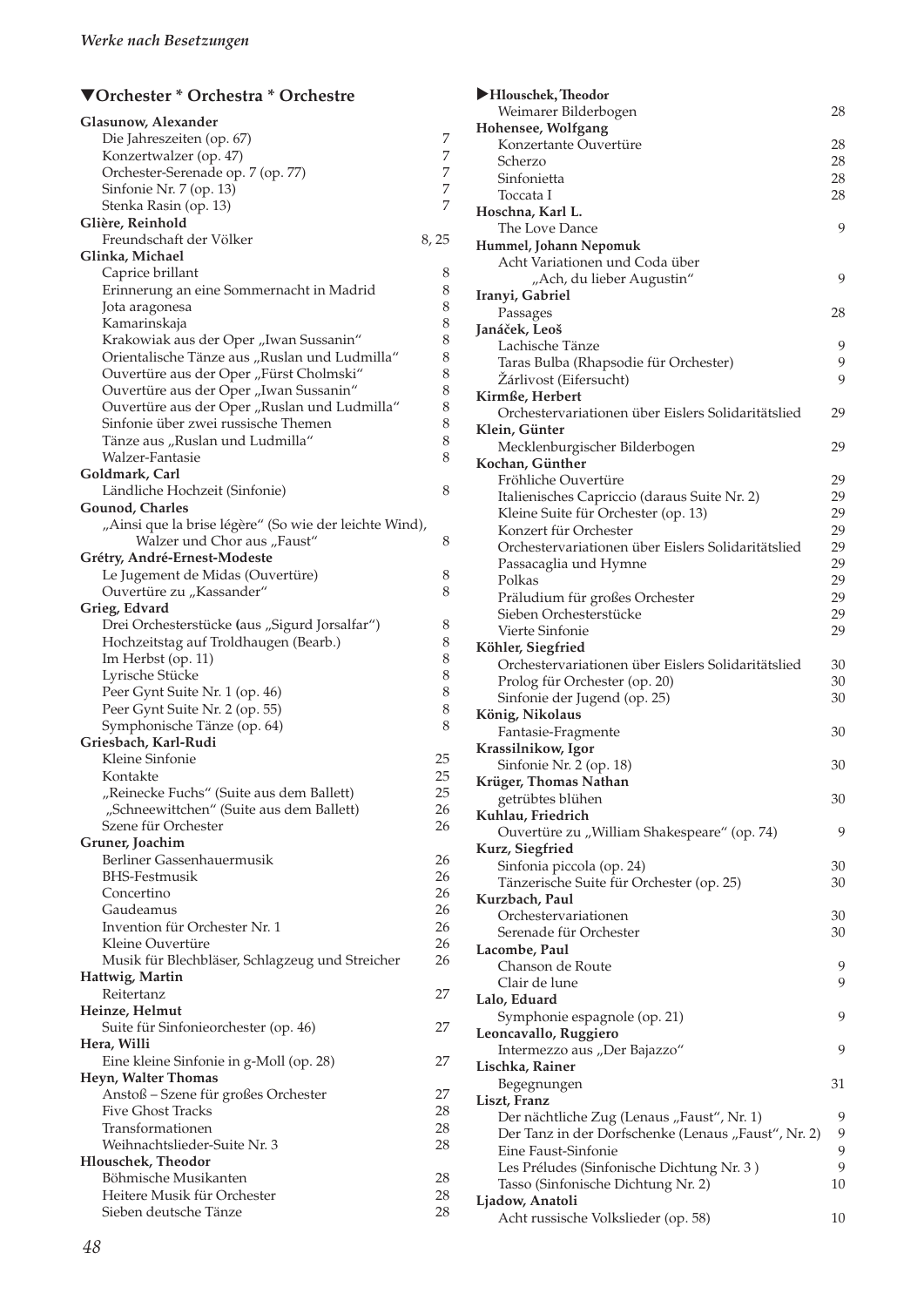| Ljadov, Anatoli                                       |    |
|-------------------------------------------------------|----|
| Baba Jaga (op. 56)                                    | 10 |
| Der verzauberte See (op. 62)                          | 10 |
| Lux, Marian Sebastian                                 |    |
| Dreamwalks                                            | 31 |
| Sinfonic Christmas                                    | 31 |
| Masanetz, Guido                                       |    |
| Der Bartschaber                                       | 31 |
| Hessische Suite                                       | 31 |
| Matthus, Siegfried                                    |    |
| Drei kleine Stücke für Orchester                      | 31 |
| Ouvertüre                                             | 31 |
| Méhul, Etienne Nicolas                                |    |
| Ouvertüre aus der Oper "Mélidore et Phrosine"         | 10 |
| Mendelssohn Bartholdy, Felix                          |    |
| Die Hebriden (op. 26)                                 | 10 |
| Scherzo in g-Moll (op. 20)                            | 10 |
| Metallidi, Zhanneta                                   |    |
| Der goldene Schlüssel                                 | 31 |
| Meeresbucht                                           | 31 |
| Sinfonie a-Moll                                       | 31 |
| Meyer, Ernst Hermann                                  |    |
| Orchester-Intermezzo                                  | 32 |
|                                                       |    |
| Moniuszko, Stanislaw                                  |    |
| Mazurka aus der Oper "Halka"                          | 10 |
| Ouvertüre aus der Oper "Halka"                        | 10 |
| Ouvertüre aus der Oper "Hrabina"                      | 10 |
| Wintermärchen "Bajka"                                 | 10 |
| Morgenstern, Tobias                                   |    |
| Rondino Bambino                                       | 31 |
| Moscheles, Ignaz                                      |    |
| 1. Sinfonie (op. 81)                                  | 10 |
| Ouvertüre zu "Jeanne d'Arc" (op. 91)                  | 10 |
| Mozart, Wolfgang Amadeus                              |    |
| Introduktion zur 1. Szene aus "Idomeneo"              | 11 |
| Notturno für 4 Orchester (KV 286)                     | 11 |
| Ouvertüre zu "Cosi fan tutte"                         | 11 |
| Ouvertüre zu "Der Schauspieldirektor" (KV 486)        | 11 |
| Ouvertüre zu "Die Zauberflöte"                        | 11 |
| Ouvertüre zu "Figaros Hochzeit"                       | 11 |
| Ouvertüre zu "Titus" (KV 621)                         | 11 |
| Rondo "alla turca" (Bearb.)                           | 11 |
| Serenade Nr. 2 (KV 101)                               | 11 |
| Serenade und Rondo "alla turca" (Bearb.)              | 11 |
| Vaudeville und Tanz der Janitscharen (Finale aus "Die |    |
| Enführung aus dem Serail")                            | 11 |
| Mussorgskij, Modest                                   |    |
| Eine Nacht auf dem Kahlen Berge                       | 12 |
| Hopak aus "Der Jahrmarkt von Sorotschinzy"            | 12 |
| Intermezzo                                            | 12 |
| Ouvertüre aus "Chowantschina"                         | 12 |
| Ouvertüre aus "Der Jahrmarkt von Sorotschinzy"        | 12 |
| Scherzo B-Dur                                         | 12 |
| Nowka, Dieter                                         |    |
| Cottbuser Stadtpfeifermusik (op. 49)                  | 33 |
| Drei Tänze                                            | 33 |
| Festmusik                                             | 33 |
| Komödianten (op. 17)                                  | 33 |
| Konzertante Variationen                               | 33 |
| Orchestervariationen über Eislers Solidaritätslied    | 33 |
|                                                       | 33 |
| Scampolo-Suite (op. 14)                               |    |
| Schweriner Schloßmusik                                | 33 |
| Sinfonie Nr. 1 (op. 55)                               | 33 |
| Sinfonietta I                                         | 33 |
| Sinfonietta II                                        | 33 |
| Sinfonietta sorbica (op. 42)                          | 33 |

| Nowka, Dieter                                                                             |          |
|-------------------------------------------------------------------------------------------|----------|
| Sinfonische Musik (op. 9)                                                                 | 33       |
| Sonate Nr. 1 (op. 68)                                                                     | 33       |
| Sorbische Ouvertüre (op. 47b)                                                             | 33       |
| Tänze aus der Lausitz                                                                     | 33       |
| Wendische Suite                                                                           | 33       |
| Wendische Tänze Nr. 1-3 (op. 27)                                                          | 33<br>33 |
| Wendische Tänze Nr. 4-5 (op. 26)<br>Wendische Tänze Nr. 6–8 (op. 59)                      | 33       |
| Odd, Conny                                                                                |          |
| Großstadtrhythmus                                                                         | 33       |
| Hessische Tanzsuite Nr. 1                                                                 | 33       |
| Hessische Tanzsuite Nr. 2                                                                 | 33       |
| Liebesleut' auf Wochenend'                                                                | 33       |
| Russische Volkslieder-Rhapsodie                                                           | 34       |
| Offenbach, Jacques                                                                        |          |
| Intermezzo und Marche                                                                     | 12       |
| Ouvertüre zur Oper "Häuptling Abendwind"<br>Ouvertüre zur Oper "Orpheus in der Unterwelt" | 12<br>12 |
| Paidere, Ruta                                                                             |          |
| Profiles of Sand                                                                          | 34       |
| Philippi, Raimund                                                                         |          |
| Thema und Variationen                                                                     | 34       |
| Pritchard, Gwyn                                                                           |          |
| La Settima Bolgia                                                                         | 34       |
| The Firmament of Time                                                                     | 34       |
| Przybylski, Dariusz                                                                       |          |
| Orchesterstück Nr. 1 (op. 40)                                                             | 34       |
| Orchesterstück Nr. 2 (op. 46)                                                             | 34       |
| Raff, Joachim                                                                             | 12       |
| Marche (op. 85, Nr. 1)<br>Rameau, Jean-Philippe                                           |          |
| Castor et Pollux                                                                          | 13       |
| Les Indes Galantes                                                                        | 13       |
| Zais                                                                                      | 13       |
| Rheinberger, Joseph                                                                       |          |
| Akademische Ouvertüre (op. 195)                                                           | 13       |
| Rimskij-Korsakow, Nikolai                                                                 |          |
| Capriccio espagnol (op. 34)                                                               | 13<br>13 |
| Märchen (op. 29)<br>Ouvertüre u. Hochzeitsmarsch ("Der goldene Hahn") 13                  |          |
| Scheherezade (op. 35)                                                                     | 13       |
| Sinfonie Nr. 3 C-Dur (op. 32)                                                             | 13       |
| Suite ("Das Märchen vom Zaren Saltan")                                                    | 13       |
| Suite aus der Oper "Der goldene Hahn"                                                     | 13       |
| Zar-Saltan-Suite (op. 57)                                                                 | 13       |
| Rosenfeld, Gerhard                                                                        |          |
| Accelerando für Orchester                                                                 | 35       |
| Concertino für Orchester                                                                  | 35       |
| Divertimento Nr. 2<br>Konzert für Orchester                                               | 35<br>35 |
| Orchestervariationen Nr. 1                                                                | 35       |
| Sinfonie                                                                                  | 35       |
| Sinfonietta in Es                                                                         | 35       |
| Sinfonietta in G                                                                          | 35       |
| Sinfonische Trilogie                                                                      | 35       |
| Rossini, Gioacchino                                                                       |          |
| Ouvertüre zu der Oper "Der Barbier von Sevilla"                                           | 13       |
| Ouvertüre zu der Oper "Die diebische Elster"                                              | 13       |
| Ouvertüre zu der Oper "La Cenerentola"                                                    | 13       |
| Ouvertüre zu der Oper "Wilhelm Tell"                                                      | 13       |
| Rousseau, Jean-Jacques<br>Der Dorfwahrsager                                               | 13       |
| Rojko, Uroš                                                                               |          |
| <b>IZVIR II</b>                                                                           | 35       |
| Roy, Heinz                                                                                |          |
| Hymne für Orchester (op. 41)                                                              | 35       |
|                                                                                           |          |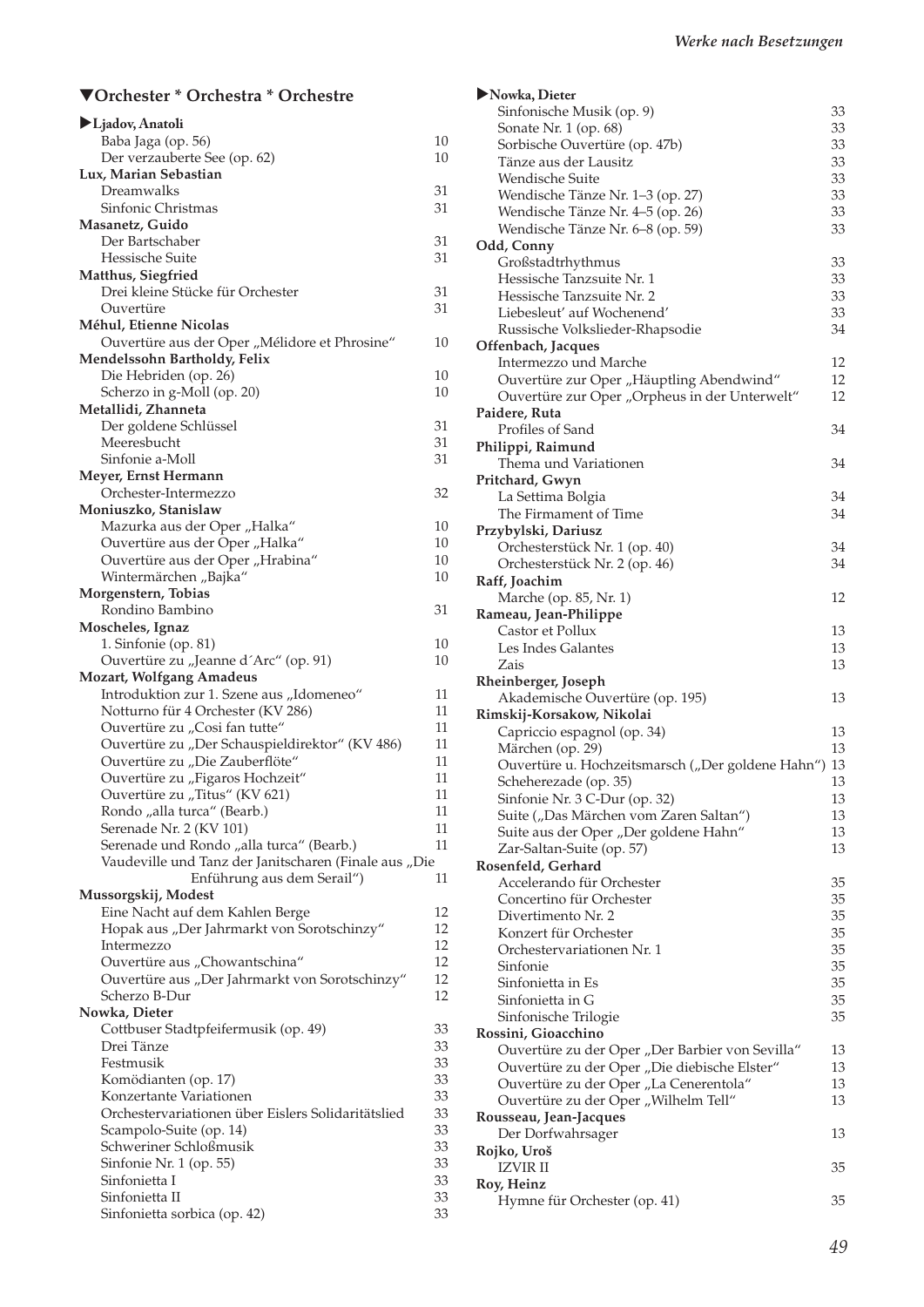| Sachse, Hans Wolfgang                                                                  |          |
|----------------------------------------------------------------------------------------|----------|
| Variationen für kleines Orchester (op. 55)                                             | 35       |
| Saint-Saëns, Camille                                                                   |          |
| Gavotte                                                                                | 13       |
| Jota Aragonese (op. 64)                                                                | 13       |
| Menuet de la Reine Anne ("Henry VIII")<br>Phryné (Fantasie für Orchester von J. Turin) | 13<br>14 |
| Printemps qui commence ("Samson und Dalila")                                           | 14       |
| Rigaudon (op. 93, Nr. 2)                                                               | 14       |
| Sinfonie Nr. 3 (op. 78)                                                                | 14       |
| Satie, Erik                                                                            |          |
| 2 Gymnopédies (instr. von Claude Debussy)                                              | 14       |
| Scharwenka, Philipp                                                                    |          |
| Arkadische Sinfonie<br>Schubert, Franz                                                 | 14       |
| Ballettmusik ("Rosamunde, Fürstin von Zypern")                                         | 14       |
| Deutsche Tänze (Bearb.)                                                                | 14       |
| Marche caractéristique (Bearb.)                                                        | 14       |
| Marche militaire (Bearb.)                                                              | 14       |
| Ouvertüre aus "Die Zauberharfe" ("Rosamunde")                                          | 14       |
| Ouvertüre D-Dur                                                                        | 14       |
| Ouvertüre D-Dur im italienischen Stil                                                  | 14       |
| Sinfonie h-Moll                                                                        | 14       |
| Zwischenaktmusik II aus "Rosamunde"                                                    | 14       |
| Zwischenaktmusik III aus "Rosamunde"                                                   | 14       |
| Schubert. Manfred                                                                      |          |
| Fünf Orchesterstücke                                                                   | 36       |
| Schumann, Robert<br>Drei Stücke für Schülerkonzerte (Bearb.)                           | 14       |
| Ouvertüre zu "Hermann und Dorothea"                                                    | 15       |
| Ouvertüre zu "Manfred"                                                                 | 15       |
| Vier Stücke aus dem                                                                    |          |
|                                                                                        |          |
|                                                                                        | 15       |
| "Album für die Jugend" (Bearb.)<br>Schumann, Wolfgang                                  |          |
| Holzbläserlaunen                                                                       | 36       |
| Schwaen, Kurt                                                                          |          |
| Ostinato 56                                                                            | 36       |
| Ostinato-Suite                                                                         | 36       |
| Sinfonietta                                                                            | 37       |
| Tanz-Suite                                                                             | 37       |
| Tanz-Suite Nr. 2                                                                       | 37       |
| Tanz-Suite Nr. 3                                                                       | 37       |
| Tanzszenen                                                                             | 37       |
| Skrjabin, Alexander<br>2. Sinfonie                                                     | 15       |
| Le Poème de l'Extase                                                                   | 15       |
| Slonimskij, Sergej                                                                     |          |
| Pawlow-Walzer-Galopp                                                                   | 37       |
| Petersburger Nachtträume                                                               | 37       |
| Sinfonie Nr. 1                                                                         | 37       |
| Sinfonie Nr. 2                                                                         | 37       |
| Sinfonie Nr. 3                                                                         | 37       |
| Sinfonie Nr. 4                                                                         | 37       |
| Sinfonie Nr. 5                                                                         | 37       |
| Sinfonie Nr. 7                                                                         | 37       |
| Sinfonie Nr. 10<br>Sinfonie Nr. 11                                                     | 38       |
| Sinfonietta                                                                            | 38<br>38 |
| Suite aus dem Ballett "Ikarus"                                                         | 38       |
| Suite aus dem Ballett "Prinzessin Pirlipatt"                                           | 38       |
| Smetana, Bedřich                                                                       |          |
| Die Moldau                                                                             | 15       |
| Ouvertüre aus der Oper "Die verkaufte Braut"                                           | 15       |
| Spies, Leo                                                                             |          |
| Fröhliche Ouvertüre<br>Sinfonie in D                                                   | 38<br>38 |

| Spohr, Ludwig                                                                                   |          |
|-------------------------------------------------------------------------------------------------|----------|
| Quartett-Konzert a-Moll (op. 131)<br>Stahmer, Klaus Hinrich                                     | 15       |
| "may they come, may they disembark, "                                                           | 38       |
| Stöckigt, Michael                                                                               |          |
| Orchestermusik 2                                                                                | 38       |
| Strauß, Johann (Vater)<br>Herz-Töne (bearbeitet von N. Linke)                                   | 15       |
| Strauß, Johann (Sohn)                                                                           |          |
| An der schönen blauen Donau - Walzer (op. 314)                                                  | 15       |
| "Eljen a Magyari" (op. 332)                                                                     | 15       |
| Geschichten aus dem Wienerwald (op. 325)<br>Kaiser Franz Josef I.  (op. 126), (instr. N. Linke) | 15<br>15 |
| Kaiserwalzer (op. 437)                                                                          | 15       |
| Künstlerleben (op. 316)                                                                         | 15       |
| Leichtes Blut - Polka                                                                           | 15       |
| "O schöner Mai" (op. 375)                                                                       | 16       |
| Ouvertüre zu der Operette "Die Fledermaus"<br>Pariser Polka (instrumentiert von N. Linke)       | 16<br>16 |
| Pizzicato-Polka                                                                                 | 16       |
| Polka-Fragmente (instrumentiert von N. Linke)                                                   | 16       |
| Radetzky-Marsch                                                                                 | 16       |
| Tritsch-Tratsch-Polka                                                                           | 16       |
| Unter Donner und Blitz (op. 324)                                                                | 16       |
| Strauß, Josef<br>Mein Lebenslauf ist Lieb und Lust (op. 263)                                    | 16       |
| Moulinet-Polka (op. 57)                                                                         | 16       |
| Nachtschatten (op. 229)                                                                         | 16       |
| Strauß, Wolfgang                                                                                |          |
| Kleine Sinfonie in C (op. 36)                                                                   | 38       |
| Konzert für Orchester (op. 40)<br>Konzertante Variationen für Orchester (op. 71)                | 38<br>38 |
| Ouvertüre "Malecón" (op. 48)                                                                    | 38       |
| Serenade (op. 51)                                                                               | 38       |
| Suppé, Franz von                                                                                |          |
| Ouvertüre zu "Die schöne Galathee"                                                              | 16       |
| Tahiri, Rahib<br><b>BB-Rhapsodie</b>                                                            | 39       |
| Tanejew, Sergej                                                                                 |          |
| Adagio                                                                                          | 16       |
| Orestie                                                                                         | 16       |
| Ouvertüre auf ein russisches Thema C-Dur                                                        | 16       |
| Sinfonie d-Moll                                                                                 | 16       |
| Thilman, Johannes Paul<br>3. Symphonie in F (op. 61)                                            | 39       |
| Fröhliche Tänze (op. 16)                                                                        | 39       |
| Symphonische Variationen ü. ein tragisches Thema                                                | 39       |
| <b>Thomas, Ambroise</b>                                                                         |          |
| Ouvertüre zur Oper "Mignon"                                                                     | 16       |
| Thomé, Francis<br>Entreacte-Pizzikato (op. 39)                                                  | 16       |
| Thurm, Joachim                                                                                  |          |
| Sinfonia piccola                                                                                | 39       |
| Tiersot, Julien                                                                                 |          |
| Danses populaires françaises                                                                    | 16       |
| Tishchenko, Boris<br>Blockadechronik (Sinfonie op. 92)                                          | 39       |
| Dante-Sinfonie Nr. 1 (op. 123, Nr. 1)                                                           | 39       |
| Dante-Sinfonie Nr. 2 (op. 123, Nr. 2, 3)                                                        | 39       |
| Dante-Sinfonie Nr. 3 (op. 123, Nr. 4)                                                           | 39       |
| Dante-Sinfonie Nr. 4 (op. 123, Nr. 5, 6, 7)                                                     | 39       |
| Französische Sinfonie (op. 12/116)                                                              | 39       |
| Puschkin-Sinfonie (op. 38/125)<br>Sinfonie Nr. 1 (op. 20)                                       | 39<br>39 |
| Sinfonie Nr. 7 (op. 119)                                                                        | 39       |
| Tittel, Gerhard                                                                                 |          |
| Capriccio                                                                                       | 39       |
| Torp, Martin<br>Sinfonie Nr. 1                                                                  | 40       |
|                                                                                                 |          |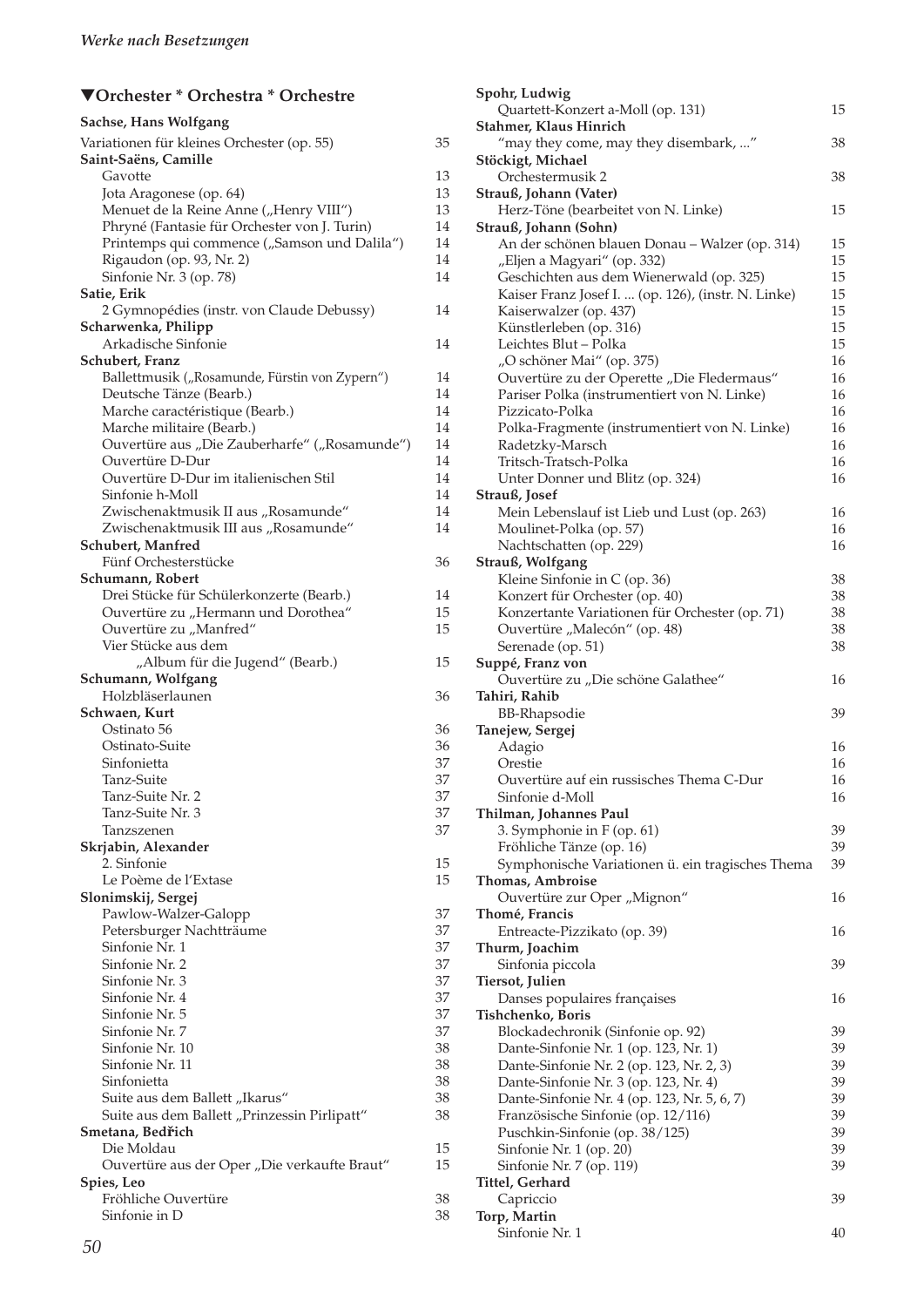| Tschaikowski, Alexander                                  |          |
|----------------------------------------------------------|----------|
| Sinfonie Nr. 4                                           | 40       |
| Tschaikowskij, Peter                                     |          |
| Capriccio Italien (op. 45)                               | 16       |
| Die Schlacht von Poltawa                                 | 16       |
| Dornröschen (op. 66a) (Ballett-Suite)                    | 16       |
| Hamlet (op. 67)                                          | 17       |
| Hopak aus der Oper "Mazeppa"                             | 17       |
| La Tempète                                               | 17<br>17 |
| Manfred (op. 58)<br>Nußknacker (op. 71a) (Ballett-Suite) | 17       |
| Ouvertüre aus der Oper "Mazeppa"                         | 17       |
| Romeo und Julia (Fantasie-Ouvertüre)                     | 17       |
| Schwanensee (op. 20a) (Ballett-Suite)                    | 17       |
| Sinfonie Nr. 1 (op. 13)                                  | 17       |
| Sinfonie Nr. 3 (op. 29)                                  | 17       |
| Sinfonie Nr. 4 (op. 36)                                  | 17       |
| Sinfonie Nr. 5 (op. 64)                                  | 17       |
| Sinfonie Nr. 6 (op. 74)                                  | 17       |
| Suite Nr. 3 (op. 55)                                     | 17       |
| Suite Nr. 4 (Mozartiana) (op. 61)                        | 17       |
| Walzer aus der Oper "Eugen Onegin"                       | 17       |
| Verdi, Giuseppe                                          |          |
| "Al chiostro di San Giusto" ("Don Carlos")               | 17       |
| Ballabile ("Othello")                                    | 17       |
| Ouvertüre zu der Oper "Jeanne d'Arc"                     | 18       |
| Preludium und Cavatine ("Ernani")                        | 18       |
| Wagner, Alfred                                           |          |
| Drei Ländler                                             | 40       |
| Kleine Tanzsuite                                         | 40       |
| Orchester-Variationen über ein Kinderlied                | 40       |
| Wasunger Karneval                                        | 40       |
| Wagner, Richard<br>Eine Faust-Ouvertüre                  | 18       |
| Einleitung (1. Akt, "Lohengrin")                         | 18       |
| Einleitung (3. Akt, "Lohengrin")                         | 18       |
| Einleitung (3. Akt, Tanz der Lehrbuben "Meistersinger ") | 18       |
| Ouvertüre zu der Oper "Der fliegende Holländer"          | 18       |
| Ouvertüre zu der Oper "Tannhäuser"                       | 18       |
| Waldweben                                                | 19       |
| Waldteufel, Emil                                         |          |
| Les Patineurs (Die Schlittschuhläufer) (op. 183)         | 19       |
| Weber, Carl Maria von                                    |          |
| Aufforderung zum Tanz (op. 65)                           | 19       |
| Beherrscher der Geister                                  | 19       |
| <i>Iubelouvertüre</i>                                    | 19       |
| Ouvertüre zu der Oper "Der Freischütz"                   | 19       |
| Ouvertüre zu der Oper "Euryante"                         | 19       |
| Ouvertüre zu der Oper "Oberon"                           | 19       |
| Sinfonie Nr. 1                                           | 19       |
| Weiss, Manfred                                           |          |
| Fröhliche Ouvertüre (op. 9)                              | 40       |
| Orchestermusik Nr. 1                                     | 40       |
| Sinfonie Nr. 1 in A (op. 7)                              | 40<br>40 |
| Suite in fünf Sätzen<br>Wenzel, Hans-Jürgen              |          |
| Sinfonietta                                              | 40       |
| Werzlau, Joachim                                         |          |
| Contra Lamento                                           | 40       |
| Olympisches Divertimento                                 | 40       |
| Orchestervariationen über Eislers Solidaritätslied       | 40       |
| Sanssouci                                                | 10       |
| Wolf, Hugo                                               |          |
| Italienische Serenade                                    | 19       |
| Wohlgemuth, Gerhard                                      |          |
| Musica giocosa                                           | 41       |

| ▶ Wohlgemuth, Gerhard                              |    |
|----------------------------------------------------|----|
| Ouvertüre zur Tausendjahrfeier der Stadt Halle     | 41 |
| Sinfonie Nr. 1                                     | 41 |
| Sinfonie Nr. 2                                     | 41 |
| Zapf, Helmut                                       |    |
| Dreiklang III                                      | 41 |
| Zechlin, Ruth                                      |    |
| Emotionen                                          | 41 |
| Musik für kleines Orchester                        | 41 |
| Orchestervariationen über Eislers Solidaritätslied | 41 |
| Sinfonietta für Kinder                             | 41 |

### ▼**Kammerorchester Chamber orchestra \* Orchestre de chambre**

| Aderhold, Peter                                     |    |
|-----------------------------------------------------|----|
| Kammersinfonie                                      | 20 |
| Allers, Hans-Günther                                |    |
| Capriccio (op.102)                                  | 20 |
| Bach, Johann Sebastian                              |    |
| Meinem Jesum laß ich nicht (Bearb.)                 | 3  |
| Orchestersuite Nr. 3 D-Dur (Bearb.)                 | 3  |
| Banshchikov, Gennadi                                |    |
| Das Telefonbuch                                     | 21 |
| Benninghoff, Ortwin                                 |    |
| 1. Kammersinfonie                                   | 21 |
| 2. Kammersinfonie                                   | 21 |
| <b>Bizet, Georges</b>                               |    |
| Farandole aus der L'Arlésienne Suite                |    |
| Nr. 2 (Bearb.)                                      | 4  |
| <b>Bredemeyer, Reiner</b>                           |    |
| Vorwahl 522 – Kein Anschluß unter dieser Nummer? 22 |    |
|                                                     |    |
| <b>Buchholz, Thomas</b>                             |    |
| Fünf barocke Etüden                                 | 22 |
| Labyrinth                                           | 22 |
| Corbett, Sidney                                     |    |
| Chamber Symphony                                    | 42 |
| Delius, Frederick                                   |    |
| On Hearing the First Cuckoo in Spring               | 6  |
| Two Pieces for Small Orchestra                      | 6  |
| Domhardt, Gerd                                      |    |
| Kammersinfonie Nr. 1                                | 23 |
| Dvořák, Antonín                                     |    |
| Drei Sätze aus den "Legenden" (Bearb.)              | 6  |
| Eilenberg, Richard                                  |    |
| Schlittenfahrt-Galopp (Bearb.)                      | 7  |
| Eisler, Hanns                                       |    |
| Kammer-Symphonie (op. 69)                           | 23 |
| Kleine Sinfonie (op. 29)                            | 23 |
| Elgar, Edward                                       |    |
| Pomp and Circumstance (Bearb.)                      | 7  |
| Fauré, Gabriel                                      |    |
| Dolly (Bearbeitung)                                 | 7  |
| Forest, Jean Kurt                                   |    |
| Kammerkonzert Nr. 1                                 | 24 |
| Kammerkonzert Nr. 3                                 | 24 |
| Kammerkonzert Nr. 6                                 | 24 |
| Froleyks, Stephan                                   |    |
| Vier Sätze mit Heine und Schumann                   | 43 |
| Fucik, Julius                                       |    |
| Florentiner Marsch (Bearb.)                         | 7  |
|                                                     |    |
| Geißler, Fritz                                      |    |
| Konzertante Fantasie für Kammerorchester            | 25 |
| Grieg, Edvard                                       |    |
| Hochzeitstag auf Troldhaugen                        | 8  |
|                                                     |    |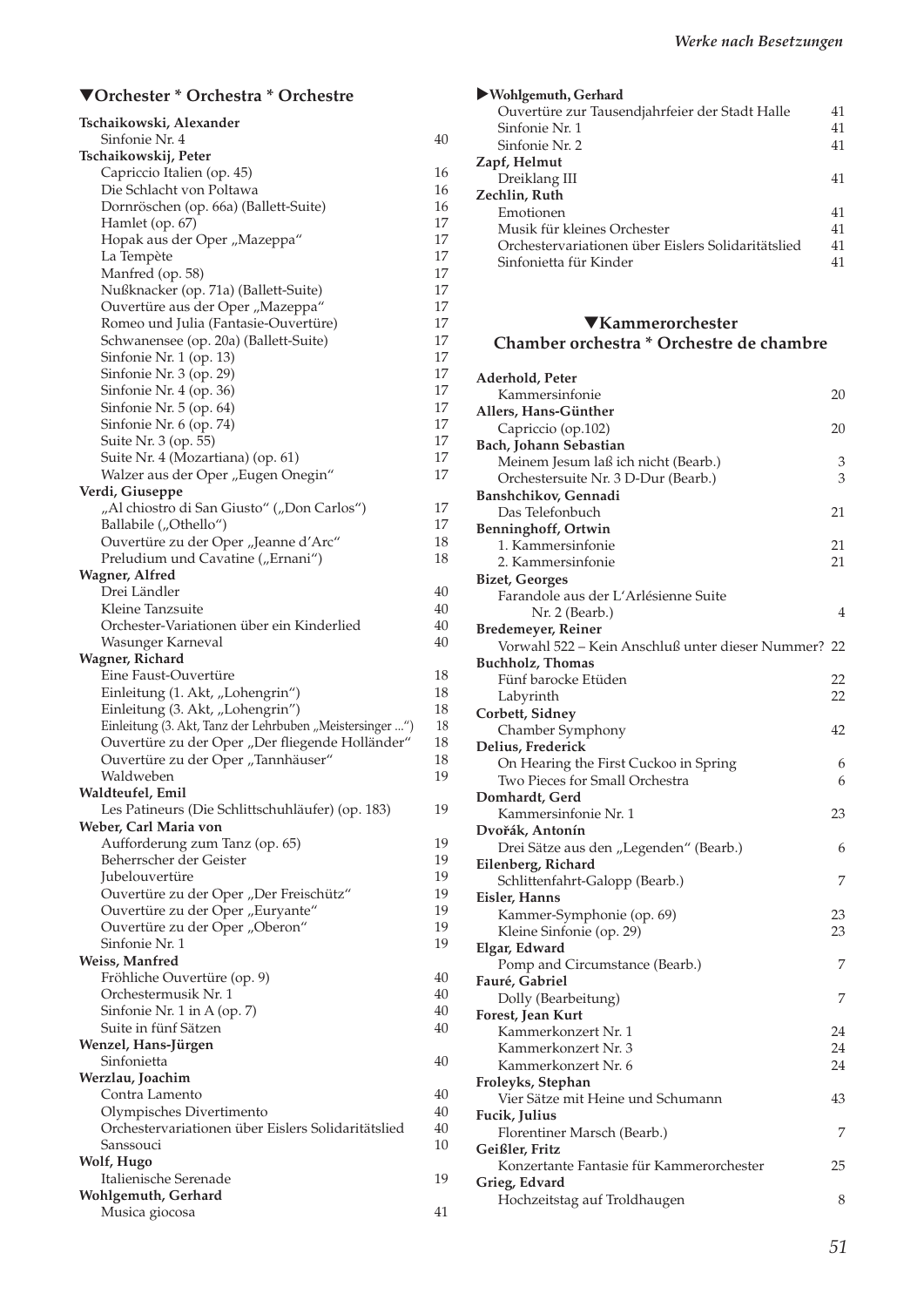# ▼**Kammerorchester**

# **Chamber orchestra \* Orchestre de chambre**

| Hensel, Lothar                                    |    |
|---------------------------------------------------|----|
| Berliner Tango-Suite                              | 27 |
| Tangomanía                                        | 27 |
| Herrmann, Peter                                   |    |
| Kammersinfonie                                    | 27 |
| Heyn, Walter Thomas                               |    |
| Drei Feenmärchen - Concerto Grosso Nr. IV         | 27 |
| Weihnachtslieder-Suite Nr. 2                      | 28 |
| Hlouschek, Theodor                                |    |
| Drei Volkstänze für Orchester                     | 28 |
| Hocke, Wolfgang                                   |    |
| Meininger Konzert Nr. 3                           | 28 |
| Hohensee, Wolfgang                                |    |
| Konzertante Ouvertüre                             | 28 |
| Musik für Kammerorchester                         | 28 |
| Jung, Helge                                       |    |
| Triptychon (op. 8)                                | 28 |
| Katzer, Georg                                     |    |
| Recit                                             | 29 |
| Kochan, Günther                                   |    |
| Konzert für Bläserquintett und 2 Streichergruppen | 29 |
| Konzertante Szenen für 27 Instrumentalisten       | 29 |
| Mahler, Gustav                                    |    |
| Sieben Lieder (Bearb.)                            | 10 |
| Metallidi, Zhanneta                               |    |
| Lustige Reise                                     | 31 |
| Sinfonietta                                       | 31 |
| Mussorgskij, Modest                               |    |
| Mirt der Ninja (Bearb.)                           | 12 |
| Nicolai, Otto                                     |    |
| Ouvertüren-Potpourri aus                          |    |
| "Die lustigen Weiber "                            | 12 |
| Nowka, Dieter                                     |    |
| Concerto (op. 27)                                 | 33 |
| Sonate III (op. 80)                               | 33 |
| Pritchard, Gwyn                                   |    |
| Mercurius                                         | 34 |
| Przybylski, Dariusz                               |    |
| Sogar die Sterne weinen  (op. 31)                 | 34 |
| Ragwitz, Erhard                                   |    |
| Divertimento (op. 23)                             | 34 |
| Rekhin, Igor                                      |    |
| Tryptichon                                        | 35 |
| Rojko, Uroš                                       |    |
| <b>IZVIR</b>                                      | 35 |
| Rosenfeld, Gerhard                                |    |
| Divertimento für kleines Orchester                | 35 |
| Suite für Laienorchester                          | 35 |
| Schumann, Robert                                  |    |
| Vier Stücke aus dem                               |    |
| "Album für die Jugend" (Bearb.)                   | 15 |
| Schwaen, Kurt                                     |    |
| Berliner Serenaden                                | 36 |
| Figurinen aus "Leonce und Lena"                   | 36 |
| Sinfonietta                                       | 37 |
| Tanz-Suite                                        | 37 |
| Seehafer, Reinhard                                |    |
| Amadeus-Fantasy                                   | 37 |
| Stahmer, Klaus Hinrich                            |    |
| Multiples                                         | 38 |
| Tempo Ghiacciato                                  | 38 |
| Stolte, Siegfried                                 |    |
| Neubrandenburger Konzert Nr. 1                    | 38 |
| Neubrandenburger Konzert Nr. 2                    | 38 |
| Neubrandenburger Konzert Nr. 3                    | 38 |

| Stolte, Siegfried                            |    |
|----------------------------------------------|----|
| Neubrandenburger Konzert Nr. 4               | 38 |
| Strauß, Johann (Sohn)                        |    |
| Annen-Polka (Bearb.)                         | 15 |
| Fledermaus-Potpourri                         | 15 |
| Gondellied ("Eine Nacht in Venedig")         | 15 |
| Lagunenwalzer und Gondellied ("Eine Nacht ") | 15 |
| Persischer Marsch                            | 16 |
| Strauß, Wolfgang                             |    |
| Kleine Sinfonie in C (op. 36)                | 38 |
| Modi (op. 74)                                | 38 |
| Serenade (op. 51)                            | 38 |
| Suite                                        | 38 |
| Thiel, Wolfgang                              |    |
| Passacaglia, Intermezzo und Finale (op. 5)   | 39 |
| Thurm, Joachim                               |    |
| Morgenlied                                   | 39 |
| Tittel, Gerhard                              |    |
| Prélude                                      | 40 |
| Tschaikowskij, Peter                         |    |
| Trepak                                       | 17 |
| Wilbrandt, Jürgen                            |    |
| Partita serena                               | 41 |
| Zechlin, Ruth                                |    |
| Musik für kleines Orchester                  | 41 |
| Sinfonietta für Kinder                       | 41 |

# ▼**Streichorchester String orchestra \* Orchestre à cordes**

| Bach, Johann Sebastian            |                |
|-----------------------------------|----------------|
| Fanatasia (Bearb.)                | 3              |
| Benninghoff, Ortwin               |                |
| Drei nordische Bilder             | 21             |
| <b>Bizet, Georges</b>             |                |
| Intermezzo aus "Carmen"           | $\overline{4}$ |
| Boccherini, Luigi                 |                |
| Zwei Menuette                     | 5              |
| Böttger, Thomas                   |                |
| Nocturne für 14 Streicher         | 22             |
| <b>Buchholz, Thomas</b>           |                |
| Labyrinth                         | 22             |
| Cilenšek, Johann                  |                |
| Silhouetten                       | 22             |
| Clauberg, Claus                   |                |
| Noveletten                        | 22             |
| Debussy, Claude                   |                |
| Danses pour Harpe chromatique     | 6              |
| Dietrich, Karl                    |                |
| Konzertsuite für Streichorchester | 23             |
| Falik, Juri                       |                |
| Musik für Streicher               | 24             |
| Sinfonietta                       | 24             |
| Forest, Jean Kurt                 |                |
| Kammerkonzert Nr. 1               | 24             |
| Geißler, Fritz                    |                |
| Rhapsodie für Streicher           | 25             |
| Grieg, Edvard                     |                |
| Vier Romanzen (Bearb.)            | 8              |
| Heyn, Walter Thomas               |                |
| Weihnachtslieder-Suite Nr. 1      | 28             |
| Hohensee, Wolfgang                |                |
| Miniaturen                        | 28             |
| Hotze, Theodor                    |                |
| D-S-C-H, Adagio, Presto           | 28             |
| Iranyi, Gabriel                   |                |
| Innenzeit I                       | 28             |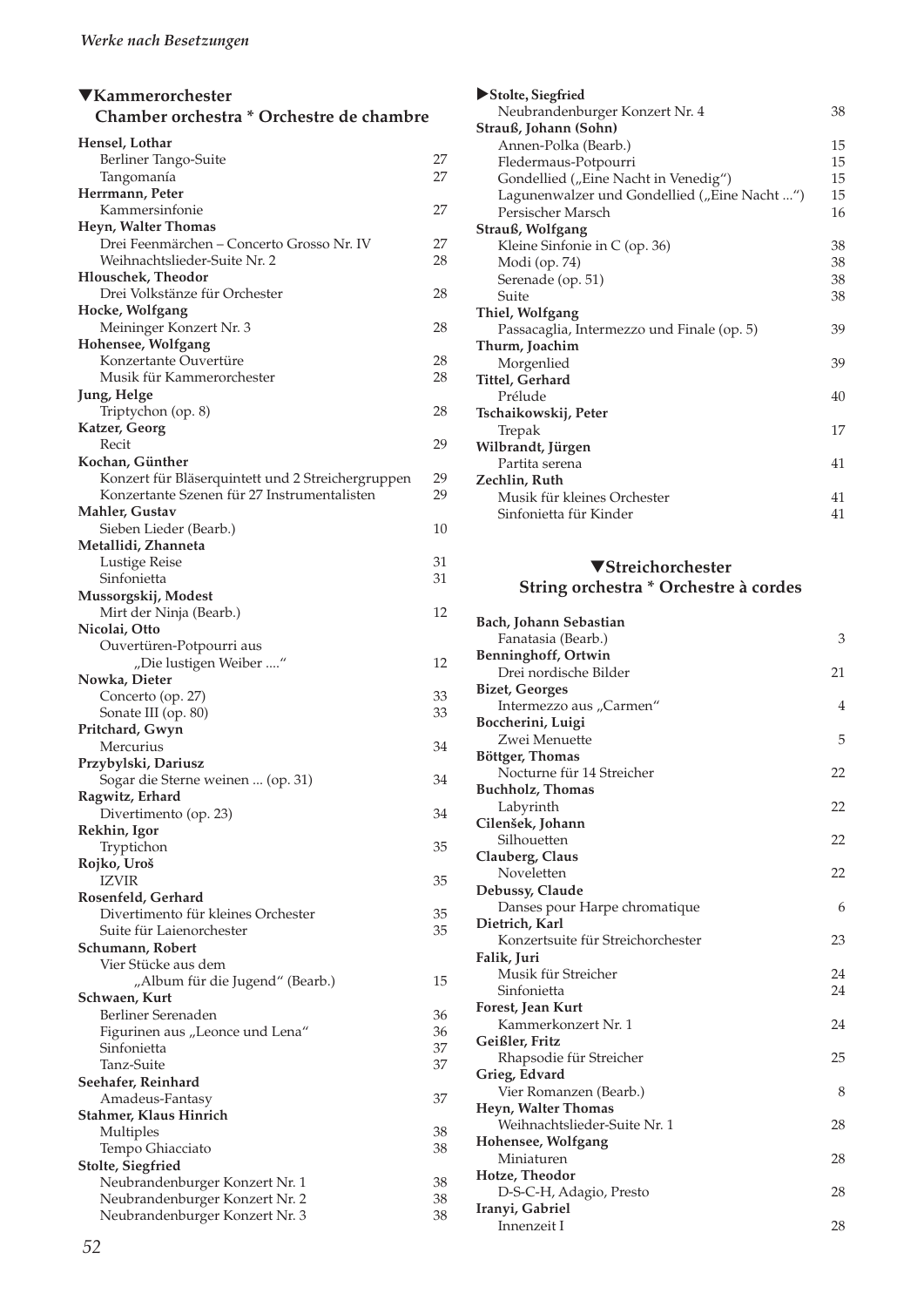### ▼**Streichorchester String orchestra \* Orchestre à cordes**

| Jung, Helge                                         |    |
|-----------------------------------------------------|----|
| Tre pezzi per archi                                 | 44 |
| Katzer, Georg                                       |    |
| Pentagramm                                          | 29 |
| Künzel, Erhard                                      |    |
| Nuancen                                             | 30 |
| Krassilnikow, Igor                                  |    |
| Adagio for Strings (op. 29)                         | 30 |
| Metallidi, Zhanneta                                 |    |
| Petersburger Barock                                 | 31 |
| <b>Mozart, Wolfgang Amadeus</b>                     |    |
| Ah! Vous dirai-je, Maman (Bearb.)                   | 10 |
| Sieben Menuette (KV 65a)                            | 11 |
| Nevolovitsch, Arnold                                |    |
| Liebeserklärung                                     | 32 |
| Pasquay, Wolfgang<br>Konzert für Streichorchester   |    |
|                                                     | 34 |
| Philippi, Raimund                                   | 34 |
| Three Pieces for String Orchestra<br>Purcell, Henry |    |
| Zwei Suiten aus "The Fairy Queen"                   | 12 |
| Rheinberger, Joseph                                 |    |
| Suite (op. 149)                                     | 13 |
| Schmidt, Lorenz                                     |    |
| Variationen                                         | 35 |
| Schubert, Franz                                     |    |
| Fünf Menuette mit sechs Trios                       | 14 |
| Schwaen, Kurt                                       |    |
| Berliner Serenaden                                  | 36 |
| Jeu parti                                           | 36 |
| Slonimskij, Sergej                                  |    |
| Sinfonie Nr. 8                                      | 37 |
| Stamitz, Carl                                       |    |
| Symphonie Concertante                               | 15 |
| Strauß, Wolfgang                                    |    |
| Kleine Musik für Streichorchester (op. 38)          | 38 |
| Tishchenko, Boris                                   |    |
| Präludium und Fuge                                  | 39 |
| Tittel, Gerhard                                     |    |
| Musik für Streichorchester<br>Tschaikowskij, Peter  | 39 |
| Serenade für Streichorchester (op. 48)              | 17 |
| Volkmann, Robert                                    |    |
| Serenade für Streichorchester                       | 18 |
| Wagner, Richard                                     |    |
| Zug der Frauen aus "Lohengrin"                      | 19 |
| Wilbrandt, Jürgen                                   |    |
| Concertino für Streichorchester                     | 41 |
| <b>Wolff, Daniel</b>                                |    |
| Abertura Sopher                                     | 41 |
| Zechlin, Ruth                                       |    |
| Suite für Streichorchester                          | 41 |
| Zenamon, Jaime Mirtenbaum                           |    |
| Sinfonietta Nr. 1 (op. 61)                          | 41 |

### ▼**Gitarrenorchester Guitar orchestra \* Orchestre de guitares**

| Koshkin, Nikita        |    |
|------------------------|----|
| Elegy                  | 30 |
| Moin-Moin              | 30 |
| Stahmer, Klaus Hinrich |    |
| Multiples              | 38 |

### ▼**Zupforchester Plugged string orchestra \* Orchestre à cordes pincées**

| Beethoven, Ludwig van                           |    |
|-------------------------------------------------|----|
| Rondo für Klarinette und Zupforchester (Bearb.) | 4  |
| <b>Bizet, Georges</b>                           |    |
| Farandole (Arlésienne Suite Nr. 2) (Bearb.)     | 4  |
| Intermezzo ("Carmen") (Bearb.)                  | 4  |
| Dvořák, Antonín                                 |    |
| Andante Moderato für Klarinette                 |    |
| und Zupforchester (Bearb.)                      | 6  |
| Moszkowski, Moritz                              |    |
| Spanischer Tanz für Klarinette                  |    |
| und Zupforchester (Bearb.)                      | 10 |
| <b>Mozart, Wolfgang Amadeus</b>                 |    |
| Kleine Nachtmusik (Bearb.)                      | 11 |
| Schumann, Robert                                |    |
| Nachtstücke (Bearb.)                            | 14 |
| Vivaldi, Antonio                                |    |
| Sinfonia 1 (Bearb.)                             | 18 |
| Sinfonia 2 (Bearb.)                             | 18 |
| <b>Wolff, Daniel</b>                            |    |
| Sofern-Ouvertüre                                | 41 |
|                                                 |    |

#### ▼**Blasorchester Wind orchestra \* Orchestre à vent**

| Dessau, Paul                                     |    |
|--------------------------------------------------|----|
| Festlicher Auftakt                               | 23 |
| Dittrich, Fred                                   |    |
| Concertino für Saxophon mit großem Blasorchester | 23 |
| Glinka, Michael                                  |    |
| Jota aragonesa (Bearb. für Blasorchester)        | 8  |
| Gruner, Joachim                                  |    |
| Konzertante Musik für großes Blasorchester,      |    |
| Pauken und Schlagzeug (1985)                     | 26 |
| Metren (1993)                                    | 26 |
| Modulum I (1994)                                 | 26 |
| Modulum II (1995)                                | 26 |
| Modulum III (1995/96)                            | 26 |
| Vier Inventionen für Blechbläser, Schlagzeug und |    |
| Pauken (1985)                                    | 27 |
| Vier sinfonische Capricen (1977)                 | 27 |
| Virtuoses                                        | 27 |
| Horvath-Thomas, Istvan                           |    |
| Oh, Mammut-Mama!                                 | 28 |
| Schmitz, Manfred                                 |    |
| Concerto für Klavier und sinf. Blasorchester     | 35 |
| Seehafer, Reinhard                               |    |
| Indivisible Europe I                             | 45 |
| Thurm, Joachim                                   |    |
| Partita für 16 Blechbläser und Pauken            | 45 |
|                                                  |    |

### ▼**Klavier und Orchester Piano and orchestra \* Piano et orchestre**

| <b>Balakirew, Milij</b>           |    |
|-----------------------------------|----|
| Klavierkonzert Nr. 1              | З  |
| Banshikov, Gennadi                |    |
| Konzert für Klavier und Orchester | 21 |
| Beethoven, Ludwig van             |    |
| Für Elise (Bearb.)                | З  |
|                                   |    |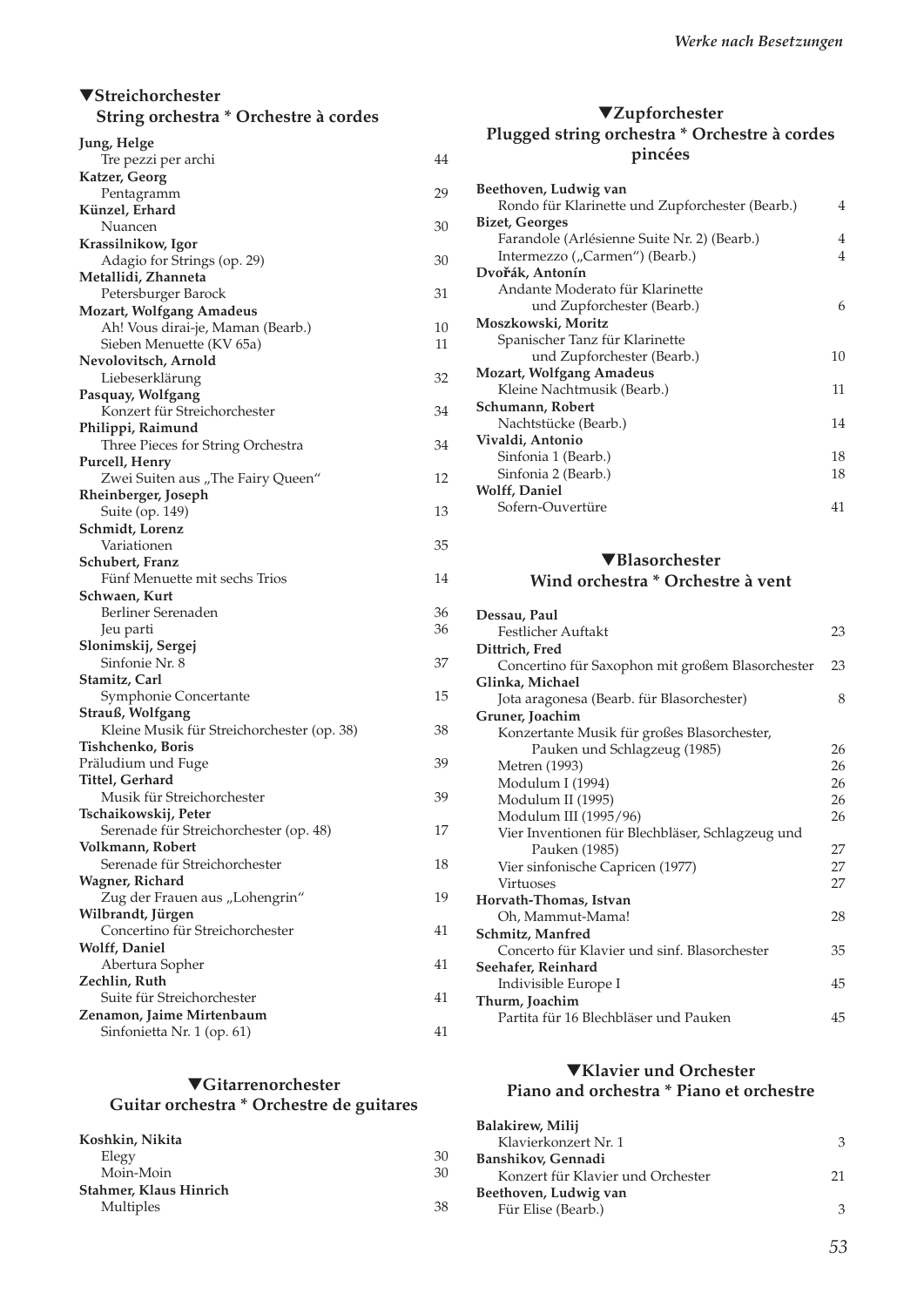| $\nabla$ Klavier und Orchester           |  |
|------------------------------------------|--|
| Piano and orchestra * Piano et orchestre |  |

| Beethoven, Ludwig van                                                  |    |
|------------------------------------------------------------------------|----|
| Sonatine F-Dur (Bearb.)                                                | 4  |
| Böckmann, Alfred                                                       |    |
| Konzert für Klavier und Orchester                                      | 22 |
| <b>Butting, Max</b>                                                    |    |
| Konzert für Klavier und Orchester (op. 110)                            | 22 |
| Chopin, Frédéric                                                       |    |
| Klavierkonzert Nr. 2 f-Moll                                            | 5  |
| Polonaise für Klavier und Orchester (op. 22)                           | 5  |
| Dehnert, Max                                                           |    |
| Konzert für Klavier und Orchester in C-Dur                             | 23 |
| Forest, Jean Kurt                                                      |    |
| Kammerkonzert Nr. 3                                                    | 24 |
| Kammerkonzert Nr. 6                                                    | 24 |
| Geißler, Fritz<br>Concertino für Klavier, Jazzband und Streicher       | 25 |
| Konzert Nr. 2 für Klavier und Orchester                                | 25 |
| Herchenröder, Martin                                                   |    |
| Wachsen lassen                                                         | 27 |
| Hohensee, Wolfgang                                                     |    |
| Konzertstück                                                           | 28 |
| Horvath-Thomas, Istvan                                                 |    |
| Rhapsodie zingarese                                                    | 43 |
| Matthus, Siegfried                                                     |    |
| Konzertstück für Klavier und Orchester                                 | 31 |
| Meyer, Ernst Hermann                                                   |    |
| Konzertante Sinfonie für Klavier und Orchester                         | 32 |
| <b>Mozart, Wolfgang Amadeus</b>                                        |    |
| Serenade und Rondo "alla turca" (Bearb.)                               | 11 |
| Müller, Thomas                                                         |    |
| Konzert für Klavier und Kammerorchester                                | 32 |
| Nowka, Dieter                                                          |    |
| Konzert für Klavier (li. Hand) und Orchester (op. 71)                  | 33 |
| Odd, Conny                                                             |    |
| Vergnügliche Reisebekanntschaften eines Pianisten                      | 34 |
| Rimskij-Korsakow, Nikolai                                              |    |
| Klavierkonzert cis-Moll                                                | 13 |
| Rosenfeld, Gerhard<br>Kleines Konzert für Klavier und Streichorchester | 35 |
| Schmitz, Manfred                                                       |    |
| Concerto für Klavier und sinf. Blasorchester                           | 35 |
| Romantische Rhapsodie                                                  | 36 |
| Schwaen, Kurt                                                          |    |
| 2. Klavierkonzert (Vietnamesisches Konzert)                            | 36 |
| Concert pour la jeunesse                                               | 36 |
| Seel, Daniel N.                                                        |    |
| Konzert für Klavier und Kammerorchester                                | 37 |
| Shishido, Mutsuo                                                       |    |
| Concert pour Piano et Orchestre No. 2                                  | 37 |
| Slonimskij, Sergej                                                     |    |
| Jüdische Rhapsodie                                                     | 37 |
| Konzert (Nr. 2)                                                        | 37 |
| Stöckigt, Siegfried                                                    |    |
| Concerto ritmico                                                       | 38 |
| Strauß, Wolfgang                                                       |    |
| Concertino (op. 20)                                                    | 38 |
| Tschaikowskij, Peter                                                   |    |
| Klavierkonzert Nr. 1 b-Moll (op. 23)                                   | 17 |
| Klavierkonzert Nr. 2 G-Dur (op. 44)                                    | 17 |

### ▼**Cembalo und Orchester Harpsichord and orchestra \* Clavecin et orchestre**

**Lischka, Rainer** Konzert für Cembalo und 11 Instrumente 31

#### ▼**Orgel und Orchester Organ and orchestra \* Orgue et orchestre**

| Slonimskij, Sergej           |    |
|------------------------------|----|
| Slawisches Konzert für Orgel |    |
| und Streichorchester         | 38 |

### ▼**Violine und Orchester Violin and orchestra \* Violon et orchestre**

| Accolaÿ, Jean Baptiste                       |    |
|----------------------------------------------|----|
| Concerto No. 1 a-Moll                        | 3  |
| Arapov, Boris                                |    |
| Konzert für Violine und Orchester            | 20 |
| Benninghoff, Ortwin                          |    |
| Konzertstück für zwei Violinen und Orchester | 21 |
| Boccherini, Luigi                            |    |
| Concerto D-Dur (Bearb.)                      | 5  |
| Bruch, Max                                   |    |
| Violinkonzert                                | 5  |
| Cui, César                                   |    |
| Konzertsuite für Violine und Orchester       | 6  |
| Glasunow, Alexander                          |    |
| Mazurka-Oberek                               | 7  |
| Gruner, Joachim                              |    |
| Sieben Inventionen für Violine und Orchester | 26 |
| Janáček, Leoš                                |    |
| Des Spielmanns Kind                          | 9  |
| Kies, Jürgen                                 |    |
| Konzertstück mit Solovioline                 | 29 |
| Kochan, Günther                              |    |
| Konzert für Violine und Orchester (1980)     | 29 |
| Lalo, Eduard                                 |    |
| Symphonie espagnole (op. 21)                 | 9  |
| Lesser, Wolfgang                             |    |
| Konzert für Violine und Orchester            | 31 |
| Meierott, Florian                            |    |
| Violinkonzert über schottische Themen        | 31 |
| Nowicka, Ewelina                             |    |
| Concerto ebraico                             | 32 |
| Kaddish                                      | 32 |
| Nowka, Dieter                                |    |
| Capriccio (op. 40)                           | 32 |
| Concerto per violino ed orchestra (op. 77)   | 33 |
| Przybylski, Dariusz                          |    |
| Oneiros (op. 47)                             | 34 |
| Richter, Kurt Dietmar                        |    |
| Hommage à Marc Chagall                       | 35 |
| Rieding, Oskar                               |    |
| Concerto h-Moll (op. 35)                     | 31 |
| Saint-Saëns, Camille                         |    |
| Havanaise (op. 83)                           | 13 |
| Schwaen, Kurt                                |    |
| Konzert für Violine und Orchester            | 36 |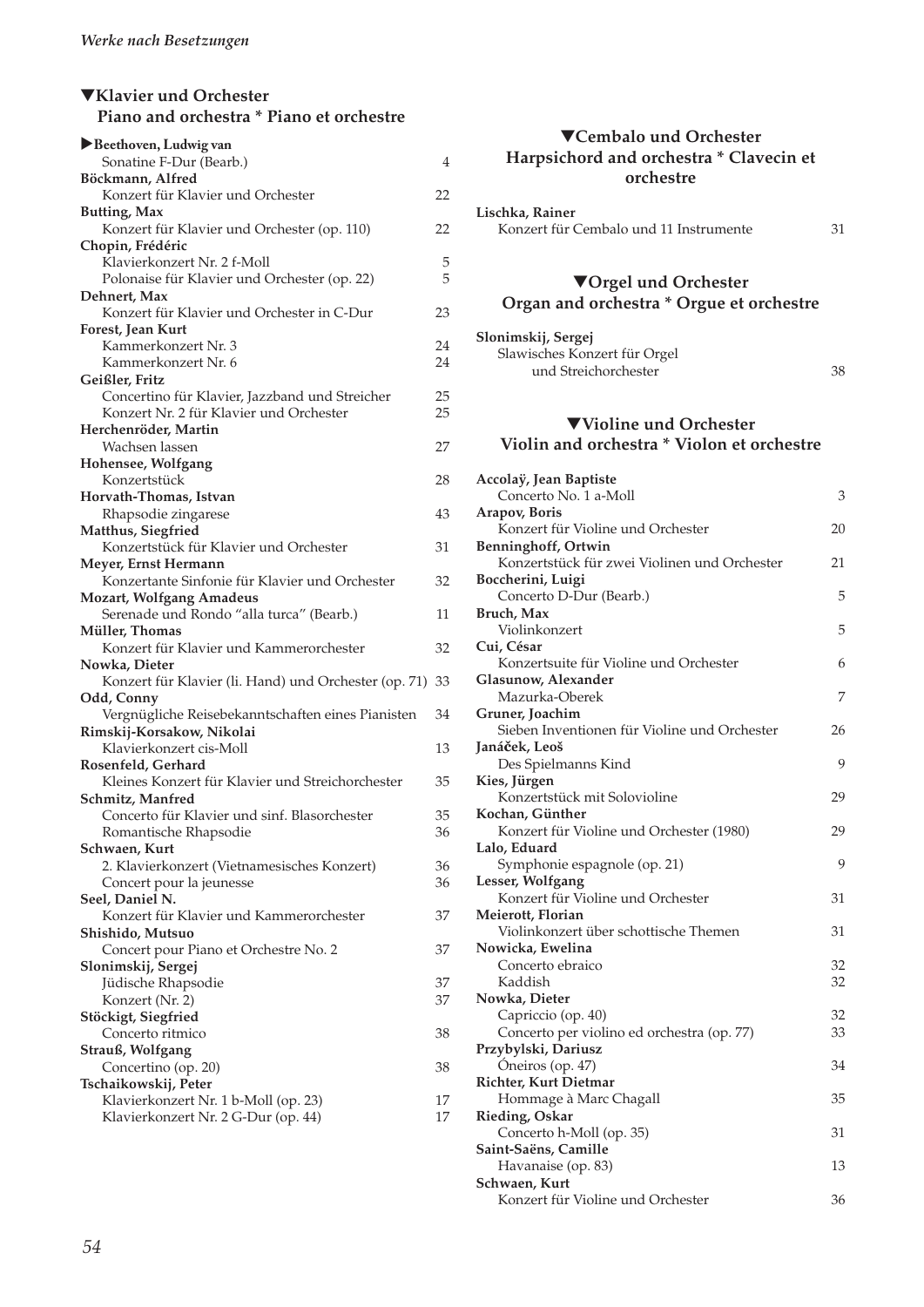### ▼**Violine und Orchester Violin and orchestra \* Violon et orchestre**

| Stamitz, Carl                           |    |
|-----------------------------------------|----|
| Symphonie Concertante                   | 15 |
| Strauß, Wolfgang                        |    |
| Violinkonzert (op. 19)                  | 39 |
| Violinkonzert Nr. 2 (op. 41)            | 39 |
| Tschaikowskij, Peter                    |    |
| Violinkonzert D-Dur                     | 17 |
| Vivaldi, Antonio                        |    |
| Konzert a-Moll (op. 3 Nr. 6)            | 18 |
| Werzlau, Joachim                        |    |
| Zwei Romanzen für Violine und Orchester | 41 |
| Wieniawski, Henri                       |    |
| Violinkonzert Nr. 2 (op. 22)            | 19 |
| Zenamon, Jaime Mirtenbaum               |    |
| Orakel                                  | 41 |

### ▼**Viola und Orchester Viola and orchestra \* Alto et orchestre**

| Benninghoff, Ortwin                           |    |
|-----------------------------------------------|----|
| Konzert für Viola und Streicher               | 21 |
| Berthold, Henry                               |    |
| Konzertstücke für Viola und kleines Orchester | 21 |
| Heyn, Walter Thomas                           |    |
| Silicernium (III)                             | 28 |
| Kochan, Günther                               |    |
| Konzert für Viola und Orchester               | 29 |
| Rong, Wilhelm Ferdinand                       |    |
| Concerto                                      | 13 |
|                                               |    |

#### ▼**Violoncello und Orchester Violoncello and orchestra Violoncelle et orchestre**

| Banshchikov, Gennadi                             |        |
|--------------------------------------------------|--------|
| Duodezimet                                       | 21     |
| Bruch, Max                                       |        |
| Kol Nidrei                                       | 5      |
| Dvořák, Antonín                                  |        |
| Konzert für Violoncello und Orchester h-Moll     | 6      |
| Falik, Juri                                      |        |
| Concerto della Passione                          | 24     |
| Lyrisches Concertino                             | 24     |
| Geißler, Fritz                                   |        |
| Concertino für Violoncello und kleines Orchester | 25     |
| Heller, Volker                                   |        |
| Lied zum Herbst                                  | 27     |
| Pritchard, Gwyn                                  |        |
| The Fruit of Chance and Necessity                | 34, 44 |
| Saint-Saëns, Camille                             |        |
| Konzert a-Moll Nr. 1                             | 13     |
| Konzert d-Moll Nr. 2                             | 13     |
| Schubert, Franz                                  |        |
| Ständchen (Bearb.)                               | 14     |
| Slonimskij, Sergej                               |        |
| Konzert                                          | 37     |
| Tschaikowskij, Peter                             |        |
| Rokoko-Variationen (op. 33)                      | 17     |
| Wenzel, Hans-Jürgen                              |        |
| Konzert für Violoncello und Orchester            | 40     |
| Zenamon, Jaime Mirtenbaum                        |        |
| Concertino Slavico                               | 41     |

#### ▼**Kontrabass und Orchester Double bass and orchestra Contrebasse et orchestre**

| Tschaikowski, Alexander              |    |
|--------------------------------------|----|
| Konzert für Kontrabass und Orchester | 40 |

#### ▼**Flöte und Orchester Flute and orchestra \* Flûte et orchestre**

| Dietrich, Karl                                      |    |
|-----------------------------------------------------|----|
| Dramatische Szenen                                  | 23 |
| Falik, Juri                                         |    |
| Kammerkonzert                                       | 24 |
| Kochan, Günther                                     |    |
| Fantasie für Flöte und Orchester                    | 29 |
| Mozart, Wolfgang Amadeus                            |    |
| Flötenkonzert Nr. 2 (KV 314)                        | 10 |
| Przybylski, Dariusz                                 |    |
| Hommage à Josquin (op. 34)                          | 34 |
| Wagner, Alfred                                      |    |
| Divertimento (für zwei Flöten und Streichorchester) | 40 |
| Zenamon, Jaime Mirtenbaum                           |    |
| Llanura op. 54                                      | 41 |
|                                                     |    |

### ▼**Oboe und Orchester Oboe and orchestra \* Hautbois et orchestre**

| Böttger, Thomas                                |     |
|------------------------------------------------|-----|
| Concertino für Oboe und Streichorchester       | 22  |
| <b>Bredemeyer, Reiner</b>                      |     |
| NOK - Neuerliches Oboenkonzert                 | 42  |
| Falik, Juri                                    |     |
| Concertino                                     | 24  |
| Hocke, Wolfgang                                |     |
| Meininger Konzert Nr. 2                        | 28  |
| Leistner-Mayer, Roland                         |     |
| Konzert für Oboe und Streichorchester          | 31  |
| Nowka, Dieter                                  |     |
| Concerto für Oboe und Kammerorchester (op. 24) | 33  |
| Rosenfeld, Gerhard                             |     |
| Konzert für Oboe und Kammerorchester           | 35  |
| Thurm, Joachim                                 |     |
| Konzert für Oboe und Streichorchester          | 39  |
| Tittel, Gerhard                                |     |
| Capriccio für Oboe und Orchester               | 239 |

### ▼**Klarinette und Orchester Clarinet and orchestra \* Clarinette et orchestre**

| Bellini, Vincenzo                                  |    |
|----------------------------------------------------|----|
|                                                    |    |
| Konzert für Oboe und Orchester (einger. für Klar)  | 4  |
| Geißler, Fritz                                     |    |
| Concertino für Klarinette und kleines Orchester    | 25 |
| Hauk, Günter                                       |    |
| Rondo für Klarinette und Streichorchester          | 27 |
| Heicking, Wolfram                                  |    |
| Capriccio für Klarinette und Orchester mit Klavier | 27 |
| Kramár-Krommer, František                          |    |
| Konzert für Klarinette und Orchester (op. 36)      |    |
|                                                    |    |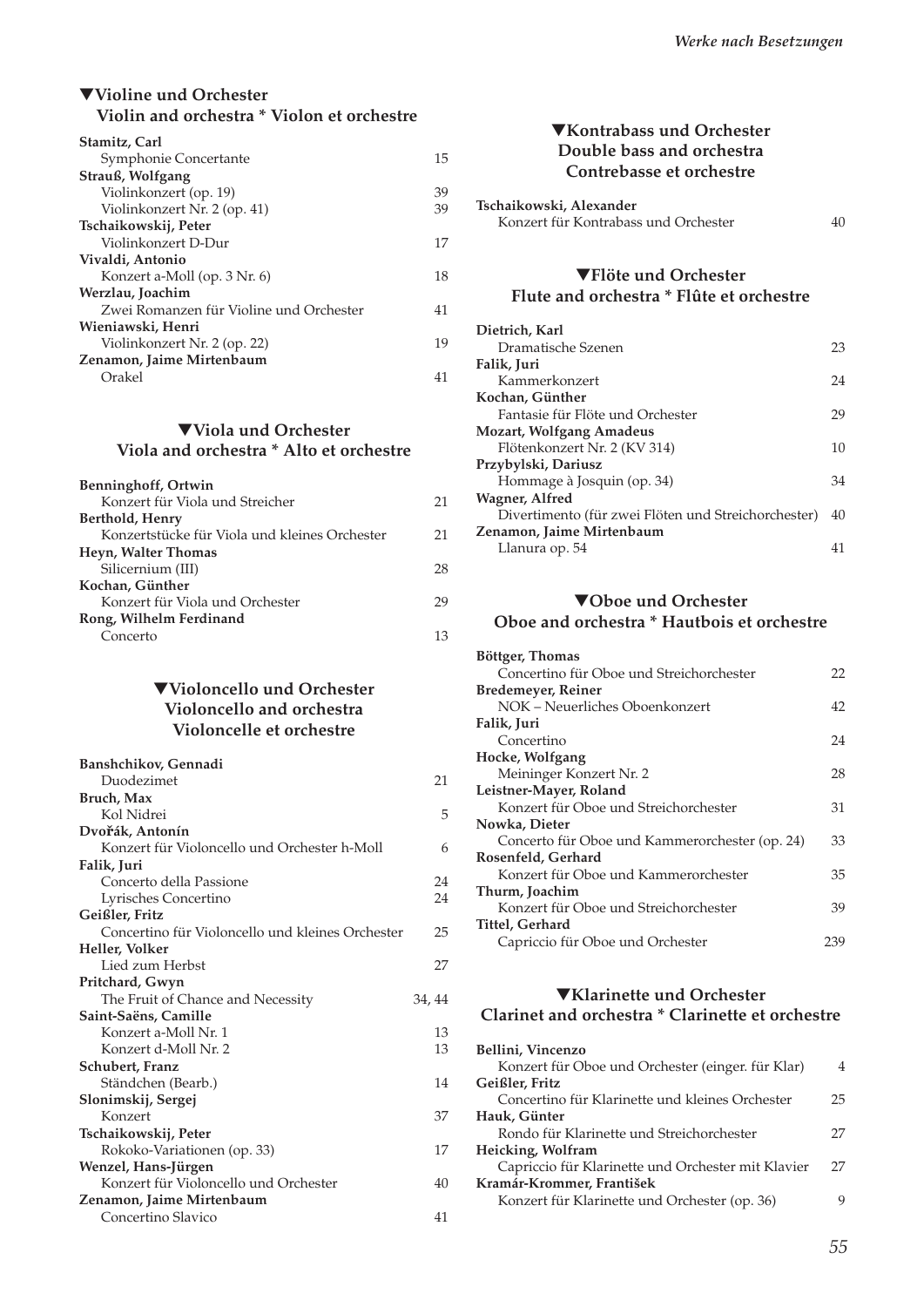### ▼**Klarinette und Orchester Clarinet and orchestra \* Clarinette et orchestre**

| 30 |
|----|
|    |
| 31 |
|    |
| 11 |
|    |
| 35 |
| 35 |
|    |
| 19 |
|    |
|    |
|    |

### ▼**Saxophon-Ensemble / Saxophon und Orchester Saxophone Ensemble / Saxophone and orchestra \* Ensemble de saxophones / Saxophone et orchestre**

| Corbett, Sidney                             |    |
|---------------------------------------------|----|
| Saxophone Symphony (für 12 Saxophone)       | 42 |
| Dittrich, Fred                              |    |
| Concertino                                  | 23 |
| Katzer, Georg                               |    |
| La Mettrie III oder Der Abend der Maschinen | 29 |
| Tschaikowski, Alexander                     |    |
| Konzert für 4 Saxophone                     |    |
| und Kammerorchester (op. 97)                |    |
|                                             |    |

#### ▼**Fagott und Orchester**

#### **Bassoon and orchestra \* Basson et orchestre**

| Aigmüller, Andreas                                |    |
|---------------------------------------------------|----|
| Konzert für Fagott und Orchester (op. 69)         | 20 |
| Berghorn, Alfred                                  |    |
| Concertino für Fagott und Kammerorchester         | 21 |
| Falik, Juri                                       |    |
| Concertino                                        | 24 |
| Fucik, Julius                                     |    |
| Der alte Brummbär                                 | 7  |
| Pistor, Carlfriedrich                             |    |
| Konzert für Fagott und kleines Orchester (op. 61) | 34 |

#### ▼**Horn und Orchester Horn and orchestra \* Cor et orchestre**

| Bredemeyer, Reiner                       |    |
|------------------------------------------|----|
| Horn-Konzert                             | 22 |
| Forest, Jean Kurt                        |    |
| Thüringisches Konzert in Es              | 24 |
| Gruner, Joachim                          |    |
| Konzert für Horn und Orchester (1992/93) | 26 |
| Haydn, Joseph                            |    |
| Konzert für 2 Hörner und Orchester       |    |

#### ▼**Trompete und Orchester Trumpet and orchestra \* Trompette et orchestre**

| Buttkewitz, Jürgen                              |     |
|-------------------------------------------------|-----|
| Konzert für Trompete und Orchester              | 22. |
| Gruner, Joachim                                 |     |
| Konzert für Trompete und Orchester Nr. 1 (1986) | 26  |
| Konzert für Trompete und Orchester Nr. 2 (1990) | 26  |
| Hummel, Johann Nepomuk                          |     |
| Konzert für Trompete und Orchester              | Q   |
| Krtschil, Henry                                 |     |
| Concertino in Es                                |     |

### ▼**Posaune und Orchester \* Trombone and orchestra \* Trombone et orchestre**

| Gruner, Joachim                             |    |
|---------------------------------------------|----|
| Konzert für Posaune und Orchester (1988/89) | 26 |
| Virtuoses                                   | 27 |
| Lischka, Rainer                             |    |
| Konzert für Posaune und Orchester           | 31 |
| Seehafer, Reinhard                          |    |
| Concertino                                  | 37 |
|                                             |    |

### ▼**Tuba und Orchester Tuba and orchestra \* Tuba et orchestre**

| Glandien, Lutz                              |    |
|---------------------------------------------|----|
| Tubakonzert                                 | 25 |
| Gruner, Joachim                             |    |
| Allegro Assai (für Euphonium und Orchester) | 26 |
| Konzert für Tuba und Orchester (1977)       | 26 |

#### ▼**Schlaginstrumente und Orchester Percussion and orchestra Percussion et orchestre**

| Aigmüller, Andreas                               |    |
|--------------------------------------------------|----|
| Im Wirkungskreis Sarastros (op. 81)              | 20 |
| Timpanissimo (Konzert für Pauken                 |    |
| und Orchester) (op. 80)                          | 20 |
| Gruner, Joachim                                  |    |
| Doppelkonzert für 2 Paukensolisten und gr. Orch. | 26 |
| Katzer, Georg                                    |    |
| Geschlagene Zeit                                 | 29 |
| Krüger, Thomas Nathan                            |    |
| Spieltrieb I                                     | 30 |
| Stahmer, Klaus Hinrich                           |    |
| Multiples                                        | 38 |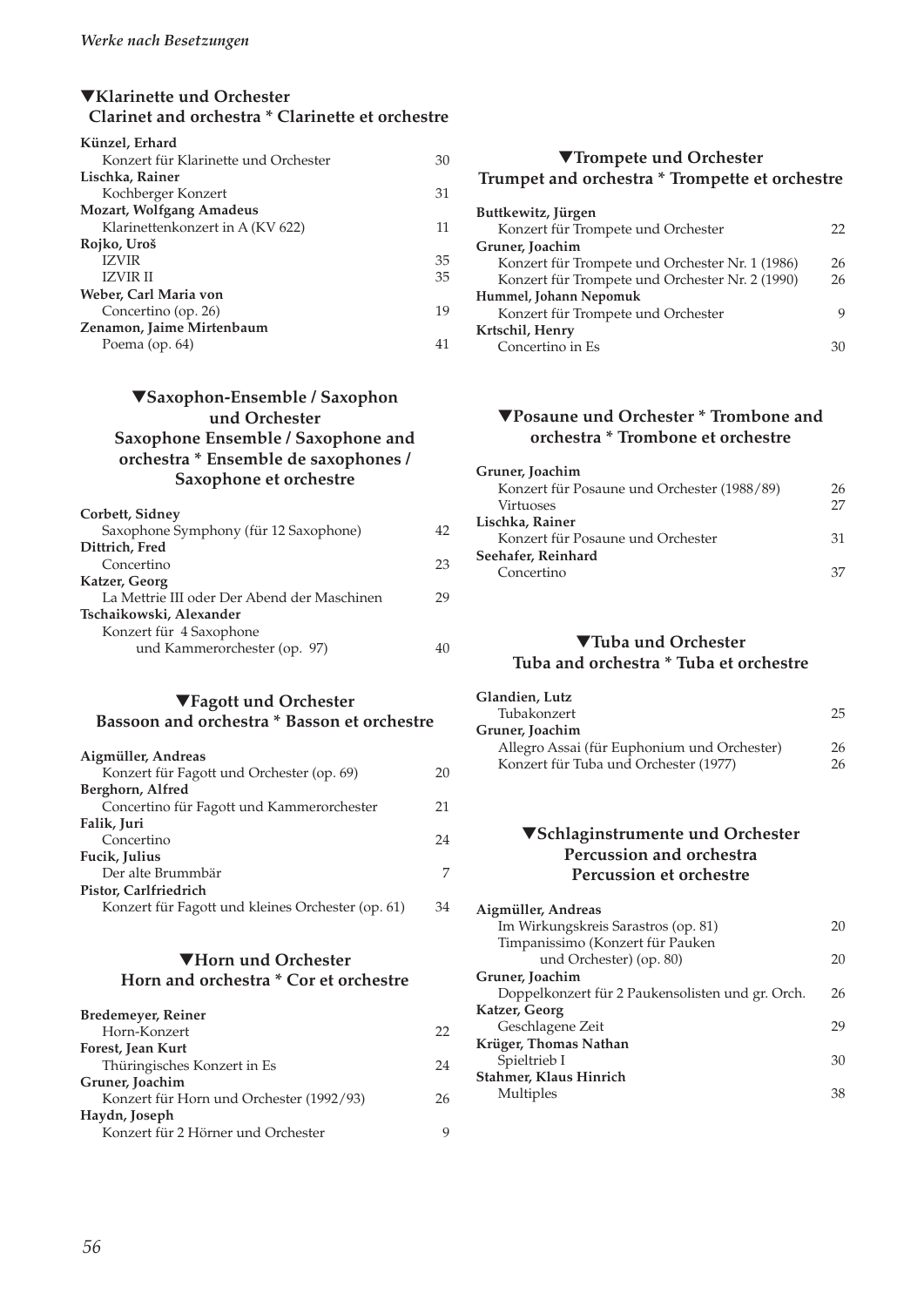### ▼**Akkordeon / Bandoneon und Orchester Accordion / Bandoneon and orchestra Accordéon / Bandonéon et orchestre**

#### **Hensel, Lothar**

| Fantasia sobre un choclo                         | 27 |
|--------------------------------------------------|----|
| Homenaje à Astor                                 | 27 |
| Konzert Nr. 1 für Bandoneon und Streichorchester | 27 |
| Konzert Nr. 2 für Bandoneon und großes Orchester | 27 |
| La Cumparsita                                    | 27 |
| Morgenstern, Tobias                              |    |
| Vom Zustand der Welt                             | 32 |
| Nowka, Dieter                                    |    |
| Konzert für Akkordeon und Orchester              | 33 |
| Paidere, Ruta                                    |    |
| Fractures                                        | 34 |
| Rojko, Uroš                                      |    |
| Concerto Fluido                                  | 35 |
| Schwaen, Kurt                                    |    |
| Concerto da camera                               | 36 |
|                                                  |    |

### ▼**Harfe und Orchester Harp and orchestra \* Harpe et orchestre**

| Debussy, Claude                     |   |
|-------------------------------------|---|
| Danses pour Harpe chromatique       | 6 |
| Deux Arabesques (Bearb.)            | 6 |
| Händel, Georg Friedrich             |   |
| Konzert für Harfe (HWV 294 op. 4/6) | 9 |
| Lischka, Rainer                     |   |
| Romantisches Märchen                |   |
|                                     |   |

#### ▼**Balalaika und Orchester Balalaika and orchestra \* Balalaika et orchestre**

| Schwaen, Kurt                            |    |
|------------------------------------------|----|
| Konzertstück für Balalaika und Orchester | 36 |
| Slonimskij, Sergej                       |    |
| Festmusik                                | 37 |
|                                          |    |

### ▼**Gitarre und Orchester Guitar and orchestra \* guitare et orchestre**

| Heyn, Walter Thomas                |            |
|------------------------------------|------------|
| Summer-Music                       | 28         |
| Koshkin, Nikita                    |            |
| Bergen-Concerto                    | 30         |
| Fantasia Concertante (Sor/Koshkin) | 15, 30, 44 |
| Megaron-Concerto                   | 30         |
| Rekhin, Igor                       |            |
| Concierto de La Habana             | 34         |
| Russisches Konzert                 | 35         |
| Ruoff, Axel                        |            |
| Gitarrenkonzert                    | 35         |
| Schumann, Robert                   |            |
| Nachtstücke (Bearb.)               | 14         |
| Sor, Ferdinand / Koshkin, Nikita   |            |
| Fantasia Concertante               | 15, 30, 44 |
| Vivaldi, Antonio                   |            |
| Concerto D-Dur (Bearb)             | 18         |
| Zenamon, Jaime Mirtenbaum          |            |
| Iguacú                             | 41         |

### ▼**Mehrere Gitarren und Orchester Several guitars and orchestra \* Plusieurs guitares et orchestre**

| Feldmann, Klaus                            |    |
|--------------------------------------------|----|
| Doppelkonzert für 2 Gitarren und Orchester | 24 |
| Heyn, Walter Thomas                        |    |
| Concerto Grosso Nr. 3                      | 27 |
| Koshkin, Nikita                            |    |
| Concertino                                 | 30 |
| Zenamon, Jaime Mirtenbaum                  |    |
| Reflexões Nr. 8 (op. 4)                    | 41 |
| <b>Wroclaw Concerto</b>                    | 41 |
|                                            |    |

### ▼**Mehrere Soloinstrumente und Orchester Several solo instruments and orchestra Plusieurs instruments solo et orchestre**

| Aigmüller, Andreas                                  |    |
|-----------------------------------------------------|----|
| Doppelkonzert für Perc., Klavier und Orchester      | 20 |
| <b>Arapov, Boris</b>                                |    |
| Konzert für Vl, Klv und S mit Kammerorchester       | 20 |
| Asriel, André                                       |    |
| Vier Inventionen                                    | 21 |
| Benninghoff, Ortwin                                 |    |
| Konzertstück für zwei Violinen und Orchester        | 21 |
| <b>Buchholz</b> , Thomas                            |    |
| Labyrinth (für Violine, Gitarre, Akkordeon und      |    |
| Streichorchester)                                   | 22 |
| Corelli, Arcangelo                                  |    |
| Concerto IV (Vl concertante 1-2,                    |    |
| $Vc - Str$ ) (op. 6, Nr. 6)                         | 5  |
| Donizetti, Gaetano                                  |    |
| Konzert für Violine, Violoncello und Orchester      | 6  |
| Fauré, Gabriel                                      |    |
| Pavane op. 50 (Bearb. f. Va, Git und StrOrch)       | 7  |
| Geißler, Fritz                                      |    |
| Concertino für Klavier, Jazzband und Streicher      | 25 |
| Gershwin, George                                    |    |
| Banjo-Song ("Porgy and                              |    |
| Bess") (2 Banjos u. StrOrch)                        | 7  |
| Gruner, Joachim                                     |    |
| Doppelkonzert für zwei Paukensolisten und großes    |    |
| Orchester (2001)                                    | 26 |
| Konzert für sieben Blechbläser und Orchester (1987) | 26 |
| Tripelkonzert für Trompete, Posaune, Tuba und       |    |
| Orchester(1983/84)                                  | 26 |
| Haydn, Joseph                                       |    |
| Konzert für 2 Hörner und Orchester                  | 9  |
| Heyn, Walter Thomas<br>Concerto Grosso Nr. 1        | 27 |
| Concerto Grosso Nr. 2                               | 27 |
|                                                     |    |
| Katzer, Georg                                       | 29 |
| Geschlagene Zeit<br>Koshkin, Nikita                 |    |
| Doppelkonzert (für Violine, Gitarre                 |    |
| und Orchester)                                      | 30 |
| Morgenstern, Tobias                                 |    |
| Les Yeux dans le paysage (für Akkordeon,            |    |
| Gitarre und Orchester)                              | 32 |
| <b>Mozart, Wolfgang Amadeus</b>                     |    |
| Konzert für Flöte und Harfe (KV 299)                | 11 |
|                                                     |    |
|                                                     |    |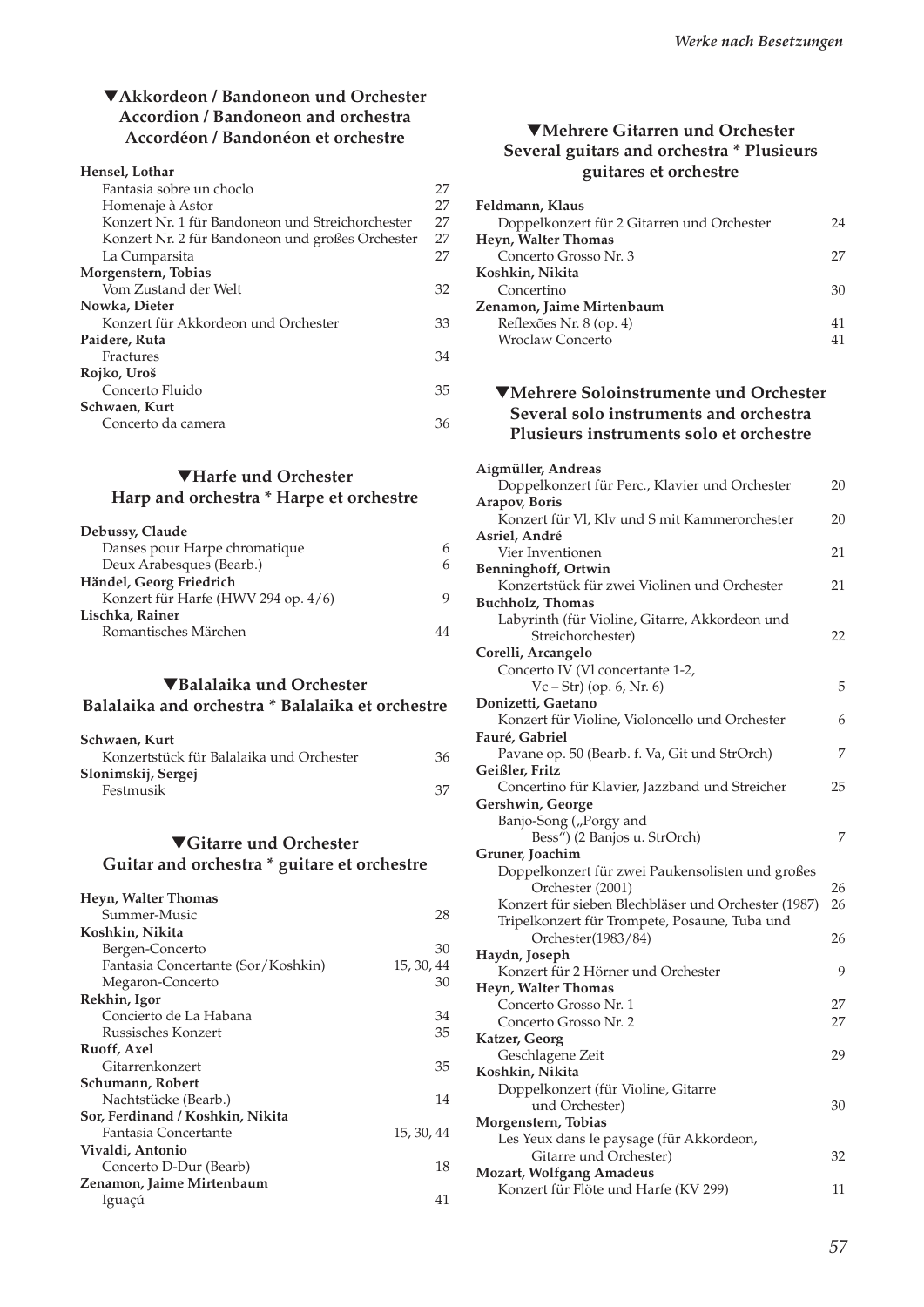### ▼**Mehrere Soloinstrumente und Orchester Several solo instruments and orchestra Plusieurs instruments solo et orchestre**

| Nowka, Dieter                                       |    |
|-----------------------------------------------------|----|
| Concerto Nr. 4 (op. 46) für Flöte, Harfe und        |    |
| Kammerorchester                                     | 33 |
| Konzertante Variationen über ein Thema              |    |
| von Hanns Eisler (Ob, Hn, Vl und Orch)              | 33 |
| Obst, Michael                                       |    |
| Espaces sonores                                     | 33 |
| Paidere, Ruta                                       |    |
| Fractures für Akkordeon, Vibraphon und StrOrch      | 34 |
| Rannev, Vladimir                                    |    |
| Der Himmel (Doppelkonzert für                       |    |
| Vl, Vc und Doppelorch.)                             | 34 |
| Rheinberger, Joseph                                 |    |
| Suite (op. 149)                                     | 13 |
| Schwaen, Kurt                                       |    |
| Konzert für Klarinette, Trompete und Orchester      | 36 |
| Spohr, Ludwig                                       |    |
| Quartett-Konzert a-Moll (op. 131)                   | 15 |
| Stamitz, Carl                                       |    |
| Symphonie Concertante                               | 15 |
| Telemann, Georg Philipp                             |    |
| Konzert Es-Dur für 2 Hörner und Streicher           | 16 |
| Tittel, Gerhard                                     |    |
| Konzert für zwei Streichergruppen, Klavier, Pauken, |    |
| Schlagzeug und Kontrabass                           | 39 |
| Tschaikowski, Alexander                             |    |
| Die fernen Träume der Kindheit                      |    |
| für Vl, Va und Orch.                                | 40 |
| Konzert für 4 Saxophone und Kammerorchester         | 40 |
| Konzert für zwei Klaviere und Orchester             | 40 |
| Vivaldi, Antonio                                    |    |
| Konzert G-Dur für Oboe, Fagott und Streicher        | 18 |
| Wagner, Alfred                                      |    |
| Divertimento (für zwei Flöten und Streichorchester) | 40 |
| Zenamon, Jaime Mirtenbaum                           |    |
| Doppelkonzert für Flöte, Gitarre und Streichorch.   | 41 |

#### ▼**Kammerensemble Chamber ensemble \* Ensemble de chambre**

| Aigmüller, Andreas                                   |        |
|------------------------------------------------------|--------|
| Kammermusik IIIa op. 32 (Fl,Ob,Tenor-Gambe,S)        | 42     |
| Kammermusik IIIb op. 37 (Fl,Kl,Vc,Klv)               | 20, 42 |
| Streichquartett I op. 36                             | 42     |
| Allers, Hans-Günther                                 |        |
| Variationen mit Fuge für Bläserquintett (op. 82)     | 42     |
| Arapov, Boris                                        |        |
| Dezimet (0.0.2.1.-1.1.1.1.-S-Klv,Cel)                | 42     |
| Bach, Johann Sebastian                               |        |
| In Dulci Jubilo (1.1.2.1.–2 Asax–Trp) (Bearb.)       | 3      |
| Nun freut euch  (1.1.2.1.–2 Asax–Trp) (Bearb.)       | 3      |
| Beethoven, Ludwig van                                |        |
| Zwölf Menuette (1. Vl, 2. Vl, Bass)                  | 4      |
| <b>Benninghoff, Ortwin</b>                           |        |
| Trois pièces joyeuses (1.0.2.0.–ASax–                |        |
| 0.2.2.1.–Klv–Triangel ad lib.)                       | 21, 42 |
| Bredemeyer, Reiner                                   |        |
| Aufschwung OST (Klv,Ob,S,Tb)                         | 42     |
| Elfer Nr. 4 (0.0.1.1.–1.1.1.0.–S(2)–Klv–Va, Vc, Kb)  | 42     |
| Hornissimo $(Hn(7))$                                 | 42     |
| Quartett-Stücke 5 (Altfl, Vl, Git, Fg)               | 42     |
| Vermasseltes Doppel (Klar, Hn, Tb, Va(2), Git, S(2)) | 42     |
|                                                      |        |

| <b>Buchholz</b> , Thomas                                                                              |    |
|-------------------------------------------------------------------------------------------------------|----|
| Ricercar und Choral (1.0.Eh.0.1.-Vl,Va,Vc)                                                            | 42 |
| Tetraktys (Picc, Fl, Afl(1), S(4))                                                                    | 42 |
| Carnevale, Roberto                                                                                    |    |
| Solo-2 (Fl,Klar,Klv,Keyb,Vc)                                                                          | 42 |
| Chung, Il-Ryun                                                                                        |    |
| Synkaryon (Afl, Git, Chango, StrQuar)                                                                 | 42 |
| Corbett, Sidney                                                                                       |    |
| Die Stimmen der Wände                                                                                 |    |
| (Afl.0.0.0-Asax-0.0.1.0.-E-Git-Vl,Vc)                                                                 | 42 |
| Eisler, Hanns                                                                                         |    |
| Nonett Nr. 2 (1(Picc).0.1.1.-0.1.0.0.-P-S-Vl(3),Kb)                                                   | 43 |
| Septett Nr. 1 (op. 92a) (1.0.1.1.–Vl(2), Va, Vc)                                                      | 43 |
| Septett Nr. 2 "Circus" (1.0.1.1.–Vl(2), Va, Vc)                                                       | 43 |
| Falik, Juri                                                                                           |    |
| Skomorkhi (1.1.1.1.-1.1.0.0.-S)                                                                       | 43 |
| Faßhauer, Tobias                                                                                      |    |
| Dirge, Waltz & Jig (2.2.2.1.-2.2.1.-S-Kb)                                                             | 43 |
| Divertimento (2.2.2.1.-2.2.1.-Kb)                                                                     | 43 |
| Froleyks, Stephan                                                                                     |    |
| KLANGSPORT für 10 bis12 Körpertrommler                                                                | 43 |
| not jet near day für sieben Schlagzeuger                                                              | 43 |
| Vier Sätze mit Heine und Schumann für                                                                 |    |
| Ensemble und DJ (1.1.1(Basskl).1.-                                                                    |    |
| 1.1.1.0.-S(2)-Akk-Sopran-DJ-StrQuin)                                                                  | 43 |
| Gruner, Joachim                                                                                       |    |
| Bläserquintett plus Harfe (Fl,Ob,Klar,Hn,Fg,Hf)                                                       | 43 |
| Bläserquintett spezial (Picc,Hn,Eh,Basskl,Kfg)                                                        | 43 |
| Capriccio für Bassklarinette und Schlagzeug                                                           | 43 |
| Caprice surpise für Harfe und Cembalo                                                                 | 43 |
| Oktett (Ob(2), Klar(2), Fag(2), Hn(2))                                                                | 43 |
| Posaunenquintett Nr. 1                                                                                | 43 |
| Trio concertante (Schlgz(3))                                                                          | 43 |
| Zugabe in G (Fl,Ob,Vl,Hn,Fg(2))                                                                       | 43 |
| Hauk, Günter                                                                                          |    |
| Kammermusik 1956 (0.0.1.1.-0.1.1.0.-                                                                  |    |
| $P-S(2)-Klv-Kb)$                                                                                      | 43 |
| Hensel, Lothar                                                                                        |    |
| "Ein bisschen Bis"                                                                                    | 43 |
| Quintett für Bandoneon und Saxophonquartett                                                           |    |
|                                                                                                       | 43 |
|                                                                                                       |    |
| Heyn, Walter Thomas                                                                                   | 43 |
| Berliner Musike IV (1.0.2.0.–Asax–0.2.2.2.–Klav)<br>Schöner grüner  (1.0.1.0.-0.1.1.0.-S-Klv-StrQuin) | 43 |
| Iranyi, Gabriel                                                                                       |    |
| grenzspuren                                                                                           | 43 |
| Kubo, Mayako                                                                                          |    |
| Concertino della porta di Brandeburgo                                                                 |    |
| (Sopran(auch Perc.), Ob, Trp, Klv, Git, Vl, Va, Vc)                                                   | 44 |
| Schach für Kinder (Fl(4)(2Blfl), Akk(7), Git(2), Vl(3))                                               | 44 |
| Lischka, Rainer                                                                                       |    |
| Romantisches Märchen (Fl,Ob,Va,Vc-                                                                    |    |
| Glasharm. o. Hf)                                                                                      | 44 |
| Lux, Marian Sebastian                                                                                 |    |
| Achterbahn für acht Fagotte                                                                           | 44 |
| Metšk, Juro                                                                                           |    |
| Kontraktion                                                                                           |    |
| $(0.1.Eh.0.0.-0.0.1.0.-S-Klv(Akk)-Va,Vc,Kb)$                                                          | 44 |
| Morgenstern, Tobias                                                                                   |    |
| Donaudelta (Fl, Klar, StrQuar, Hf)                                                                    | 44 |
| Morley, Thomas                                                                                        |    |
| Aria (1.1.2.1.-2 Asax-Trp) (Bearb.)                                                                   | 10 |
| Müller, Thomas                                                                                        |    |
| Canticum celebratio (Sängerin, Spr, Klar,                                                             |    |
| Trp(C), Pos, Synth, Live-Elektronik)                                                                  | 44 |
| Entasis II (2(Picc,Afl).0.2.0.-1.2.1.0.-S(2)-Hf-Str)                                                  | 44 |
| Nevolovitsch, Arnold<br>Liebeserklärung für Celloensemble                                             | 44 |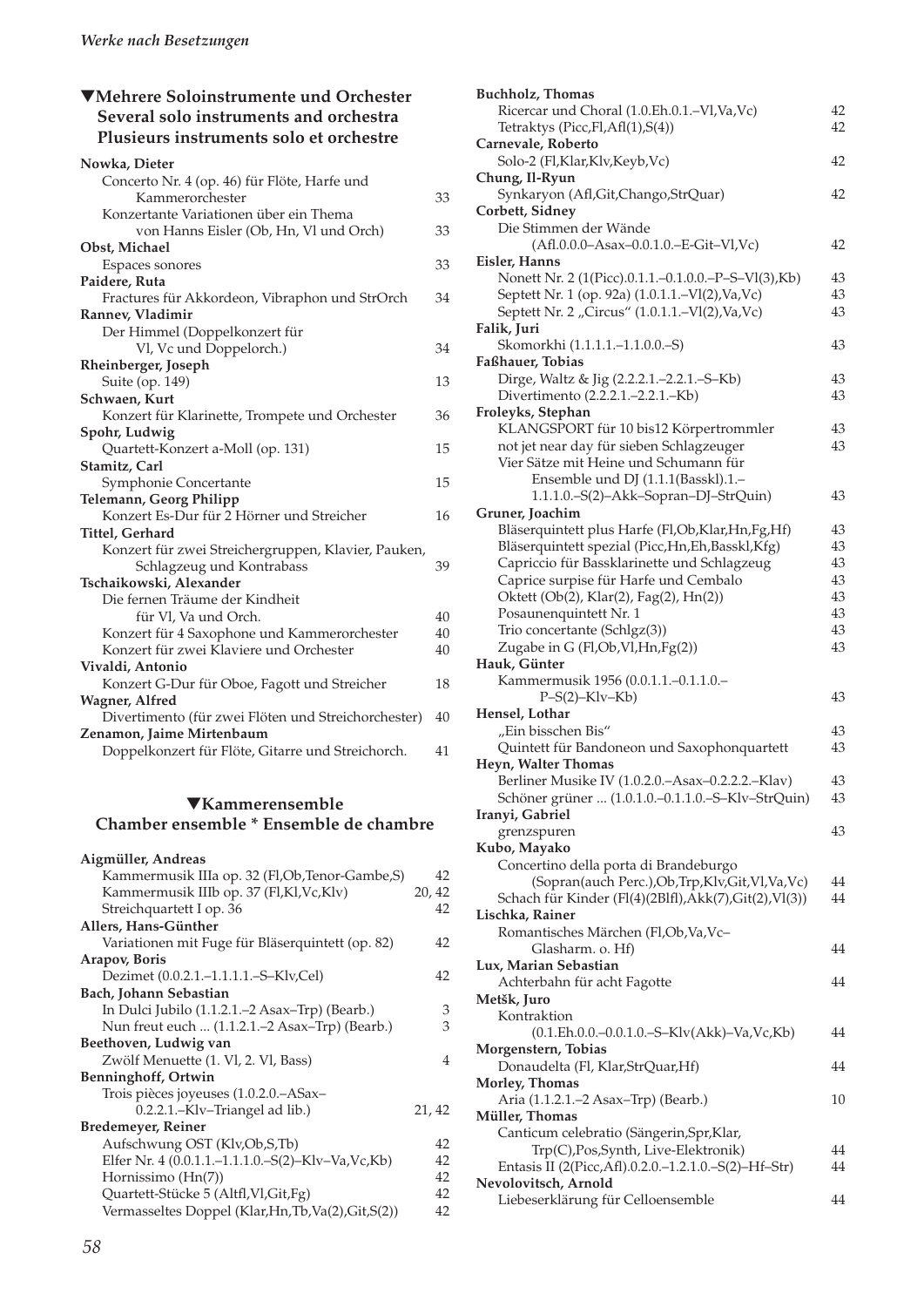#### *Werke nach Besetzungen*

#### ▼**Kammerensemble Chamber ensemble \* Ensemble de chambre**

| Obst, Michael                                       |        |    |
|-----------------------------------------------------|--------|----|
| Trois Rêves (1.0.1.1.-1.1.1.0.-Klv-Hf-Vl,Va,Vc)     |        | 44 |
| Paidere, Ruta                                       |        |    |
| Ledus Laiks (Fl, Klar, Vl, Va, Vc)                  |        | 44 |
| Philippi, Raimund                                   |        |    |
| Chrom (3-5 Holzbläser, 3-5 Streicher, S(1)-Str)     |        | 44 |
| Graffities No. IV (Klar, S, Klv, Vl, Vc)            |        | 44 |
| Rannev, Vladimir                                    |        |    |
| Lieder von Unschuld und Erfahrung                   |        |    |
| $(1.0.1.1.-1.1.1.0.-S-Vl,Vc)$                       |        | 44 |
| Rojko, Uroš                                         |        |    |
| Rondo Vous für Ensemble und Live-Elektronik         |        |    |
| (Fl(KBfl), Ob, Klar(KB-Klar), Klav, Vl, Vc)         |        | 44 |
| Septetto Fluido (BlQuin, Klv, Kb)                   |        | 44 |
| Schwaen, Kurt                                       |        |    |
| Divertissement (1.2.2.2.-0.0.0.0.-Cemb(4))          |        | 45 |
| Modellmusik (1.0.1.0.-0.2.1.1.-P-S,Xyl-Klv-Kb)      |        | 45 |
| Seehafer, Reinhard                                  |        |    |
| Concertino (Altpos., Harfe,                         |        |    |
| Tasteninstr. und Tomtoms)                           |        | 45 |
| Simbriger, Heinrich                                 |        |    |
| Elegie (Va(3), Vc(3), Kb-Soli: EHn, Vl)             |        | 37 |
| Slonimskij, Sergej                                  |        |    |
| Exotische Suite (Vl(2)-E-Git(2)-Sax-P)              |        | 45 |
| Stahmer, Klaus Hinrich                              |        |    |
| Drei Bagatellen (0.0.1.1.-0.1.1.0.-S-Vl,Kb)         |        | 45 |
| There is no return (Fl, S(2Spieler), Klv)           |        | 45 |
| Stendel, Wolfgang                                   |        |    |
| Diffraction (Fl,Klar,Vl,Vc,Klv)                     |        | 45 |
| Zeitsprung (Spr,Afl,Basskl,Vl,Vc,Org,Klv)           |        | 45 |
| Thiel, Wolfgang                                     |        |    |
| Passacaglia, Intermezzo und Finale (op. 5)          |        |    |
| $(1.0.1.0.-Klv-VI(2),Vc)$                           |        | 39 |
| Thurm, Joachim                                      |        |    |
| Partita für 16 Blechbläser und Pauken               |        |    |
| $(0.0.0.0 - 8.3.4.1 - P)$                           |        | 39 |
| Tishchenko, Boris                                   |        |    |
| Concerto alla marcia (1(Picc).1.1.1.-               |        |    |
| 2.1.1.0-P,S(1)-Klv-Hf-Vl(2),Va,Vc,Kb                |        | 39 |
| Nordetüden (Ob,Kl,Pos,S,Hf,Klv,                     |        |    |
| Vl, Va, Vc(2), Tonband)                             |        | 39 |
| Präludium und Fuge                                  |        |    |
| (StreichQuar oder StrOrch)                          | 39, 45 |    |
| Weiss, Manfred                                      |        |    |
| Oktett (1.0.1.1.–S–Klv–Vl,Va,Vc)                    |        | 45 |
| Zechlin, Ruth                                       |        |    |
| Kanonische Umgebungen zu Heiner Müllers "Der        |        |    |
| glücklose Engel 2"                                  |        |    |
| $(V1(2), Va(2), Vc(2) - Spr)$                       | 41, 45 |    |
| Szenische Kammermusik nach Heiner Müllers           |        |    |
| "Hamletmaschine" (1.0.0.0.-0.0.1.0.-S-Vl,Vc)        |        | 45 |
| Varianten zu Heiner Müllers "Der glücklose Engel 2" |        |    |
| $0.0.1.0$ -S,Mar-Vl(2),Va(2),Vc(2)-Spr              |        | 45 |

### ▼**Sologesang und Orchester Solo voice and orchestra Voix solo et orchestre**

#### **Glinka, Michael** Arie Nr. 8 ("Ruslan und Ludmilla") 8 **Meyer, Ernst Hermann** Das Bild 32 Dem Kleinsten

| Meyer, Ernst Hermann           |    |
|--------------------------------|----|
| Die Liebe haltet gut in Ehren! | 32 |
| Herbstweisen                   | 32 |
| Tiefe Sehnsucht                | 32 |
| Offenbach, Jacques             |    |
| Schöne Nacht, oh Liebesnacht   |    |
| ("Hoffmanns Erzählungen")      | 12 |
| Schubert, Franz                |    |
| Am Meer (Bearb.)               | 14 |
| An die Musik (Bearb.)          | 14 |
| Dein ist mein Herz (Bearb.)    | 14 |
| Ständchen (Bearb.)             | 14 |
| Schumann, Robert               |    |
| Ich grolle nicht (Bearb.)      | 14 |

#### ▼**Koloratursopran**

| Bellini, Vincenzo                        |     |
|------------------------------------------|-----|
| Come per me sereno                       |     |
| (Cavatine der Amina aus "La Sonnambula") | 4   |
| <b>Mozart, Wolfgang Amadeus</b>          |     |
| Martern aller Arten                      |     |
| ("Die Entführung aus dem Serail")        | 11  |
| Offenbach, Jacques                       |     |
| "Phöbus stolz im Sonnenwagen"            |     |
| ("Hoffmanns Erzählungen")                | 12. |
| Strauß, Johann (Sohn)                    |     |
| Frühlingsstimmen-Walzer (op. 410)        | 15  |

#### ▼**Sopran**

| Balfe, Michael William                             |                |
|----------------------------------------------------|----------------|
| I dreamt that I dwelt                              |                |
| (Arie der Arline aus "The Bohemian Girl")          | 3              |
| Bellini, Vincenzo                                  |                |
| Rezitativ und Arie "Questa è la valle"             | $\overline{4}$ |
| Brahms, Johannes                                   |                |
| Wir wandelten, wir zwei (op. 94, Nr. 2)            | 5              |
| <b>Buchholz, Thomas</b>                            |                |
| Scharakan                                          | 42             |
| Corbett, Sidney                                    |                |
| Bentlager Liturgie (Crucifixus)                    | 42             |
| Lieder aus der Dunkelkammer                        | 42             |
| Debussy, Claude                                    |                |
| L'Enfant Prodigue (Der verlorene Sohn)             | 6              |
| Dittrich, Paul-Heinz                               |                |
| Kammermusik XI (Journal des Poèmes)                | 43             |
| Donizetti, Gaetano                                 |                |
| O luce di quest' anima                             |                |
| (Arie der Linda aus "Linda di Chamounix")          | 6              |
| Szene und Arie ("Lucia di Lammermoor")             | 6              |
| Dvořák, Antonín                                    |                |
| Biblische Lieder (Bearb.)                          | 6              |
| Lied an den Mond                                   | 6              |
| Flotow, Friedrich                                  |                |
| Letzte Rose (Arie der Lady Harriet aus "Martha")   | 7              |
| Giordano, Giuseppe                                 |                |
| Caro mio ben                                       | 7              |
| Glinka, Michael                                    |                |
| Romanze der Antonida                               | 8              |
| Gluck, Christoph Willibald                         |                |
| Ihr Götter ewiger Nacht (Arie Alceste,,,Alceste")  | 8              |
| Gounod, Charles                                    |                |
| Je veux vivre (Arie der Juliet, "Romeo und Julia") | 8              |
|                                                    |                |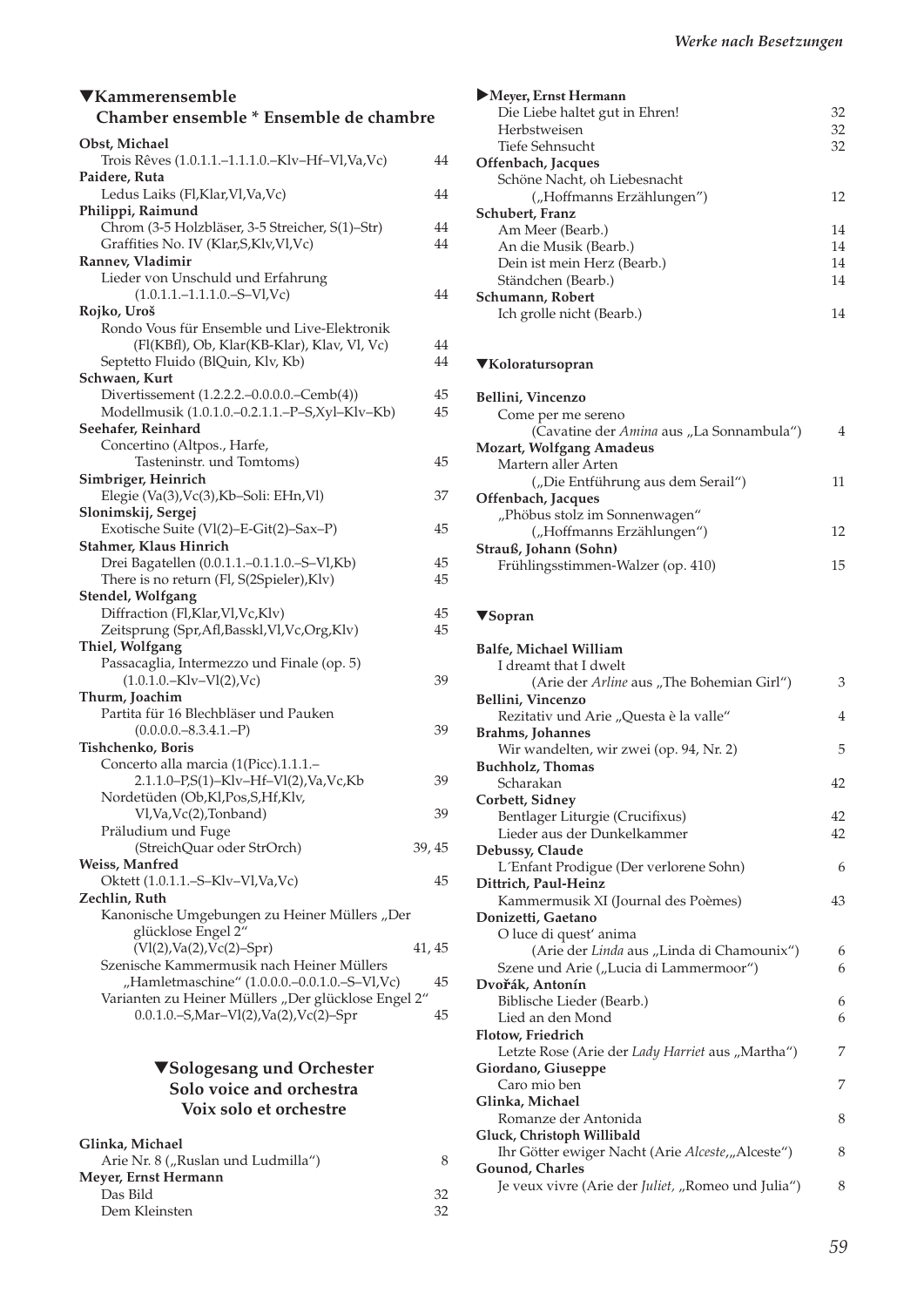## ▼**Sologesang und Orchester Solo voice and orchestra Voix solo et orchestre**

# ▼**Sopran**

| Händel, Georg Friedrich                                                                            |          |
|----------------------------------------------------------------------------------------------------|----------|
| Arie der Morgana aus "Alcina"                                                                      | 9        |
| Lascia, chio pianga (Arie der Almirena, "Rinaldo")                                                 | 9        |
| Haydn, Joseph                                                                                      |          |
| Welche Labung für die Sinne,                                                                       |          |
| Rezitativ und Arie ("Die Jahreszeiten")                                                            | 9        |
| Zwei Konzertarien                                                                                  |          |
| (Szene der Berenice, Szene der Errisena)                                                           | 9        |
| Humperdinck, Engelbert                                                                             |          |
| Lied des Sandmännchens, Abendsegen und                                                             |          |
| Traumpantomime                                                                                     | 9        |
| Krüger, Thomas Nathan                                                                              |          |
| Gesellenstück(e)                                                                                   | 30       |
| Kubo, Mayako                                                                                       |          |
| Concertino della porta di Brandeburgo                                                              | 44       |
| Leoncavallo, Ruggiero                                                                              |          |
| Silvio, du kommst von der Mutter                                                                   |          |
| (Arie der Nedda aus "Der Bajazzo")                                                                 | 9        |
| Linke, Norbert                                                                                     |          |
| Aus den "Tschechischen Liedern"                                                                    | 31       |
| Monteverdi, Claudio                                                                                |          |
| Die Heimkehr des Odysseus (Konzertante Suite)                                                      | 10       |
| Mozart, Wolfgang Amadeus                                                                           |          |
| Halleluja (Bearbeitung)                                                                            | 11       |
| Heil'ge Quelle ("Figaros Hochzeit")                                                                | 11       |
| Nehmt meinen Dank (KV 383)                                                                         | 11       |
| Nur zu flüchtig ("Figaros Hochzeit")                                                               | 11       |
| Rezitativ und Arie (KV 294)                                                                        | 11       |
| Rezitativ und Arie der Gräfin aus dem                                                              |          |
| 3. Akt ("Figaros Hochzeit")                                                                        | 11       |
| Schon ein Mädchen von 15 Jahren ("Cosi fan tutte")                                                 | 11       |
| Welche Wonne, welche Lust ("Die Entführung                                                         |          |
| aus dem Serail")                                                                                   | 12       |
| Müller, Thomas                                                                                     |          |
| Canticum celebratio                                                                                | 44       |
| Shakespeare-Sonette                                                                                | 44       |
| Pergolesi, Giovanni Battista                                                                       |          |
| Stabat Mater (Bearb.)                                                                              | 12       |
| Pritchard, Gwyn                                                                                    |          |
| In the Silence of Turned Earth                                                                     | 34       |
| Rosenfeld, Gerhard                                                                                 |          |
| II. Sinfonie                                                                                       | 35       |
| Rossini, Gioacchino                                                                                |          |
| Una voce poco fa ("Der Barbier von Sevilla")                                                       | 13       |
| Schubert, Franz                                                                                    |          |
| Der Erlkönig                                                                                       | 14       |
| Die Allmacht (op. 79, Nr. 2)                                                                       | 14       |
| Schwaen, Kurt                                                                                      |          |
| Spanische Liebeslieder                                                                             | 37, 45   |
| Strauß, Johann (Sohn)                                                                              |          |
| Mein Herr Marquis ("Die Fledermaus")<br>Wo die Zitronen blüh'n (op. 364)                           | 16<br>16 |
|                                                                                                    |          |
| Verdi, Giuseppe                                                                                    |          |
| Introduktion, Chor und Gebet der Aida ("Aida")<br>Pace, pace, mio Dio ("Die Macht des Schicksals") | 17       |
| Re dell' Abiss ("Der Troubadour")                                                                  | 18<br>18 |
| Szene der Azucena ("Der Troubadour")                                                               | 18       |
| Tu puniscimi, o Signore ("Luisa Miller")                                                           | 18       |
| Wagner, Richard                                                                                    |          |
| Dich, teure Halle grüß ich wieder ("Tannhäuser")                                                   | 18       |
| Elsas Traum ("Lohengrin")                                                                          | 18       |
| Isoldes Liebestod ("Tristan und Isolde")                                                           | 18       |
|                                                                                                    |          |

| 18 |
|----|
|    |
| 19 |
|    |
|    |
|    |

### ▼**Mezzosopran**

| <b>Bizet, Georges</b>                              |          |
|----------------------------------------------------|----------|
| Szene und Habanera der Carmen ("Carmen")           | 5        |
| <b>Borodin Alexander</b>                           |          |
| Cavatina der Kontschakowa ("Fürst Igor")           | 5        |
| Brahms, Johannes                                   |          |
| Auf dem Kirchhofe (op. 105, Nr. 4)                 | 5        |
| Immer leiser wird mein Schlummer (op. 105, Nr. 2)  | 5        |
| In Waldeseinsamkeit (op. 86, Nr. 6)                | 5        |
| <b>Buchholz</b> , Thomas                           |          |
| In der ungeheuren Weite                            | 22       |
| Donizetti, Gaetano                                 |          |
| O mio Fernando (Arie aus "Die Favoritin")          | 6        |
| Geißler, Fritz                                     |          |
| Vier Lieder                                        | 25       |
| Giordano, Giuseppe                                 |          |
| Caro mio ben                                       | 7        |
| Gruner, Jochim                                     |          |
| Lieder von der süßen Sklaverei                     | 43       |
| Mahler, Gustav                                     |          |
| Liebst Du um Schönheit (aus "5 Rückertlieder")     | 10       |
| Matthus, Siegfried                                 |          |
| Es wird ein großer Stern in meinen Schoß fallen    | 31       |
| Meyer, Ernst Hermann<br>Das Bild                   |          |
| Dem Kleinsten                                      | 32<br>32 |
| Die Liebe haltet gut in Ehren!                     | 32       |
| Herbstweisen                                       | 32       |
| Hymnus der Freundschaft                            | 32       |
| <b>Mozart, Wolfgang Amadeus</b>                    |          |
| Deh, per questo istante (Arie des Sextus, "Titus") | 16       |
| Die Alte                                           | 10       |
| Sagt, holde Frauen ("Figaros Hochzeit")            | 11       |
| Ponchielli, Amilcare                               |          |
| Voce di donna ("La Gioconda")                      | 12       |
| Rossini, Gioacchino                                |          |
| Cruda sorte! Amor tiranno!                         |          |
| ("Die Italienerin in Algier")                      | 13       |
| Nacqui All'Affanno ("La Cenerentola")              | 13       |
| Strauß, Johann (Sohn)                              |          |
| Couplet des Orlofsky: "Chacun à son gout"          |          |
| ("Die Fledermaus")                                 | 15       |
| Wolf, Hugo                                         |          |
| Ich habe in Penna einen Liebsten wohnen            |          |
| ("Italienisches Liederbuch")                       | 19       |
| Verborgenheit ("Italienisches Liederbuch")         | 19       |
|                                                    |          |

### ▼**Alt**

| 5     |
|-------|
|       |
| 28.43 |
|       |
| 29    |
|       |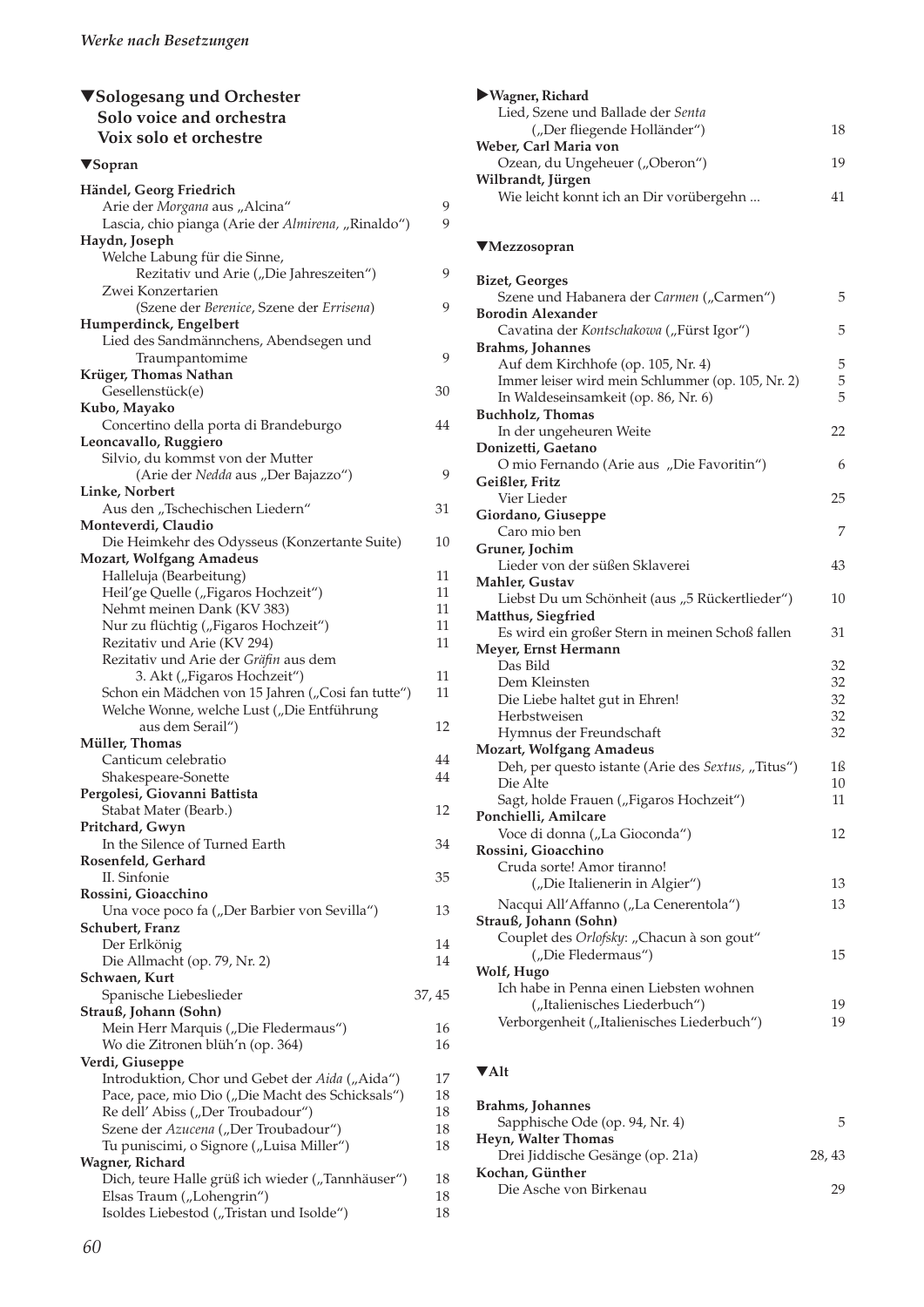## ▼**Sologesang und Orchester Solo voice and orchestra Voix solo et orchestre**

## ▼**Alt**

| Meyer, Ernst Hermann         |    |
|------------------------------|----|
| So viele Jahre               | 32 |
| Odd, Conny                   |    |
| Vier Chansons                | 34 |
| Pergolesi, Giovanni Battista |    |
| Salve Regina                 | 12 |
| Rienäcker, Gerd              |    |
| Drei russische Volkslieder   | 35 |
|                              |    |

### ▼**Tenor**

| Adam, Adolphe                                                                            |          |
|------------------------------------------------------------------------------------------|----------|
| Cantique de Noël (O Holy Night)                                                          | 3        |
| Boieldieu, François Adrien                                                               |          |
| Komm, o holde Dame                                                                       |          |
| (Cavatine aus "Die weiße Dame")                                                          | 5        |
| Brahms, Johannes                                                                         |          |
| Wir wandelten, wir zwei (op. 94, Nr. 2)                                                  | 5        |
| Donizetti, Gaetano                                                                       |          |
| Mes amis (Arie des Tonio aus                                                             |          |
| "La fille du Régiment")                                                                  | 6        |
| Flotow, Friedrich                                                                        |          |
| Ach so fromm, ach so traut                                                               | 7        |
| Gounod, Charles                                                                          |          |
| Ah! Levetoi, Soleil (Arie des Romeo aus                                                  |          |
| "Romeo und Julia")                                                                       | 8        |
| Haydn, Joseph                                                                            |          |
| Mit Würd' und Hoheit angetan                                                             |          |
| (Arie aus "Die Schöpfung")                                                               | 9        |
| Nun scheint in vollem Glanze der Himmel                                                  |          |
| (Rezitativ und Arie Nr. 12, "Die Schöpfung")                                             | 9        |
| Leoncavallo, Ruggiero                                                                    |          |
|                                                                                          | 9        |
| Prolog aus der Oper "Der Bajazzo"<br>Meyer, Ernst Hermann                                |          |
| Ich suchte dich                                                                          | 32       |
|                                                                                          | 32       |
| Jeder Traum<br>Tiefe Sehnsucht                                                           | 32       |
|                                                                                          |          |
| <b>Mozart, Wolfgang Amadeus</b><br>Der Odem der Liebe ("Cosi fan tutte")                 | 10       |
|                                                                                          |          |
| Entflieht ("Die Entführung aus dem Serail")<br>Folget der Heißgeliebten ("Don Giovanni") | 10<br>11 |
|                                                                                          |          |
| Schubert, Franz                                                                          | 14       |
| Der Erlkönig                                                                             |          |
| Die Allmacht (op. 79, Nr. 2)                                                             | 14       |
| Strauß, Johann (Sohn)                                                                    | 15       |
| Als flotter Geist ("Der Zigeunerbaron")                                                  | 15       |
| Als flotter Geist ("Der Zigeunerbaron", Bearb.)                                          |          |
| Verdi, Giuseppe                                                                          | 17       |
| Ah, la paterna mano ("Macbeth")                                                          | 17       |
| Holde Aida ("Aida")<br>Hymne und Triumphmarsch ("Aida")                                  | 17       |
| Wagner, Richard                                                                          |          |
| Am stillen Herd zur Winterszeit                                                          |          |
| ("Die Meistersinger von Nürnberg")                                                       | 18       |
| <b>Walthers Preislied</b>                                                                |          |
| ("Die Meistersinger von Nürnberg")                                                       | 19       |
| Weber, Carl Maria von (1786 - 1826)                                                      |          |
| Durch die Wälder, durch die Auen                                                         |          |
| ("Der Freischütz")                                                                       | 19       |
|                                                                                          |          |
| Nein, länger trag ich nicht die Qualen                                                   | 19       |
| ("Der Freischütz")<br>Von Jugend auf in dem Kampfgefild ("Oberon")                       | 19       |
|                                                                                          |          |

### ▼**Bariton**

| Anonymus                                          |        |
|---------------------------------------------------|--------|
| Es geht ein' dunkle Wolk' (Bearb.)                | 3      |
| Es ging ein Landsknecht über Feld (Bearb.)        | 3      |
| Ich bin ein freier Bauernknecht (Bearb.)          | 3      |
| Ich hab's gewagt mit Sinnen (Bearb.)              | 3      |
| <b>Bizet, Georges</b>                             |        |
| Euren Toast kann ich wohl erwidern                |        |
| (Arie des Escamillo aus "Carmen")                 | 4      |
| Habanera ("Carmen") (Bearb.)                      | 4      |
| <b>Brahms, Johannes</b>                           |        |
| Auf dem Kirchhofe (op. 105, Nr. 4)                | 5      |
| Immer leiser wird mein Schlummer (op. 105, Nr. 2) | 5      |
| In Waldeseinsamkeit (op. 86, Nr. 6)               | 5      |
| Gruner, Joachim                                   |        |
| Lieder von der süßen Sklaverei                    | 43     |
| Leimert, Volkmar                                  |        |
| Fünf Orchesterlieder                              | 31     |
| Meyer, Ernst Hermann                              |        |
| Die Liebe haltet gut in Ehren!                    | 32     |
| Herbstweisen                                      | 32     |
| Millöcker, Karl                                   |        |
| Ach, ich hab' sie nur auf die Schulter geküsst    |        |
| (Bearbeitung für Kammerorchester)                 | 10     |
| <b>Mozart, Wolfgang Amadeus</b>                   |        |
| Canzonette des Don Giovanni ("Don Giovanni")      | 10     |
| Champagner-Arie des Don Giovanni ("Don Giovanni") | 10     |
| Rivolgete a lui lo squardo ("Cosi fan tutte")     | 11     |
| Neubert, Günter                                   |        |
| jeder Herkunft zu leben                           | 32     |
| Osterwald, Wilhelm                                |        |
| O Du mein Trost und süßes Hoffen                  | 12     |
| Rannev, Vladimir                                  |        |
| Du sollst nicht haben                             | 44     |
| Schubert, Manfred                                 |        |
| Traumwald                                         | 36, 45 |
| Tschaikowskij, Peter                              |        |
| Arioso des Mazeppa ("Mazeppa")                    | 16     |
| Inmitten des Balles beim Feste                    | 17     |
| Verdi, Giuseppe                                   |        |
| Alla Vita ("Ein Maskenball")                      | 17     |
| Eri tu che macchiavielli ("Ein Maskenball")       | 17     |
| Ja, du warst's, der das Herz mir entwendet        |        |
| ("Ein Maskenball")                                | 17     |
| Mira, di acerbe lacrime ("Der Troubadour")        | 17     |
| Wagner, Richard                                   |        |
| Fliedermonolog des Sachs                          |        |
| ("Die Meistersinger von Nürnberg")                | 18     |
| Verachtet mir die Meister nicht!                  |        |
| ("Die Meistersinger von Nürnberg")                | 19     |
| Weiss, Manfred                                    |        |
| Ahnung der Liebe                                  | 40     |
| Wilbrandt, Jürgen                                 |        |
| Speere der Sonne                                  | 45     |
|                                                   |        |

## ▼**Bass**

| 5 |
|---|
|   |
| 5 |
|   |
|   |
| q |
|   |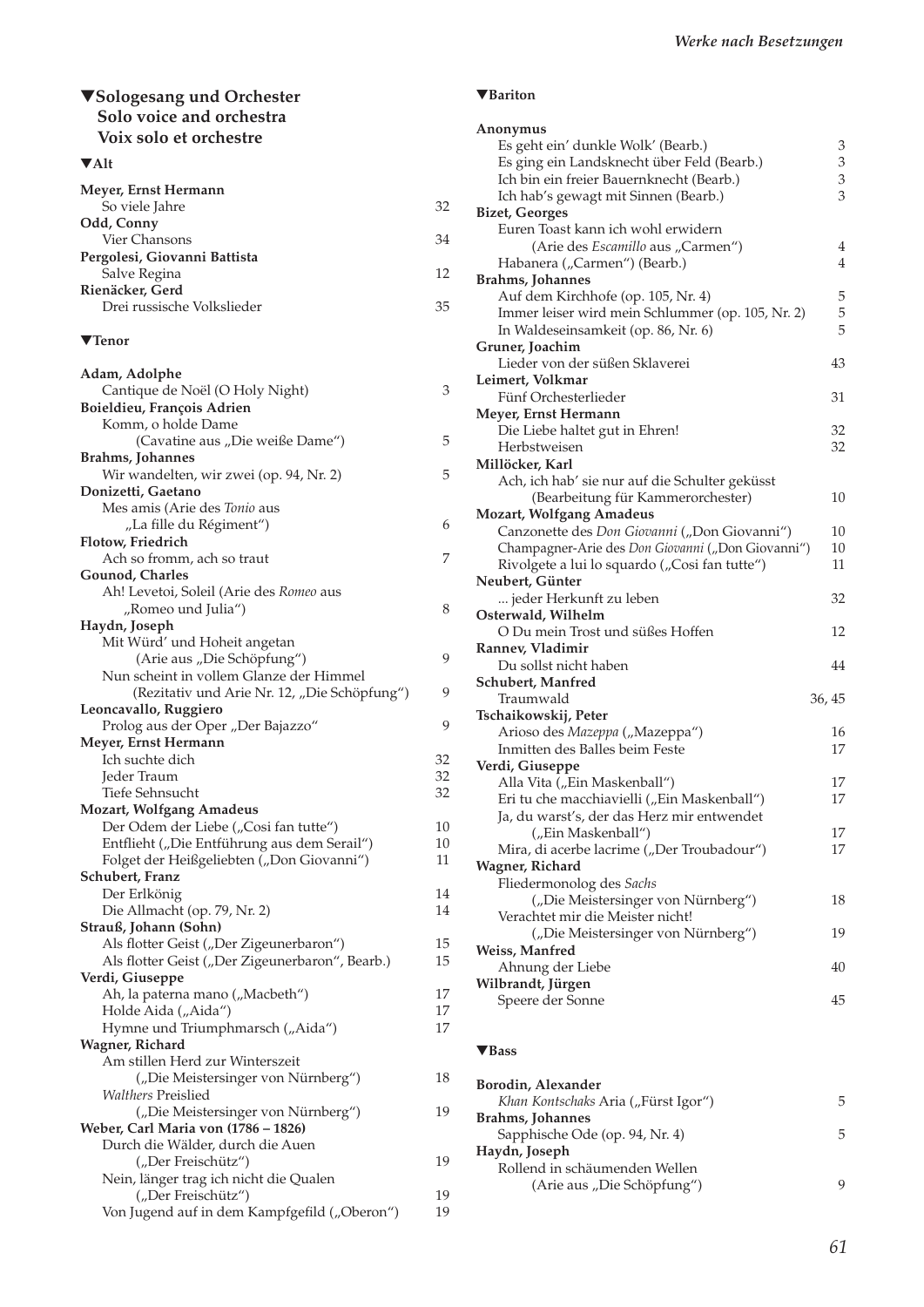## ▼**Sologesang und Orchester Solo voice and orchestra Voix solo et orchestre**

## ▼**Bass**

| Lortzing, Albert                               |    |
|------------------------------------------------|----|
| O Sancta Justicia (Arie des Van Bett aus       |    |
| "Zar und Zimmermann")                          | 10 |
| Matthus, Siegfried                             |    |
| Die spröde Venezianerin                        | 31 |
| <b>Mozart, Wolfgang Amadeus</b>                |    |
| Ha! Wie will ich triumphieren                  |    |
| ("Die Entführung aus dem Serail")              | 11 |
| In diesen heiligen Hallen (Bearb.)             | 11 |
| Mussorgskij, Modest                            |    |
| Rezitativ und Arie des Boris ("Boris Godunow") | 12 |
| Offenbach, Jacques                             |    |
| Spiegelarie ("Hoffmanns Erzählungen")          | 12 |
| Rossini, Gioacchino                            |    |
| Miei rampolli femminini ("La Cenerentola")     | 13 |
| Smetana, Bedřich                               |    |
| Wer in Lieb' entbrannt                         | 15 |
| Tschaikowskij, Peter                           |    |
| Arie des Fürsten Gremin: "Du kennst der Liebe  |    |
| Macht " ("Eugen Onegin", Bearb.)               | 16 |
| Ein Jeder kennt die Lieb auf Erden             |    |
| ("Eugen Onegin")                               | 17 |

## ▼**Mehrere Solostimmen und Orchester Several solo voices and orchestra\* Plusieurs voix solo et orchestre**

| <b>Bizet, Georges</b>                             |    |
|---------------------------------------------------|----|
| Melons, Coupons (Kartenspielszene,                |    |
| Terzett aus "Carmen")                             | 5  |
| "Seguidilla und Duett aus "Carmen                 | 5  |
| Dargomyshski, Alexander                           |    |
| Wanjka-Tanjka                                     | 6  |
| Delibes, Leo                                      |    |
| Sous le dome épais                                |    |
| (Blumenduett, Duett aus "Lakmé")                  | 6  |
| Desjatnikov, Leonid                               |    |
| Bleiecho                                          | 42 |
| Donizetti, Gaetano                                |    |
| Rezitativ und Duett Norina und Don Pasquale       |    |
| ("Don Pasquale")                                  | 6  |
| Glinka, Michael                                   |    |
| Vergebens suchst du mich zu rühren                | 8  |
| Gruner, Joachim                                   |    |
| Aufruhr in Olymp                                  | 26 |
| <b>Mozart, Wolfgang Amadeus</b>                   |    |
| So lang hab ich geschmachtet ("Figaros Hochzeit") | 11 |
| Vaudeville ("Die Entführung aus dem Serail")      | 11 |
| Vivat Bachus ("Die Entführung aus dem Serail")    | 11 |
| Wenn die sanften Abendwinde ("Figaros Hochzeit")  | 12 |
| Offenbach, Jacques                                |    |
| Schöne Nacht, oh Liebesnacht                      |    |
| ("Hoffmanns Erzählungen")                         | 12 |
| Pergolesi, Giovanni Battista                      |    |
| <b>Stabat Mater</b>                               | 12 |
| Popow, Alexander                                  |    |
| Requiem                                           | 34 |
| Saint-Saëns, Camille                              |    |
| Duett aus der Oper "Samson und Dalila" (Bearb.)   | 13 |

| Schwaen, Kurt                                      |        |
|----------------------------------------------------|--------|
| Berlin – Potsdamer Platz                           | 36, 45 |
| Schwemmer, Frank                                   |        |
| Der Kleine Muck (Schauspielmusik)                  | 37, 45 |
| Seehafer, Reinhard                                 |        |
| Parable                                            | 37     |
| Smetana, Bedřich                                   |        |
| Komm, mein Söhnchen, auf ein Wort                  | 15     |
| Strauß, Johann (Sohn)                              |        |
| Mein Herr Marquis ("Die Fledermaus")               | 16     |
| So muss allein ich bleiben ("Die Fledermaus")      | 16     |
| Wer uns getraut ("Der Zigeunerbaron")              | 16     |
| Thurm, Joachim                                     |        |
| Drei Tierfabeln nach La Fontaine                   | 39     |
| Verdi, Giuseppe                                    |        |
| Signor né principe ("Rigoletto")                   | 18     |
| Solemne in quest' ora ("Die Macht des Schicksals") | 18     |
| Szene und Duett "Invano Alvaro": "Le minaccie,     |        |
| i fieri accenti" ("Die Macht des Schicksals")      | 18     |
| Wade, John Francis                                 |        |
| Adeste Fideles (Bearb.)                            | 18     |
| Wagner, Richard                                    |        |
| Duett Senta/Holländer ("Der fliegende Holländer")  | 18     |

# ▼**Sprecher und Orchester Narrator and orchestra \* Récitant et orchestre**

| <b>Buchholz, Thomas</b>                   |        |
|-------------------------------------------|--------|
| Tod des Odysseus                          | 22     |
| Dessau, Paul                              |        |
| Lilo Hermann                              | 23     |
| Eisler, Hanns                             |        |
| Winterschlacht-Suite                      | 23     |
| Gelmini, Caspar de                        |        |
| Farben                                    | 25     |
| Heyn, Walter Thomas                       |        |
| Der Auftritt des großen Zauberers Musikus | 27     |
| Der Klappstuhl                            | 27, 43 |
| Nowka, Dieter                             |        |
| Der kleine Orchesterkrieg                 | 33     |
| Rannev, Vladimir                          |        |
| Mit dem Rücken zum Wald                   | 34     |
| Sandig, Hans                              |        |
| Die Abenteuer der kleinen Trompete        | 35     |
| Schwaen, Kurt                             |        |
| Mischa, der Honigbär                      | 36     |
| Seel, Daniel N.                           |        |
| Casanova                                  | 45     |
| Stendel, Wolfgang                         |        |
| Zeitsprung                                | 45     |
|                                           |        |

# ▼**Chor und Orchester Choir and orchestra \* Choeur et orchestre**

## ▼**Männerchor**

**Meyer, Ernst Hermann**  Unser Heldentum 32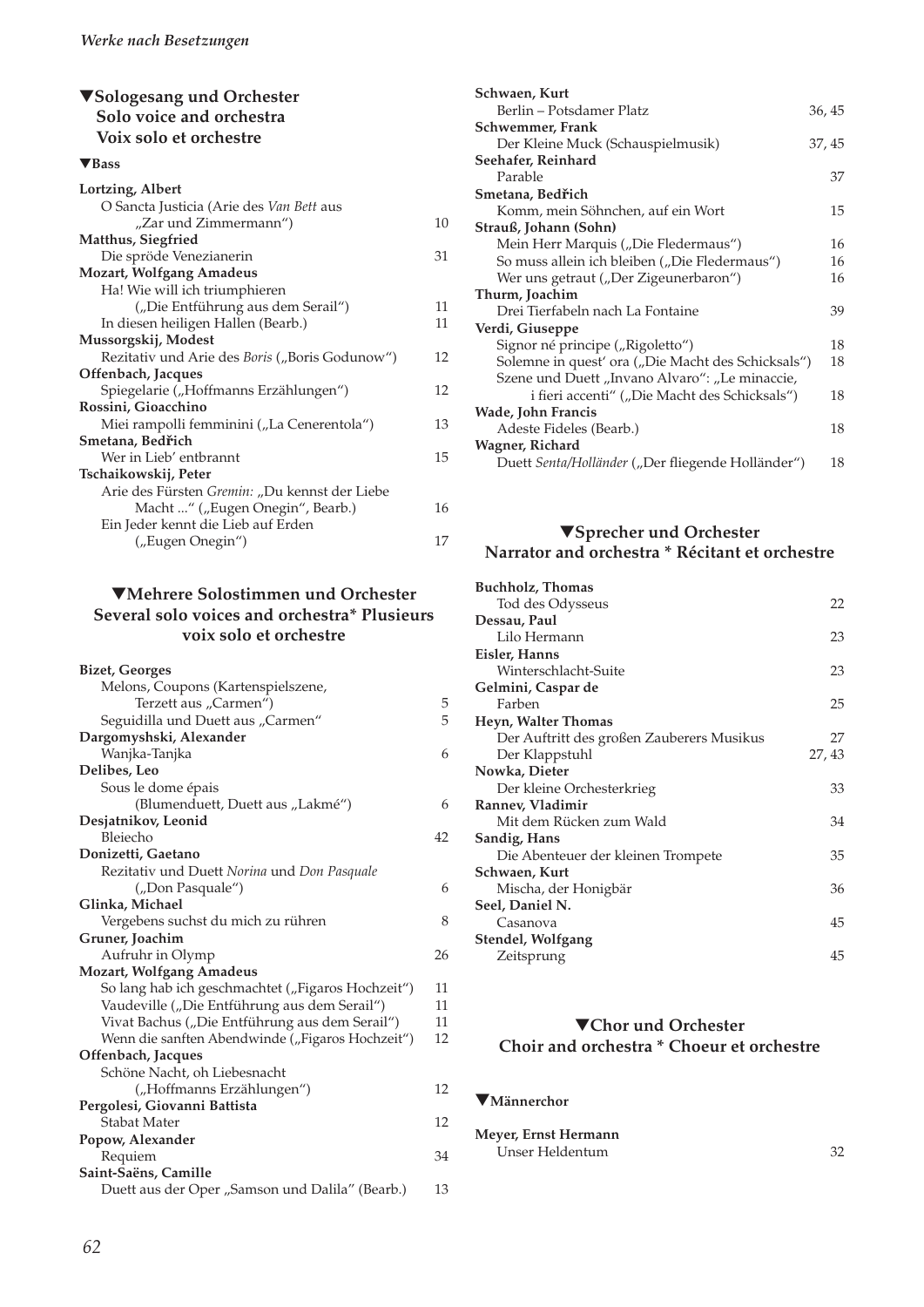| VKinderchor                                    |    |
|------------------------------------------------|----|
| <b>Benninghoff, Ortwin</b>                     |    |
| Il pleure dans mon coeur                       | 21 |
| Schwaen, Kurt                                  |    |
| Der Dieb und der König                         | 36 |
| ▼ Gemischter Chor                              |    |
| Anonymus                                       |    |
| Psalite unigenito (Bearb.)                     | 3  |
| Asriel, André                                  |    |
| Berlin, mein Berlin                            | 20 |
| <b>Benninghoff, Ortwin</b>                     |    |
| Komm, du Heiland aller Welt                    | 21 |
| <b>Berlioz</b> , Hector<br>Marseillaise        | 4  |
| Borodin, Alexander                             |    |
| Polowetzer Tänze ("Fürst Igor")                | 5  |
| Dessau, Paul                                   |    |
| Lied von der neuen Erde                        | 23 |
| Eccard, Johannes                               |    |
| Übers Gebirg Maria ging                        | 7  |
| Hohensee, Wolfgang                             |    |
| Das Lied vom Sturmvogel                        | 28 |
| Die Stadt                                      | 28 |
| Kochan, Günther                                |    |
| Sinfonie mit Chor                              | 29 |
| Meyer, Ernst Hermann                           |    |
| Beherzigung                                    | 31 |
| Den Helden                                     | 32 |
| Heimatlied                                     | 32 |
| Hoffnung                                       | 32 |
| Roter Oktober                                  | 32 |
| Warnung                                        | 32 |
| Pasquay, Wolfgang                              |    |
| Friedensoratorium                              | 34 |
| Praetorius, Michael                            |    |
| In dulci jubilo                                | 12 |
| Schubert, Franz<br>Hirtenchor ("Rosamunde")    | 14 |
| Smetana, Bedrich                               |    |
| "Sarka" ("Mein Vaterland")                     | 15 |
| "Seht am Strauch die Knospen springen"         |    |
| ("Die verkaufte Braut")                        | 15 |
| Strauß, Johann (Sohn)                          |    |
| An der schönen blauen Donau - Walzer (op. 314) | 15 |
| <b>Wade, John Francis</b>                      |    |
| Adeste Fideles (Bearb.)                        | 18 |
|                                                |    |

## ▼**Solostimme(n), Chor, Sprecher und Orchester Solo voice(s), choir, narrator and orchestra Voix solo, choeur, récitant et orchestre**

| Herbst<br>21<br>Berlioz, Hector           |
|-------------------------------------------|
|                                           |
|                                           |
| Lied zur Eröffnung der Eisenbahn<br>4     |
| Böckmann, Alfred                          |
| Es weht der Wind von Ost nach West<br>22  |
| Dargomyshski, Alexander                   |
| Wanjka-Tanjka<br>6                        |
| Dessau, Paul                              |
| Die Erziehung der Hirse (Musikepos)<br>23 |
| Geschäftsbericht<br>23                    |

| Dessau, Paul                           |    |
|----------------------------------------|----|
| Lilo Hermann                           | 23 |
| Marburger Bericht                      | 23 |
| Erdmann, Gunther                       |    |
| Der Fluß der Dinge                     | 23 |
| Zukunftsmusik                          | 24 |
| Geißler, Fritz                         |    |
| Hymne auf Karl Marx                    | 25 |
| Goodman, Alfred                        |    |
| Besuch am Turtle Bay                   | 25 |
| Heyn, Walter Thomas                    |    |
| Der Leipziger Ring                     | 27 |
| Neun Kontrapunkte zum Thema Geschichte | 28 |
| Kochan, Günther                        |    |
| Luther                                 | 29 |
| Kurzbach, Paul                         |    |
| Kantate der Freundschaft               | 30 |
| Mayer, Eckehard                        |    |
| Immer sehen dich meine Augen           | 31 |
| Meyer, Ernst Hermann                   |    |
| Der Ruf                                | 32 |
| Hymnus der Freundschaft                | 32 |
| Schwaen, Kurt                          |    |
| Shakespeare-Szene                      | 36 |
| Spies, Leo                             |    |
| Der Rote Platz                         | 38 |
| Torp, Martin                           |    |
| Siehe, ich mache alles neu (Oratorium) | 40 |
| Werzlau, Joachim                       |    |
| Es sei gegrüßt die Weihnachtszeit      | 40 |
| La paz – la paix – der Frieden         | 40 |
| Wohlan! Begeht den Feiertag            | 40 |
| Zechlin, Ruth                          |    |
| Lidice-Kantate                         | 41 |

### ▼**Szenische Kantaten Scenic cantatas \* Cantates de scène**

| Hensel, Lothar                  |    |
|---------------------------------|----|
| Ein letzter Tango für Margot H. | 10 |
| Heyn, Walter Thomas             |    |
| Der Klappstuhl                  | 10 |
| <b>Mozart, Wolfgang Amadeus</b> |    |
| Apollo und Hyazinth             |    |
| Schwaen, Kurt                   |    |
| Der Dieb und der König          | 18 |
| Die Horatier und die Kuriatier  | ## |
|                                 |    |

## ▼**Ballette Ballets \* Ballets**

| Aigmüller, Andreas                           |    |
|----------------------------------------------|----|
| Pygmalion und Galatea                        |    |
| (Ballettmusik aus der Oper "Oblomow")        | 20 |
| Beethoven, Ludwig van                        |    |
| Die Geschöpfe des Prometheus                 | 3  |
| Glasunow, Alexander                          |    |
| Die Jahreszeiten (Ballett-Suite)             | 7  |
| Slonimskij, Sergej                           |    |
| Suite aus dem Ballett "Ikarus"               | 38 |
| Suite aus dem Ballett "Prinzessin Pirlipatt" | 38 |
| Tschaikowskij, Peter                         |    |
| Dornröschen (Ballett-Suite)                  | 16 |
| Nußknacker (Ballett-Suite)                   | 16 |
| Schwanensee (Ballett-Suite)                  | 16 |
|                                              |    |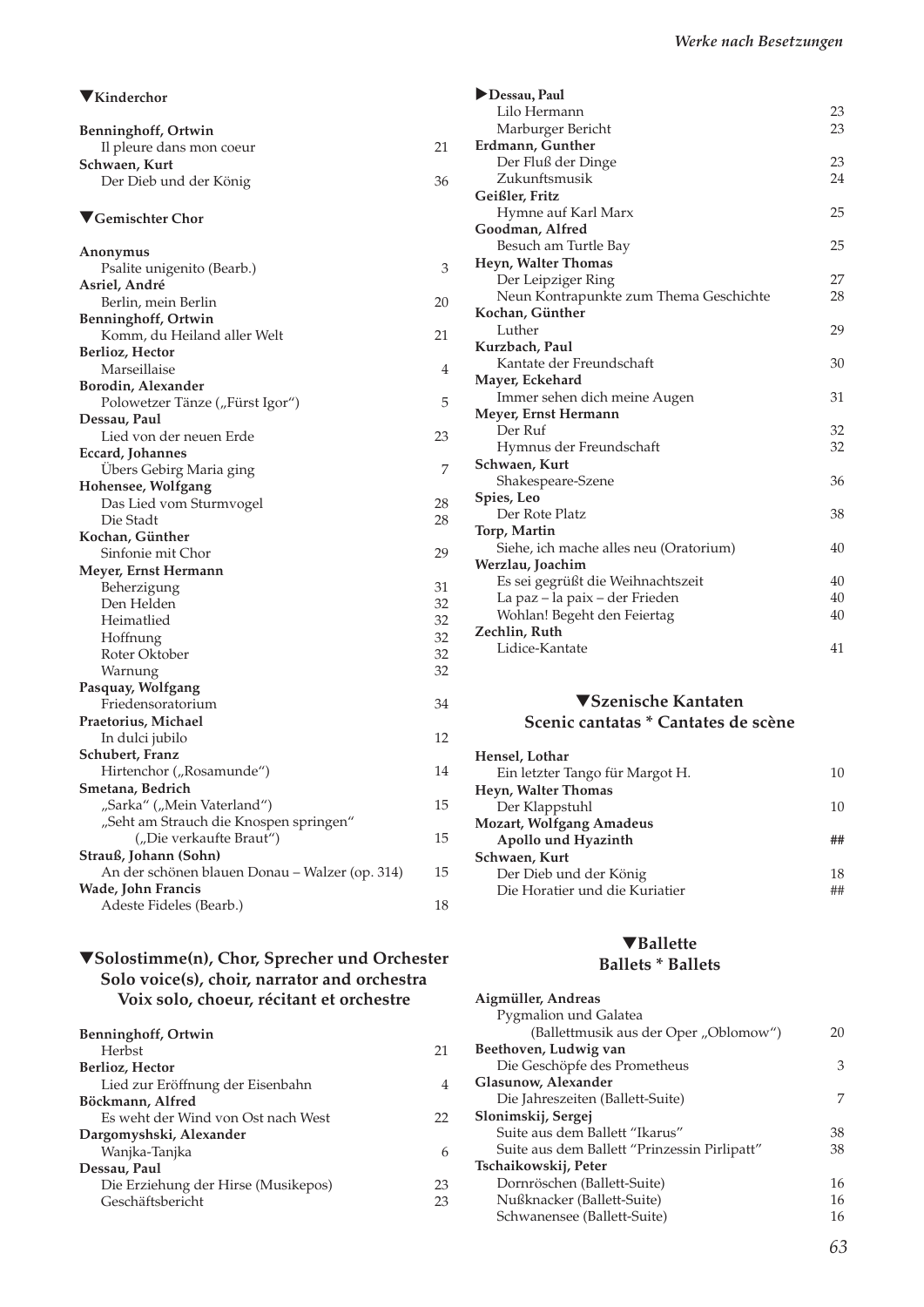# ▼**Unterhaltende Musik Light music \* Musique légère**

| Ardévol, José                                                |    |
|--------------------------------------------------------------|----|
| Triptico de Santiago                                         | 20 |
| Arenz, Heinz                                                 |    |
| Heiterkeiten                                                 | 20 |
| Asriel, André                                                |    |
| Volkslieder-Suite                                            | 21 |
| Bruchmann, Klaus-Peter                                       |    |
| Drei kleine Stücke nach J. F. C. Fischer                     | 22 |
| Serenata Ritmica                                             | 22 |
| Butting, Max                                                 |    |
| Fröhlicher Marsch für Orchester                              | 22 |
| Eilenberg, Richard                                           |    |
| Schlittenfahrt-Galopp (Bearb.)                               | 7  |
| Feldmann, Klaus                                              |    |
| Doppelkonzert für 2 Gitarren und Orchester                   | 24 |
| Forest, Jean Kurt                                            |    |
| Indiana-Rhapsodie                                            | 24 |
| Geißler, Fritz                                               |    |
| Am Weihnachtsbaum die Lichter brennen                        | 25 |
| Grieg, Edward                                                |    |
| Hochzeitstag auf Troldhaugen (Bearb.)                        | 8  |
| Peer Gynt Suite Nr. 1                                        | 8  |
| Peer Gynt Suite Nr. 2                                        | 8  |
| Hattwig, Martin                                              |    |
| Reitertanz                                                   | 27 |
| Hensel, Lothar                                               |    |
| Berliner Tango-Suite                                         | 27 |
| Tangomanía                                                   | 27 |
| Hlouschek, Theodor                                           |    |
| Böhmische Musikanten                                         | 28 |
| Drei Volkstänze für Orchester                                | 28 |
| Heitere Musik für Orchester                                  | 28 |
| Sieben deutsche Tänze                                        | 28 |
| Hoschna, Karl L.                                             |    |
| The Love Dance                                               | 9  |
| Klein, Günther                                               |    |
| Mecklenburgischer Bilderbogen                                | 29 |
| Kochan, Günther                                              |    |
| Fröhliche Ouvertüre für kleines Orchester                    | 29 |
| Polkas (Heiteres Stück für großes Orchester)                 | 29 |
| Kurz, Siegfried                                              |    |
| Tänzerische Suite für Orchester (op. 25)                     | 30 |
| Masanetz, Guido                                              |    |
| Der Bartschaber                                              | 31 |
| Hessische Suite                                              | 31 |
| Millöcker, Karl                                              |    |
| "Ach, ich hab' sie nur auf die Schulter geküsst" (Bearb.) 10 |    |
| Nowka, Dieter                                                |    |
| Cottbuser Stadtpfeifermusik (op. 49)                         | 33 |
| Drei Tänze                                                   | 33 |
| Tänze aus der Lausitz                                        | 33 |
| <b>Wendische Suite</b>                                       | 33 |
| Wendische Tänze Nr. 1 - 3 (op. 27)                           | 33 |
| Wendische Tänze Nr. 4 - 5 (op. 26)                           | 33 |
| Wendische Tänze Nr. 6 - 8 (op. 59)                           | 33 |
| Odd, Conny                                                   |    |
| Großstadtrhythmus                                            | 33 |
| Hessische Tanzsuite Nr. 1                                    | 33 |
| Hessische Tanzsuite Nr. 2                                    | 33 |
| Liebesleut auf Wochenend                                     | 33 |
| Russische Volkslieder-Rhapsodie                              | 34 |
| Vergnügliche Reisebekanntschaften eines Pianisten            | 34 |

| Schubert, Franz                                   |    |
|---------------------------------------------------|----|
| Deutsche Tänze (Bearbeitung)                      | 14 |
| Marche caractéristique C-Dur (Bearb.)             | 14 |
| Marche militaire (op. 51, Nr.3) (Bearb.)          | 14 |
| Schumann, Wolfgang                                |    |
| Holzbläserlaunen                                  | 36 |
| Strauß, Johann (Vater)                            |    |
| Herz-Töne (bearbeitet von N. Linke)               | 15 |
| Strauß, Johann (Sohn)                             |    |
| Als flotter Geist (Bearb.)                        | 15 |
| Annen-Polka (Bearb.)                              | 15 |
| Kaiser Franz Josef I. – Rettungs-Jubel-Marsch     |    |
| (instrumentiert von N. Linke)                     | 15 |
| Kaiserwalzer                                      | 15 |
| Pariser Polka (instrumentiert von N. Linke)       | 16 |
| Polka-Fragmente (instrumentiert von N. Linke)     | 16 |
| <b>Weiss, Manfred</b>                             |    |
| Fröhliche Ouvertüre für kleines Orchester (op. 9) | 40 |
| Werzlau, Joachim                                  |    |
| Es sei gegrüßt die Weihnachtszeit                 | 40 |

## ▼**Musik für Kinder Music for children \* Musique pour enfants**

| Böckmann, Alfred                                    |        |
|-----------------------------------------------------|--------|
| Aus deutscher Märchenwelt                           | 22     |
| Bilder aus einem Märchenbuch                        | 22     |
| Heyn, Walter Thomas                                 |        |
| Der Auftritt des großen Zauberers Musikus           | 27     |
| Kubo, Mayako                                        |        |
| Schach für Kinder                                   | 30, 44 |
| Nowka, Dieter                                       |        |
| Der kleine Orchesterkrieg                           | 33     |
| Rosenfeld, Gerhard                                  |        |
| Sinfonietta in G                                    | 35     |
| Sandig, Hans                                        |        |
| Die Abenteuer der kleinen Trompete                  | 35     |
| Schumann, Robert                                    |        |
| Vier Stücke aus dem "Album für die Jugend" (Bearb.) | 15     |
| Schwaen, Kurt                                       |        |
| Der Dieb und der König                              | 36     |
| Mischa, der Honigbär                                | 36     |
| Schwemmer, Frank                                    |        |
| Der Kleine Muck                                     | 37, 45 |
| Thurm, Joachim                                      |        |
| Drei Tierfabeln nach La Fontaine                    | 39     |
| Zechlin, Ruth                                       |        |
| Sinfonietta für Kinder                              | 41     |

## ▼**Musik für Liebhaberorchester Music for amateur orchestra \* Musique pour orchestre d'amateurs**

| Asriel, André                 |    |
|-------------------------------|----|
| Rondo                         | 21 |
| Volkslieder-Suite             | 21 |
| Bach, Johann Sebastian        |    |
| Orchestersuite Nr. 3 (Bearb.) | 3  |
| Beethoven, Ludwig van         |    |
| Sonatine F-Dur (Bearb.)       | 4  |
| Bruchmann, Klaus-Peter        |    |
| Serenata Ritmica              | 22 |
| Dietrich, Karl                |    |
| Heiteres Divertissement       | 23 |
|                               |    |